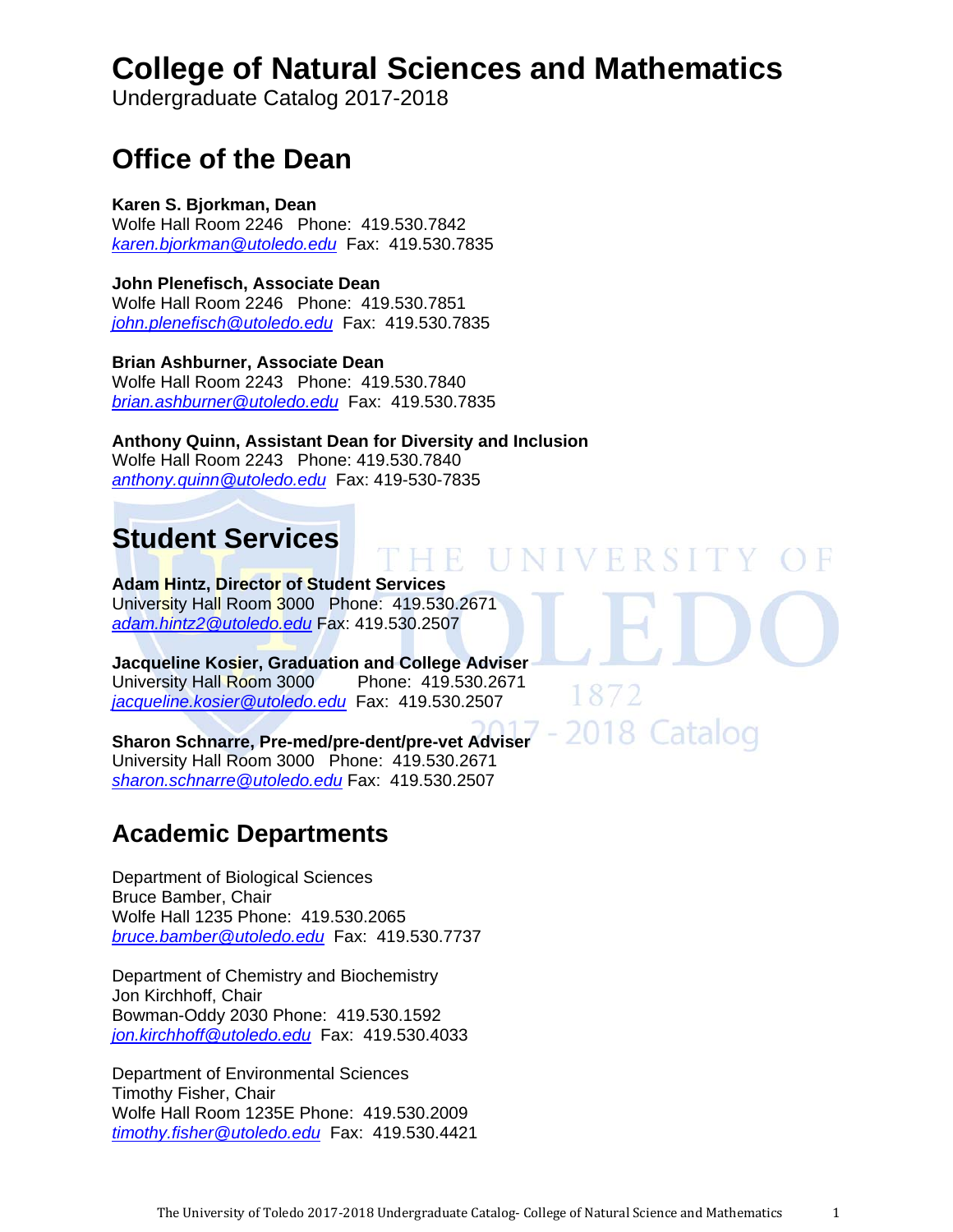Department of Mathematics and Statistics Don White, Chair University Hall Room 2040 Phone: 419.530.2568 *donald.white@utoledo.edu* Fax: 419.530.4720

Department of Physics and Astronomy Sanjay V. Khare, Chair McMaster Hall Room 2017 Phone: 419.530.4906 *sanjay.khare@utoledo.edu* Fax: 419.530.2723

#### **Programs and Centers**

Instrumentation Center Kristin Kirschbaum, Director Bowman-Oddy Laboratories Room 200 Phone: 419.530.7847 *kristin.kirschbaum@utoledo.edu* Fax: 419.530.4033

Lake Erie Research Center 6200 Bayshore Road, Oregon, OH Phone: 419.530.8360 Fax: 419.530.8399

Ritter Planetarium Michael Cushing, Director Alexander Mak, Associate Director Ritter Planetarium Room 31 Phone: 419.530.4641 *michael.cushing@utoledo.edu* Fax: 419.530.2723

**HE UNIVERSITY OF** Stranahan Arboretum Daryl Dwyer, Director 4131 Tantara Drive Phone: 419.530.6151 *daryl.dwyer@utoledo.edu* Fax: 419.841.0063

#### **Mission Statement**

The Faculty of The University of Toledo's College of Natural Sciences and Mathematics seek to build and disseminate foundational and applicable knowledge through excellence in teaching, research and discovery, and community engagement; foster the advancement of science, mathematics and technology locally, regionally, and globally; and serve as a transformative force within a diverse, interdisciplinary, and collaborative education environment for improving our world through science and mathematics.

#### **Admission Policies**

New first-year students must (1) submit a college test score (ACT or SAT) and (2) have either a 2.5 high school GPA or ACT composite of 20 (SAT combined reading and math score of 950 if taken before March 2016, new SAT score of 1030 if taken March 2016 or after) to be admitted to the College of Natural Sciences and Mathematics. Applicants not meeting these standards will be admitted to the Department of Exploratory Studies in the University College. Students applying who want to be admitted as BS Biology degree program in the Department of Biological Sciences must have a minimum high school GPA of 2.75. Students not meeting this requirement but meeting the minimum college requirements will be admitted to the BA Biology degree program.

To be considered for admission to the pre-medical, pre-dental and pre-veterinary programs, students will need a minimum high school cumulative GPA of 3.2 and an ACT composite score of 25 (or minimum SAT combined reading and math score of 1150 if taken before March 2016, new SAT score of 1220 if taken March 2016 or after). Students should also have successfully completed a minimum of three years of high school mathematics (algebra I, algebra II and geometry) and high school chemistry. Applicants not meeting these standards but meeting the Natural Sciences and Mathematics college admission standards will be admitted to the College of Natural Sciences and Mathematics degree program of their choice or as BS-UND (undeclared).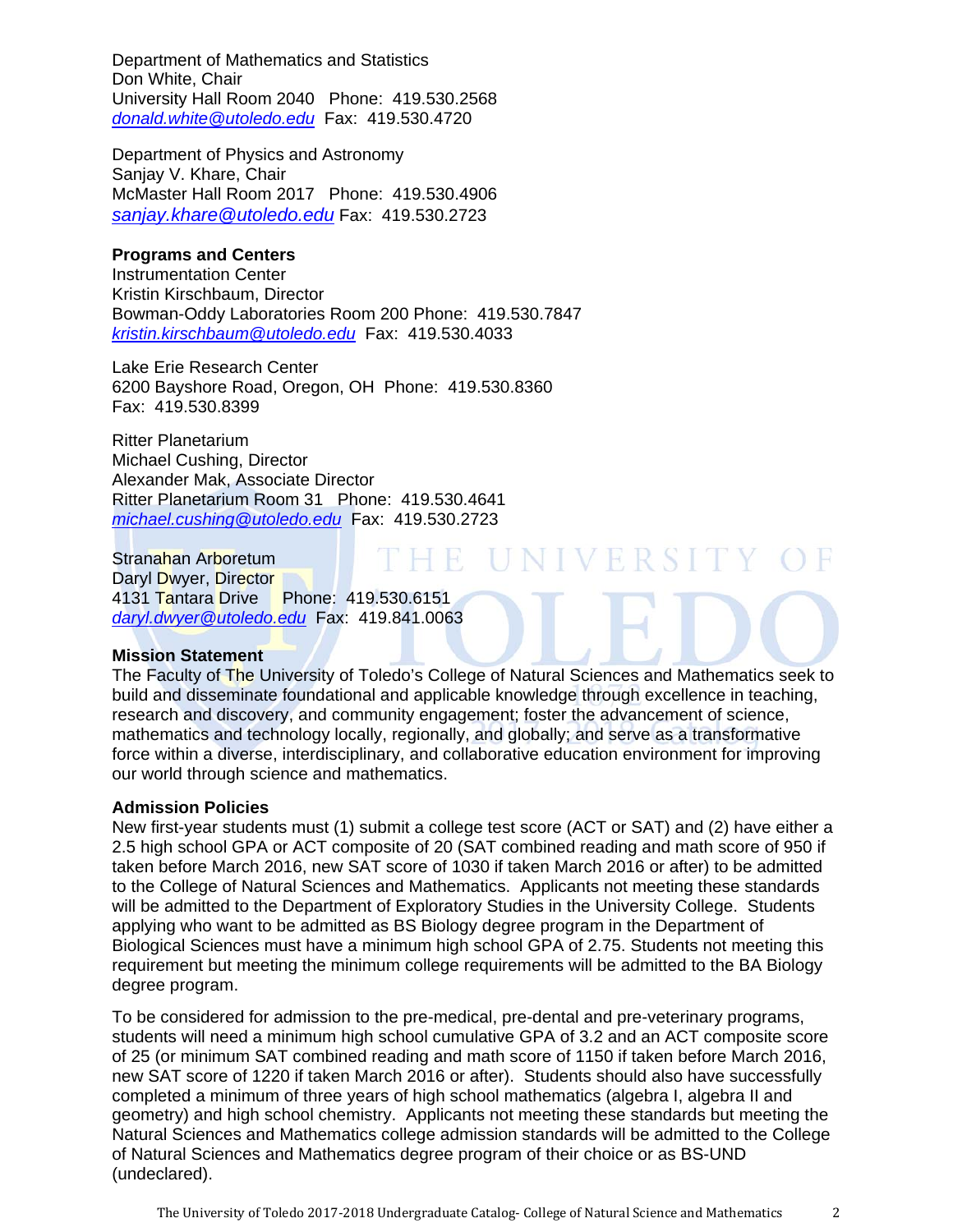# **Change of College**

Students in good standing (i.e. with a cumulative UT GPA of 2.0 or higher) who wish to change from another college of The University of Toledo to the College of Natural Sciences and Mathematics should make an appointment with a college adviser in the College Student Services Office to discuss their transfer and have their academic records reviewed. All college requirements, including core, skill area, distributive, major and related requirements, must be fulfilled as specified in the catalog for the year in which the student enters the College of Natural Sciences and Mathematics. Credit restrictions and level requirements for Natural Sciences and Mathematics students will apply. Continuing UT students seeking admission to pre-medical, pre-dental and pre-veterinary programs must have a 3.0 cumulative college GPA and have completed CHEM 1090 or 1230 and MATH 1320 or higher with a B or better.

#### **Change of Catalog Year**

Continuing students who declared a major within the College of Natural Sciences and Mathematics prior to Fall 2012 may change to the current catalog year. Interested students should visit the Student Services Office (UH 3000) and meet with their academic adviser to officially declare their new catalog year.

#### **Admission with Transfer Credit from Another Institution**

No more than 94 semester hours of credit earned at other institutions may apply toward a degree in the College of Natural Sciences and Mathematics. Course work from other institutions is accepted at the level the equivalent course is taught at The University of Toledo. Students with transfer credit are generally expected to fulfill all University and College course requirements for a degree in the College of Natural Sciences and Mathematics as specified in the catalog for the year in which they enter the College of Natural Sciences and Mathematics. In some cases, not all the credits that transfer into The University of Toledo will apply toward a degree in the College of Natural Sciences and Mathematics, e.g., developmental courses. Transfers from other institutions shall take at least 30 semester hours at The University of Toledo, including 12 semester hours of work in their major field and 9 semester hours in their minor field, regardless of the number of hours transferred.

Students transferring to the University of Toledo in Spring 2007 or later, including transfer readmits, must meet minimum GPA requirements in their Natural Sciences and Mathematics majors and minors with both (1) the grades of all courses attempted at UT and (2) in a second calculation, the grades of all courses attempted at all institutions (including UT). The grades of all courses (from all institutions) which are used by those students to satisfy UT Core requirements must be used in the calculation of the UT General Education GPA.

UT students who attend other institutions as guests or transient students must also meet minimum GPA requirements in their Natural Sciences and Mathematics majors and minors with (1) the grades of all courses attempted at UT and (2) in a second calculation, the grades of all courses attempted at all institutions (including UT). The grades of all courses (from all institutions) which are used by those students to satisfy UT Core requirements must be used in the calculation of the UT General Education GPA.

For the purposes of meeting minimum cumulative GPA's in a student's Natural Sciences and Mathematics major(s) and/or minor(s) and the UT Core, the grades of all courses attempted at all institutions will be included in the GPA calculation(s). Note: Due to technological limitations of UT's current Degree Audit Reporting System, Degree Audit GPA calculations for students who have taken courses at other institutions may not be accurate. Consult a college staff adviser if you have questions.

Transfer students should note that The University of Toledo will include all course work taken at all institutions of higher education in the calculation to determine if a student will graduate with honors. All college course work ever taken is computed in determining eligibility for graduation with honors, although no student will be awarded a level of honors above that indicated by The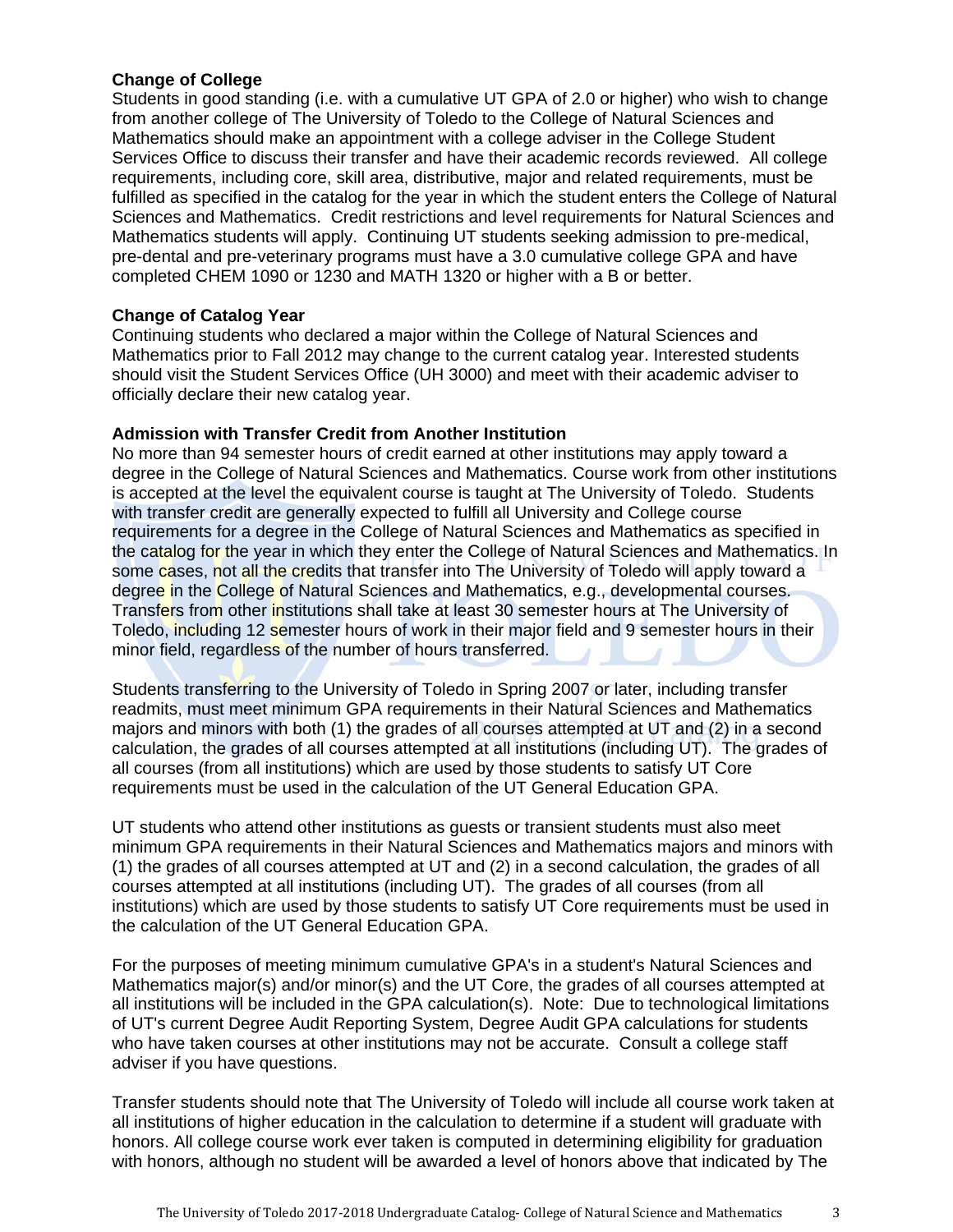University of Toledo cumulative grade point average (GPA). Note: The University of Toledo requires a minimum of 30 semester hours of standard letter graded courses from UT in order to qualify for graduation with honors.

An applicant who has undertaken courses at a regionally accredited college or university and who submits through the Office of Undergraduate Admission for Adult, Transfer and International Students an official transcript listing courses and grades and giving evidence of good standing will be admitted to the College of Natural Sciences and Mathematics, provided the student has maintained a minimum GPA of 2.0 on a 4.0 scale.

Exceptions to this minimum admission requirement are rarely made and require the applicant to demonstrate, in a written petition to the committee on academic standing, that there are special circumstances that warrant waiver of the requirement. Approval of the petition is not automatic, and those students who are admitted by petition will be placed on special probationary status and must meet certain conditions to remain enrolled.

If the college from which the applicant transfers lacks proper accreditation, the student may be denied transfer credit on the basis of the transcript, but may be allowed to obtain credit by passing advanced standing examinations with at least a C grade. Official transcripts of records from all schools previously attended must be on file with the Office of Undergraduate Admission for Adult, Transfer and International Students before the student will be permitted to register.

#### **A Second Degree at The University of Toledo**

*A Second Degree within the College of Natural Sciences and Mathematics*:

A student earning a degree at The University of Toledo in the College of Natural Sciences and Mathematics may simultaneously earn a second degree in a different department within the College of Natural Sciences and Mathematics (NSM) by completing the requirements of both degrees. General education courses that meet the requirements of both degrees will count for both. The two degrees must be of a different type (e.g.  $-$  BS and BA) and both must be offered by NSM. A student who has previously earned a BA degree in the College of Natural Sciences and Mathematics may return to complete a BS degree in the same major by fulfilling the major and related field requirements for the BS degree as described in the catalog for the year of readmission. A student who previously earned either a BA or BS degree in the College of Natural Sciences and Mathematics may return to complete either a BA or BS in a different department by fulfilling the NSM college, major and related field requirements for the degree and major desired, as described in the catalog for the year of readmission. University and NSM college general education courses that meet the requirements of both degrees will count for both. Courses in the Related Area of the first major may count towards the second major unless other related courses are required.

# *A Second Major within a Bachelor of Science or Bachelor of Arts degree in the College of Natural Sciences and Mathematics*:

A student earning a Bachelor of Science or a Bachelor of Arts in the College of Natural Sciences and Mathematics may simultaneously earn a second major in a different department by completing the requirements of both majors as specified for the same degree program (BA *or* BS). Courses in the Related Area of the first major may count towards the second major unless other related courses are required. It is important to understand that completing this pathway will result in the achievement of a single degree, but with dual majors, from the College of Natural Sciences and Mathematics. All requirements for both majors must be completed in the same graduation term.

# *A Second Degree in the College of Natural Sciences and Mathematics at The University of Toledo*: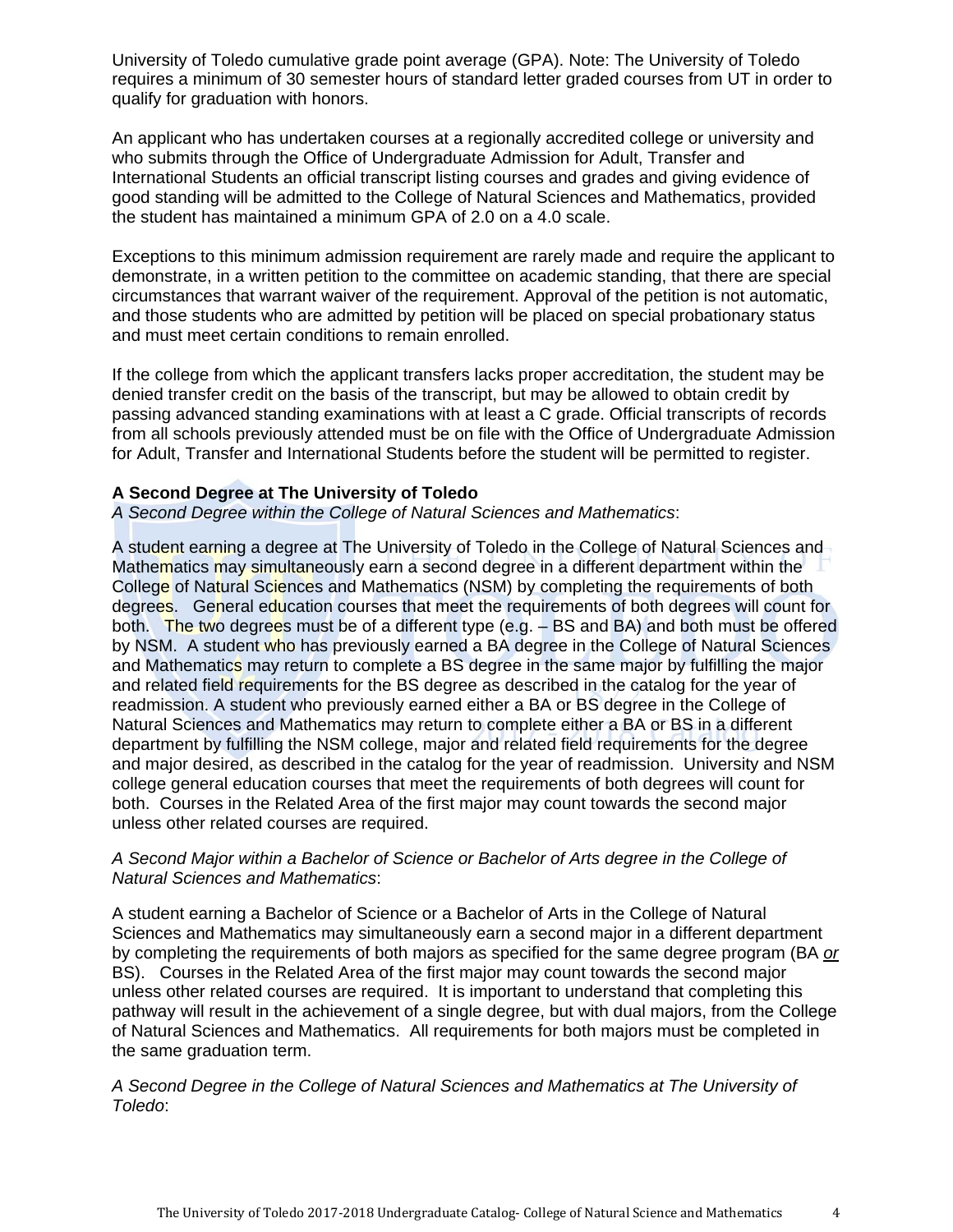A student earning a degree in another College at The University of Toledo may earn a second degree simultaneously in the College of Natural Sciences and Mathematics through the completion of all requirements of both degrees. A student who previously earned a degree in another College at the University of Toledo [or elsewhere] may earn a second degree in the College of Natural Sciences and Mathematics through the completion of all requirements of the College of Natural Sciences and Mathematics degree. General education courses that meet the requirements of both degrees will count for both.

Important Note: Courses constituting a departmental or interdisciplinary major may not also be used to meet requirements for a different departmental or interdisciplinary major either within or outside the College of Natural Sciences and Mathematics. Courses constituting a departmental or interdisciplinary minor may be used to meet requirements for a different departmental or interdisciplinary minor with restrictions (please refer to "Minors" parameters outlined in letter J within "Degree Requirements" below).

#### **Requirements for Students with an Associate's Degree**

Students holding an Associate of arts or Associate of science degree from an accredited college are encouraged to enroll in the College of Natural Sciences and Mathematics and, in many instances, may expect to earn an appropriate baccalaureate upon completion of two years of full-time study. Students with an Associate's degree in a technical program will likely require more time to complete a bachelor's degree. The following regulations apply:

 • Students must complete the equivalent of the specified University and college core and distributive requirements for a bachelor's degree.

 • In all baccalaureate programs, a minimum of 64 hours must be taken at the 2000 to 4000 levels; of these, a minimum of 32 hours must be taken at the 3000 to 4000 levels in baccalaureate degree - granting colleges. Course work from other institutions is accepted at the level the equivalent course is taught at The University of Toledo.

• Students may enroll in any departmental, interdepartmental or interdisciplinary program for which they meet the admission criteria. All of the usual major and related area requirements must be fulfilled as specified in the catalog for the year in which the student entered the College of Natural Sciences and Mathematics.

# **Readmission of Former Arts and Sciences or Natural Sciences and Mathematics Students**

Students who have withdrawn from the former College of Arts and Sciences or the College of Natural Sciences and Mathematics and The University of Toledo and have not attended any other institution in the Interim may be readmitted, provided they were eligible to continue enrollment in the college at the time they discontinued attendance. Such students should readmit at the College Student Services Office. Students who have been suspended from the College of Natural Sciences and Mathematics must submit a written letter of petition. Students who readmit after more than 12 consecutive months' absence must comply with existing college requirements at the time of readmission.

#### **Academic Policies**

*Refer to UT Policy website for academic policies that apply to all students.*

#### **Academic Advising**

Academic advising is a process intended to help students derive as many benefits as possible from their educations. This occurs when advisers help students develop and reach academic and career goals. While the ultimate responsibility for making personal and educational decisions rests with the student, advisers assist by helping to identify and assess alternatives and the consequences of decisions. Advising can be much more than selecting courses. The more frequently students arrange to meet with their advisers, the better their needs can be served. New students, transfer students, students changing colleges, and continuing general studies students are advised in the College of Natural Sciences and Mathematics Student Services Office, University Hall Room 3000, by college staff advisers. See the Student Services web page for more information. They provide essential information; help students select courses to meet University General Education and college skill area and distributive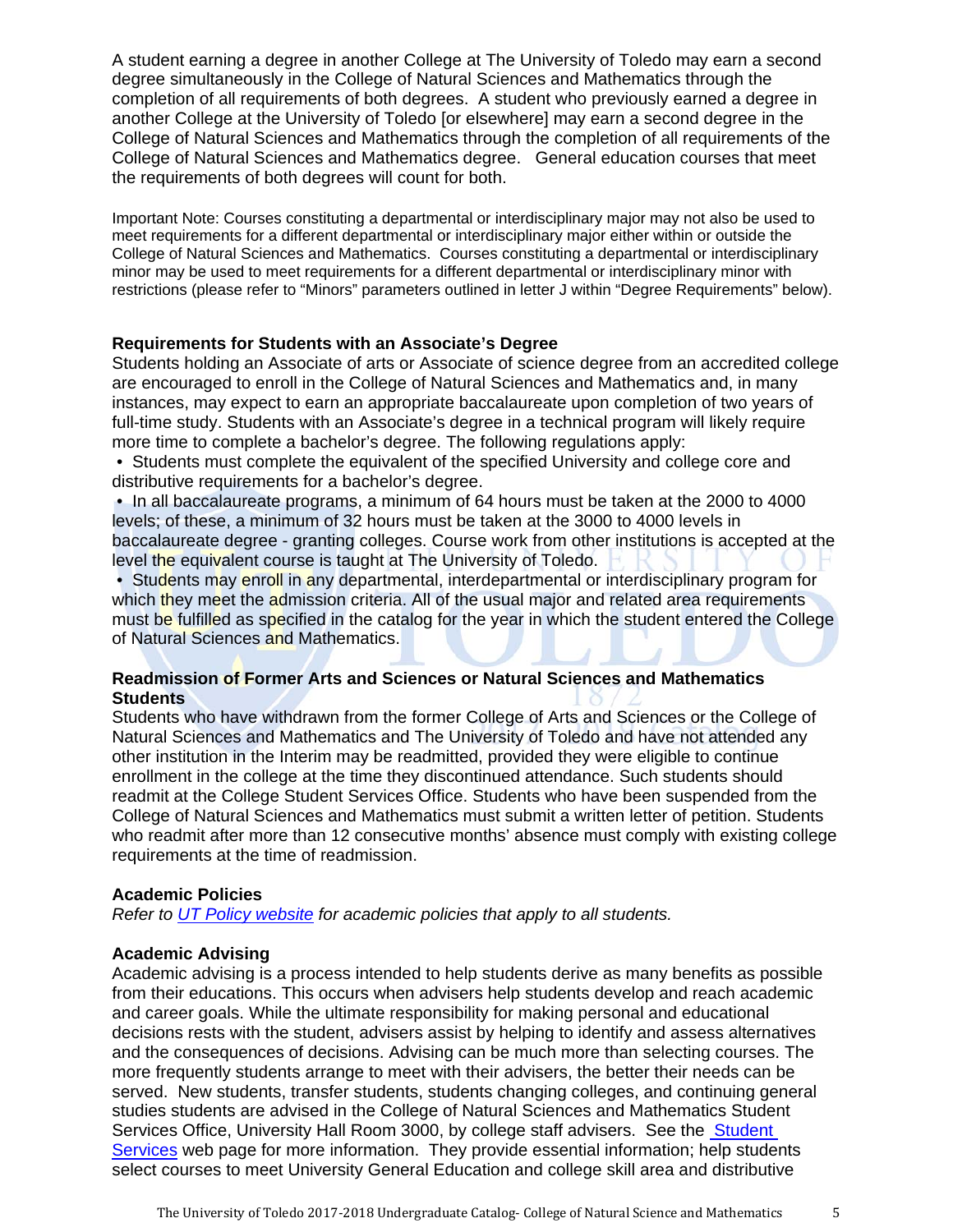requirements; suggest courses for the exploration of majors and minors; and help students evaluate academic progress and adjustment to university life. Students with declared majors and/or minors are advised by departmental major or program advisers, faculty who provide general information as well as more specialized information about majors and minor programs, departmental course offerings, and career and graduate opportunities. They help students select courses for general, major, related, and other requirements. Students in the Honors College and those seeking more than one major or degree, a minor, or admission to professional school should meet periodically with one or more additional Advisers. A complete list of academic advisers is available on the college website or in the College office.

#### **Student Responsibilities**

Students are responsible for correctly selecting courses for their programs of study each semester and for fulfilling all degree requirements. Although advisers will assist wherever possible, the final responsibility rests with the student. Students are expected to make sure that they are fulfilling all degree requirements, as published in the issue of the catalog of the College Natural Sciences and Mathematics under which they entered. Students who have been out of the College of Natural Sciences and Mathematics for 12 consecutive months are responsible for the requirements in the University catalog under which they reenter.

#### **Transcripts and Degree Audit Reports**

A transcript is a complete chronological list of a student's academic course work (including all courses attempted and grades earned). It does not show how specific courses apply or do not apply to University and college requirements as stipulated in this catalog. For example, developmental, non-repeatable and certain other courses are not counted toward minimum credits for degrees, but appear on transcripts. The Degree Audit Report (DAR) details all requirements applicable to a student's academic program (degree, major, minor) and applies the student's courses on the transcript (including transfer credit) to those requirements. The DAR should be used to identify requirements remaining when all registered courses are completed. The College of Natural Sciences and Mathematics Student Services Office (UH Room 3000) will provide an unofficial transcript and DAR to a College of Natural Sciences and Mathematics student presenting a picture ID. Students also may view their transcript and DAR through the myUT portal with Student Self-Service.

#### **Declaring or Changing a Major or Minor**

1872

To declare a major or minor or change one previously declared, students must fill out a form that is available in the College Student Services Office (UH Room 3000).

#### **Sequence of Courses**

There is no single prescribed sequence of courses, except that all first-year students should take NSM 1000 Orientation, and any developmental courses required on the basis of placement testing and/or high school deficiencies. Students should consult the later sections of the catalog devoted to programs of study and course offerings, and they should review their programs with their academic advisers to ensure they complete courses in the proper sequences. In addition, students should use their Degree Audit Reports to track their progress.

Entering students majoring in mathematics or in one of the areas of the natural sciences usually should begin the special courses designated as prerequisite for advanced courses in their first year. For example, calculus is a prerequisite for other mathematics courses and for later courses in physics, chemistry and geology. General Chemistry I and II, the Biology Fundamentals of Life Science sequence, and Fundamentals of Geology are prerequisites for succeeding courses required for majors in these areas.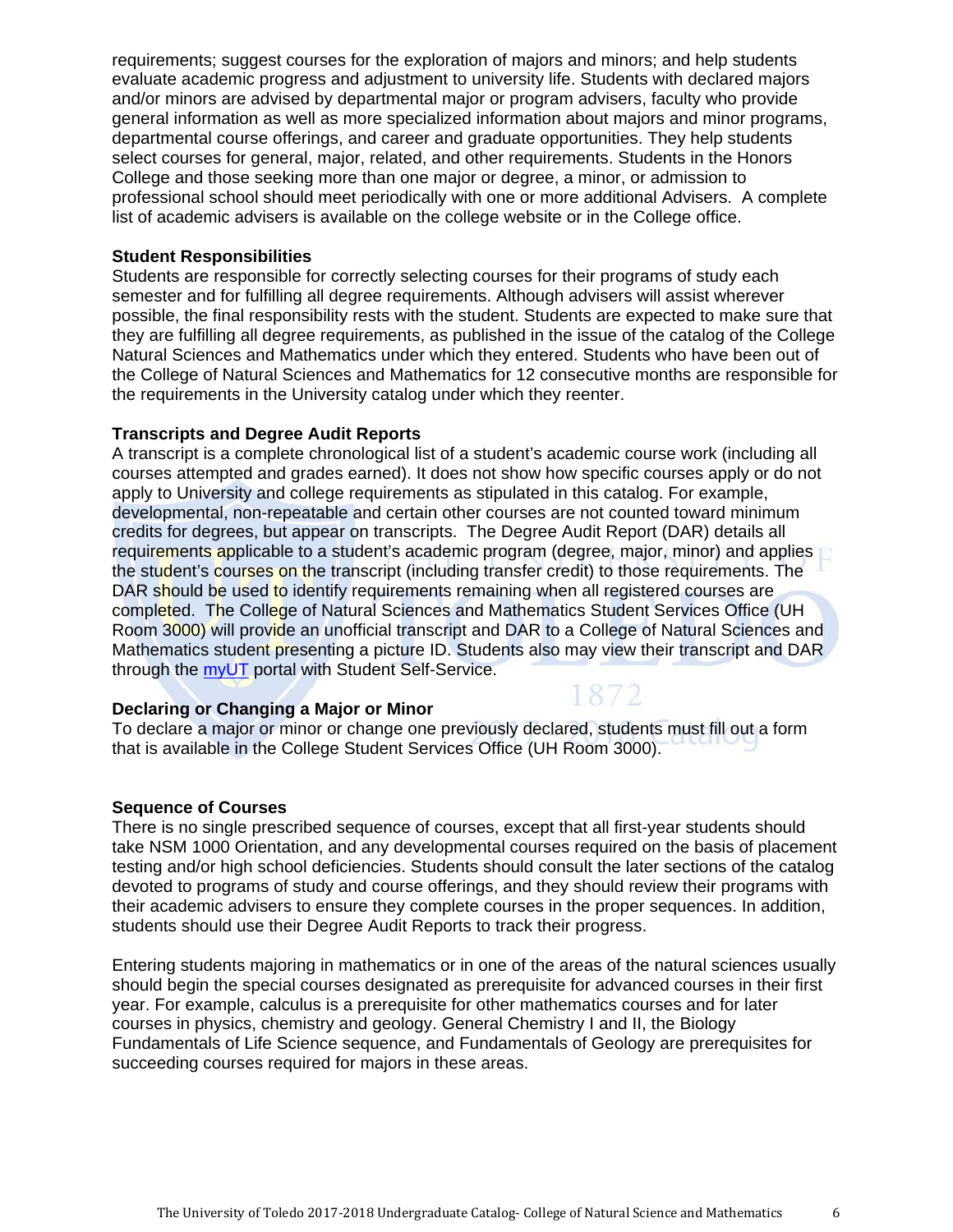# **Study Abroad**

Students who plan to study abroad must be sure that their proposed course of study is properly accredited. Its academic acceptability should be verified by the college before departure. Students also should ascertain in advance from their advisers whether the course work will count toward their general requirements, majors, or related areas or only be regarded as elective. Credit for foreign language study is subject to the approval and recommendation of the department of foreign languages. Information about study abroad programs is generally available from Advisers in many college programs and departments and from the Center for International Studies and Programs (Education Abroad Office).

# **Transient (Guest) Enrollment at Another Institution**

College of Natural Sciences and Mathematics students must have advance permission both to enroll elsewhere as a guest and to take specific courses. The Transient Student form for this purpose is available in the College Student Services Office and on the college website. Students enrolling without permission will be considered transfer readmits upon their return to UT. Natural Sciences and Mathematics students enrolled as transients or guests at another institution must submit an official transcript to the UT Office of Admission at the conclusion of the enrolled term. Grades of all courses attempted in the major, minor, and UT Core will be used in cumulative GPA calculations.

# **GPA Recalculation for Repeated Courses**

The College of Natural Sciences and Mathematics permits a maximum of 12 semester hours or the equivalent of 16 quarter hours of course work to be deleted from the GPA calculation. Students who have had their GPAs recomputed under the Academic Forgiveness Policy are not eligible for grade deletions. Criteria governing this policy are given in the Undergraduate Policy 3364-71-05: GPA Recalculation:

http://www.utoledo.edu/policies/academic/undergraduate/pdfs/3364-71-05 Academic grievance.pdf. Students should check with the College Student Services Office for more specific information on this policy. Students may not use repeat courses taken at other institutions to qualify for a GPA recalculation.

# **Withdrawal Policy (W, IW, DR Grades)**

The number of credit hours of W, IW and DR is limited to 22 hours for all undergraduate students in degree programs in the College of Natural Sciences and Mathematics. Once a student has accumulated 22 hours of W, IW or DR, further withdrawals will be counted as F's in computation of the student's GPA for purposes of probation or suspension. In addition, students who receive financial aid risk the loss of financial aid if they accumulate excessive hours of W, IW and DR. Students who transfer into the College of Natural Sciences and Mathematics from another college at The University of Toledo will bring with them the number of W's, IW's and DR's accumulated in their previous work.

**Note**: Assignment of the IW and DR grades has been discontinued. A student wanting to be withdrawn from a course must file a petition in the Records Office by the deadline in the term of enrollment.

# **Academic Probation**

A student whose cumulative GPA is less than 2.0 is automatically placed on probation until a 2.0 cumulative GPA is achieved (See Withdrawal Policy above). It is recommended that a student on probation not enroll for more than 12 to 14 credits.

# **Academic Suspension**

Academic suspension means that a student is prohibited from registering at The University of Toledo for a period of at least one semester. Students are subject to academic suspension if their GPA falls below the minimum GPA listed below or if they fail to make sufficient progress toward attainment of the degree. (See Withdrawal Policy). Students may remove Incompletes while under suspension. A student is subject to academic suspension if the cumulative GPA is less than: 1.0 for 10 to 19 hours attempted; 1.5 for 20 to 29 hours attempted; 1.7 for 30 to 39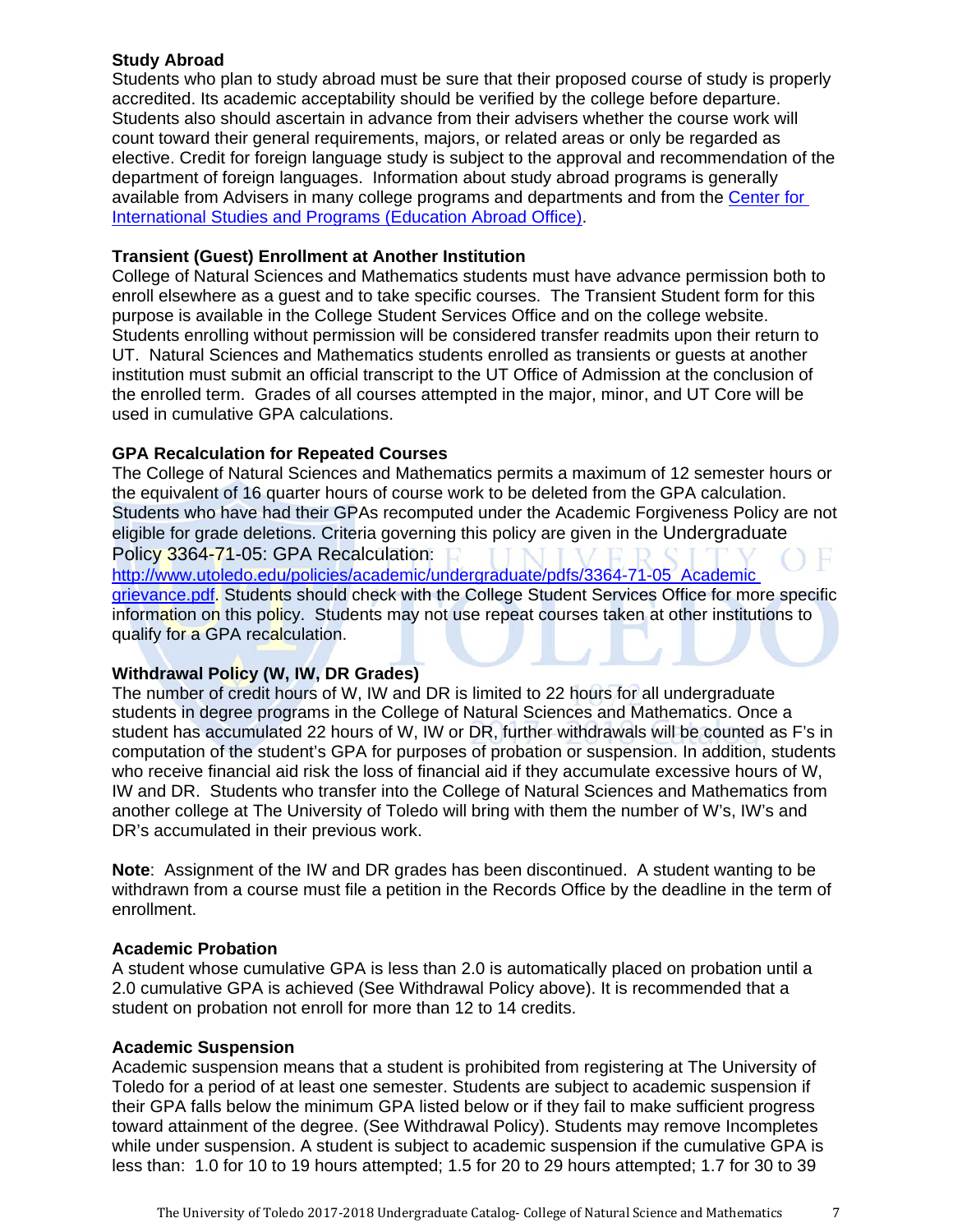hours attempted; 1.8 for 40 to 49 hours attempted; 1.9 for 50 to 59 hours attempted; less than 2.0 for 60 or more hours attempted. After accumulating 60 credit hours without suspension, a student may be suspended if the cumulative GPA falls below 2.0 for two consecutive semesters.

# **Trial Readmission Policy**

After the required suspension period, a student may petition for readmission to the College of Natural Sciences and Mathematics to the Director of the Student Services Office. The petition must be received by the posted deadline on the Student Services reinstatement website. If the petition is accepted, the college committee will determine the terms of the conditional registration agreement, under which the student will be permitted to re-enroll. Suspended students who are granted readmission must maintain the designated GPA for each semester thereafter and meet the conditions of their readmission agreement. Students failing to meet these conditions are subject to a one-year suspension. Full details including procedures, deadlines, and how to file a petition for reinstatement can be found on the Student Services website (https://www.utoledo.edu/offices/studentservices/reinstatementpolicy1.html)

# **Dismissal Policy**

Students who fail to meet the conditions for readmission after their second suspension are subject to dismissal and are not eligible for readmission to the College of Natural Sciences and Mathematics for at least three years. *Criteria governing this policy are detailed in the undergraduate policy 3365-71-06: Academic Forgiveness:* 

*http://www.utoledo.edu/policies/academic/undergraduate/pdfs/3364-71- 06%20%20Academic%20forgiveness.pdf.* 

# **Academic Grievance**

A student has the responsibility and right to call to the attention of an instructor any grade that the student believes to be in error or unfair. A student may appeal the decision of the instructor, in order, to the department Chair, the Dean, then to the college appeals committee if the problem is not resolved. If the problem is not resolved at the college level, the student may appeal to the student grievance council (*See also The University of Toledo Student Handbook: http://www.utoledo.edu/studentaffairs/pdfs/studenthandbook.pdf*). A student must begin the appeals process no later than the last day of classes of the semester (excluding summers) following the one in which the grievance arose.

# **Statement on Academic Dishonesty**

A student found to be academically dishonest by a faculty member may appeal, in order, to the department Chair, the Dean, the college appeals committee and the University student grievance council. The procedures for making an appeal to the student grievance council may be found in The University of Toledo Student Handbook:

 $-2$ 

*http://www.utoledo.edu/studentaffairs/pdfs/studenthandbook.pdf*. Criteria governing this policy are detailed in undergraduate policy 3364-71-04: Academic Dishonesty: http://www.utoledo.edu/policies/academic/undergraduate/pdfs/3364-71- 04%20%20Academic%20dishonesty.pdf.

# **College Level Examination Program (CLEP)**

The College of Natural Sciences and Mathematics will accept a maximum of 21 semester hours of CLEP through successful completion of the four general examinations. Additional credit may be earned through satisfactory scores on individual subject examinations. Required minimum scores and credits awarded are as follows: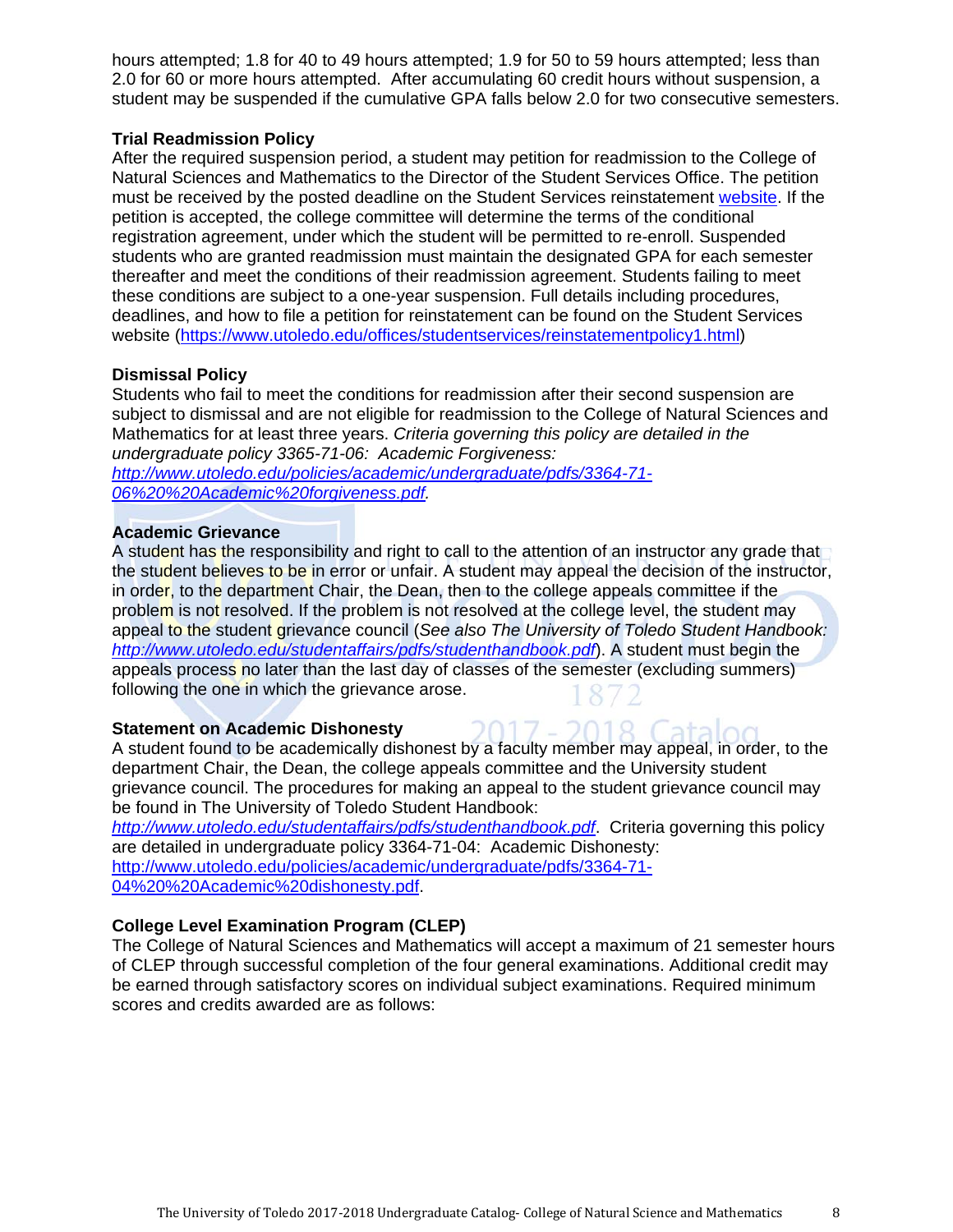# **General Examinations**

**Humanities:** For a score of 50, a student will receive six hours credit in the humanities. **College mathematics:** For a score of 65, a student will receive three hours credit for MATH 1180.

**Natural sciences:** For a score of 50, a student will receive six hours credit in the natural sciences.

**Social sciences and history:** For a score of 50, a student will receive six hours credit in the social sciences.

# **Subject Examinations**

**American government:** For a score of 50, a student will receive three hours credit for PSC 1200.

**Biology:** For a score of 50, a student will receive three hours credit for BIOL 1120. **Calculus:** For a score of 65, a student will receive four hours credit for MATH 1850. **Chemistry:** For a score of 50, a student will receive eight hours credit for CHEM 1230 and CHEM 1240.

**College algebra:** For a score of 65, a student will receive three hours credit for MATH 1320. **College algebra** – Trigonometry: For a score of 65, a student will receive four hours credit for MATH 1340.

**French language:** For a score of 50, a student will receive four hours credit for FREN 1500. For a score of 62, a student will receive seven hours credit for FREN 1500 and FREN 2140. **German language:** For a score of 50, a student will receive four hours credit for GERM 1500. For a score of 62, a student will receive seven hours credit for GERM 1500 and GERM 2140. **Spanish language:** For a score of 50, a student will receive four hours credit for SPAN 1500. For a score of 66, a student will receive seven hours of credit for SPAN 1500 and SPAN 2140. **Trigonometry:** For a score of 65, a student will receive three hours credit for MATH 1330.

# **Advanced Placement Program**

Refer to the University of Toledo Registrar's web page

(http://www.utoledo.edu/offices/registrar/student\_records/advan\_credits.html) for specific information on minimum scores and credits awarded for Advanced Placement examinations administered by the College Board Advanced Placement Program.

# **Pass/No Credit Option**

Students may elect to enroll in certain undergraduate courses for Pass/No Credit rather than an A-F grade. Students must complete a petition to take a class Pass/No Credit and obtain the approval of their college before the end of the  $15<sup>th</sup>$  calendar day of the term. Grades of C or better will be changed to PS, and grades of C-, D+, D, D-, and F will be changed to NC. The grades of PS and NC do not affect the grade point average. Refer to programs of study in the College of Natural Sciences and Mathematics section of this catalog for the limitations on pass/no credit grading in effect for different majors. Undeclared students, as a general rule, should not elect pass/no credit grading in major-level courses.

# **Graduation Evaluation Requirement**

Two or three semesters (at 80 earned credit hours) before a student intends to graduate, the student and the student's major adviser should complete a Graduation Quick Check Form. This process is initiated by the student. Students with more than one major or one or more minors must be evaluated for the completion of each major and minor. Detailed instructions on the Graduation Quick Check Form and graduation procedures are available at the Student Services office (UH 3000).

# **Field Experience/Internship**

Policies and procedures for incorporating field experiences or internships in academic programs vary from major to major. Some majors require a field experience or internship; for other majors, they are optional. Students should seek information from their major departments and obtain advance approval for all field experiences or internships.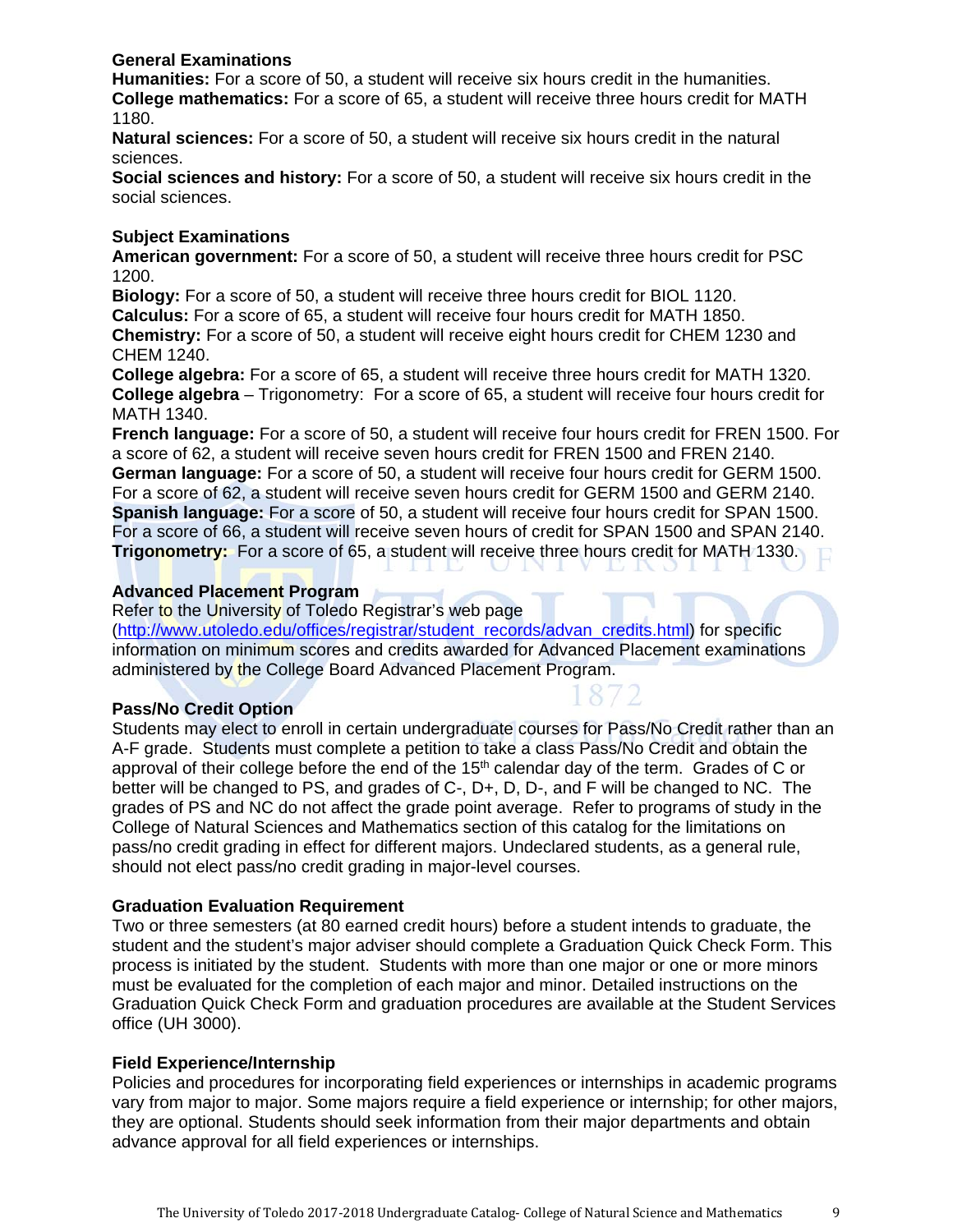# **Degree Requirements**

The College of Natural Sciences and Mathematics offers both Bachelor of Arts and Bachelor of Science degrees. Requirements differ based on degree as indicated below.

# **A. Grade Point Averages**

A cumulative grade point average (GPA) reflects all grades earned, including grades of F and grades in repeated courses. Candidates must earn a minimum overall cumulative GPA of C (that is, a 2.0 GPA on a 4.0 scale) for all UT course work. In addition, candidates must earn a minimum cumulative GPA of C in the major, minors (optional) and UT General Education, with the grades of all courses attempted at all institutions included in the GPA calculation. Some programs require a higher GPA in the major. For example, BS Chemistry, BS Biochemistry, and BS Geology require a 2.5 GPA. *Criteria governing this policy are given in the Undergraduate Policy 3364-71-07: GPA* 

*Recalculation:http://www.utoledo.edu/policies/academic/undergraduate/pdfs/3364-71-07 Repeating a course and recalculation of GPA.pdf.*

# **B. Residency Requirement**

Students transferring from other institutions must earn at least 30 hours of credit at The University of Toledo; at least 12 of these must be in the major area, and for students pursuing a minor, at least 9 hours must be earned at The University of Toledo. Full-time students must take their last semester, and part-time students their last 12 hours, in residence, unless alternative arrangements have been made in advance with the Dean of the College of Natural Sciences and Mathematics.

# **C. Credit Hours and Levels**

1. Students must complete a minimum of 124 hours of course work that must include the University General Education and college skill area and distributive requirements, and either major and course work related to the major, or an interdisciplinary program.

2. In all baccalaureate programs, a minimum of 64 hours must be taken at the 2000 to 4000 levels; of these a minimum of 32 hours must be taken at the 3000 to 4000 levels.

3. Students are cautioned to make use of their degree audit and review remaining requirements with their adviser before every registration in order to make progress toward completion of their requirements in an orderly, timely manner. Insofar as a student can complete the basic courses and the courses required for a chosen major (as outlined in sections E - J below) in fewer than the 124 hours required for a degree, the student must choose elective courses to complete the total of 124 hours, subject to the restrictions outlined below.

#### **D. Credit Restrictions**

Total earned hours shown on a student's transcript may not all be applicable to the minimum 124 credits required for a degree, as follows:

1. Students with entrance deficiencies in mathematics and other students who are required or choose to take developmental course work will need to complete additional hours.

2. No courses in typing, shorthand or keyboarding will apply toward the degree.

3. No more than two hours in skill courses in physical education or recreation courses at the 1000 level will apply toward the degree.

4. No more than two hours in Student Leadership Development I and II will apply toward the degree.

5. Duplicate credit – except for courses identified as repeatable courses, students will not receive credit for repeated courses (taking the same course twice), whether taken at The University of Toledo or elsewhere.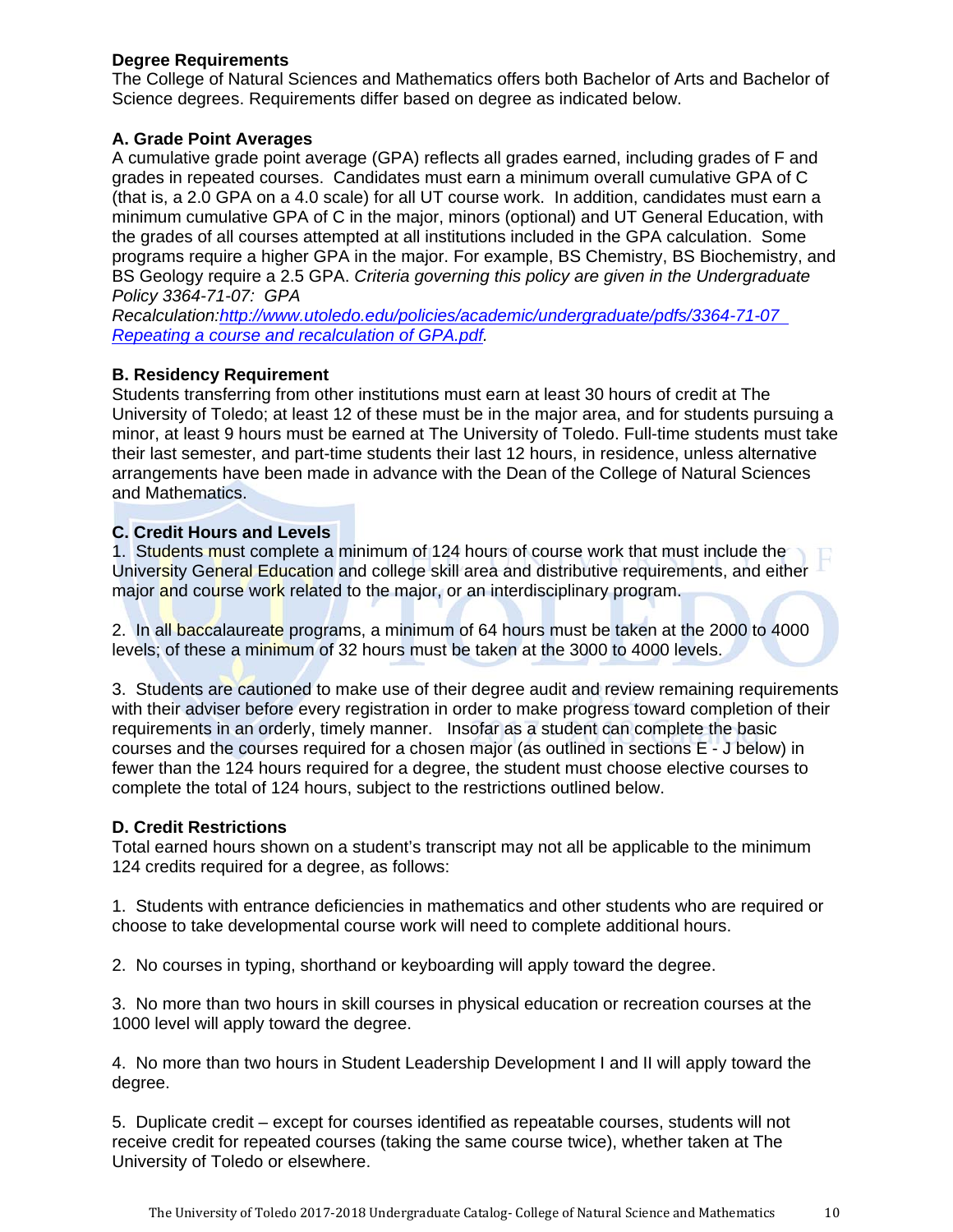6. The college reserves the right to deny credit for other specific courses (including most SKLS courses) and for blanket technical credit not applicable to a student's specific program.

# **E. University General Education Requirements**

Students earning baccalaureates in all colleges and programs are required to complete between 33-34 credit hours of courses that comprise the General Education Curriculum. Those courses are distributed in the areas of English composition, humanities/fine arts, social sciences, natural sciences and mathematics, and multicultural studies courses. Students should view their Degree Audit Report or contact their academic department or college office for specific details.

# **F. Natural Sciences and Mathematics Skill Area Requirements**

Students are placed into mathematics courses by ACT scores or placement tests in those subjects. Students are placed into foreign language courses through placement testing.

# 1**. Orientation (NSM1000)** - 2 hours

All new first-year students are required to take NSM1000. The course is optional for transfer students.

2**. English Composition** (University of Toledo General Education and College of Natural Sciences and Mathematics requirement) – 6 hours. To earn a degree in the College of Natural Sciences and Mathematics, students must pass both Composition I and II with a C or better. (Students in the Honors College must pass HON 1010 and 1020 with a C or better to meet the Composition I and II requirements.) The College of Natural Sciences and Mathematics recommends that these requirements be met before completing 45 credit hours.

a. Native speakers track (for students for whom English is a first language).

 **ENGL 1110 – 3 hours** College Composition I **ENGL 1130, 1140, 1150, 2950, or 2960 – 3 hours** College Composition II

b. Non-native speakers track (for students for whom English is a second language). Students will take an English placement test to determine appropriate starting level.

**ENGL 1020 – 3 hours** Writing and Grammar for English as a Second Language  **ENGL 1110 – 3 hours** College Composition I  **ENGL 1130, 1140, 1150, 2950, or 2960 – 3 hours** College Composition II

3. **Mathematics** (UT General Education and College of Natural Sciences and Mathematics requirement) – 3-8 hours.

a. Bachelor of Arts (BA)

**MATH1320** College Algebra or **MATH1340** College Algebra and Trigonometry or **MATH2600** Intro to Statistics or **MATH2640** Statistics for Applied Science or higher Math.

b. Bachelor of Science (BS)

Two semesters of Calculus (**MATH1750** and **MATH1760** or **MATH1830** and **MATH1840** or **MATH1850** and **MATH1860**).

# 4. **Writing Across the Curriculum (WAC) Requirement**

Students must pass two writing intensive courses approved by their adviser. Many courses will require completion of Composition I and II (or HON 1010 and HON 1020) as pre-requisites. The College of Natural Sciences and Mathematics recommends that the first of these writing intensive courses be completed within the first 65 and the second within the first 90 hours. At least one of these courses must be taken within the student's major. In consultation with their advisers, students with dual or interdisciplinary majors will meet this requirement by selecting a course within one of their chosen majors.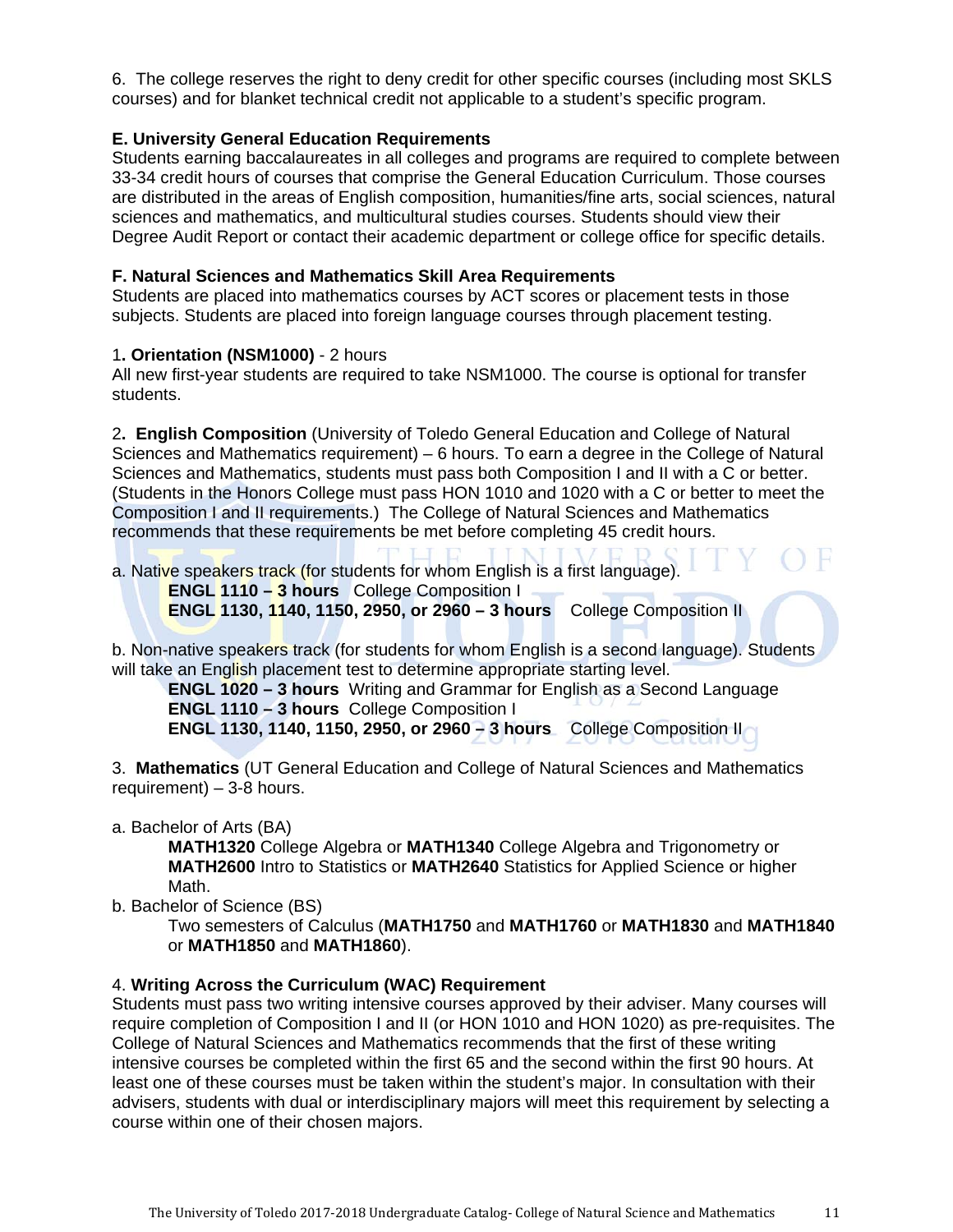Transfer students from institutions that have required writing intensive courses should have their former institution certify that they have completed a series of writing intensive courses comparable to those required in the College of Natural Sciences and Mathematics. Transfer students who have not taken writing intensive courses must meet the College of Natural Sciences and Mathematics Writing Across the Curriculum requirements.

5. **Natural Sciences/Mathematics** (UT General Education requirement is two courses for 6 hours; College of Natural Sciences and Mathematics requirement differs based on degree as indicated below).

# a. Bachelor of Arts (BA)

Two science/mathematics courses from two different departments outside of the student's major are required. Students may select courses from biology, chemistry, environmental sciences, mathematics, and physics and astronomy. Courses must be major-level. See DAR for more information.

# b. Bachelor of Science (BS)

Three science/mathematics courses from three different departments outside of the student's major are required. Students may select courses from biology, chemistry, environmental sciences, mathematics, and physics and astronomy. Courses must be major-level. See DAR for more information.

### 6. **Cultural Experience (Bachelor of Arts (BA) requirement only, not required for Bachelor of Science (BS)**– 0 to 8 hours (foreign languages 1110 and 1120 (or 1500) or one semester of Study Abroad)

Every student enrolled in a BA degree program in the College of Natural Sciences and Mathematics is required to demonstrate proficiency in a single foreign language (Arabic, Chinese, French, German, Japanese, Latin, Spanish, or American Sign Language) through the elementary (foreign languages 1120) level by successfully completing a foreign language course at this level or by achieving an appropriate score on a proficiency/placement test administered by the department of foreign languages that reflects the equivalent. Students beginning a foreign language should enroll in their chosen language at the elementary 1110 level and will take two semesters of foreign language. Those continuing a foreign language or attempting to demonstrate competency by examination should take a proficiency/placement test. Alternatively, students may satisfy the cultural experience requirement by studying abroad for at least once semester in an approved study abroad/exchange program for academic credit.

# **G. Natural Sciences and Mathematics Distributive Requirements (Bachelor of Arts (BA) requirement only, not required for Bachelor of Science (BS))**

Students should consult with their advisers in selecting courses that will meet distributive requirements. With their Adviser's approval, students may select higher-level courses for which they have the prerequisites. With careful planning, students will be able to satisfy UT General Education Curriculum and College of Natural Sciences and Mathematics requirements by taking the minimum required hours. A student may take no more than two courses under each departmental code in satisfying the distributive requirements.

1. **Humanities and Fine Arts** (UT General Education requirement is two courses for six hours; students enrolled in a BA degree program in the College of Natural Sciences and Mathematics are required to take an additional 9 hours). Students will take five courses (15 hours) in the humanities in addition to those taken to meet the English composition and foreign language requirements. Students may select humanities courses that also will satisfy a UT General Education humanities or multicultural requirement.

**Required Courses** – 15 hours (see suggested courses listed below): **English Literature** – 3 hours **History** – 3 hours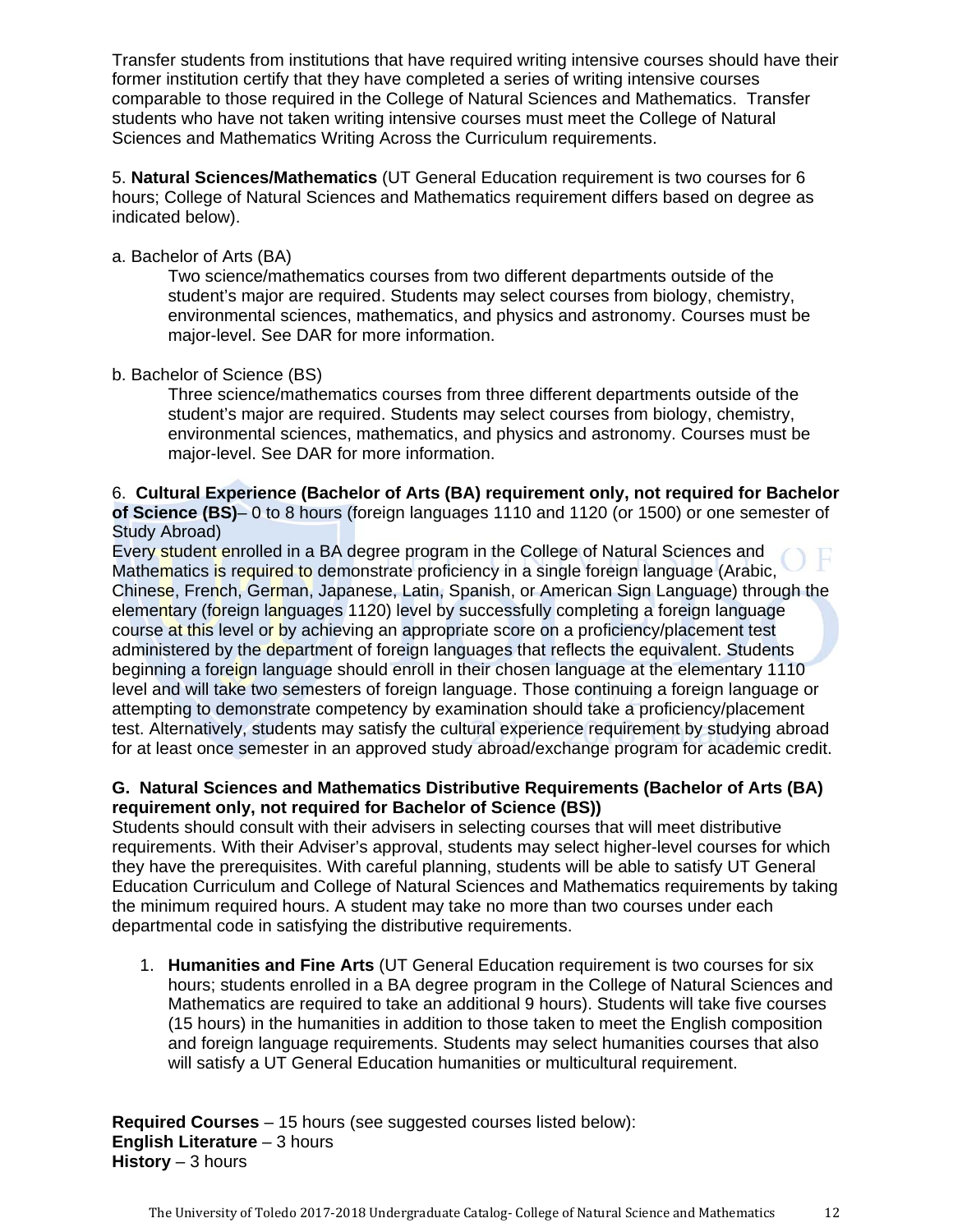**Fine Arts** – 3 hours (course must be an appreciation or theory course, not a studio or skills course)

**Electives** – two courses for 6 hours Students may select courses from art, art history, communication, English, film, foreign languages (courses higher than 1120/1500 or culture courses 1080 and 1090, or a second foreign language), history, humanities, music, philosophy, religious studies and theatre.

Among the courses with minimal or no prerequisites are as follows: ARTH 1500; CLC 1010; COMM 1010, 2000; ENGL 2710, 2720, 2730, 2740 and 2760; FILM 1310; FREN 1080 and 1090; GERM 1080 and 1090; HIST 1000 through 1200; HUM 1010, 1200, 2220, 2010 and 2020; JAPN 1080 and 1090; MUS 2200, 2210, 2220, 2240, 2250 and 2420; PHIL 1010, 1020, 2200 and 2400; REL 1220 and 2000; SPAN 1080, 1090 and 1100; and THR 1010 and 1100. However, higher-level humanities courses will satisfy these requirements and may be taken if student has met the prerequisites.

2. **Social Sciences** (UT General Education requirement is two courses for six hours; Students in a BA degree program in the College of Natural Sciences and Mathematics are required to take one additional course for a total of nine hours).

Students may select social science courses that also will meet a UT General Education social science requirement and one multicultural requirement. Students may select courses from anthropology, economics, geography, political science, psychology, and sociology. Among the courses with minimal or no prerequisites areas follows: ANTH 1020, 2020, 2800, and 2900; ECON 1010, 1150 and 1200; GEPL 1010 and 1100; PSC 1200, 1300, 1400 and 1710; PSY 1010; and SOC 1010 and SOC 1750. No more than two courses can be from a single discipline.

# **H. Major Area**

Every student must complete either a departmental major or an interdepartmental or interdisciplinary major. Courses given in other colleges of the University may be credited to the major only with the approval of the Dean of the College of Natural Sciences and Mathematics upon recommendation of the department Chair. Waiver of a required course or the substitution of a course from another department does not necessarily reduce the minimum credits required in the major.

#### 1**. Departmental Major**

# **See the complete list of departmental majors under "Degrees Offered" in the College of Natural Sciences and Mathematics section of this catalog.**

The minimum number of semester hours a student must complete for a departmental major is 34 hours. A student may have two majors from two different departments provided the requirements of both programs are satisfied. Work in the second major may be accepted as fulfilling the related course requirement upon the approval of the Advisers in both departments. A student cannot use courses from the first major to satisfy the second and vice-versa. See section on "Earning a Second Degree" for statement on requirements when two or more desired major programs are offered as different degrees.

#### 2**. Interdisciplinary Majors**

A student may complete one of the interdisciplinary majors if accepted into that particular program. A student completing a departmental major and a second major in an interdisciplinary or interdepartmental major cannot use courses from the first major to satisfy the second or viceversa. See the complete list of interdisciplinary majors under "Degrees Offered" in the College of Natural Sciences and Mathematics section of this catalog.

#### **I. Related Courses**

Every student who chooses a departmental major and students in some interdisciplinary majors also must complete courses related to the major. These courses must be in addition to courses taken to fulfill the basic requirements listed above. For BA degree programs the minimum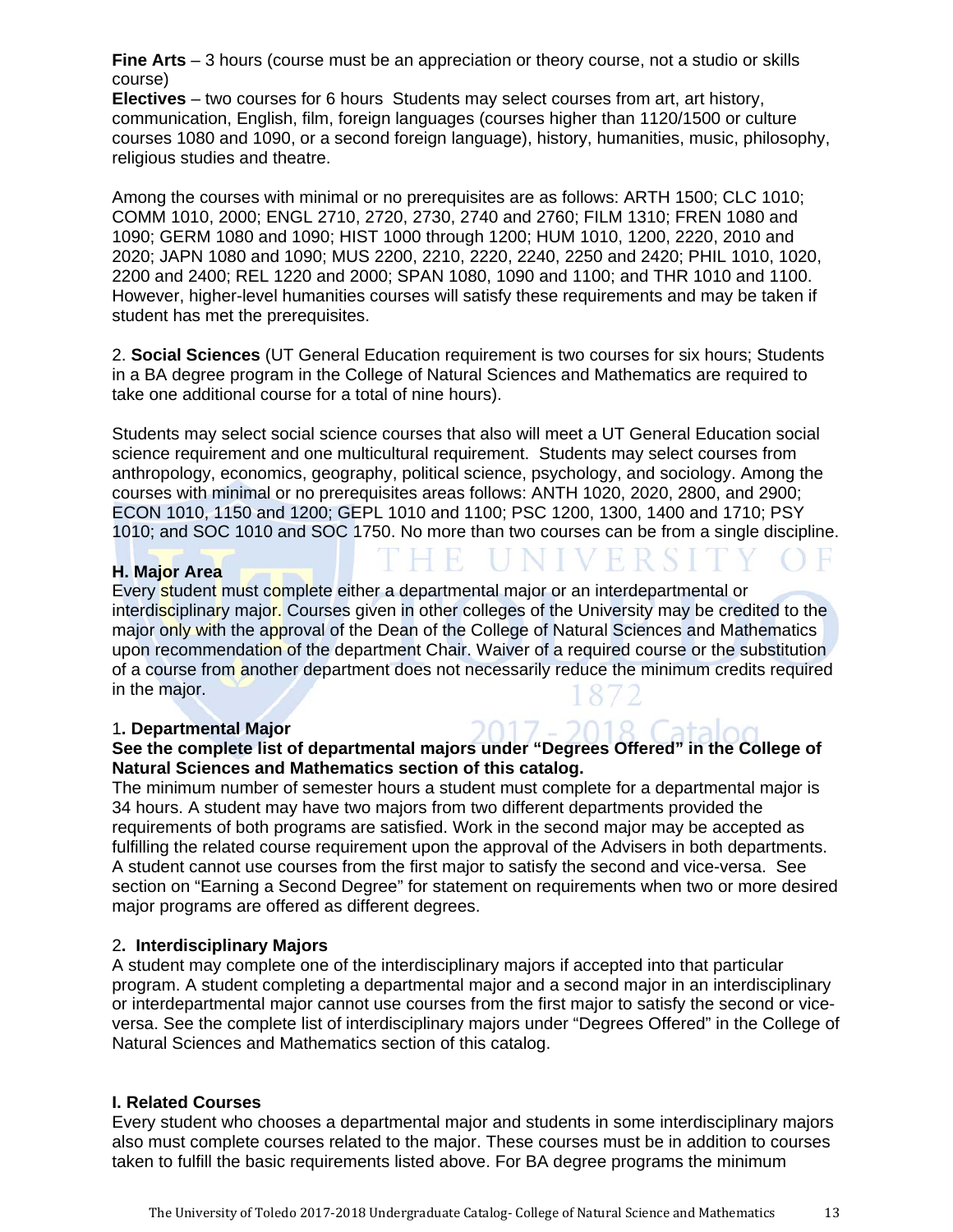number of major and related area courses is 58 hours. For BS degree programs the minimum number of major and related area courses is 64 hours. Each department defines the areas from which courses may be chosen by its majors, and these listings are given in the later sections of this catalog under Programs of Study. For most programs, related courses must be chosen from courses acceptable for credit in a College of Natural Sciences and Mathematics major. Generally, these are upper-level courses.

Courses given in other colleges of the University may be credited to the major or to related courses only if indicated in later sections of the this catalog under Programs of Study or with the approval of the Dean of the College of Natural Sciences and Mathematics upon recommendation of the department Chair.

#### **J. Minors**

Many College of Natural Sciences and Mathematics departments offer minors. Departmental requirements for particular minors are given in later sections of the catalog under Programs of Study. Students wishing to pursue minors should consult with their primary program Advisers and then with an Adviser in Student Services office. Not all minors can be added to all degree programs. Courses selected for the minor must be chosen from courses acceptable for credit toward a major in that department. In meeting requirements for some majors, work in the minor may be accepted as fulfilling the required hours of related courses, but only with the approval of the student's major Adviser. Students completing a minor must be sure that at least 12 credit hours of the minor requirements are unique to that minor, and are not being used to satisfy requirements in the major or another minor. No more than six hours of courses taken for minor credit may be applied to the total College of Natural Sciences and Mathematics distributive requirements. A minimum GPA of 2.0 is required in the minor. Students must complete a minimum of 21 hours for a minor; at least nine of those hours must be completed at The University of Toledo.

#### **Pre-medical, Pre-dental and Pre-veterinary Concentrations**

Sharon L. Schnarre, Adviser

Students interested in professional medical, dental or veterinary careers may choose to apply for the pre-medical, pre-dental and pre-veterinary concentrations. **Students choosing this option must also complete the requirements for a major in a specific discipline or in an interdisciplinary baccalaureate program.** 

Because admission to a professional school is very competitive, students need to maintain high GPAs, both cumulative and in the sciences. The pre-medical/pre-dental/pre-veterinary adviser will continually monitor a student's academic performance and make recommendations as to whether this program should be continued.

The pre-medical/pre-dental/pre-veterinary adviser will assist the student in determining the entrance requirements of the professional school being considered, since these requirements vary among schools. In general, these professional schools specify for entrance a core set of science courses that include one year (two semesters) each of biology, general chemistry, organic chemistry, physics and mathematics. Most schools recommend that candidates plan a broad course of study leading to either a B.A. or a B.S. degree in any discipline.

#### **Honors**

Honors in the College of Natural Sciences and Mathematics is available to its academically talented and highly motivated students, and is offered in conjunction with the University of Toledo Jesup Scott Honors College. A departmental honors curriculum is also offered by individual departments within the College of Natural Sciences and Mathematics.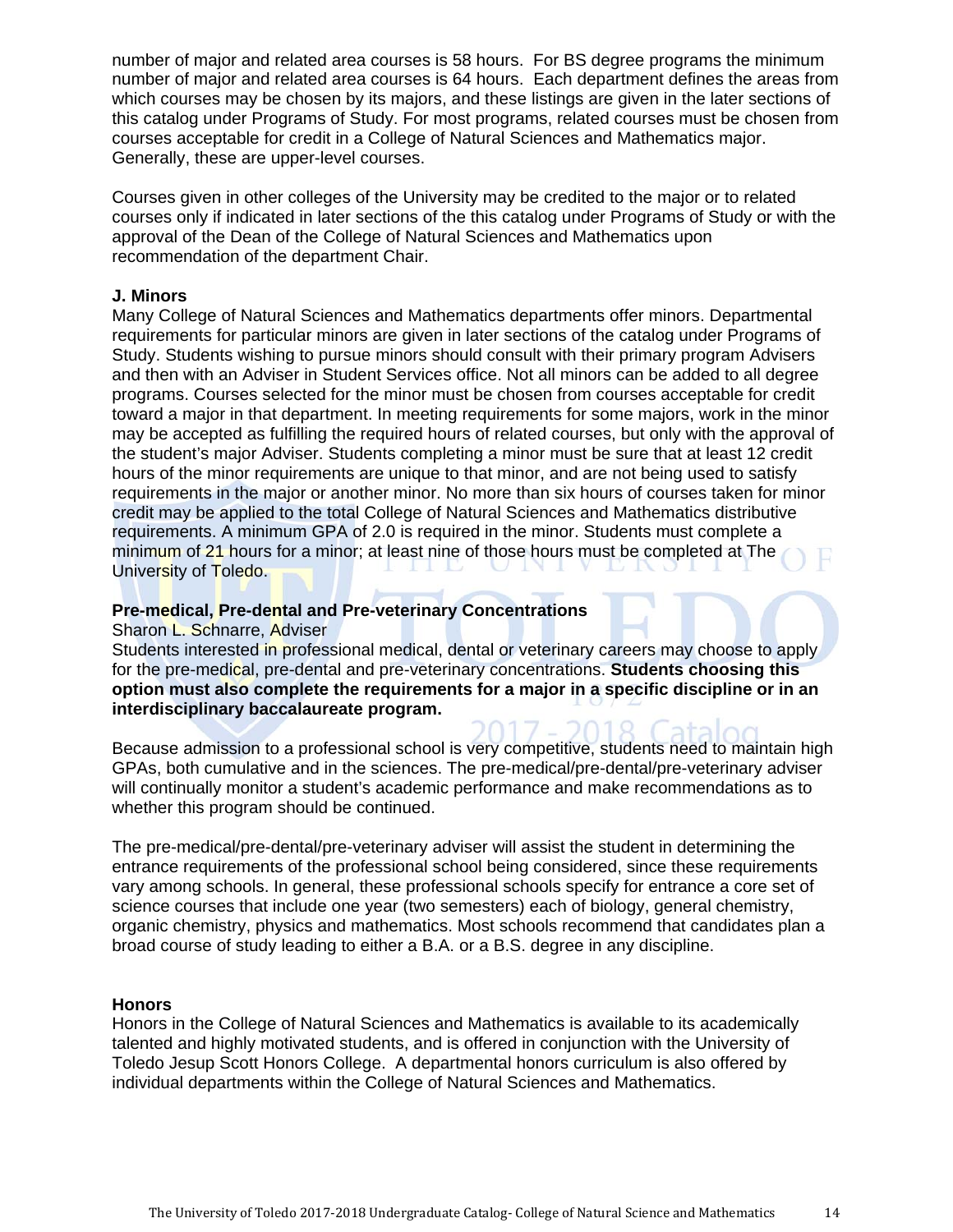# **Statement on Academic Dishonesty**

A student found to be academically dishonest by a faculty member may appeal, in order, to the department Chair, the Associate Dean of the College of Natural Sciences and Mathematics, the NSM Council Committee on Academic Grievance and the University student grievance council.

See http://www.utoledo.edu/nsm/pdfs/NSM%20Policies%20and%20Procedures.pdf for more information on the steps and timeline of the appeals process within the College, prior to the petitioning the Student Grievance Council.

The procedures for making an appeal to the student grievance council may be found in The University of Toledo Student Handbook:

*http://www.utoledo.edu/studentaffairs/pdfs/studenthandbook.pdf*. Criteria governing this policy are detailed in undergraduate policy 3364-71-04: Academic Dishonesty: http://www.utoledo.edu/policies/academic/undergraduate/pdfs/3364-71- 04%20%20Academic%20dishonesty.pdf.

# **Astronomy**

(Administered by the Department of Physics and Astronomy) Sanjay V. Khare, Chair Scott Lee, Undergraduate Adviser

#### **Degrees Offered**

The department of physics and astronomy offers a program of study leading to the Bachelor of Arts in astronomy. There is also an astrophysics concentration for the Bachelor of Science in physics (see Physics section later in this catalog; this concentration is recommended for those students wishing to earn a Ph.D. later).

# **Requirements for the Bachelor of Arts in Astronomy**

The B.A. in astronomy program consists of 40 hours of required astronomy and physics courses in the Department of Physics and Astronomy, 15 hours of mathematics, and at least 9 additional hours in the natural sciences and mathematics, chosen with the Adviser's approval. This program is intended to provide the combination of fundamental physics, together with general and advanced astronomy, required for a career in astronomy or a related area. It also has the flexibility required by students who wish to pursue interdisciplinary studies or prepare for careers in teaching or other professions requiring a fundamental understanding of the physical sciences.

| Term                 | <b>SUBJECT</b> | <b>NUMBER</b>    | <b>COURSE TITLE</b>                  | <b>CR</b><br><b>HRS</b> | <b>COURSE</b><br><b>REQUIREMENTS</b> | <b>COMMENTS</b>                       |
|----------------------|----------------|------------------|--------------------------------------|-------------------------|--------------------------------------|---------------------------------------|
| <b>First</b><br>Term |                |                  |                                      |                         |                                      |                                       |
|                      | <b>NSM</b>     | 1000             | Orientation                          | 2                       | None                                 |                                       |
|                      | <b>PHYS</b>    | 1910             | Frontiers of<br>Physics              | 3                       | None                                 | Or electives<br>to reach 124<br>hours |
|                      | <b>ASTR</b>    | 2010             | Solar System<br>Astronomy            | 3                       | None                                 |                                       |
|                      |                |                  | Foreign Lang I                       | 4                       |                                      |                                       |
|                      | <b>MATH</b>    | 1830or1850or1920 | CALCULUS I                           | 4                       | MATH 1340 if<br>necessary            |                                       |
| <b>Total</b>         |                |                  |                                      | 16                      |                                      |                                       |
| Second<br>Term       |                |                  |                                      |                         |                                      |                                       |
|                      | <b>PHYS</b>    | 2130             | Physics for Sci<br>Majors I          | 5                       | None                                 | or PHYS 2070<br>(or PHYS<br>2140)     |
|                      | <b>MATH</b>    | 1840or1860or1930 | <b>CALCULUS II</b>                   | 4                       | <b>MATH 1850</b>                     | or MATH<br>1840, 1930                 |
|                      | <b>ASTR</b>    | 2020             | Stars, Galaxies,<br>and the Universe | 3                       | ASTR2010                             |                                       |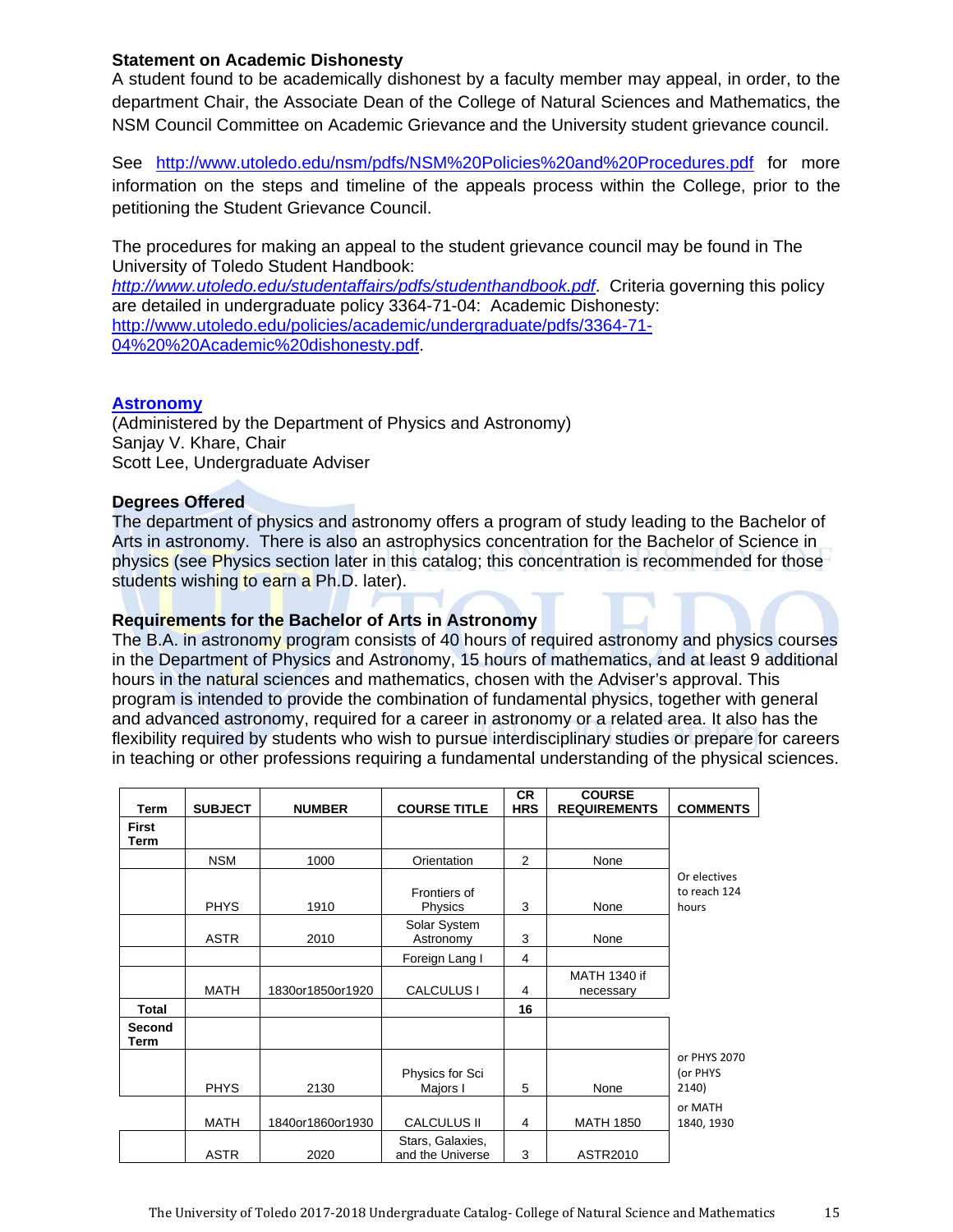|                              |             |      |                                        |                |                                 | (or Foreing                 |
|------------------------------|-------------|------|----------------------------------------|----------------|---------------------------------|-----------------------------|
|                              |             |      | Foreign Lang II                        | $\overline{4}$ | Foreign Lang I                  | Lang I)                     |
| <b>Total</b>                 |             |      |                                        | 16             |                                 |                             |
| <b>Third</b><br><b>Term</b>  |             |      |                                        |                |                                 |                             |
|                              |             |      |                                        |                |                                 | or PHYS 2080                |
|                              |             |      |                                        |                |                                 | and 2100 (or                |
|                              | <b>PHYS</b> | 2140 | Physics for Sci                        | 5              | <b>PHYS 2130</b>                | Foreign Lang<br>$\parallel$ |
|                              |             |      | Majors II<br>English                   |                |                                 |                             |
|                              | <b>ENGL</b> | 1110 | Composition I                          | 3              | None                            |                             |
|                              |             |      |                                        |                |                                 | or MATH                     |
|                              | <b>MATH</b> | 2850 | Calculus III                           | 4              |                                 | 2950                        |
|                              |             |      |                                        |                |                                 |                             |
|                              | <b>MATH</b> | 3610 | <b>Statistical Methods</b>             | 3              | <b>MATH</b><br>1840or1860or1930 |                             |
|                              |             |      |                                        |                |                                 | If 16, take one             |
|                              |             |      |                                        |                |                                 | less course in              |
|                              |             |      |                                        |                |                                 | future                      |
| <b>Total</b>                 |             |      |                                        | 15             |                                 | semester                    |
| <b>Fourth</b><br><b>Term</b> |             |      |                                        |                |                                 |                             |
|                              |             |      |                                        |                | ASTR2020 and                    |                             |
|                              |             |      | Foundations of                         |                | PHYS 2140 or                    |                             |
|                              | <b>ASTR</b> | 3880 | Astronomy                              | $\overline{4}$ | 2100                            |                             |
|                              |             |      | Choose one from<br><b>BIOL 2150 to</b> |                |                                 |                             |
|                              |             |      | 4xxx, CHEM 1230                        |                |                                 |                             |
|                              |             |      | to 4xxx, EEES                          |                |                                 |                             |
|                              |             |      | 2010 to 4xxx                           | $3 - 4$        |                                 |                             |
|                              |             |      | <b>Core Social</b><br>Science I        | 3              |                                 |                             |
|                              |             |      |                                        |                |                                 | or ENGL 1140,               |
|                              |             |      | English                                |                |                                 | 1150, 2950,                 |
|                              | <b>ENGL</b> | 1130 | Composition II                         | 3              | <b>ENGL 1110</b>                | 2960                        |
|                              |             |      | $Elective(s) > 3000 -$                 |                |                                 |                             |
|                              | Elective    |      | level -to reach 120<br>hours           | $1 - 2$        |                                 |                             |
| <b>Total</b>                 |             |      |                                        | 15             |                                 |                             |
|                              |             |      |                                        |                |                                 |                             |

OF<sub>OF</sub>

#### **SPECIAL CONSIDERATIONS**

(e.g. Students must be accepted into upper division; Acceptance requires the completion of 60 semester credit hours of approved courses and a minimum grade point average of 2.25)

| Fifth                       |             |      |                                                                                            |         |                                    |
|-----------------------------|-------------|------|--------------------------------------------------------------------------------------------|---------|------------------------------------|
| <b>Term</b>                 |             |      |                                                                                            |         |                                    |
|                             | <b>PHYS</b> | 3310 | <b>MODERN</b><br>PHYSICS - WAC                                                             | 3       | MATH 1860,<br>PHYS 2140 or<br>2100 |
|                             | Electives   |      | 3000-4000 level<br>Phys                                                                    | 3       |                                    |
|                             |             |      | Core Social<br>Science II                                                                  | 3       |                                    |
|                             |             |      | History                                                                                    | 3       |                                    |
|                             |             |      | <b>Core Humanities I</b>                                                                   | 3       |                                    |
| <b>Total</b>                |             |      |                                                                                            | 15      |                                    |
| <b>Sixth</b><br><b>Term</b> |             |      |                                                                                            |         |                                    |
|                             | Electives   |      | 3000-4000 level<br>Phys                                                                    | 3       |                                    |
|                             |             |      | Choose one from<br><b>BIOL 2150 to</b><br>4xxx, CHEM 1230<br>to 4xxx, EEES<br>2010 to 4xxx | $3 - 4$ |                                    |
|                             |             |      | Soc Sci                                                                                    | 3       |                                    |
|                             |             |      | <b>Fine Arts</b>                                                                           | 3       |                                    |
|                             | Elective    |      | Elective(s)-to<br>reach 120 hours                                                          | $2 - 3$ |                                    |
| <b>Total</b>                |             |      |                                                                                            | 15      |                                    |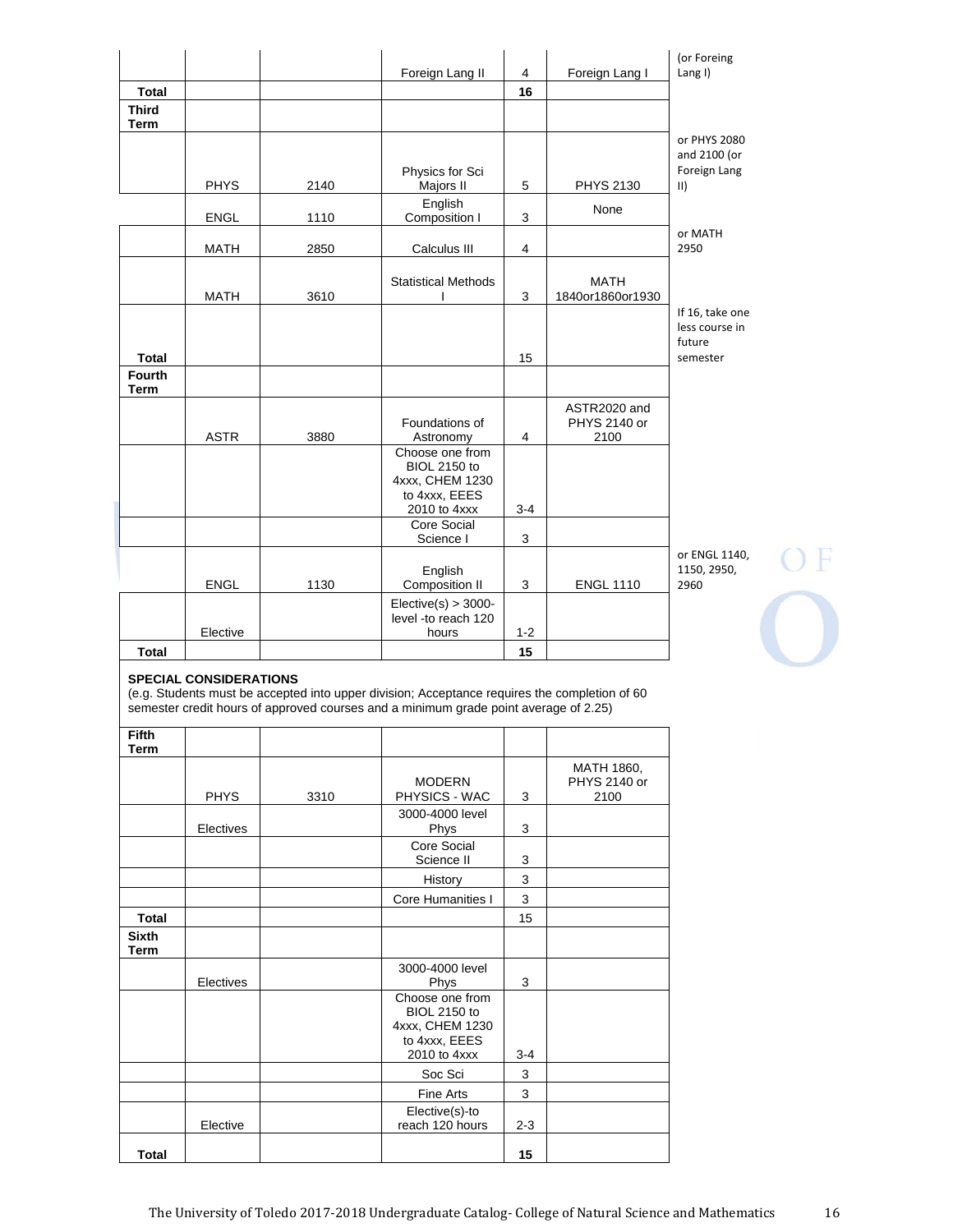| <b>Seventh</b><br><b>Term</b> |             |      |                                                        |     |          |
|-------------------------------|-------------|------|--------------------------------------------------------|-----|----------|
|                               | <b>PHYS</b> | 4950 | <b>PROFESSIONAL</b><br><b>DEVELOPMENT</b>              | 1   |          |
|                               | <b>ASTR</b> | 4810 | <b>ASTROPHYSICS I</b>                                  | 3   | ASTR3xxx |
|                               | <b>ASTR</b> | 4810 | <b>ASTROPHYSICAL</b><br><b>MEASUREMENTS</b>            | 3   | ASTR3xxx |
|                               | Eng Lit     |      | College<br>Requirement                                 | 3   |          |
|                               |             |      | <b>US Diversity</b>                                    | 3   |          |
|                               | Elective    |      | $Elective(s) > 3000 -$<br>level -to reach 120<br>hours | 3   |          |
| <b>Total</b>                  |             |      |                                                        | 16  |          |
| Eighth<br><b>Term</b>         |             |      |                                                        |     |          |
|                               | <b>PHYS</b> | 4920 | <b>PHYSICS</b><br><b>CAPSTONE</b><br><b>PROJECT</b>    | 1   |          |
|                               | <b>ASTR</b> | 4820 | <b>ASTROPHYSICS</b><br>Ш                               | 3   | ASTR4810 |
|                               |             |      | <b>Core Humanities II</b>                              | 3   |          |
|                               |             |      | Non-Western                                            | 3   |          |
|                               |             |      | <b>WAC</b>                                             | 3   |          |
| <b>Total</b>                  |             |      |                                                        | 13  |          |
|                               |             |      | <b>Total Earned</b><br><b>Credit Hours</b>             | 120 |          |

**Comments on BA in Astronomy Curriculum: Recommended introductory course:** PHYS 1910 is strongly recommended. **Basic astronomy sequence:** The sequence ASTR 2010 and 2020 (6 hours) is required.

**Advanced astronomy courses:** The advanced courses ASTR 3880, 4810, 4820 and 4880 (13 hours) are required.

**Basic Physics sequence:** Either the sequence PHYS 2130 and 2140 (10 hours), or the sequence PHYS 2070, 2080 and 2100 (12 hours) is required. In addition, PHYS 3310, and 4920, 4950 and 6 additional hours of physics courses numbered 3000 or higher (11 hours) are required. **Cald**l

**Mathematics courses:** One of MATH 1830, 1850 or 1920, one of MATH 1840, 1860 or 1930, and one from MATH 2850, 2880 or 2950 and MATH 3610 (15 hours) are required.

**Other courses in related areas:** At least 9 additional hours of natural sciences courses must be taken, of which at least two courses must be in be major-level chosen from at least two of the departments: biology, chemistry, or environmental sciences, approved by the student's Adviser. Possibilities include BIOL 2150, 2160, 2170 and 2180; CHEM 1230, 1240, 1280 and 1290; and EEES 2010 and 2100.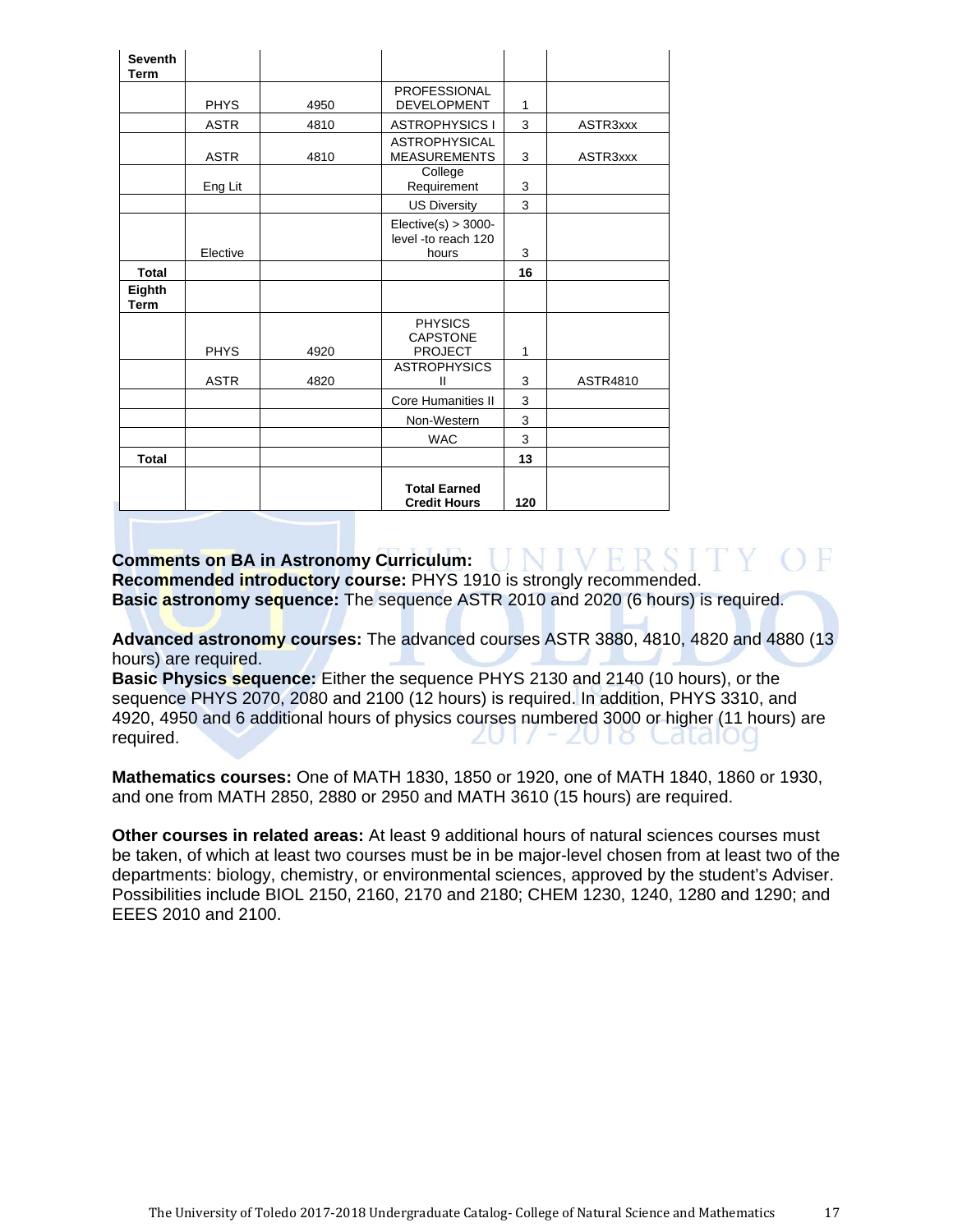# **Department of Biological Sciences**

Bruce Bamber, Chair Deborah Chadee, Associate Chair Amanda Seabolt, Undergraduate Advisor, Honors Advisor Catherine Shaffner, Medical Technology Program Director and Advisor Brian Ashburner, Advisor for the University of Salford Exchange Program

### **Degrees Offered**

The Department of Biological Sciences offers a degree program for a bachelor of science and bachelor of arts in biology, and a bachelor of science in Medical Technology. A concentration in neuroscience is available to students in the bachelor of science in biology program. The department of Environmental Sciences also offers a degree program for a bachelor of science in biology, with a concentration in ecology and organismal biology (see that department's section for requirements).

# **Advanced Placement**

Students with a score of 3 will receive credit for BIOL 1120; students with a score of 4 will receive credit for BIOL 2170; students with a score of 5 will receive credit for BIOL 2150 and 2170.

Students earning Advanced Placement (AP) scores of 4 or 5 may receive credit for BIOL 2160 and/or BIOL 2180 upon evaluation of their AP laboratory materials by the department of biological sciences.

|                             |                |               |                                  | <b>CR</b>      | <b>COURSE</b>                                                                |                                       |
|-----------------------------|----------------|---------------|----------------------------------|----------------|------------------------------------------------------------------------------|---------------------------------------|
| <b>Term</b>                 | <b>SUBJECT</b> | <b>NUMBER</b> | <b>COURSE TITLE</b>              | <b>HRS</b>     | <b>REQUIREMENTS</b>                                                          | <b>COMMENTS</b>                       |
| <b>First</b><br><b>Term</b> |                |               |                                  |                |                                                                              |                                       |
|                             | <b>NSM</b>     | 1000          | Orientation                      | $\overline{2}$ |                                                                              |                                       |
|                             | <b>BIOL</b>    | 2170          | Fund of Life Science Cells       | 4              | ACT20 or CHEM 1090 or<br><b>BIOL 2010</b>                                    |                                       |
|                             | <b>BIOL</b>    | 2180          | Fund of Life Science Lab         | $\mathbf{1}$   |                                                                              |                                       |
|                             |                |               |                                  |                | CHEM 1090 with D- min<br>or CHEM placement score                             |                                       |
|                             | <b>CHEM</b>    | 1230          | <b>General Chemistry I</b>       | $\overline{4}$ | of 17                                                                        |                                       |
|                             | <b>CHEM</b>    | 1280          | General Chemistry I Lab          | 1              |                                                                              |                                       |
|                             | <b>ENGL</b>    | 1110          | <b>College Composition I</b>     | 3              |                                                                              |                                       |
|                             |                |               |                                  | 15             |                                                                              |                                       |
| Second<br><b>Term</b>       |                |               |                                  |                |                                                                              |                                       |
|                             | <b>BIOL</b>    |               | Fund of Life Science Div of Life |                | CHEM 1090 with D- min,<br>CHEM 1230 with D- min,<br>or BIOL 2150 with D- min |                                       |
|                             |                | 2150          |                                  | 4              |                                                                              |                                       |
|                             | <b>BIOL</b>    | 2160          | Fund of Life Science Lab         | 1              | CHEM 1230 with D- min                                                        |                                       |
|                             | <b>CHEM</b>    | 1240          | <b>General Chemistry II</b>      | $\overline{4}$ |                                                                              |                                       |
|                             | <b>CHEM</b>    | 1290          | General Chemistry II Lab         | 1              |                                                                              |                                       |
|                             | <b>ENGL</b>    | 1130-1230     | <b>College Composition II</b>    | 3              | ENGL 1110 with D-, HON<br>1010 with D-, or ENGL<br>placement 1130            |                                       |
|                             |                |               | <b>Humanities Core</b>           | 3              |                                                                              |                                       |
|                             |                |               |                                  | 16             |                                                                              |                                       |
| <b>Third</b><br><b>Term</b> |                |               |                                  |                |                                                                              |                                       |
|                             | <b>BIOL</b>    | 3010          | <b>Molecular Genetics</b>        | 3              | BIOL 2170, C or better<br>and CHEM 1220 or 1230<br>with D- min               |                                       |
|                             |                |               |                                  |                |                                                                              | *May take differ<br>4000 level lab in |
|                             | <b>BIOL</b>    | 3020          | Molecular Genetics Lab*          | $\overline{c}$ | BIOL 3010 corequisite                                                        | semester, 2 are i                     |
|                             | <b>CHEM</b>    | 2410          | Organic Chemistry I              | 3              | CHEM 1240 with D- min                                                        |                                       |

# **Requirements for the Bachelor of Science in Biology**

ent 3000different required.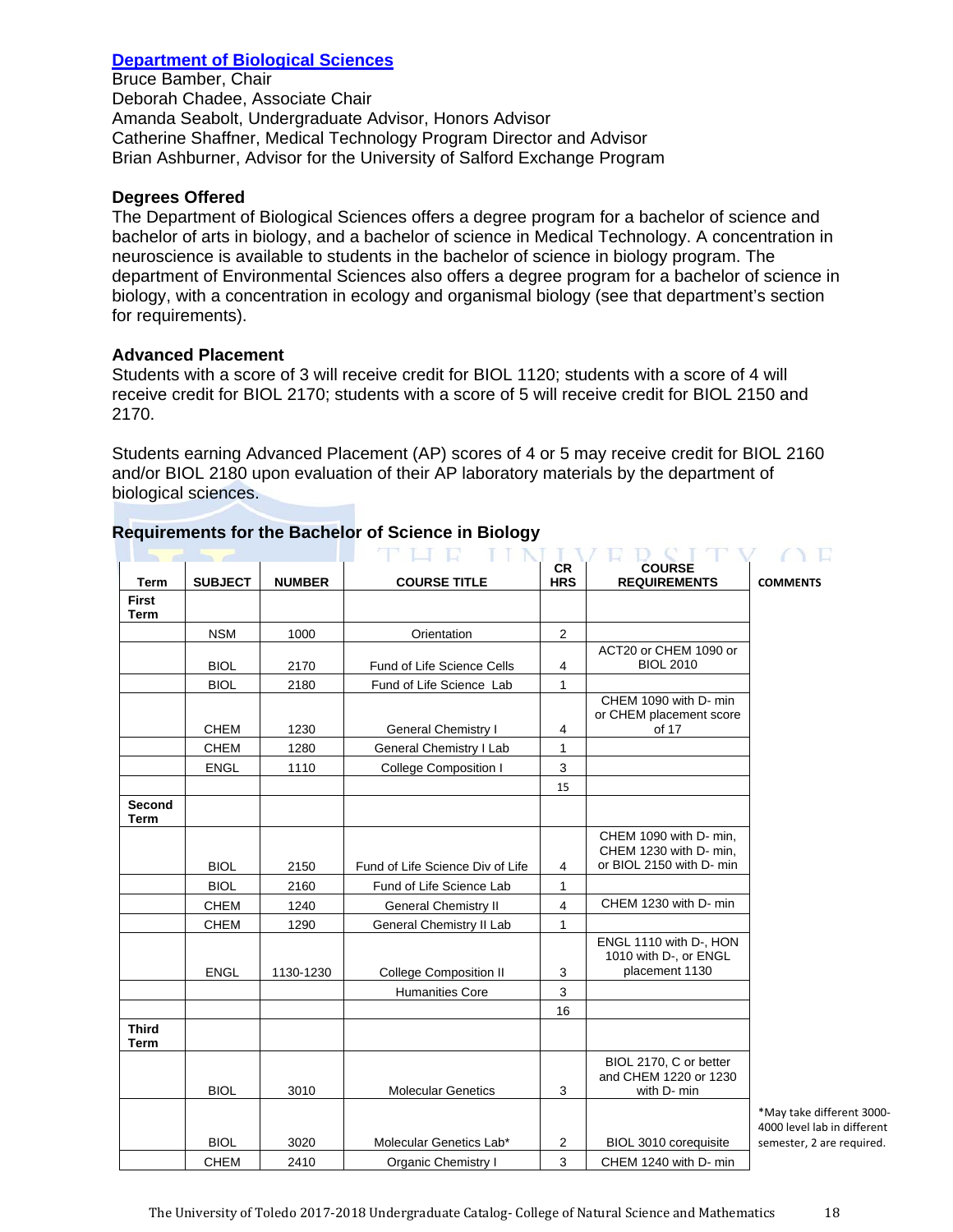|                        |                            |                            |                                                   |                  | CHEM 1240 with D- min<br>and CHEM 1290 with D-                                                                                                                           |
|------------------------|----------------------------|----------------------------|---------------------------------------------------|------------------|--------------------------------------------------------------------------------------------------------------------------------------------------------------------------|
|                        | <b>CHEM</b>                | 2460                       | Organic Chemistry I Lab                           | 1                | min                                                                                                                                                                      |
|                        |                            | 1750 or<br>1830 or         |                                                   |                  | Math 1320 and 1330 or<br>Math 1340 or ACT math<br>27/SAT math 610 and Trig<br>placement score 12<br>or ACT math 22/SAT math<br>520 and CA placement<br>score 15 and Trig |
|                        | MATH                       | 1850                       | Calculus I                                        | 4                | placement score 12                                                                                                                                                       |
|                        |                            |                            | Social Science Core                               | 3                |                                                                                                                                                                          |
| <b>Fourth</b>          |                            |                            |                                                   | 16               |                                                                                                                                                                          |
| Term                   |                            |                            |                                                   |                  |                                                                                                                                                                          |
|                        | <b>BIOL</b>                | 3030                       | Cell Biology                                      | 3                | BIOL 2170 C min                                                                                                                                                          |
|                        |                            |                            | <b>Humanities Core</b>                            | 3                |                                                                                                                                                                          |
|                        | CHEM                       | 2420                       | Organic Chemistry II                              | 3                | CHEM 2410 D- min                                                                                                                                                         |
|                        | MATH                       | 1760 or<br>1840 or<br>1860 | Calculus II                                       | $3 - 4$          | MATH 1750 D- min,<br>MATH 1830 D- min or<br>MATH 1850 D- min                                                                                                             |
|                        |                            |                            | Social Science Core                               | 3                |                                                                                                                                                                          |
|                        |                            |                            |                                                   | $15 -$<br>16     |                                                                                                                                                                          |
| <b>Fifth</b>           |                            |                            |                                                   |                  |                                                                                                                                                                          |
| Term                   |                            |                            |                                                   |                  | <b>BIOL 3030 C min</b>                                                                                                                                                   |
|                        | <b>BIOL</b>                | 3090                       | Developmental Biology                             | 3                |                                                                                                                                                                          |
|                        |                            |                            |                                                   |                  | $*M$<br>BIOL 3090 corequisite<br>400                                                                                                                                     |
|                        | <b>BIOL</b>                | 3100                       | Developmental Biology Lab                         | $\mathbf 1$      | sem                                                                                                                                                                      |
|                        | <b>PHYS</b><br><b>CHEM</b> | 2070<br>3510               | <b>General Physics I</b><br><b>Biochemistry I</b> | 5<br>3           | CHEM 2420, D- min                                                                                                                                                        |
|                        |                            |                            |                                                   |                  |                                                                                                                                                                          |
|                        |                            |                            | <b>US Diversity</b>                               | 3                |                                                                                                                                                                          |
|                        |                            |                            |                                                   | 15               |                                                                                                                                                                          |
| <b>Sixth</b><br>Term   |                            |                            |                                                   |                  |                                                                                                                                                                          |
|                        | <b>BIOL</b>                | 3070                       | Human Physiology                                  | 3                | <b>BIOL 3030 C min</b>                                                                                                                                                   |
|                        | <b>PHYS</b>                | 2080                       | <b>General Physics II</b>                         | 5                | PHYS 2070 D- min                                                                                                                                                         |
|                        | CHEM                       | 3520                       | <b>Biochemistry II</b>                            | 3                | CHEM 3510, D- min                                                                                                                                                        |
|                        |                            |                            | <b>WAC Elective</b>                               | 3                |                                                                                                                                                                          |
|                        |                            |                            | Non-Western                                       | 3                |                                                                                                                                                                          |
|                        |                            |                            |                                                   | 17               |                                                                                                                                                                          |
| <b>Seventh</b><br>Term |                            |                            |                                                   |                  |                                                                                                                                                                          |
|                        | <b>BIOL</b>                | 4700                       | Biol Lit and Commun                               | 3                | BIOL 3030 C min                                                                                                                                                          |
|                        |                            |                            |                                                   |                  | $**9$                                                                                                                                                                    |
|                        |                            |                            |                                                   |                  | leve                                                                                                                                                                     |
|                        |                            |                            |                                                   |                  | req<br>300                                                                                                                                                               |
|                        |                            |                            |                                                   |                  | req                                                                                                                                                                      |
|                        | <b>BIOL</b>                | 3XXX/4XXX                  | Major Requirement**                               | 3                | tow                                                                                                                                                                      |
|                        |                            |                            | <b>Humanities Elective</b>                        | 3                |                                                                                                                                                                          |
|                        |                            |                            | Electives to get to 124 hours                     | 9<br>15          |                                                                                                                                                                          |
| Eighth                 |                            |                            |                                                   |                  |                                                                                                                                                                          |
| <b>Term</b>            |                            |                            |                                                   |                  | $**g$                                                                                                                                                                    |
|                        |                            |                            |                                                   |                  | leve<br>req                                                                                                                                                              |
|                        | <b>BIOL</b>                | 3XXX/4XXX                  | Major Requirement**                               | 3                | 300<br>req<br>tow                                                                                                                                                        |
|                        |                            | 2600 or                    |                                                   |                  |                                                                                                                                                                          |
|                        | MATH                       | 2640                       | <b>Statistics</b>                                 | 3                |                                                                                                                                                                          |
|                        |                            |                            | Electives to get to 124 hours                     | $\boldsymbol{9}$ |                                                                                                                                                                          |
|                        |                            |                            | <b>Total Earned Credit Hours</b>                  | 15<br>124        |                                                                                                                                                                          |
|                        |                            |                            |                                                   |                  |                                                                                                                                                                          |

ay take different 3000-00 level lab in different ester, 2 are required.

hours of 3000-4000 el BIOL electives are uired. Hours from the 00-4000 level BIOL lab uirement count ard requirement.

hours of 3000-4000 el BIOL electives are uired. Hours from the 00-4000 level BIOL lab uirement count ard requirement.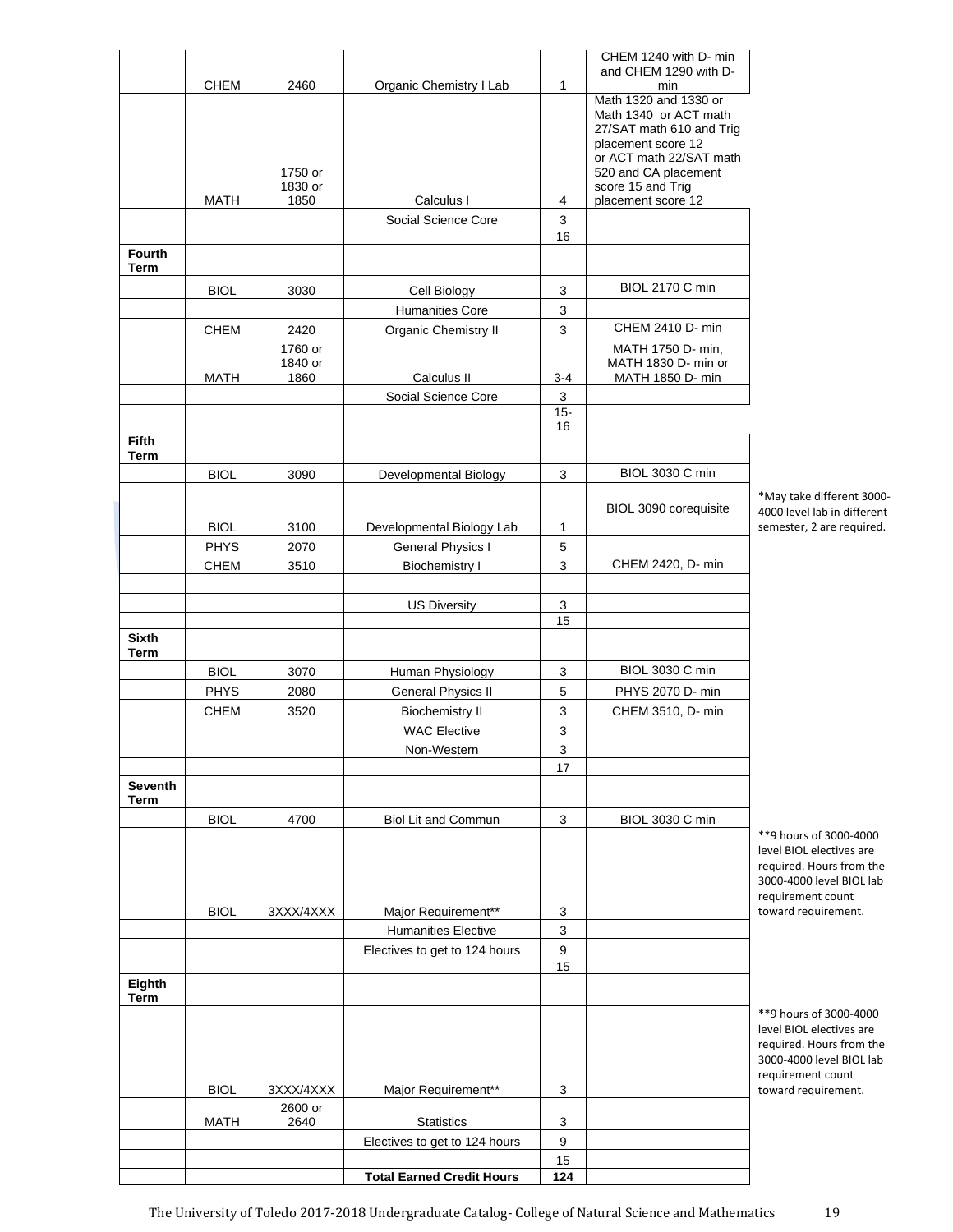# **Comments on BS in Biology Curriculum:**

The B.S. program requires at least 34 hours of biology and includes a core of BIOL 2150, 2160, 2170, 2180, 3010, 3030, 3070 and 3090. In addition, students must complete at least nine hours of biology elective courses numbered above BIOL 3000, which must include at least two courses with laboratory or field experiences. Undergraduate research (BIOL 4910) not applied to Departmental Honors may be used to fulfill one of the two laboratory requirements. A maximum of three credit hours of BIOL 4910 not applied to Departmental Honors may be used to fulfill biology elective credits. Finally, students must complete BIOL 4700 in their final year.

Cognate course work in mathematics, physics and chemistry also is required as follows: MATH 1750 and 1760 or MATH 1830 and 1840 or MATH 1850 and 1860; MATH 2600, 2640 or PSY 2100; PHYS 2070 and 2080 or PHYS 2130 and 2140; CHEM 1230, 1240, 1280, 1290, 2410, 2420, 2460, 3510 and 3520.

#### **Neuroscience Concentration:**

| Term                 | <b>SUBJECT</b> | <b>NUMBER</b> | <b>COURSE TITLE</b>                 | <b>CR</b><br><b>HRS</b> | <b>COURSE</b><br><b>REQUIREMENTS</b>                                            | <b>COMMENTS</b>                                                                   |
|----------------------|----------------|---------------|-------------------------------------|-------------------------|---------------------------------------------------------------------------------|-----------------------------------------------------------------------------------|
| <b>First</b><br>Term |                |               |                                     |                         |                                                                                 |                                                                                   |
|                      | <b>NSM</b>     | 1000          | Orientation                         | 2                       |                                                                                 |                                                                                   |
|                      | <b>BIOL</b>    | 2170          | Fund of Life Science Cells          | 4                       | ACT20 or CHEM 1090<br>or BIOL 2010                                              |                                                                                   |
|                      | <b>BIOL</b>    | 2180          | Fund of Life Science Lab            | $\mathbf{1}$            |                                                                                 |                                                                                   |
|                      |                |               |                                     |                         | CHEM 1090 with D-<br>min or CHEM                                                |                                                                                   |
|                      | <b>CHEM</b>    | 1230          | General Chemistry I                 | 4                       | placement score of 17                                                           |                                                                                   |
|                      | <b>CHEM</b>    | 1280          | General Chemistry I Lab             | $\mathbf{1}$            |                                                                                 |                                                                                   |
|                      | <b>ENGL</b>    | 1110          | College Composition I               | 3                       |                                                                                 |                                                                                   |
|                      |                |               |                                     | 15                      |                                                                                 |                                                                                   |
| Second<br>Term       |                |               |                                     |                         |                                                                                 |                                                                                   |
|                      | <b>BIOL</b>    | 2150          | Fund of Life Science Div<br>of Life | 4                       | CHEM 1090 with D-<br>min, CHEM 1230 with<br>D- min, or BIOL 2150<br>with D- min |                                                                                   |
|                      | <b>BIOL</b>    | 2160          | Fund of Life Science Lab            | $\mathbf{1}$            |                                                                                 |                                                                                   |
|                      | <b>CHEM</b>    | 1240          | <b>General Chemistry II</b>         | 4                       | CHEM 1230 with D-<br>min                                                        |                                                                                   |
|                      | <b>CHEM</b>    | 1290          | General Chemistry II Lab            | $\mathbf{1}$            |                                                                                 |                                                                                   |
|                      | <b>ENGL</b>    | 1130-<br>1230 | <b>College Composition II</b>       | 3                       | ENGL 1110 with D-,<br>HON 1010 with D-, or<br>ENGL placement 1130               |                                                                                   |
|                      |                |               | <b>Humanities Core</b>              | 3                       |                                                                                 |                                                                                   |
|                      |                |               |                                     | 16                      |                                                                                 |                                                                                   |
| <b>Third</b><br>Term |                |               |                                     |                         |                                                                                 |                                                                                   |
|                      | <b>BIOL</b>    | 3010          | <b>Molecular Genetics</b>           | 3                       | BIOL 2170, C or better<br>and CHEM 1220 or<br>1230 with D- min                  |                                                                                   |
|                      |                |               |                                     |                         |                                                                                 | *May take<br>different 3000-<br>4000 level lab<br>in different<br>semester, 2 are |
|                      | <b>BIOL</b>    | 3020          | Molecular Genetics Lab*             | $\overline{2}$          | BIOL 3010 corequisite                                                           | required.                                                                         |
|                      | <b>CHEM</b>    | 2410          | <b>Organic Chemistry I</b>          | 3                       | CHEM 1240 with D-<br>min                                                        |                                                                                   |

A concentration in neuroscience is available to students pursuing a BS in Biology.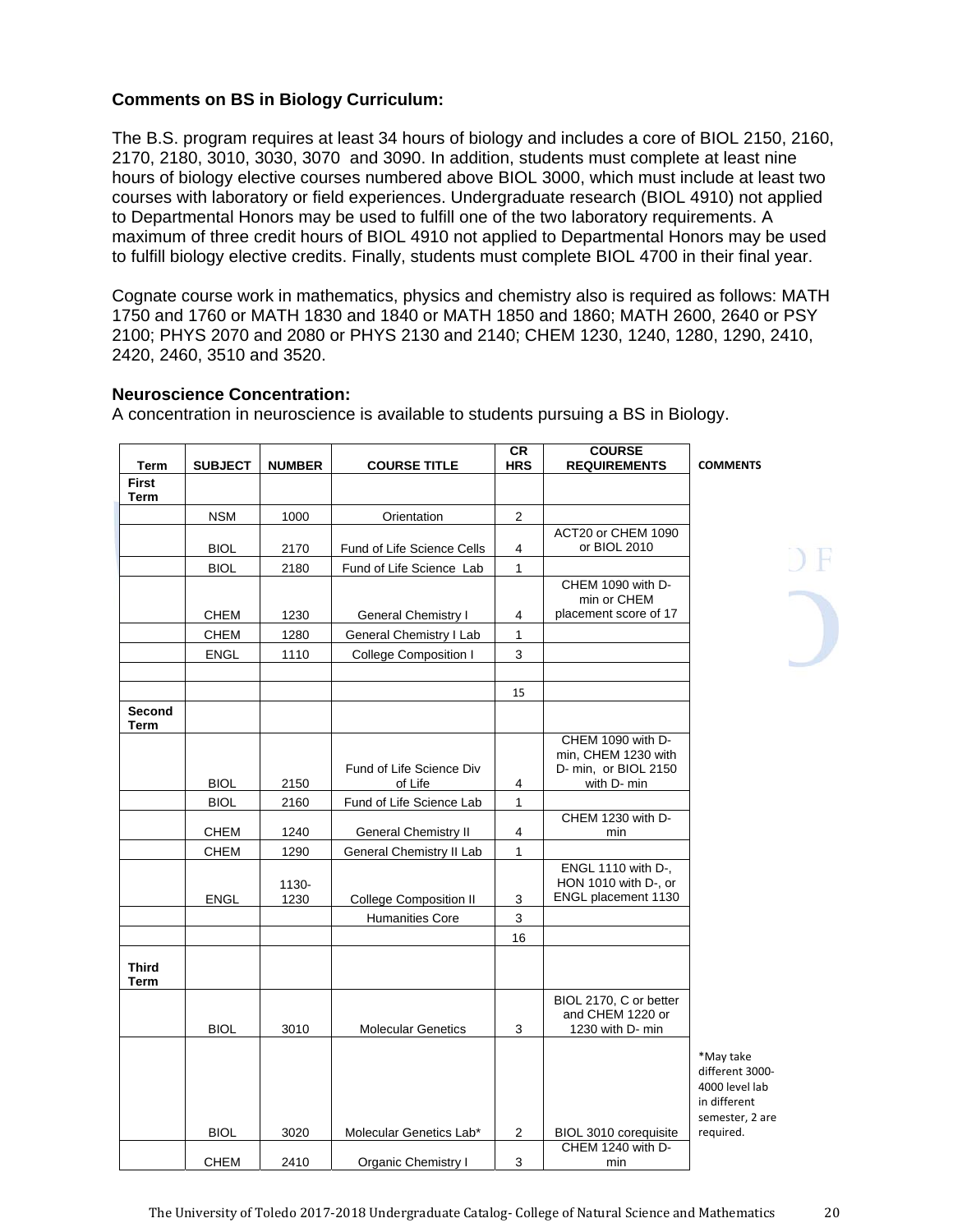|                       | <b>CHEM</b> | 2460                       | Organic Chemistry I Lab         | 1            | CHEM 1240 with D-<br>min and CHEM 1290<br>with D- min                                                                                                                                 |
|-----------------------|-------------|----------------------------|---------------------------------|--------------|---------------------------------------------------------------------------------------------------------------------------------------------------------------------------------------|
|                       |             | 1750 or<br>1830 or         |                                 |              | Math 1320 and 1330 or<br>Math 1340 or ACT<br>math 27/SAT math 610<br>and Trig placement<br>score 12 or ACT math<br>22/SAT math 520 and<br>CA placement score 15<br>and Trig placement |
|                       | <b>MATH</b> | 1850                       | Calculus I                      | 4            | score 12                                                                                                                                                                              |
|                       |             |                            | Social Science Core             | 3            |                                                                                                                                                                                       |
| <b>Fourth</b><br>Term |             |                            |                                 | 16           |                                                                                                                                                                                       |
|                       | <b>BIOL</b> | 3030                       | Cell Biology                    | 3            | <b>BIOL 2170 C min</b>                                                                                                                                                                |
|                       |             |                            | <b>Humanities Core</b>          | 3            |                                                                                                                                                                                       |
|                       | <b>CHEM</b> | 2420                       | <b>Organic Chemistry II</b>     | 3            | CHEM 2410 D- min                                                                                                                                                                      |
|                       | MATH        | 1760 or<br>1840 or<br>1860 | Calculus II                     | $3 - 4$      | MATH 1750 D- min,<br>MATH 1830 D- min or<br>MATH 1850 D- min                                                                                                                          |
|                       |             |                            | Social Science Core             | 3            |                                                                                                                                                                                       |
|                       |             |                            |                                 | $15 -$<br>16 |                                                                                                                                                                                       |
| <b>Fifth</b><br>Term  |             |                            |                                 |              |                                                                                                                                                                                       |
|                       | <b>BIOL</b> | 3090                       | Developmental Biology           | 3            | <b>BIOL 3030 C min</b>                                                                                                                                                                |
|                       | <b>PSY</b>  | 2400                       | Cognitive Psychology            | 3            | <b>PSY1010</b>                                                                                                                                                                        |
|                       | <b>PHYS</b> | 2070                       | General Physics I               | 5            |                                                                                                                                                                                       |
|                       | <b>CHEM</b> | 3510                       | <b>Biochemistry I</b>           | 3            | CHEM 2420, D- min                                                                                                                                                                     |
|                       |             |                            | <b>US Diversity</b>             | 3<br>15      |                                                                                                                                                                                       |
| <b>Sixth</b><br>Term  |             |                            |                                 |              |                                                                                                                                                                                       |
|                       | <b>BIOL</b> | 3070                       | Human Physiology                | 3            | <b>BIOL 3030 C min</b>                                                                                                                                                                |
|                       | <b>PHYS</b> | 2080                       | General Physics II              | 5            | PHYS 2070 D- min                                                                                                                                                                      |
|                       | <b>CHEM</b> | 3520                       | <b>Biochemistry II</b>          | 3            | CHEM 3510, D- min                                                                                                                                                                     |
|                       |             |                            | <b>WAC Elective</b>             | 3            |                                                                                                                                                                                       |
|                       |             |                            | Non-Western                     | 3            |                                                                                                                                                                                       |
| Seventh               |             |                            |                                 | 17           |                                                                                                                                                                                       |
| <b>Term</b>           |             |                            | Biol Lit and Commun--           |              |                                                                                                                                                                                       |
|                       | <b>BIOL</b> | 4700                       | <b>NEURO</b>                    | 3            | <b>BIOL 3030 C min</b>                                                                                                                                                                |
|                       |             |                            |                                 |              |                                                                                                                                                                                       |
|                       | <b>BIOL</b> | 4250                       | Introduction to<br>Neurobiology | 3            |                                                                                                                                                                                       |
|                       | <b>BIOL</b> | 3XXX-<br>4XXX              | <b>Biology Elective</b>         | 3            |                                                                                                                                                                                       |
|                       | <b>PSY</b>  | 3400                       | Cognitive<br>Neuropsychology    | 3            | <b>PSY2400</b>                                                                                                                                                                        |
|                       |             |                            |                                 | 15           |                                                                                                                                                                                       |
|                       |             |                            |                                 |              |                                                                                                                                                                                       |

 $\overline{)}$  F

'9 hours of 00-4000 level OL electives e required. . .<br>burs from the 00-4000 level OL lab quirement unt toward quirement.

 $P$ SY 3610

The University of Toledo 2017-2018 Undergraduate Catalog- College of Natural Science and Mathematics 21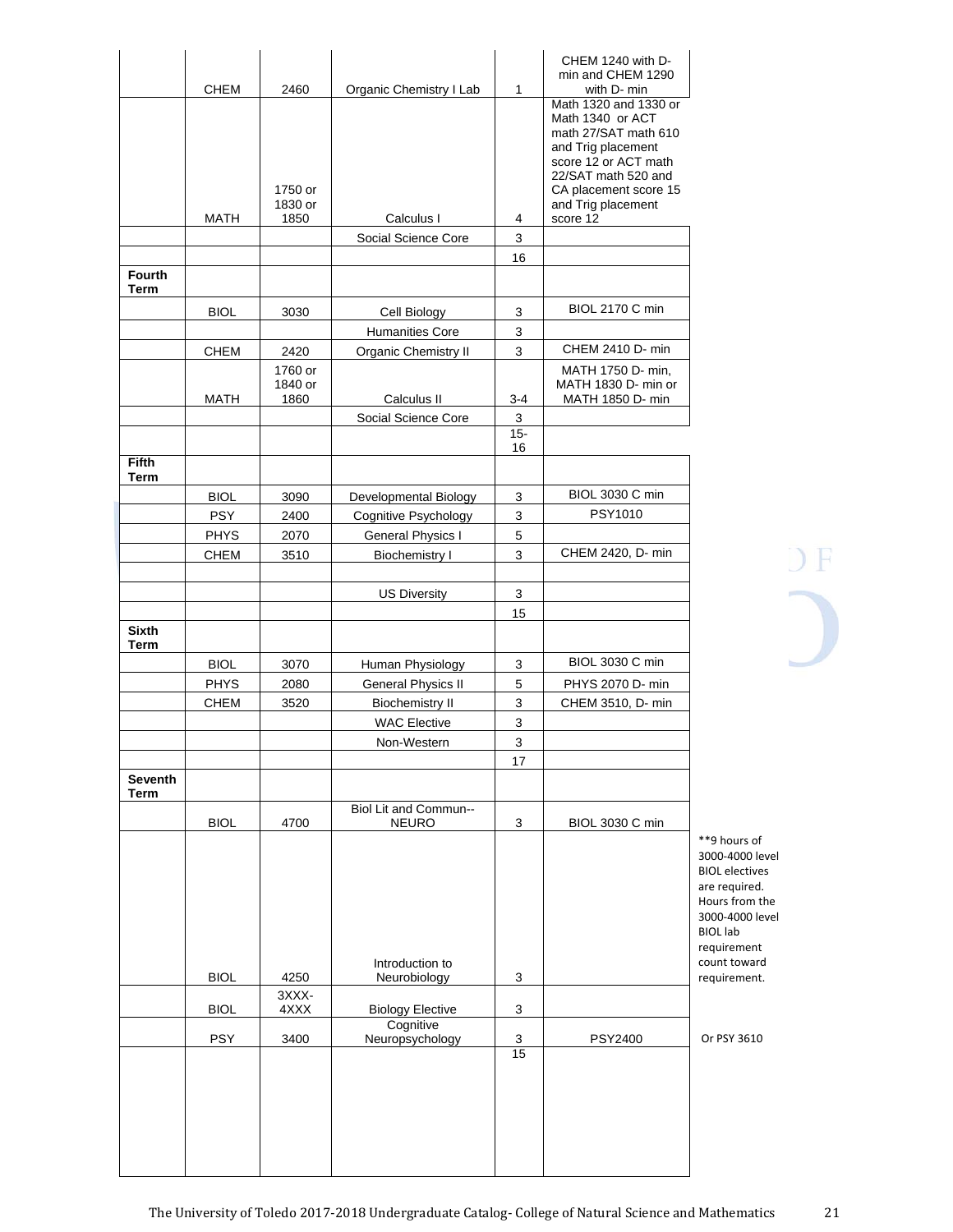| Eighth<br>Term |             |                 |                                            |     |                                                                                                                                                                                  |
|----------------|-------------|-----------------|--------------------------------------------|-----|----------------------------------------------------------------------------------------------------------------------------------------------------------------------------------|
|                | <b>BIOL</b> | 4910-<br>Neuro  | Neuro Research                             | 3   | **9 hours of<br>3000-4000 level<br><b>BIOL</b> electives<br>are required.<br>Hours from the<br>3000-4000 level<br><b>BIOL</b> lab<br>requirement<br>count toward<br>requirement. |
|                | <b>MATH</b> | 2600 or<br>2640 | <b>Statistics</b>                          | 3   |                                                                                                                                                                                  |
|                |             |                 | Electives to get to 124<br>hours           | 9   |                                                                                                                                                                                  |
|                |             |                 |                                            | 16  |                                                                                                                                                                                  |
|                |             |                 | <b>Total Earned Credit</b><br><b>Hours</b> | 124 |                                                                                                                                                                                  |

# **Comments on BS in Biology Curriculum:**

The program requires at least 34 hours of BIOL courses, and either PSY 3400 or PSY3610. The following courses are required: BIOL 2150, 2160, 2170, 2180, 3010, 3030, 3070, 3090, and 4250. In addition, students must complete 3 hours of undergraduate research (BIOL 4910) in the area of neuroscience, BIOL 4700 (must be a section with a neuroscience focus), PSY3400 or PSY3610, and at least three hours of Biology electives numbered above BIOL 3000, which must include at least 1 laboratory course.

|                    |                |               |                                            | <b>CR</b>                 | <b>COURSE</b>       |
|--------------------|----------------|---------------|--------------------------------------------|---------------------------|---------------------|
| <b>Term</b>        | <b>SUBJECT</b> | <b>NUMBER</b> | <b>COURSE TITLE</b>                        | <b>HRS</b>                | <b>REQUIREMENTS</b> |
| <b>First Term</b>  |                |               |                                            |                           |                     |
|                    | <b>NSM</b>     | 1000          | <b>ORIENTATION</b>                         | $\overline{2}$            |                     |
|                    | <b>ENGL</b>    | 1110          | COMP <sub>1</sub>                          | 3                         |                     |
|                    | <b>CHEM</b>    | 1230          | <b>GEN CHEMISTRY I</b>                     | $\overline{4}$            |                     |
|                    | <b>CHEM</b>    | 1280          | <b>GEN CHEMISTRY I LAB</b>                 | 1                         |                     |
|                    | <b>MATH</b>    | 1320          | <b>COLLEGE ALGEBRA</b>                     | 3                         |                     |
|                    |                |               | <b>CORE HUMANITIES I</b>                   | 3                         |                     |
|                    |                |               |                                            | 16                        |                     |
| <b>Second Term</b> |                |               |                                            |                           |                     |
|                    |                |               | FUND OF LIFE SCIENCE                       |                           |                     |
|                    | <b>BIOL</b>    | 2170          | Cells                                      | 4                         |                     |
|                    |                |               | FUND OF LIFE SCIENCE                       |                           |                     |
|                    | <b>BIOL</b>    | 2180          | <b>LAB</b>                                 | 1                         |                     |
|                    | <b>CHEM</b>    | 1240          | <b>GEN CHEMISTRY II</b>                    | 4                         |                     |
|                    | <b>CHEM</b>    | 1290          | <b>GEN CHEMISTRY II LAB</b>                | 1                         |                     |
|                    | <b>MATH</b>    | 1330          | <b>TRIG</b>                                | $\ensuremath{\mathsf{3}}$ |                     |
|                    | <b>ENGL</b>    | 1130-1150     | <b>COMP II</b>                             | 3                         |                     |
| <b>Third Term</b>  |                |               |                                            | 16                        |                     |
|                    | <b>BIOL</b>    | 2150          | <b>FUND OF LIFE SCIENCE</b><br>Div of Life | 4                         |                     |
|                    | <b>BIOL</b>    | 2160          | <b>FUND OF LIFE SCIENCE</b><br>LAB         | 1                         |                     |
|                    | <b>CHEM</b>    | 2410          | <b>ORGANIC CHEMISTRY I</b>                 | 3                         |                     |
|                    | <b>CHEM</b>    | 2460          | <b>ORGANIC CHEMISTRY I</b><br><b>LAB</b>   | 1                         |                     |
|                    |                |               | <b>FOREIGN LANG I</b>                      | $\overline{\mathbf{4}}$   |                     |
|                    |                |               | <b>CORE SOCIAL SCIENCE I</b>               | 3                         |                     |

# **Requirements for the Bachelor of Arts in Biology NIVERSITY O**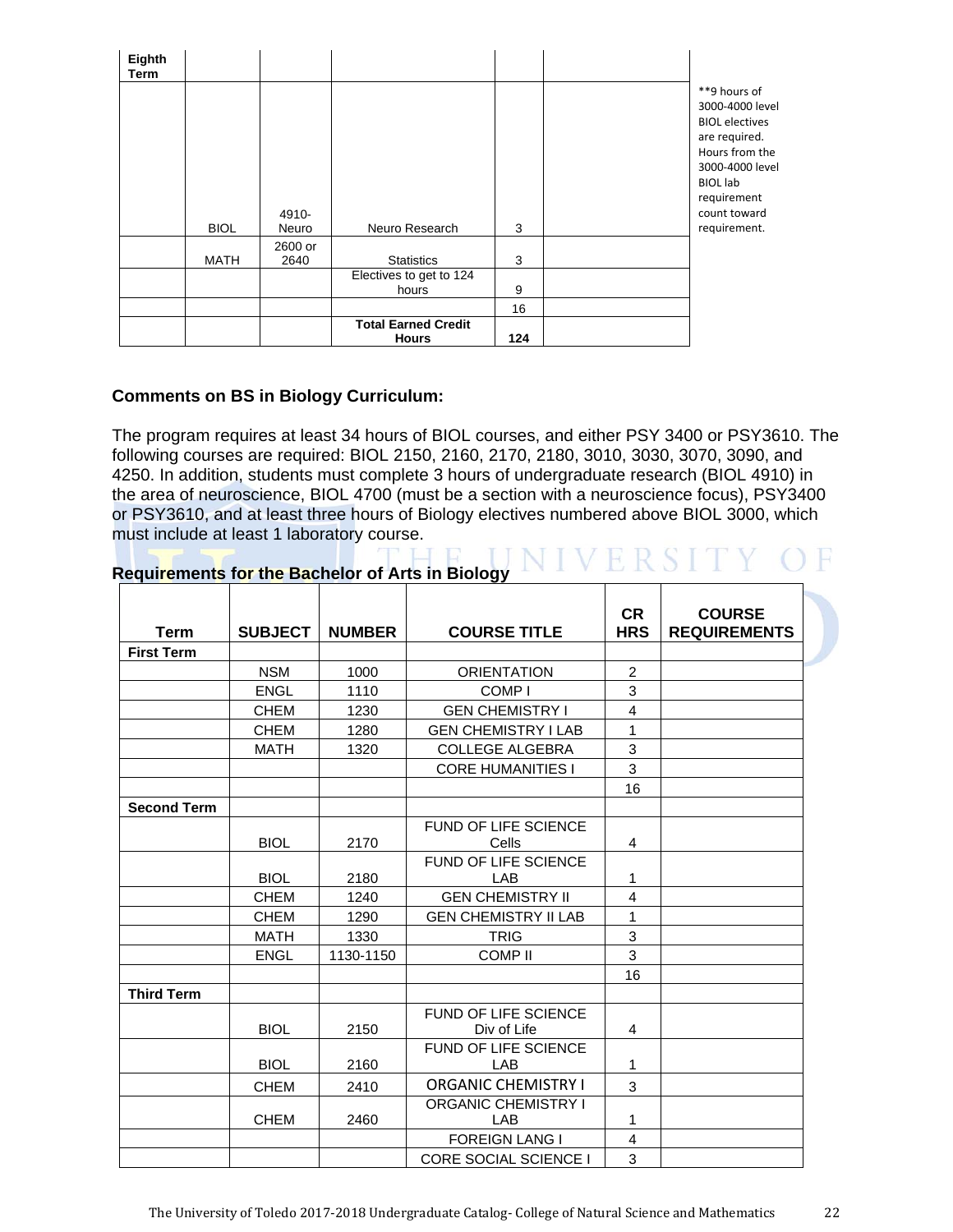|                     |             |                 |                                            | 16                        |  |
|---------------------|-------------|-----------------|--------------------------------------------|---------------------------|--|
| <b>Fourth Term</b>  |             |                 |                                            |                           |  |
|                     | <b>BIOL</b> | 3010            | MOLECULAR GENETICS                         | 3                         |  |
|                     | <b>CHEM</b> | 2420            | <b>ORGANIC CHEMISTRY II</b>                | 3                         |  |
|                     |             |                 | <b>ORGANIC CHEMISTRY II</b>                |                           |  |
|                     | CHEM        | 2470            | LAB                                        | 1                         |  |
|                     |             |                 | <b>FOREIGN LANG II</b>                     | 4                         |  |
|                     |             |                 | <b>CORE HUMANITIES II</b>                  | 3                         |  |
|                     |             |                 |                                            | 14                        |  |
| <b>Fifth Term</b>   |             |                 |                                            |                           |  |
|                     | <b>BIOL</b> | 3030            | <b>CELL BIOLOGY</b>                        | 3                         |  |
|                     | <b>PHYS</b> | 2070            | <b>PHYSICS I</b>                           | 5                         |  |
|                     |             |                 | CORE SOCIAL SCIENCE II                     | 3                         |  |
|                     |             |                 | <b>COLLEGE REQ-FINE ARTS</b>               | 3                         |  |
|                     |             |                 | <b>WAC</b>                                 | $\ensuremath{\mathsf{3}}$ |  |
|                     |             |                 |                                            | 17                        |  |
| <b>Sixth Term</b>   |             |                 |                                            |                           |  |
|                     | <b>BIOL</b> | 3070            | HUMAN PHYSIOLOGY                           | 3                         |  |
|                     | <b>PHYS</b> | 2080            | PHYSICS II                                 | 5                         |  |
|                     |             |                 | <b>US DIVERSITY</b>                        | 3                         |  |
|                     |             |                 | <b>COLLEGE REQ-SOC</b>                     |                           |  |
|                     |             |                 | <b>SCIENCE</b>                             | 3                         |  |
|                     |             |                 |                                            | 14                        |  |
| <b>Seventh Term</b> |             |                 |                                            |                           |  |
|                     | <b>BIOL</b> | 3xxx/4xxx       | 3000-4000 LEVEL BIOL<br><b>ELECTIVES</b>   | 6                         |  |
|                     | MATH        | 2600 or<br>2640 | <b>STATISTICS</b>                          | 3                         |  |
|                     |             |                 | <b>COLLEGE REQ-ENGL LIT</b>                | 3                         |  |
|                     |             |                 | NON-WESTERN                                | 3                         |  |
|                     |             |                 |                                            | 15                        |  |
| <b>Eighth Term</b>  |             |                 |                                            |                           |  |
|                     | <b>BIOL</b> | 4700            | <b>BIOL WAC</b>                            | 3                         |  |
|                     | <b>BIOL</b> | 3xxx/4xxx       | 3000-4000 LEVEL BIOL<br><b>ELECTIVE</b>    | 5                         |  |
|                     |             |                 | <b>COLLEGE REQ-HISTORY</b>                 | 3                         |  |
|                     |             |                 | <b>COURSES NEEDED TO</b><br><b>REACH</b>   |                           |  |
|                     |             |                 | 124 HOURS                                  | 5                         |  |
|                     |             |                 |                                            | 16                        |  |
|                     |             |                 | <b>Total Earned Credit</b><br><b>Hours</b> | 124                       |  |

#### **Comments on BA in Biology Curriculum:**

The B.A. program requires at least 33 hours of biology and includes a core of BIOL 2150, 2160, 2170, 2180, 3010, 3030 and 3070. In addition, students must complete at least eleven hours of biology elective courses numbered above BIOL 3000. A maximum of three credit hours of BIOL 4910 not applied to Departmental Honors may be used to fulfill biology elective credits. Finally, students must complete BIOL 4700 in their final year.

Cognate course work in mathematics, physics and chemistry also is required as follows: MATH 1320, 1330 and MATH 2600 (or MATH 2640 or PSY 2100) or MATH 1340 and MATH 2600 (or MATH 2640 or PSY 2100) or MATH 1750 and 1760; PHYS 2070 and 2080 or PHYS 2130 and 2140; CHEM 1230, 1240, 1280, 1290, 2410, 2420, 2460 and 2470.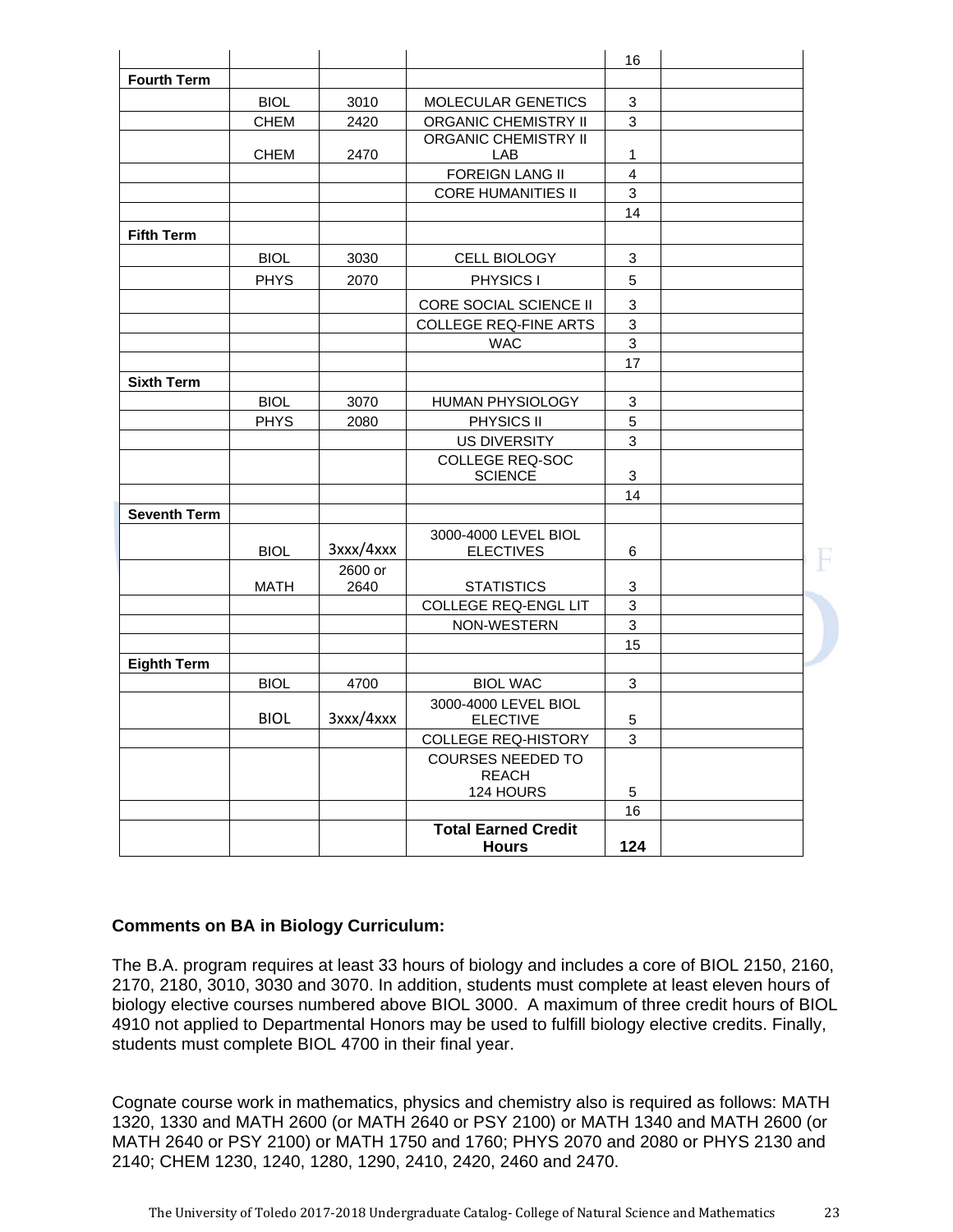No classes used to satisfy the requirements of the Biology major or minor may be taken P/NC with the exceptions of BIOL 4910, BIOL 4950, and BIOL 4990.

#### **Requirements for the Minor in Biology**

The minor in biology requires 22 credits including the following required courses: BIOL 2150, 2160, 2170, 2180, 3010, 3030 and 6 credits of elective courses at the 3xxx-4xxx level.

#### **Honors in Biology**

The Department of Biological Sciences Honors Program is available for qualified majors. Interested students contact the departmental honors Adviser before the beginning of the sophomore year.

To receive an undergraduate degree with honors in biology, all requirements for the B.S. or B.A. degree plus an additional 6 credits of Undergraduate Research/Honors Thesis (BIOL 4910) must be completed with a minimum GPA of 3.2 overall and in BIOL courses. The program of study must include honors sections of at least two biology courses in addition to BIOL 4910. The Undergraduate Research/Honors Thesis credits are completed under the direction of a faculty research director selected by the student. Students must submit a written Honors Thesis to the department before completion of their senior year and make a formal public presentation of their research (typically at the spring Biology Undergraduate Research Symposium). The requirement of Honors Thesis research may be fulfilled in one of three ways:

1. Laboratory research in a Biosciences faculty member's laboratory;

2. Laboratory research in a summer or academic year program, in which the student carries out full-time independent research for at least 10 weeks under the direction of a senior scientist on a topic approved by the departmental honors Adviser and/or the department Chair; 3. Laboratory research in the laboratory of a senior scientist who is not a member of the

department of biological sciences on a topic approved by the departmental honors Adviser and/or the department Chair.

For options 2 and 3, it is very important that the student get his/her proposed thesis research project approved in advance by the departmental honors Adviser and/or the department Chair, who will monitor progress and direct the 4910 courses.

#### **Junior Year Studies in England for Biology Majors**

The Department of Biological Sciences participates in a well-established exchange program with the University of Salford, England. Selected UT biology (and pre-medical, pre-dental and pre-veterinary) students have the opportunity to spend their junior year at Salford. Participants in the program will pay their instructional and general fees to The University of Toledo. Eligibility to participate in the program is based on criteria established by the Department of Biological Sciences. Information on the program may be obtained from the departmental exchange program Adviser, Dr. Brian Ashburner. Details are available on academic issues, living accommodations, recreational opportunities and life in England on the departmental Web site at http://www.utoledo.edu/nsm/bio/salford/

#### **Bachelor of Science in Medical Technology Program**

This degree program prepares you for certification as a Medical Laboratory Scientist (Medical Technology Scientist). You will complete three years of baccalaureate college work, and then complete 12 months of hospital based clinical training in medical technology. A certification examination is taken at the successful completion of a hospital training program. The requirements for certification are established by the Board of Certification of the American Society of Clinical Pathologists.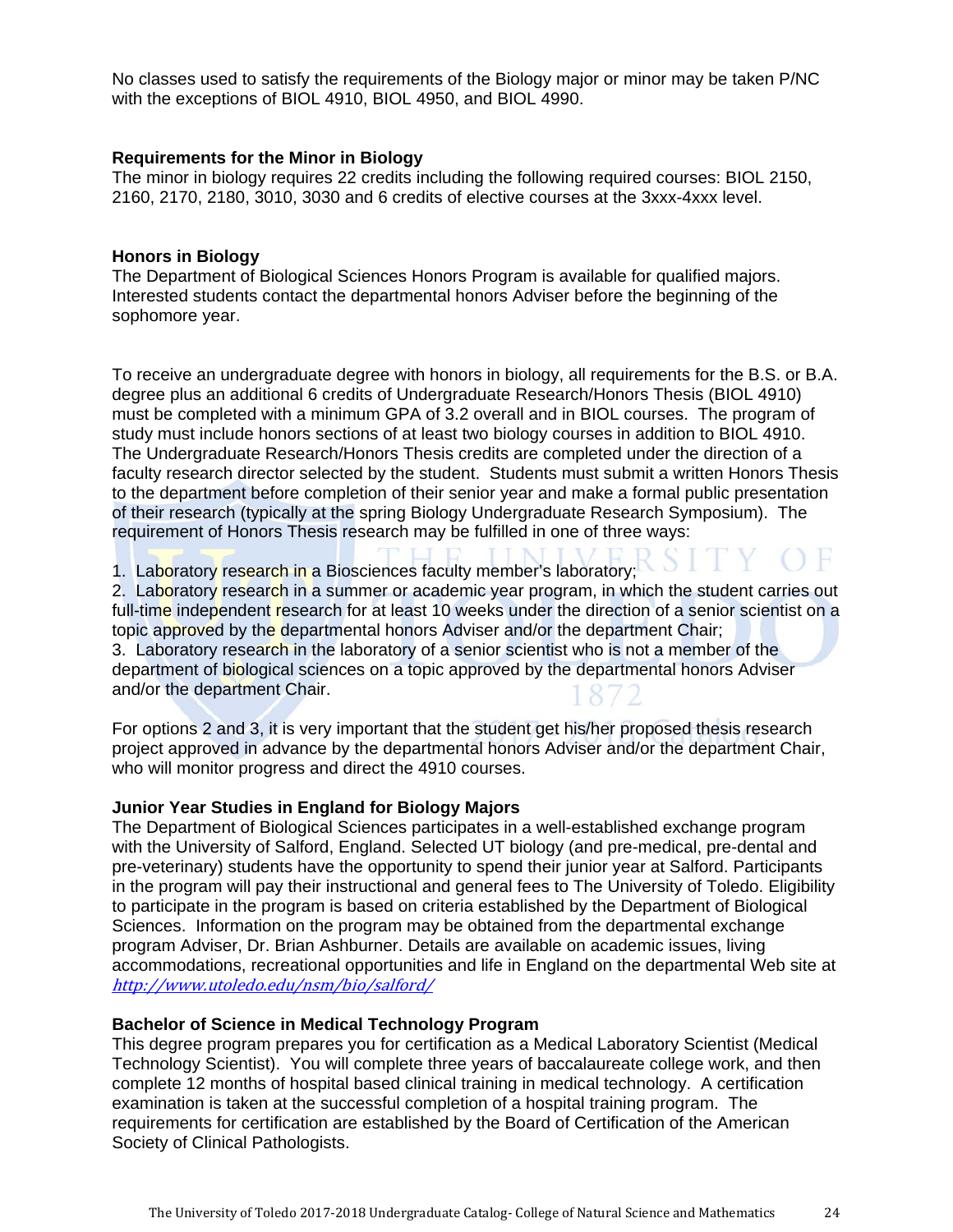Acceptance into the clinical year of the program is competitive and application is made during the fall of the Junior year. In order to be admitted to the clinical year, completion of 90 semester hours of college work with an accumulated GPA of no less than 2.5 overall and a grade of C or better in the pre-clinical science courses is required.

The clinical program in the fourth year includes externship sites at the University of Toledo Medical Center laboratory and ProMedica hospital laboratories. Upon successful completion, you will be awarded the degree of Bachelor of Science in Medical Technology and you are then eligible to take the national certification examination.

A description of the program is available at

http://www.utoledo.edu/nsm/bio/undergrad/medtech.htmlh. The description includes a sample 4year curriculum. The medical technology adviser will assist students in planning the sequence in which the pre-clinical courses are taken during the student's years at the university. Therefore, interested applicants should consult with the medical technology adviser, Catherine Shaffner, before selecting this professional career option.

| <b>Term</b>          | <b>SUBJECT</b>   | <b>NUMBER</b> | <b>COURSE TITLE</b>                  | <b>CR</b><br><b>HRS</b> | <b>COURSE</b><br><b>REQUIREMENTS</b>                                               |
|----------------------|------------------|---------------|--------------------------------------|-------------------------|------------------------------------------------------------------------------------|
| <b>First</b>         |                  |               |                                      |                         |                                                                                    |
| <b>Term</b>          |                  |               |                                      |                         |                                                                                    |
|                      | <b>BIOL</b>      | 2170          | Fund of Life Science Cells           | 4                       | ACT20 or CHEM<br>1090 or BIOL 2010                                                 |
|                      | <b>BIOL</b>      | 2180          | Fund of Life Science Lab             | 1                       |                                                                                    |
|                      | <b>CHEM</b>      | 1230          | <b>General Chemistry I</b>           | 4                       | CHEM 1090 with D-<br>min or CHEM<br>placement score of<br>17                       |
|                      | <b>CHEM</b>      | 1280          | <b>General Chem I Lab</b>            | 1                       |                                                                                    |
|                      | <b>ENGL</b>      | 1110          | <b>College Composition I</b>         | 3                       |                                                                                    |
|                      | <b>NSM</b>       | 1000          | Orientation                          | $\overline{2}$          |                                                                                    |
| Second<br>Term       |                  |               |                                      |                         |                                                                                    |
|                      | <b>BIOL</b>      | 2150          | Fund of Life Science Div.<br>of Life | 4                       | CHEM 1090 with D-<br>min, CHEM 1230<br>with D- min, or<br>BIOL 2150 with D-<br>min |
|                      | <b>BIOL</b>      | 2160          | Fund of Life Science Lab             | $\mathbf{1}$            |                                                                                    |
|                      | <b>CHEM</b>      | 1240          | <b>General Chemistry II</b>          | 4                       | CHEM 1230 with D-<br>min                                                           |
|                      | <b>CHEM</b>      | 1290          | <b>General Chemistry II Lab</b>      | $\mathbf{1}$            |                                                                                    |
|                      | ENGL             | 2950          | Sci & Tech Rpt Writing               | 3                       | ENGL 1110 with D-,<br>HON 1010 with D-,<br>or ENGL placement<br>1130               |
|                      | Core<br>Elective |               | (Humanities)                         | 3                       |                                                                                    |
| <b>Third</b><br>Term |                  |               |                                      |                         |                                                                                    |
|                      | <b>BIOL</b>      | 3030          | Cell Biology                         | 3                       | <b>BIOL 2170 C min</b><br>and CHEM 1220 or<br>1230 with D- min                     |
|                      | <b>CHEM</b>      | 2410          | <b>Organic Chemistry I</b>           | 3                       | CHEM 1240 with D-<br>min                                                           |
|                      | <b>CHEM</b>      | 2460          | <b>Organic Chemistry I Lab</b>       | $\mathbf{1}$            | CHEM 1240 with D-<br>min and CHEM<br>1290 with D- min                              |
|                      | <b>MATH</b>      | 1320          | College Algebra                      | 3                       |                                                                                    |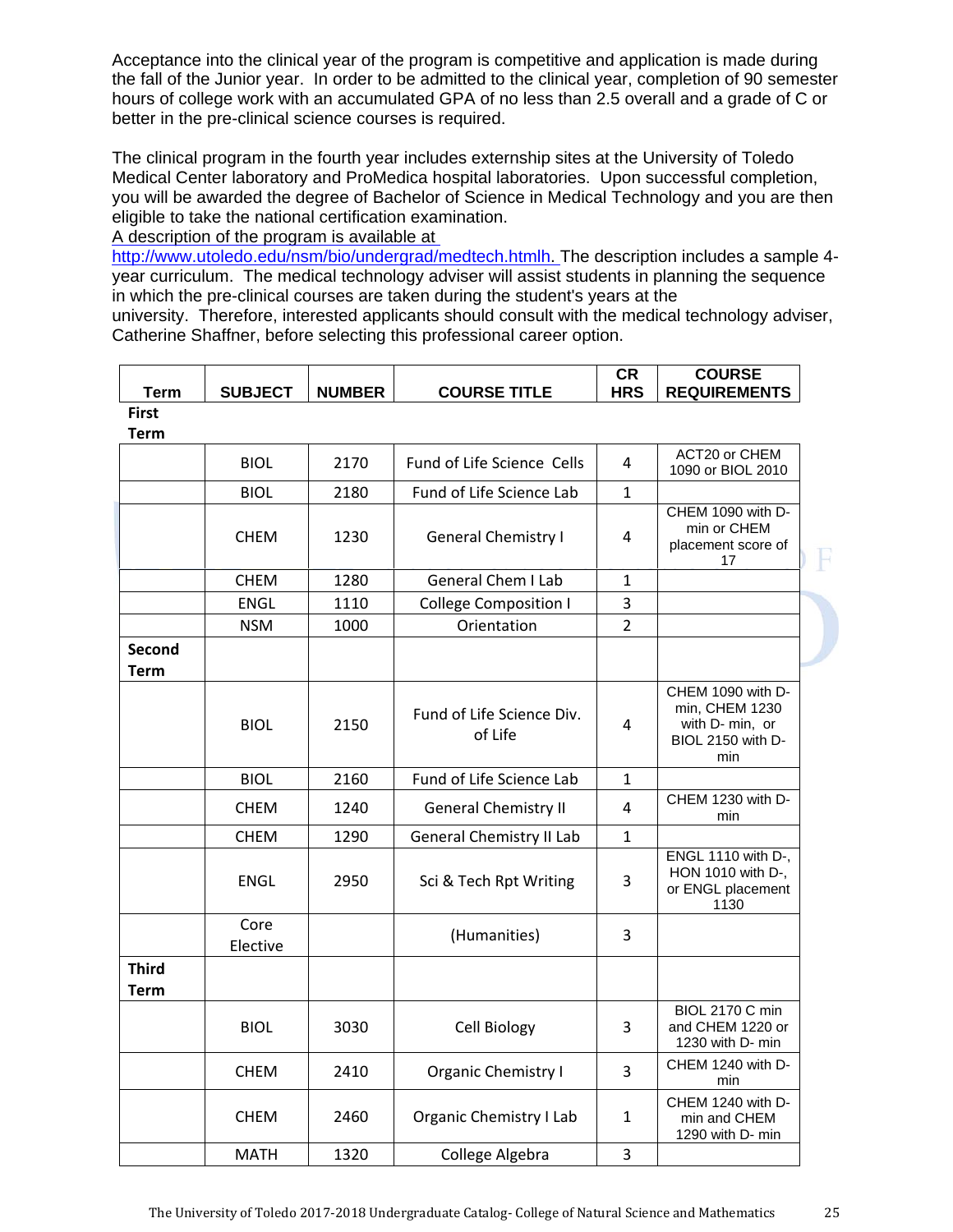|                              | <b>MATH</b>      | 2600 | <b>Introduction to Statistics</b> | 3              |                                                                                |
|------------------------------|------------------|------|-----------------------------------|----------------|--------------------------------------------------------------------------------|
|                              | Core<br>Elective |      | (Social Science)                  | 3              |                                                                                |
| <b>Fourth</b><br><b>Term</b> |                  |      |                                   |                |                                                                                |
|                              | <b>BIOL</b>      | 3010 | <b>Molecular Genetics</b>         | 3              | BIOL 2170, C or<br>better and CHEM<br>1220 or 1230 with<br>D-min               |
|                              | <b>KINE</b>      | 2510 | Human Anatomy                     | 3              |                                                                                |
|                              | <b>KINE</b>      | 2520 | Human Anatomy Lab                 | $\mathbf{1}$   |                                                                                |
|                              | <b>CHEM</b>      | 2420 | Organic Chemistry II              | 3              | CHEM 2410 D- min                                                               |
|                              | <b>CHEM</b>      | 2470 | Organic Chemistry II Lab          | $\mathbf{1}$   |                                                                                |
|                              | Core<br>Elective |      | (Humanities)                      | 3              |                                                                                |
|                              | <b>MEDT</b>      | 2010 | Clin. Lab Techniques              | $\overline{2}$ | BIOL 2170 and<br>BIOL 2180 and<br>CHEM 1240and<br>CHEM 1290 with D-<br>minimum |
| <b>Fifth</b><br><b>Term</b>  |                  |      |                                   |                |                                                                                |
|                              | <b>BIOL</b>      | 4050 | Immunology                        | 3              | <b>BIOL 3030 C min</b>                                                         |
|                              | <b>BIOL</b>      | 4060 | Immunology Lab                    | $\mathbf{1}$   |                                                                                |
|                              | <b>PHYS</b>      | 2070 | <b>General Physics I</b>          | 5              |                                                                                |
|                              | Core<br>Elective |      | (Social Science)                  | 3              |                                                                                |
|                              | Core<br>Elective |      | (Multicultural)                   | 3              |                                                                                |
| <b>Sixth</b><br><b>Term</b>  |                  |      |                                   |                |                                                                                |
|                              | <b>BIO</b>       | 3070 | Human Physiology                  | 3              | BIOL 3030 D- min                                                               |
|                              | <b>PHYS</b>      | 2080 | <b>General Physics II</b>         | 5              | PHYS 2070 D- min                                                               |
|                              | <b>BIOL</b>      | 4030 | Microbiology                      | 3              | BIOL 3030 and<br>CHEM 2410 D-<br>min                                           |
|                              | <b>BIOL</b>      | 4040 | Microbiology Lab                  | $\mathbf{1}$   |                                                                                |
|                              | Core<br>Elective |      | (Multicultural)                   | 3              |                                                                                |

# **Must be accepted into the program at this point**

**Seventh**

| Term |      |      |                            |   |            |
|------|------|------|----------------------------|---|------------|
|      |      |      |                            |   | Instructor |
|      |      |      |                            |   | Approval   |
|      | MEDT | 4020 | <b>Clinical Hematology</b> | 5 | Required   |
|      |      |      |                            |   | Instructor |
|      |      |      | Clinical Urinalysis, Body  |   | Approval   |
|      | MEDT | 4030 | Fluids, and Hemostasis     | 3 | Required   |
|      |      |      |                            |   | Instructor |
|      |      |      |                            |   | Approval   |
|      | MEDT | 4100 | <b>Clinical Virology</b>   |   | Required   |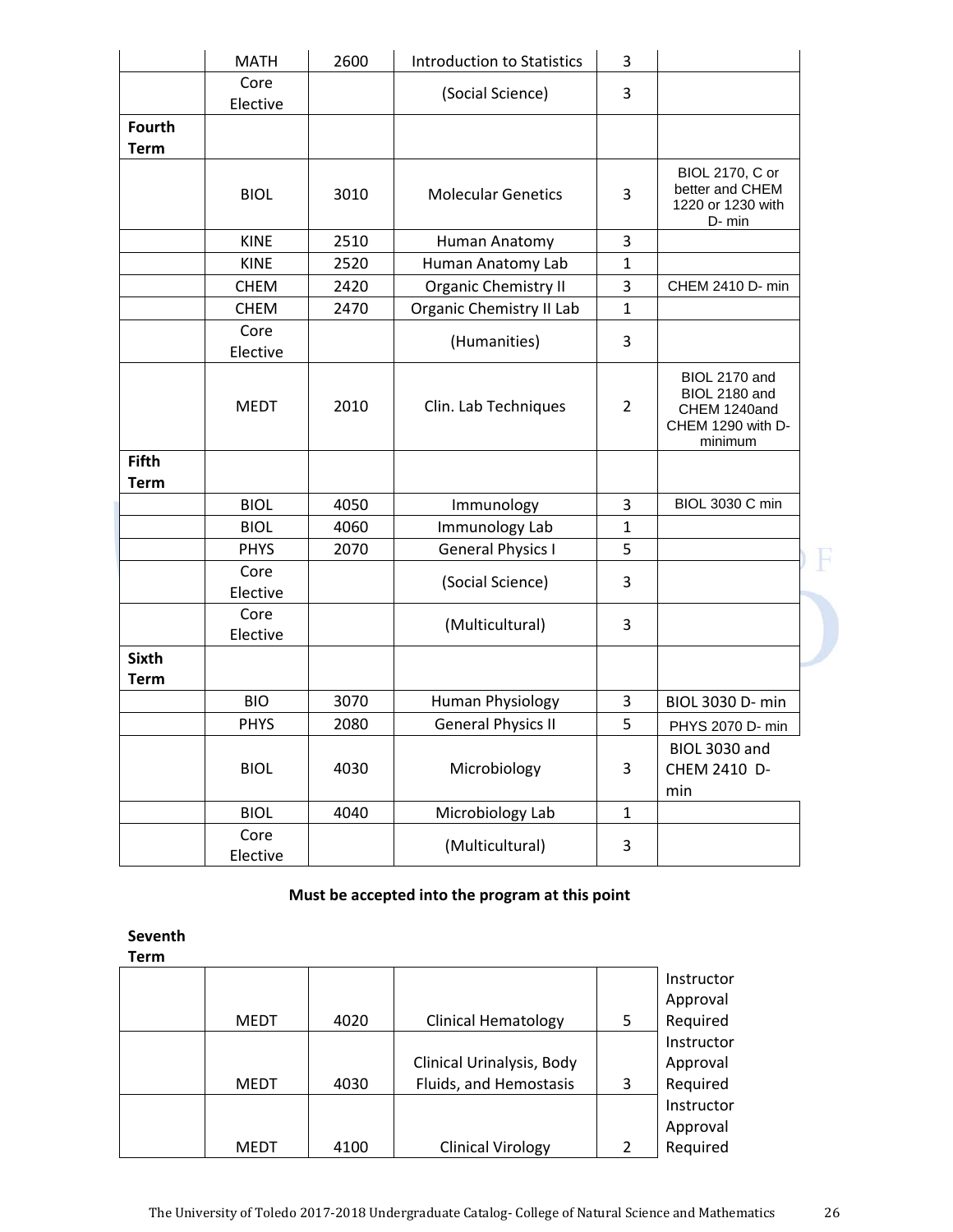|                             |             |      | Clinical                                                    |                | <b>MEDT 4020</b><br>Minimum Grade of                         |
|-----------------------------|-------------|------|-------------------------------------------------------------|----------------|--------------------------------------------------------------|
|                             | <b>MEDT</b> | 4080 | Immunohematology                                            | 5              | С                                                            |
| Eighth<br><b>Term</b>       |             |      |                                                             |                |                                                              |
|                             |             |      |                                                             |                | Instructor                                                   |
|                             | <b>MEDT</b> | 4040 | <b>Clinical Chemistry</b>                                   | 5              | Approval<br>Required                                         |
|                             | <b>MEDT</b> | 4050 | <b>Clinical Microbiology</b>                                | 5              | <b>BIOL 4030 and</b><br><b>BIOL 4040</b><br>Minimum Grade of |
|                             | <b>MEDT</b> | 4060 | <b>Clinical Immunology</b>                                  | 3              | D-<br><b>BIOL 4050</b><br>minimum grade of                   |
|                             |             |      |                                                             |                | D-<br>Instructor                                             |
|                             | <b>MEDT</b> | 4070 | <b>Clinical Parasitology</b>                                | 2              | Approval<br>Required                                         |
| <b>Ninth</b><br><b>Term</b> |             |      |                                                             |                |                                                              |
|                             | <b>MEDT</b> | 4090 | <b>Clinical Mycology</b>                                    | $\overline{2}$ | <b>MEDT 4050</b><br>Minimum Grade of<br>C                    |
|                             |             |      | Clinical externship:                                        |                | Instructor<br>Approval                                       |
|                             | <b>MEDT</b> | 4950 | Management                                                  | $\mathbf{1}$   | Required                                                     |
|                             | <b>MEDT</b> | 4500 | <b>Clinical Research and</b><br><b>Clinical Correlation</b> | 3              | Instructor<br>Approval<br>Required                           |
|                             | <b>MEDT</b> | 4951 | Clinical Externship:<br>Microbiology                        | 4              | <b>MEDT 4050</b><br>Minimum Grade of<br>С                    |
| <b>Tenth</b><br><b>Term</b> |             |      |                                                             |                |                                                              |
|                             | <b>MEDT</b> | 4952 | Clinical Externship:<br>Chemistry                           | 4              | <b>MEDT 4040</b><br>Minimum Grade of<br>C                    |
|                             | <b>MEDT</b> | 4953 | Clinical Externship:<br>Hematology                          | 3              | <b>MEDT 4020</b><br>Minimum Grade of<br>C                    |
|                             | <b>MEDT</b> | 4954 | Clinical Externship:<br>Immunohematology                    | 3              | <b>MEDT 4020</b><br>Minimum Grade of<br>С                    |
|                             |             |      |                                                             |                |                                                              |

 **Total Earned Credit Hours 143** 

**Department of Chemistry & Biochemistry** 

Jon R. Kirchhoff, Chair and Distinguished University Professor Cora Lind-Kovacs, Associate Chair Donald Ronning, Director of Graduate Studies John Bellizzi, Undergraduate Advising Coordinator, Honors Adviser Xiche Hu, Undergraduate Adviser Edith Kippenhan, Undergraduate Adviser Timothy Mueser, Undergraduate Adviser Joseph Schmidt, Undergraduate Adviser, Honors Adviser Jianglong Zhu, Undergraduate Adviser James Zubricky, Undergraduate Adviser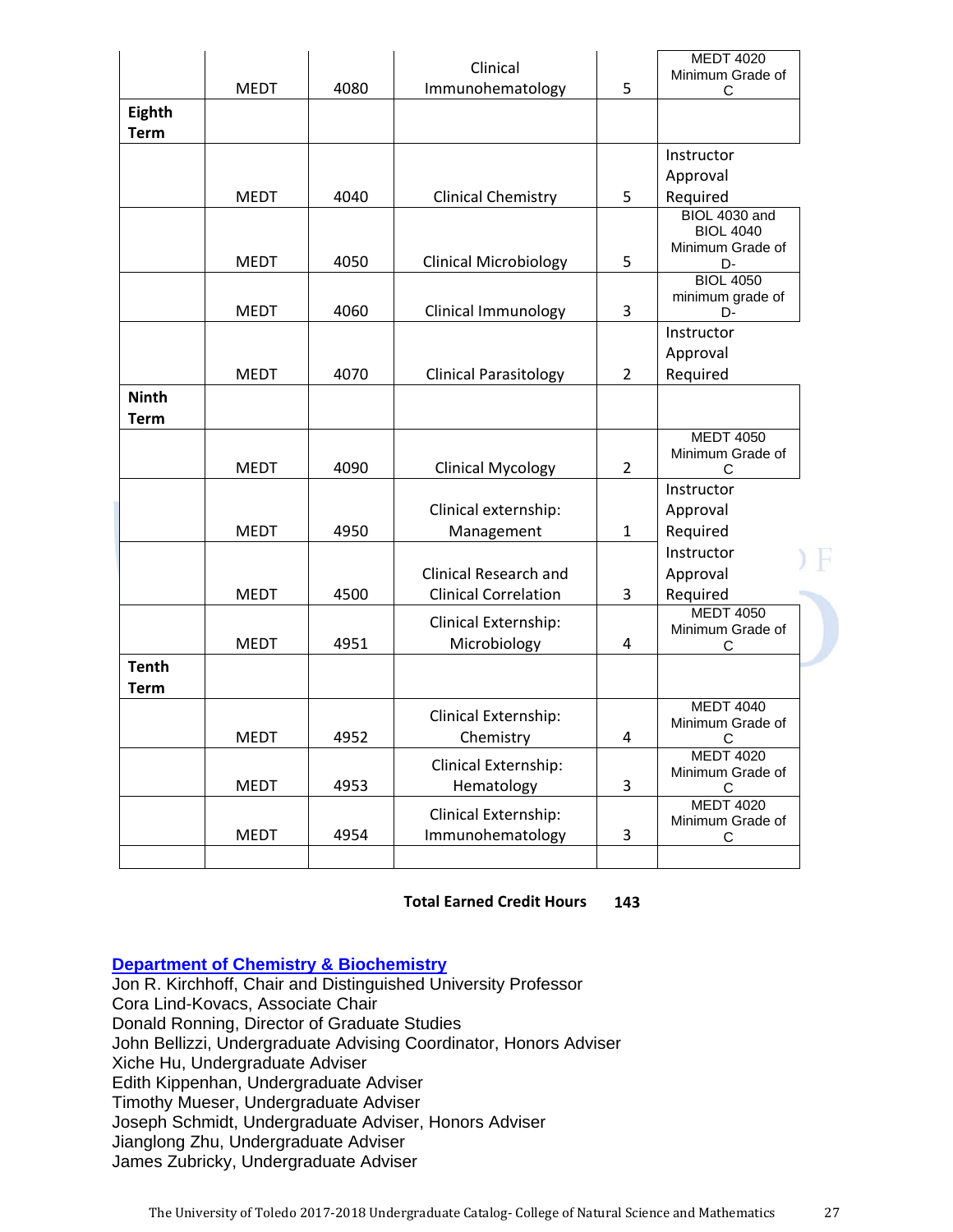# **Degrees Offered**

The Department of Chemistry and Biochemistry offers degree programs for a bachelor of arts or a bachelor of science in chemistry or biochemistry.

# **Advanced Placement**

Students with a score of 3 on the Chemistry Advanced Placement Exam will receive credit for CHEM 1100 and placement into CHEM 1230 and 1280; students with a score of 4 will receive credit for CHEM 1230 and 1280; students with a score of 5 will receive credit for CHEM 1230, 1280, 1240, and 1290.

|              |                | <b>COURSE</b>   |                                                                                                                      | <b>CR</b>      | <b>COURSE</b>       |                                                             |
|--------------|----------------|-----------------|----------------------------------------------------------------------------------------------------------------------|----------------|---------------------|-------------------------------------------------------------|
| <b>TERM</b>  | <b>SUBJECT</b> | <b>NUMBER</b>   | <b>COURSE TITLE</b>                                                                                                  | <b>HR</b>      | <b>REQUIREMENTS</b> | <b>COMMENTS</b>                                             |
| <b>First</b> |                |                 |                                                                                                                      |                |                     |                                                             |
|              | <b>CHEM</b>    | 1230            | <b>General Chemistry I</b>                                                                                           | 4              | ***                 |                                                             |
|              | <b>CHEM</b>    | 1280            | General Chemistry Lab I                                                                                              | $\mathbf{1}$   | ***                 |                                                             |
|              | <b>MATH</b>    | 1830 or<br>1850 | Calculus I For<br>Mathematicians, Scientists<br>And Educators<br>or Single Variable Calculus                         | 4              | $***$               |                                                             |
|              | ENGL           | 1110            | <b>College Composition I</b>                                                                                         | 3              | ***                 |                                                             |
|              | <b>NSM</b>     | 1000            | Orientation                                                                                                          | $\overline{2}$ | ***                 |                                                             |
|              |                |                 | Humanities/Fine Arts Core<br>Elective I                                                                              | 3              | ***                 |                                                             |
| <b>TOTAL</b> |                |                 |                                                                                                                      | 17             |                     |                                                             |
| Second       |                |                 |                                                                                                                      |                |                     |                                                             |
|              | <b>CHEM</b>    | 1240            | <b>General Chemistry II</b>                                                                                          | 4              | ***                 |                                                             |
|              | <b>CHEM</b>    | 1290            | General Chemistry Lab II                                                                                             | $\mathbf{1}$   | ***                 |                                                             |
|              | <b>MATH</b>    | 1840 or<br>1860 | Calculus I For<br>Mathematicians, Scientists<br><b>And Educators</b><br>or Single Variable Calculus<br>$\mathbf{II}$ | 4              | ***                 |                                                             |
|              | <b>CHEM</b>    | 1910            | Survey of Research                                                                                                   | $\mathbf{1}$   | ***                 |                                                             |
|              | ENGL           | 1130            | <b>College Composition II</b>                                                                                        | 3              | ***                 |                                                             |
|              |                |                 | Social Science Core<br>Elective II                                                                                   | 3              | ***                 |                                                             |
| <b>TOTAL</b> |                |                 |                                                                                                                      | 16             |                     |                                                             |
| <b>Third</b> |                |                 |                                                                                                                      |                |                     |                                                             |
|              | <b>CHEM</b>    | 2410            | Organic Chemistry I                                                                                                  | 3              | ***                 |                                                             |
|              | CHEM           | 2480            | <b>Organic Separations And</b><br><b>Elementary Synthesis</b>                                                        | $\overline{2}$ | ***                 |                                                             |
|              | <b>CHEM</b>    | 3310            | <b>Analytical Chemistry</b>                                                                                          | $\overline{2}$ | ***                 |                                                             |
|              |                | 2850            | <b>Elementary Multivariable</b><br>Calculus (Suggested)                                                              | 3or4           | ***<br>1            |                                                             |
|              | <b>PHYS</b>    | 2070 or<br>2130 | <b>General Physics I</b><br>or Physics For Science<br>And Engineering Majors I                                       | 5              | ***                 |                                                             |
| <b>TOTAL</b> |                |                 |                                                                                                                      | $15-$<br>16    |                     | if 16, may take<br>one less hour in<br>a future<br>semester |

#### **Requirements for the Undergraduate Major For the bachelor of arts degree in chemistry**,

**Fourth**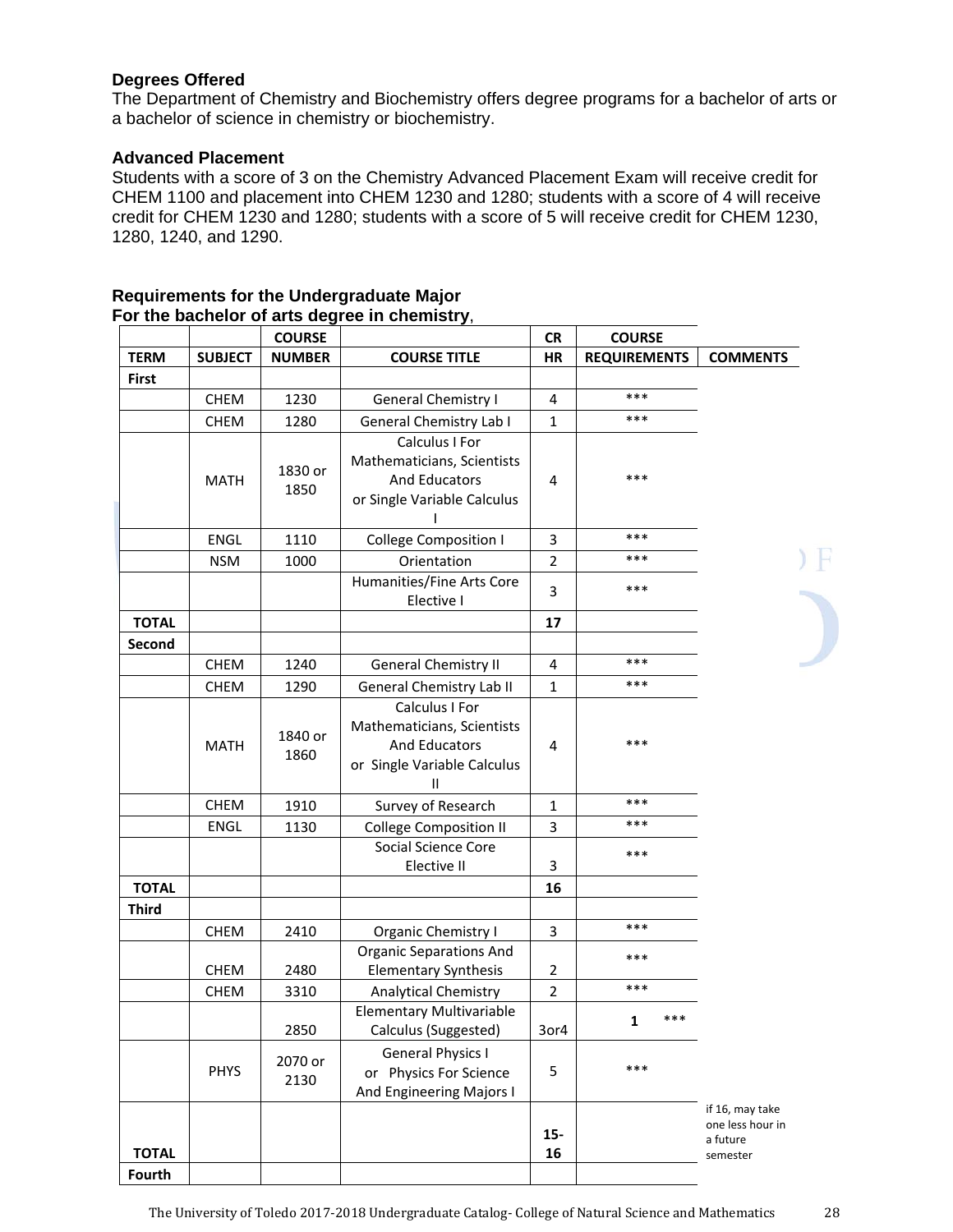|              | <b>CHEM</b> | 2420            | Organic Chemistry II                           | 3              | *** |                                |
|--------------|-------------|-----------------|------------------------------------------------|----------------|-----|--------------------------------|
|              |             |                 | Synthesis And                                  |                |     |                                |
|              |             |                 | <b>Identification Of Organic</b>               |                | *** |                                |
|              | <b>CHEM</b> | 2490            | Compounds                                      | $\overline{2}$ |     |                                |
|              | <b>CHEM</b> | 3360            | <b>Analytical Chemistry</b><br>Laboratory-WAC  | $\overline{2}$ | *** |                                |
|              |             |                 | <b>General Physics II</b>                      |                |     |                                |
|              | <b>PHYS</b> | 2080 or<br>2140 | or Physics For Science                         | 5              | *** |                                |
|              |             |                 | And Engineering Majors II                      |                |     |                                |
|              |             |                 | Humanities/ Fine Arts Core                     |                | *** |                                |
|              |             |                 | Elective II                                    | 3              |     |                                |
| <b>TOTAL</b> |             |                 |                                                | 15             |     |                                |
| <b>Fifth</b> |             |                 | Physical Chemistry for the                     |                |     |                                |
|              | <b>CHEM</b> | 3710            | Life Sciences I                                | 3              | *** |                                |
|              |             |                 | Advanced Laboratory I-                         |                |     |                                |
|              | <b>CHEM</b> | 3860            | <b>WAC</b>                                     | $\overline{2}$ | *** |                                |
|              |             | 3510 or         | <b>Biochemistry I</b><br>(Fall)                |                | *** |                                |
|              | <b>CHEM</b> | 3610            | Inorganic I<br>(Spring)                        | 3              | *** |                                |
|              | FL.         | 1110            | Foreign Language I                             | 4              | *** |                                |
|              |             |                 | <b>Humanities/Fine Arts</b>                    |                | *** |                                |
|              |             |                 | Elective: Fine Arts                            | 3              |     |                                |
| <b>TOTAL</b> |             |                 |                                                | 15             |     |                                |
| <b>Sixth</b> |             |                 |                                                |                |     |                                |
|              |             |                 | Physical Chemistry for the                     |                | *** |                                |
|              | <b>CHEM</b> | 3720            | Life Sciences II                               | 3              | *** |                                |
|              | <b>CHEM</b> | 3510 or<br>3610 | <b>Biochemistry I</b><br>(Fall)                | 3              | *** |                                |
|              |             |                 | Inorganic I<br>(Spring)<br>Social Science Core |                |     |                                |
|              |             |                 | Elective II                                    | 3              | *** |                                |
|              | FL.         | 1120            | Foreign Language II                            | 4              | *** |                                |
|              |             |                 | Humanities/Fine Arts                           |                | *** |                                |
|              |             |                 | Elective: History                              | 3              |     |                                |
| <b>TOTAL</b> |             |                 |                                                | 16             |     |                                |
| Seventh      |             |                 |                                                |                |     |                                |
|              |             |                 |                                                |                |     | Not CHEM                       |
|              |             |                 | 3000-4000 Chemistry                            |                | *** | 3910, 3920,                    |
|              |             |                 | elective                                       | 2to4           |     | 4910, 4920                     |
|              |             |                 | Elective(s)-needed to                          |                | *** |                                |
|              |             |                 | reach 124 hours<br>Multicultural Course, Non   | 1to3           |     |                                |
|              |             |                 | Western                                        | 3              | *** |                                |
|              |             |                 | <b>Multicultural Course US</b>                 |                | *** |                                |
|              |             |                 | Diversity                                      | 3              |     |                                |
|              |             |                 | <b>Humanities/Fine Arts</b>                    |                | *** |                                |
|              |             |                 | Elective: English Literature                   | 4              |     |                                |
| <b>TOTAL</b> |             |                 |                                                | 16             |     |                                |
| Eight        |             |                 |                                                |                |     |                                |
|              |             |                 | Elective(s)-needed to                          |                | *** |                                |
|              |             |                 | reach 124 hours                                | 13             |     |                                |
|              |             |                 |                                                |                |     | BIOL 2150,<br><b>BIOL 2170</b> |
|              |             |                 |                                                |                | *** | or EEES                        |
|              |             |                 | <b>NSM Science Elective</b>                    | 3              |     | 2010                           |
|              |             |                 |                                                |                | *** |                                |
|              |             |                 |                                                |                |     |                                |

 $\sum_{i=1}^{n}$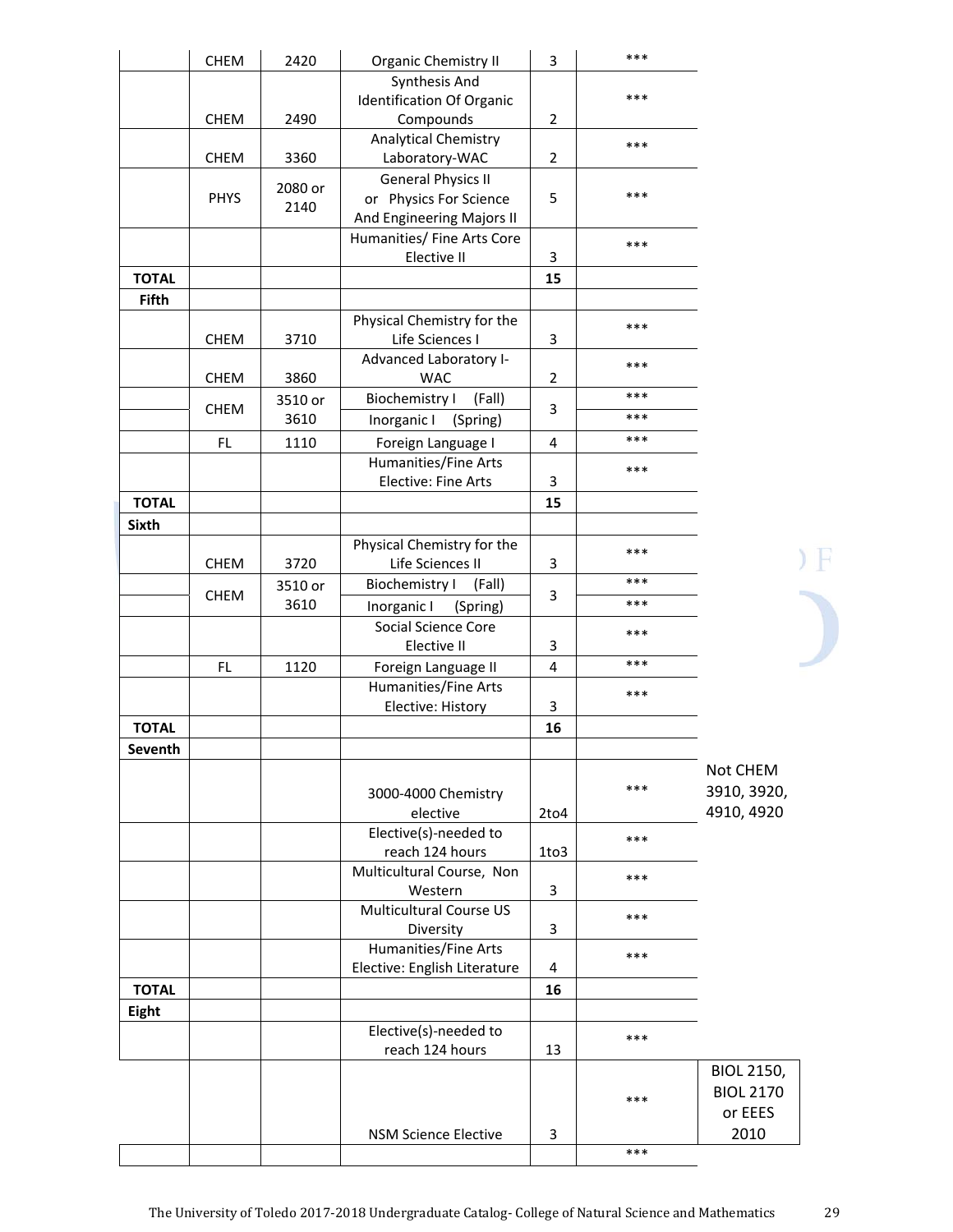|       |                                                                                       |  |  |    | $***$ |  |  |  |
|-------|---------------------------------------------------------------------------------------|--|--|----|-------|--|--|--|
| TOTAL |                                                                                       |  |  | 16 |       |  |  |  |
|       | 1 Or choose from: BIOL 2170; EEES 2010, EEES 2100, EEES 2200, EEES3050, EEES4220,     |  |  |    |       |  |  |  |
|       | EEES 4450, MATH 2850, MATH 2890, MATH 3610, or any BIOL 4000 level course. If         |  |  |    |       |  |  |  |
|       | taking, or have taken MATH2850, this can be an elective                               |  |  |    |       |  |  |  |
|       | *** See course catalog for pre- and co-requisites                                     |  |  |    |       |  |  |  |
|       | FL Foreign language to be                                                             |  |  |    |       |  |  |  |
|       | decided by student and                                                                |  |  |    |       |  |  |  |
|       | adviser.                                                                              |  |  |    |       |  |  |  |
|       | Courses which satisfy the College and University degree requirements can be           |  |  |    |       |  |  |  |
|       | determined by running a degree audit and looking at the list of courses presented as  |  |  |    |       |  |  |  |
|       | satisfying the requirement. Always try to take courses in which you have an interest. |  |  |    |       |  |  |  |

# **Comments on BA in Chemistry Curriculum:**

37 hours of CHEM courses are required. The following courses must be included: CHEM 1230, 1240, 1280, 1290, 2410, 2420, 2480, 2490, 3310, 3360, 3710, 3720, either 3510 or 3610, and 3860. Additional courses to reach 37 hours in the major may be selected from the 3000 or 4000 level CHEM courses, excluding CHEM 3712, 3722, 3732, 3742, 3910, 3920, 4910, and 4920. The following related courses are required: MATH 1830 or 1850, MATH 1840 or 1860; PHYS 2070 and 2080; and one additional course selected from the following: MATH 2850, 2890, 3610, BIOL 2170 (or a 4000 level BIOL course), EEES 2010, 2200, 2400, 3050, 4220, 4450.

|              |                | <b>COURSE</b>              |                                                                                                                                                                            | <b>CR</b>      | <b>COURSE</b>       |
|--------------|----------------|----------------------------|----------------------------------------------------------------------------------------------------------------------------------------------------------------------------|----------------|---------------------|
| <b>TERM</b>  | <b>SUBJECT</b> | <b>NUMBER</b>              | <b>COURSE TITLE</b>                                                                                                                                                        | <b>HR</b>      | <b>REQUIREMENTS</b> |
| <b>First</b> |                |                            |                                                                                                                                                                            |                |                     |
|              | <b>CHEM</b>    | 1230                       | <b>General Chemistry I</b>                                                                                                                                                 | 4              | ***                 |
|              | <b>CHEM</b>    | 1280                       | General Chemistry Lab I                                                                                                                                                    | $\mathbf{1}$   | ***                 |
|              | <b>MATH</b>    | 1750 or<br>1830 or<br>1850 | Calculus For The Life<br>Sciences With Applications I<br>Calculus I<br>or<br>For Mathematicians,<br><b>Scientists And Educators</b><br>Single<br>or<br>Variable Calculus I | 4              | $***$               |
|              | <b>ENGL</b>    | 1110                       | <b>College Composition I</b>                                                                                                                                               | $\overline{3}$ | ***                 |
|              | <b>NSM</b>     | 1000                       | Orientation                                                                                                                                                                | $\overline{2}$ | ***                 |
|              |                |                            | Humanities/Fine Arts Core<br>Elective I                                                                                                                                    | 3              | ***                 |
|              |                |                            |                                                                                                                                                                            | 17             |                     |
| Second       |                |                            |                                                                                                                                                                            |                |                     |
|              | <b>CHEM</b>    | 1240                       | <b>General Chemistry II</b>                                                                                                                                                | 4              | ***                 |
|              | <b>CHEM</b>    | 1290                       | General Chemistry Lab II                                                                                                                                                   | $\mathbf{1}$   | $***$               |
|              | <b>MATH</b>    | 1760 or<br>1840 or<br>1860 | Calculus For The Life<br><b>Sciences With Applications II</b><br>or Calculus II For<br>Mathematicians, Scientists<br>And Educators or Single<br>Variable Calculus II       | 3 or 4         | ***                 |
|              | <b>CHEM</b>    | 1910                       | Survey of Research                                                                                                                                                         | $\mathbf{1}$   | ***                 |
|              | ENGL           | 1130                       | <b>College Composition II</b>                                                                                                                                              | 3              | ***                 |
|              |                |                            | Social Science Core Elective I                                                                                                                                             | 3              | ***                 |
|              |                |                            |                                                                                                                                                                            |                |                     |

# **For the bachelor of arts degree in biochemistry**: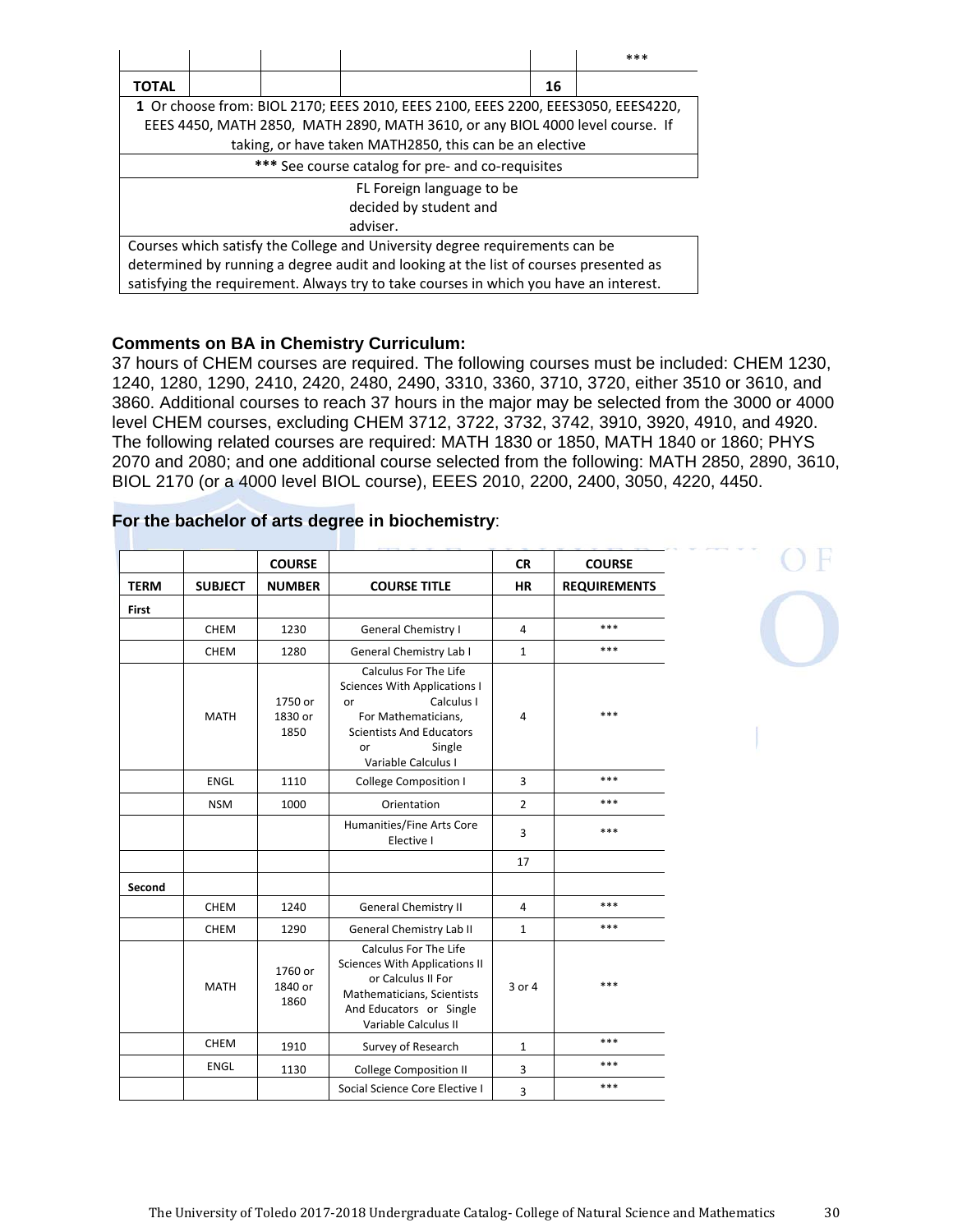|                     |                            |              |                                                         | 15-16          |       |
|---------------------|----------------------------|--------------|---------------------------------------------------------|----------------|-------|
| <b>Third</b>        |                            |              |                                                         |                |       |
|                     | <b>CHEM</b>                | 2410         | Organic Chemistry I                                     | 3              | ***   |
|                     | <b>CHEM</b>                | 2460         | Organic Chemistry Lab I                                 | $\mathbf{1}$   | ***   |
|                     | <b>CHEM</b>                | 3310         | <b>Analytical Chemistry</b>                             | $\overline{2}$ | ***   |
|                     |                            |              | Humanities/Fine Arts<br>Elective: English Literature    | 3              | ***   |
|                     | PHYS                       | 2070         | <b>General Physics I</b>                                | 5              | ***   |
|                     |                            |              |                                                         | 14             |       |
| Fourth              |                            |              |                                                         |                |       |
|                     | <b>CHEM</b>                | 2420         | <b>Organic Chemistry II</b>                             | 3              | $***$ |
|                     | <b>CHEM</b>                | 2470         | Organic Chemistry Lab II                                | $\mathbf{1}$   | ***   |
|                     | <b>CHEM</b>                | 3360         | <b>Analytical Chemistry</b><br>Laboratory-WAC           | 2              | ***   |
|                     |                            |              | Humanities/Fine Arts<br>Elective: History               | 3              | ***   |
|                     | <b>PHYS</b>                | 2080         | <b>General Physics II</b>                               | 5              | ***   |
|                     |                            |              |                                                         | 14             |       |
| Fifth               |                            |              |                                                         |                |       |
|                     |                            |              | <b>Fundametals of Life</b>                              |                |       |
|                     |                            |              | Science:: Biomolecules,<br>Cells, and Inheritance       |                | ***   |
|                     | <b>BIOL</b><br><b>CHEM</b> | 2170<br>3510 | <b>Biochemistry I</b>                                   | 4<br>3         | $***$ |
|                     |                            |              |                                                         |                |       |
|                     | <b>FL</b>                  | 1110         | Foreign Language I<br>Humanities/Fine Arts              | 4              |       |
|                     |                            |              | Elective: Fine Arts                                     | 3              | $***$ |
|                     |                            |              | Elective-to get to 124 hours                            | 3              |       |
|                     |                            |              |                                                         | 17             |       |
| Sixth               |                            |              |                                                         |                |       |
|                     | CHEM                       | 3560         | <b>Biochemistry Laboratory</b>                          | 2              | $***$ |
|                     | <b>CHEM</b>                | 3610         | <b>Biochemistry II</b>                                  | 3              | ***   |
|                     |                            |              | Social Science Core Elective                            |                | ***   |
|                     |                            |              | $\mathbf{H}$                                            | 3              | $***$ |
|                     | <b>BIOL</b>                | 3030         | Cell Biology                                            | 3              |       |
|                     | FL.                        | 1120         | Foreign Language II                                     | $\overline{4}$ | $***$ |
|                     |                            |              |                                                         | 15             |       |
| Seventh             |                            |              |                                                         |                |       |
|                     | <b>CHEM</b>                | 3710         | Physical Chemistry for the<br>Life Sciences I           | 3 or           |       |
|                     | <b>CHEM</b>                | 4570         | or Biophysical Chemistry                                | 4              |       |
|                     |                            |              | Elective(s)-to get to 124<br>hours                      | $6 - 8$        | ***   |
|                     |                            | 3720         | Physical Chemistry For the<br>Life Sciences II (Spring) | 3              |       |
| Choose One Course + |                            | 3860         | Advanced Laboratory I<br>(WAC) (Fall)                   | $\overline{2}$ |       |
|                     |                            | 4500         | <b>Advanced Biochemistry</b><br>(Fall)                  | 4              | ***   |
|                     | <b>CHEM</b>                | 4510         | Protein Chemistry (Spring)                              | $\overline{4}$ |       |
|                     |                            | 4520         | Enzymology (Spring)                                     | 4              |       |
|                     |                            | 4530         | Nucleic Acid Chemistry<br>(Spring)                      | 4              |       |

15 or 16 (if 15, may take 1 less hour in a future semester)

 $O F$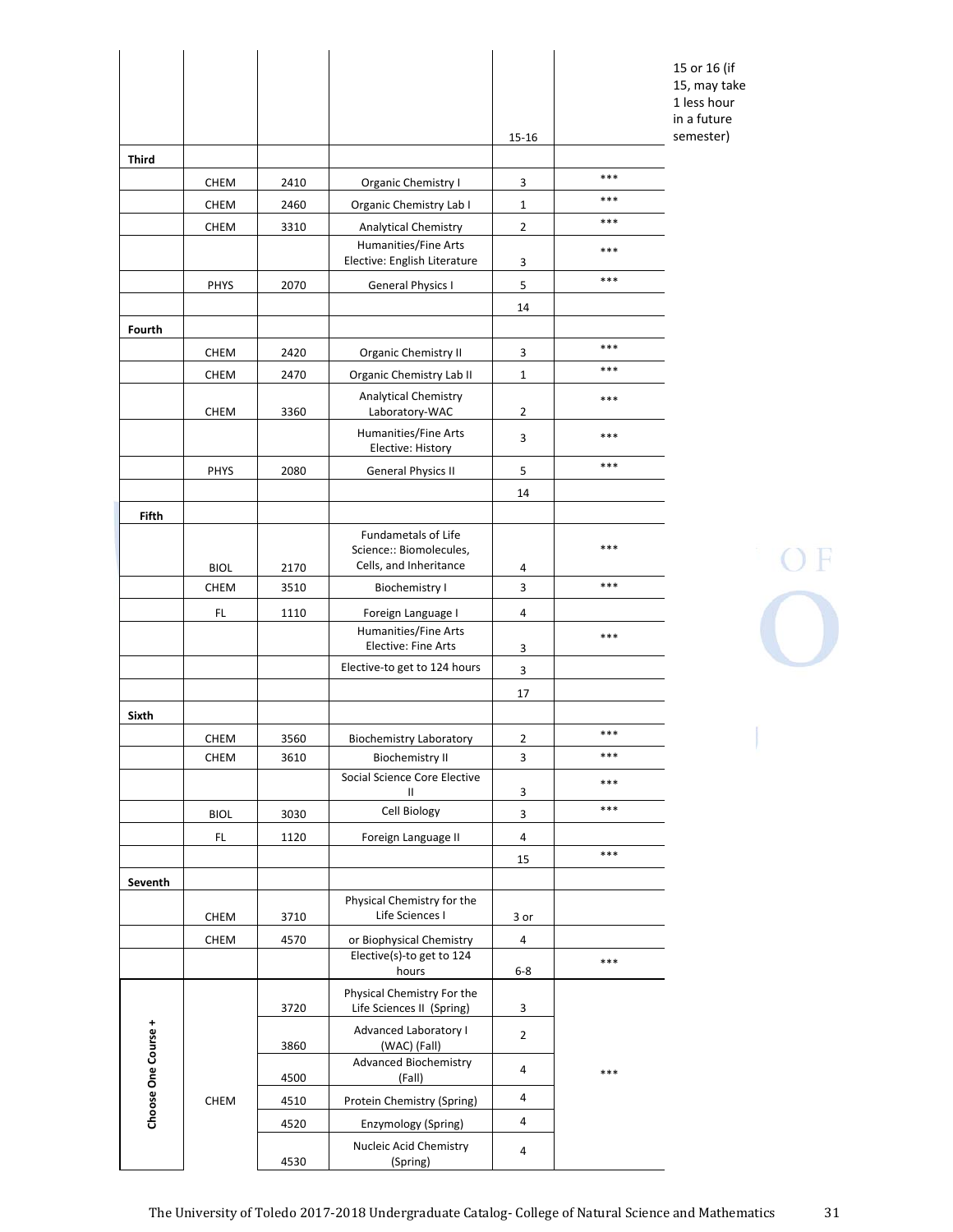| 3720<br>3860<br>4500<br>4510 | Multicultural Course US<br>Diversity<br>Humanities/ Fine Arts Core<br>Elective II<br>Social Science Elective<br>Multicultural Course, Non<br>Western<br>Writing Across the<br>Curriculum<br>Physical Chemistry For the<br>Life Sciences II (Spring)<br>Advanced Laboratory I<br>(WAC) (Fall)<br><b>Advanced Biochemistry</b><br>(Fall) | 3<br>3<br>16<br>3<br>3<br>3<br>3<br>$\overline{2}$<br>4 | ***<br>***<br>***<br>***<br>***<br>***                                                                                                                                                                                                                                                                                 |
|------------------------------|----------------------------------------------------------------------------------------------------------------------------------------------------------------------------------------------------------------------------------------------------------------------------------------------------------------------------------------|---------------------------------------------------------|------------------------------------------------------------------------------------------------------------------------------------------------------------------------------------------------------------------------------------------------------------------------------------------------------------------------|
|                              |                                                                                                                                                                                                                                                                                                                                        |                                                         |                                                                                                                                                                                                                                                                                                                        |
|                              |                                                                                                                                                                                                                                                                                                                                        |                                                         |                                                                                                                                                                                                                                                                                                                        |
|                              |                                                                                                                                                                                                                                                                                                                                        |                                                         |                                                                                                                                                                                                                                                                                                                        |
|                              |                                                                                                                                                                                                                                                                                                                                        |                                                         |                                                                                                                                                                                                                                                                                                                        |
|                              |                                                                                                                                                                                                                                                                                                                                        |                                                         |                                                                                                                                                                                                                                                                                                                        |
|                              |                                                                                                                                                                                                                                                                                                                                        |                                                         |                                                                                                                                                                                                                                                                                                                        |
|                              |                                                                                                                                                                                                                                                                                                                                        |                                                         |                                                                                                                                                                                                                                                                                                                        |
|                              |                                                                                                                                                                                                                                                                                                                                        |                                                         |                                                                                                                                                                                                                                                                                                                        |
|                              |                                                                                                                                                                                                                                                                                                                                        |                                                         |                                                                                                                                                                                                                                                                                                                        |
|                              |                                                                                                                                                                                                                                                                                                                                        |                                                         |                                                                                                                                                                                                                                                                                                                        |
|                              |                                                                                                                                                                                                                                                                                                                                        |                                                         | ***                                                                                                                                                                                                                                                                                                                    |
|                              | Protein Chemistry (Spring)                                                                                                                                                                                                                                                                                                             | $\overline{a}$                                          |                                                                                                                                                                                                                                                                                                                        |
| 4520                         | Enzymology (Spring)                                                                                                                                                                                                                                                                                                                    | $\overline{a}$                                          |                                                                                                                                                                                                                                                                                                                        |
| 4530                         | Nucleic Acid Chemistry<br>(Spring)                                                                                                                                                                                                                                                                                                     | 4                                                       |                                                                                                                                                                                                                                                                                                                        |
| 4580                         | <b>Bioinorganic Chemistry</b><br>(Spring)                                                                                                                                                                                                                                                                                              | 4                                                       |                                                                                                                                                                                                                                                                                                                        |
|                              | Elective(s)-to get to 124<br>hours                                                                                                                                                                                                                                                                                                     | 6                                                       | ***                                                                                                                                                                                                                                                                                                                    |
|                              |                                                                                                                                                                                                                                                                                                                                        | 16                                                      | ***                                                                                                                                                                                                                                                                                                                    |
|                              |                                                                                                                                                                                                                                                                                                                                        |                                                         |                                                                                                                                                                                                                                                                                                                        |
|                              | FL Foreign language to be<br>decided by student and                                                                                                                                                                                                                                                                                    |                                                         |                                                                                                                                                                                                                                                                                                                        |
|                              |                                                                                                                                                                                                                                                                                                                                        | semesters; only need one course<br>adviser.             | *** See course catalog for pre- and co-requisites + listed twice because courses offered in different<br>Courses which satisfy the College and University degree requirements can be determined by running a<br>degree audit and looking at the list of courses presented as satisfying the requirement. Always try to |

# **Comments on BA in Biochemistry Curriculum:**

35 hours of CHEM courses are required. The following courses must be included: CHEM 1230, 1240, 1280, 1290, 2410, 2420, 2460, 2470, 3310, 3360, 3510, 3520, 3560, either 3710 or 4570, and one additional course from CHEM 3860, 3720, 4500, 4510, 4520, 4530, or 4580. The following related courses are required: MATH 1750 or 1830 or 1850, MATH 1760 or 1840 or 1860; PHYS 2070 and 2080; BIOL 2170 and 3030.

O F

#### **For the bachelor of science degree in chemistry**

| <b>TERM</b>  | <b>SUBJECT</b> | <b>NUMBER</b>   | <b>COURSE TITLE</b>                                        | <b>CR HR</b> |    | <b>REQUIREMENTS</b> |
|--------------|----------------|-----------------|------------------------------------------------------------|--------------|----|---------------------|
| <b>First</b> |                |                 |                                                            |              |    |                     |
|              | <b>CHEM</b>    | 1230            | General Chemistry I                                        |              |    | ***                 |
|              | <b>CHEM</b>    | 1280            | General Chemistry Lab I                                    |              |    | ***                 |
|              | MATH           | 1830 or<br>1850 | Calculus I For Mathematicians,<br>Scientists And Educators | 4            | 17 | ***                 |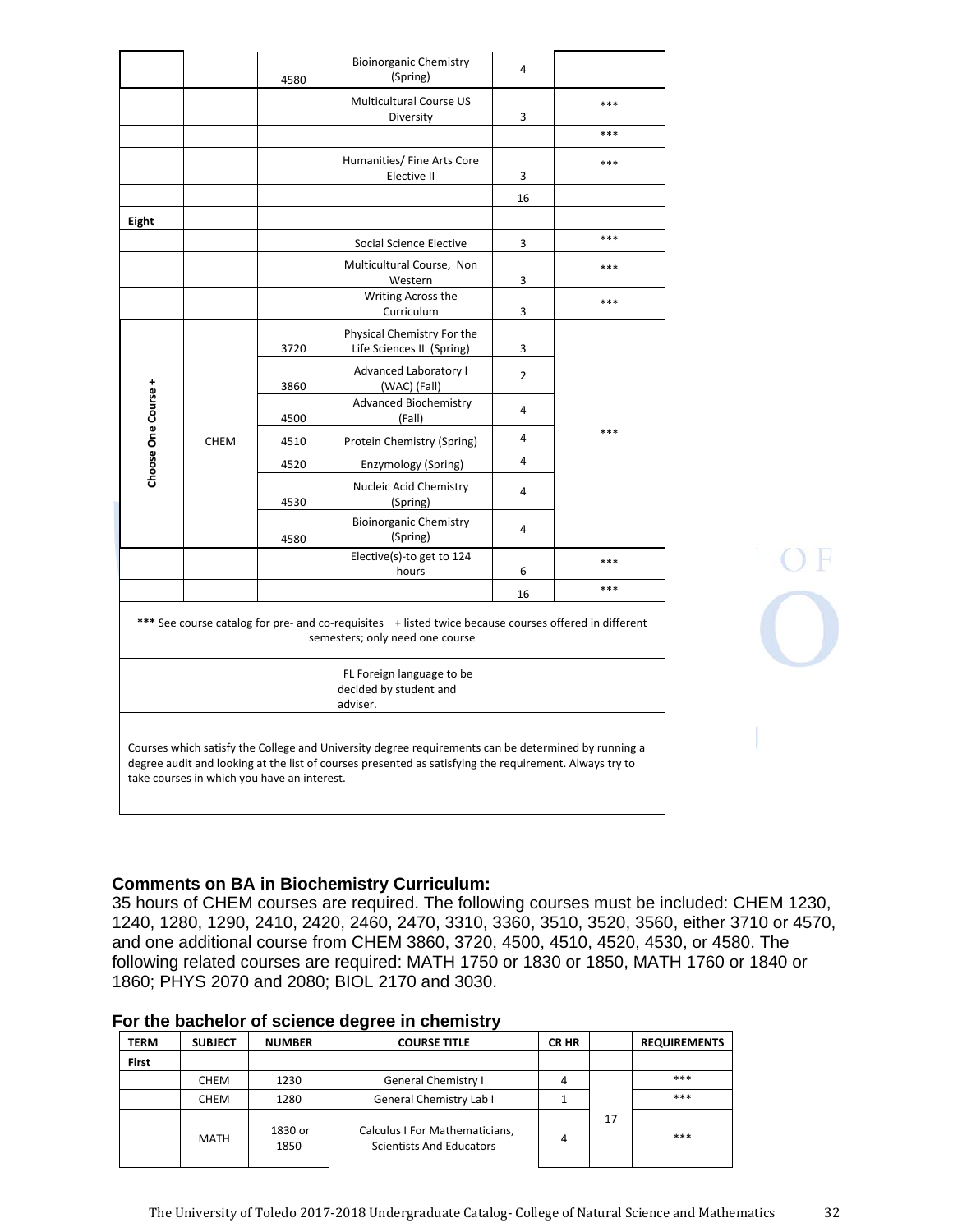|              |                            |                 | or Single Variable Calculus I                                                                        |                                  |              |       |                       |
|--------------|----------------------------|-----------------|------------------------------------------------------------------------------------------------------|----------------------------------|--------------|-------|-----------------------|
|              | <b>ENGL</b>                | 1110            | College Composition I                                                                                | 3                                |              | ***   |                       |
|              | <b>NSM</b>                 | 1000            | Orientation                                                                                          | $\overline{2}$                   |              | ***   |                       |
|              |                            |                 | Humanities/Fine Arts Core Elective                                                                   | 3                                |              | $***$ |                       |
| Second       |                            |                 |                                                                                                      |                                  |              |       |                       |
|              | <b>CHEM</b>                | 1240            | <b>General Chemistry II</b>                                                                          | 4                                |              | ***   |                       |
|              | <b>CHEM</b>                | 1290            | General Chemistry Lab II                                                                             | 1                                |              | ***   |                       |
|              | MATH                       | 1840 or<br>1860 | Calculus II For Mathematicians,<br><b>Scientists And Educators</b><br>or Single Variable Calculus II | 4                                | 16           | ***   |                       |
|              | <b>CHEM</b>                | 1910            | Survey of Research                                                                                   | $\mathbf{1}$                     |              |       |                       |
|              | <b>ENGL</b>                | 1130            | <b>College Composition II</b>                                                                        | 3                                |              | ***   |                       |
|              |                            |                 | Social Science Core Elective                                                                         | 3                                |              | ***   |                       |
| <b>Third</b> |                            |                 |                                                                                                      |                                  |              |       |                       |
|              | <b>CHEM</b>                | 2410            | <b>Organic Chemistry I</b>                                                                           | 3                                |              | ***   |                       |
|              | <b>CHEM</b>                | 2480            | <b>Organic Separations And Elementary</b><br>Synthesis                                               | 2                                |              | ***   |                       |
|              | <b>CHEM</b>                | 3310            | <b>Analytical Chemistry</b>                                                                          | $\overline{2}$                   |              | ***   |                       |
|              | MATH                       | 2850            | Elementary Multivariable Calculus                                                                    | $\overline{4}$                   |              | ***   |                       |
|              | <b>PHYS</b>                | 2130            | Physics For Science And Engineering<br>Majors I                                                      | 5                                | 16           | ***   |                       |
| Fourth       |                            |                 |                                                                                                      |                                  |              |       |                       |
|              | <b>CHEM</b>                | 2420            | <b>Organic Chemistry II</b>                                                                          | 3                                |              | ***   |                       |
|              | <b>CHEM</b>                | 2490            | Synthesis And Identification Of<br><b>Organic Compounds</b>                                          | $\overline{2}$                   |              | ***   |                       |
|              | <b>CHEM</b>                | 3360            | Analytical Chemistry Laboratory-WAC                                                                  | $\overline{2}$                   |              | ***   |                       |
|              |                            |                 | Humanities/ Fine Arts Elective                                                                       | $\mathbf{3}$                     |              | ***   |                       |
|              | PHYS                       | 2140            | Physics For Science And Engineering<br>Majors II                                                     | 5                                | 15           | ***   |                       |
| Fifth        |                            |                 |                                                                                                      |                                  |              |       |                       |
|              | <b>CHEM</b>                | 3730            | Physical Chemistry I                                                                                 | 3                                |              | ***   |                       |
|              | <b>CHEM</b>                | 3860            | Advanced Laboratory I-WAC                                                                            | $\overline{2}$                   |              | ***   |                       |
|              | <b>CHEM</b>                | 3510            | <b>Biochemistry I</b>                                                                                | 3                                |              | ***   |                       |
|              | <b>CHEM</b>                | 3910            | Undergraduate Research II                                                                            | $\overline{2}$                   |              |       |                       |
|              |                            |                 | Social Science Core Elective                                                                         | 3                                |              | ***   |                       |
|              |                            |                 | Multicultural Course, Non Western                                                                    | 3                                |              | ***   | $\tilde{\phantom{a}}$ |
|              |                            |                 |                                                                                                      |                                  | 16           |       |                       |
| <b>Sixth</b> |                            |                 |                                                                                                      |                                  |              | ***   |                       |
|              | CHEM                       | 3740            | <b>Physical Chemistry II</b>                                                                         | 3                                |              | ***   |                       |
|              | CHEM                       | 3870            | <b>Advanced Laboratory II</b>                                                                        | $\overline{2}$<br>$\overline{2}$ |              |       |                       |
|              | <b>CHEM</b><br><b>CHEM</b> | 3910<br>3610    | Undergraduate Research II<br>Inorganic I                                                             | 3                                |              | ***   |                       |
|              |                            |                 |                                                                                                      |                                  |              |       |                       |
|              |                            |                 | Multicultural Course, US Diversity                                                                   |                                  |              | ***   |                       |
|              |                            |                 |                                                                                                      | 3                                |              |       |                       |
|              |                            |                 |                                                                                                      |                                  |              |       |                       |
|              |                            |                 | Elective-to reach 124 hours                                                                          | 3                                |              | ***   |                       |
|              |                            |                 |                                                                                                      |                                  | 16           |       |                       |
| Seventh      |                            |                 |                                                                                                      |                                  |              |       |                       |
|              | <b>CHEM</b>                | 4300            | <b>Instrumental Analysis</b>                                                                         | $\overline{2}$                   |              | ***   |                       |
|              | <b>CHEM</b>                | 4880            | Advanced Laboratory III                                                                              | $\overline{2}$                   |              | ***   |                       |
|              | <b>CHEM</b>                | 4910            | Undergraduate Research III                                                                           | $\overline{2}$                   |              |       |                       |
|              |                            |                 |                                                                                                      |                                  |              |       |                       |
|              |                            |                 | Choose from: BIOL 2150; BIOL 2170;<br>EEES 2010, EEES 2100, EEES 2150                                | 3/4                              | $15 -$<br>16 | ***   |                       |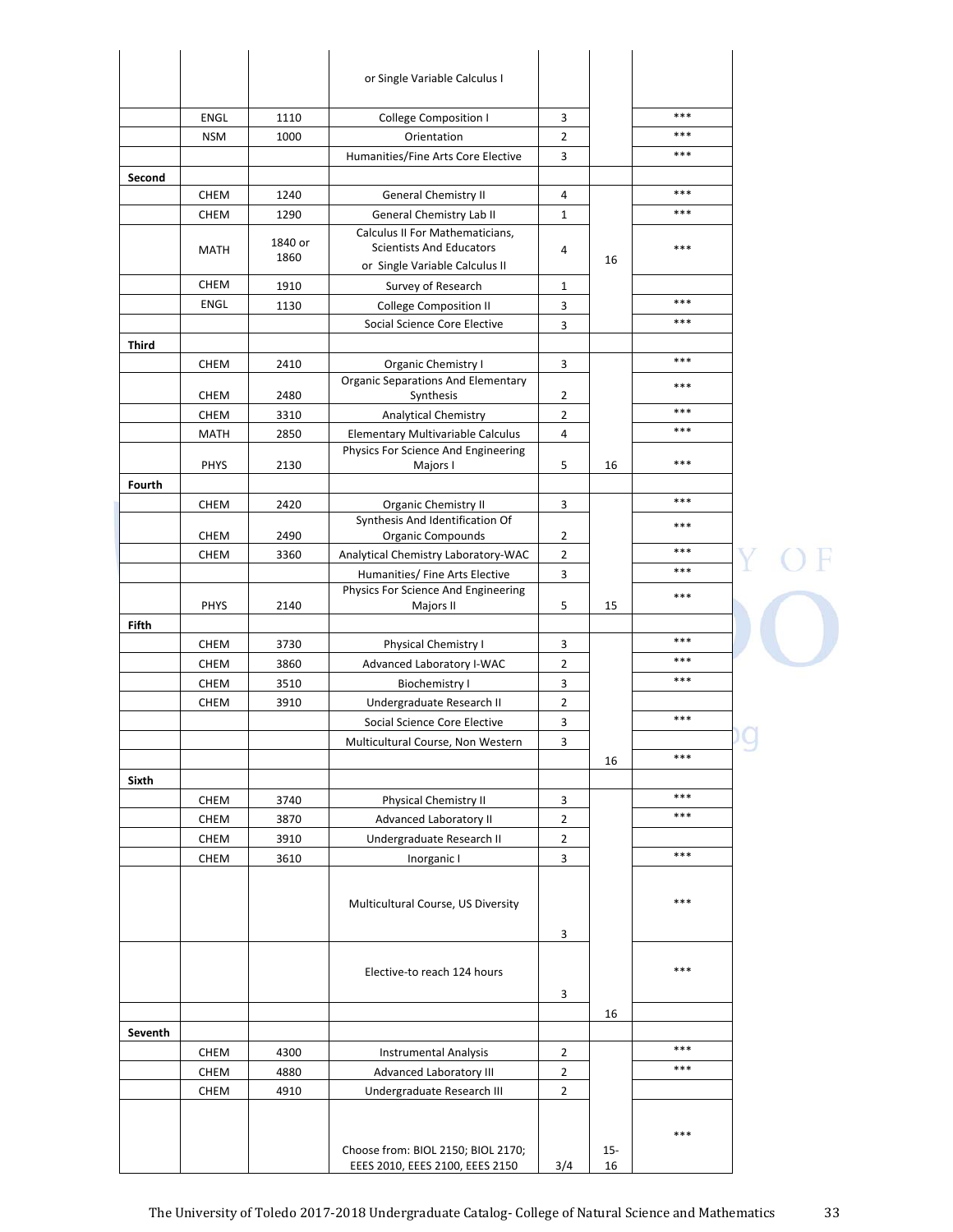|              |             |      | Elective-to reach 124 hours                                                                                                                                                                                                     | 3 |    | $***$                          |
|--------------|-------------|------|---------------------------------------------------------------------------------------------------------------------------------------------------------------------------------------------------------------------------------|---|----|--------------------------------|
|              |             |      | Elective-to reach 124 hours                                                                                                                                                                                                     | 3 |    | if 14 must take<br>16 in term8 |
| <b>Eight</b> |             |      |                                                                                                                                                                                                                                 |   |    |                                |
|              | <b>CHEM</b> | 4910 | Undergraduate Research III                                                                                                                                                                                                      | 2 |    |                                |
|              |             |      | Elective-to reach 124 hours                                                                                                                                                                                                     | 2 |    |                                |
|              |             |      | Elective-to reach 124 hours                                                                                                                                                                                                     | 3 |    |                                |
|              |             |      | Elective-to reach 124 hours                                                                                                                                                                                                     | 3 |    |                                |
|              |             |      | Elective-to reach 124 hours                                                                                                                                                                                                     | 4 | 14 |                                |
|              |             |      | *** See course catalog for pre- and co-requisites                                                                                                                                                                               |   |    |                                |
|              |             |      | Electives without recommendations are to be determined by the student using Banner Degree Audit program to<br>determine which courses fulfill requirements and then by student insterest of courses presented as satisfying the |   |    |                                |

requirement.

124

# **Comments on BS in Chemistry Curriculum:**

44 hours of CHEM courses are required. The following courses must be included: CHEM 1230, 1240, 1280, 1290, 2410, 2420, 2480, 2490, 3310, 3360, 3510, 3610, 3730, 3740, 3860, 3870, 4300 and 4880. Optional advanced chemistry courses include any other 3000 or 4000 level CHEM courses except CHEM 3712, 3722, 3732, 3742, 3910, 3920, or 4920. The following related courses are required: MATH 1830 or 1850, MATH 1840 or 1860 and 2850; and PHYS 2130 and 2140. A minimum cumulative GPA of 2.5 in chemistry is required for graduation with this degree.

|              |                | <b>COURSE</b>              |                                                                                                                                                                         | <b>CR</b>      | <b>COURSE</b>       |                                                                               |
|--------------|----------------|----------------------------|-------------------------------------------------------------------------------------------------------------------------------------------------------------------------|----------------|---------------------|-------------------------------------------------------------------------------|
| <b>TERM</b>  | <b>SUBJECT</b> | <b>NUMBER</b>              | <b>COURSE TITLE</b>                                                                                                                                                     | <b>HR</b>      | <b>REQUIREMENTS</b> | <b>HOURS</b>                                                                  |
| <b>First</b> |                |                            |                                                                                                                                                                         |                |                     |                                                                               |
|              | <b>CHEM</b>    | 1230                       | General Chemistry I                                                                                                                                                     | 4              | ***                 |                                                                               |
|              | <b>CHEM</b>    | 1280                       | <b>General Chemistry Lab I</b>                                                                                                                                          | $\mathbf{1}$   | $***$               |                                                                               |
|              | <b>MATH</b>    | 1750 or<br>1830 or<br>1850 | Calculus For The Life Sciences With<br><b>Applications I</b><br>or<br>Calculus I For Mathematicians, Scientists And<br>Educators<br>or Single<br>Variable Calculus I    | 4              | ***                 |                                                                               |
|              | <b>ENGL</b>    | 1110                       | <b>College Composition I</b>                                                                                                                                            | 3              | $***$               |                                                                               |
|              | <b>NSM</b>     | 1000                       | Orientation                                                                                                                                                             | $\overline{2}$ | ***                 |                                                                               |
|              |                |                            | Humanities/Fine Arts Core Elective                                                                                                                                      | 3              | $***$               | 16                                                                            |
| Second       |                |                            |                                                                                                                                                                         |                |                     |                                                                               |
|              | CHEM           | 1240                       | General Chemistry II                                                                                                                                                    | 4              | ***                 |                                                                               |
|              | <b>CHEM</b>    | 1290                       | General Chemistry Lab II                                                                                                                                                | 1              | $***$               |                                                                               |
|              | CHEM           | 1910                       | Survey of Research                                                                                                                                                      | $\mathbf{1}$   |                     |                                                                               |
|              | <b>MATH</b>    | 1760 or<br>1840 or<br>1860 | Calculus For The Life Sciences With<br><b>Applications II</b><br>or<br>Calculus II For Mathematicians, Scientists And<br>Educators<br>or Single<br>Variable Calculus II | 3<br>or<br>4   | ***                 |                                                                               |
|              | <b>ENGL</b>    | 1130                       | <b>College Composition II</b>                                                                                                                                           | 3              | ***                 |                                                                               |
|              |                |                            | Social Science Core Elective                                                                                                                                            | 3              | ***                 | 15 or 16<br>(if 15,<br>may take<br>1 less<br>hour in a<br>future<br>semester) |
| <b>Third</b> |                |                            |                                                                                                                                                                         |                |                     |                                                                               |
|              | CHEM           | 2410                       | Organic Chemistry I                                                                                                                                                     | 3              | $***$               |                                                                               |

# **For the Bachelor of Science degree in biochemistry**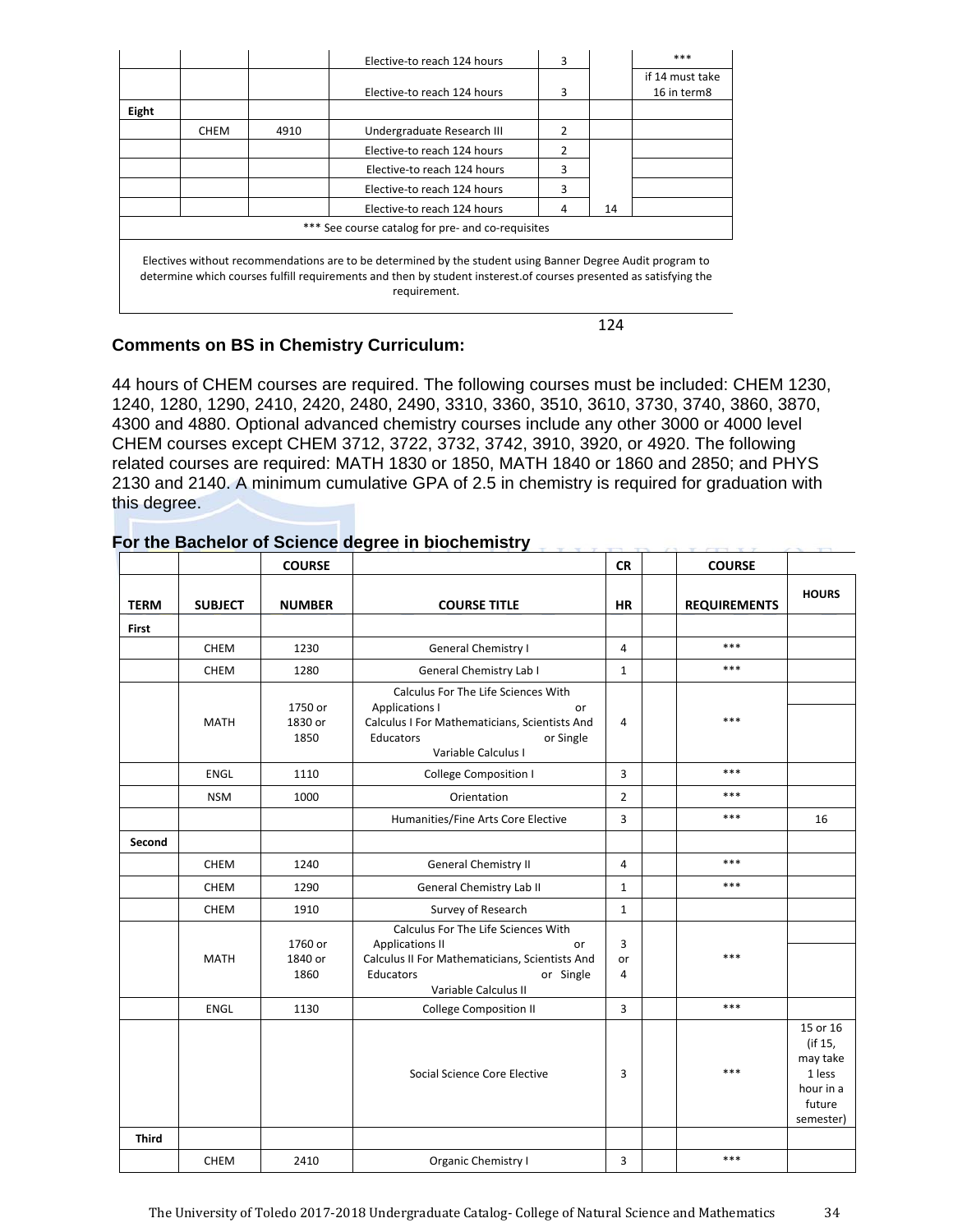|                 | <b>CHEM</b> | 2480         | Organic Separations And Elementary Synthesis                                   | 2              |        | ***             |    |
|-----------------|-------------|--------------|--------------------------------------------------------------------------------|----------------|--------|-----------------|----|
|                 | <b>CHEM</b> | 3310         | <b>Analytical Chemistry</b>                                                    | $\overline{2}$ |        | ***             |    |
|                 | <b>PHYS</b> | 2070 or 2130 | <b>General Physics I</b><br>or Physics For Science And Engineering<br>Majors I | 5              |        | ***             |    |
|                 |             |              | Humanities/Fine Arts Core Elective                                             | 3              |        | ***             | 15 |
| Fourth          |             |              |                                                                                |                |        |                 |    |
|                 | <b>CHEM</b> | 2420         | <b>Organic Chemistry II</b>                                                    | 3              |        | $***$           |    |
|                 | <b>CHEM</b> | 2490         | Synthesis And Identification Of Organic<br>Compounds                           | $\overline{2}$ |        | ***             |    |
|                 | <b>CHEM</b> | 3360         | Analytical Chemistry Laboratory-WAC                                            | $\overline{2}$ |        | $***$           |    |
|                 |             |              | Social Science Core Elective                                                   | 3              |        | ***             |    |
|                 |             |              | <b>General Physics II</b>                                                      |                |        |                 |    |
|                 | <b>PHYS</b> | 2080 or 2140 | or Physics For Science And Engineering<br>Majors II                            | 5              |        | $***$           | 15 |
| <b>Fifth</b>    |             |              |                                                                                |                |        |                 |    |
|                 | <b>BIOL</b> | 2170         | Fundametals of Life Science:: Biomolecules,<br>Cells, and Inheritance          | 4              |        | $***$           |    |
|                 | <b>CHEM</b> | 3510         | <b>Biochemistry I</b>                                                          | 3              |        | ***             |    |
|                 |             |              | Multicultural-US Diversity                                                     | 3              |        | ***             |    |
|                 |             |              | Elective-to get to 124 hours                                                   | 3              |        |                 |    |
|                 |             |              | Elective(s)-to get to 124 hours                                                | 3              |        | $***$           | 16 |
| Sixth           |             |              |                                                                                |                |        |                 |    |
|                 | <b>CHEM</b> | 3560         | <b>Biochemistry Laboratory</b>                                                 | $\overline{2}$ |        | ***             |    |
|                 | <b>CHEM</b> | 3520         | <b>Biochemistry II</b>                                                         | 3              |        | ***             |    |
|                 | <b>CHEM</b> | 3610         | Inorganic Chemistry I                                                          | 3              |        | $***$           |    |
|                 | <b>BIOL</b> | 3030         | Cell Biology                                                                   | 3              |        |                 |    |
|                 |             |              | Multicultural-Non-Western                                                      | 3              |        |                 | 14 |
| Seventh         |             |              |                                                                                |                |        |                 |    |
|                 | <b>CHEM</b> | 4570         | <b>Biophysical Chemistry</b>                                                   | 4              |        | $***$           |    |
|                 | <b>CHEM</b> | 3860         | Advanced Laboratory I-WAC                                                      | $\overline{2}$ |        |                 |    |
|                 | <b>CHEM</b> | 4300         | <b>Instrumental Analysis</b>                                                   | $\overline{2}$ |        | $***$           |    |
| one             | CHEM        | 3910         | Undergraduate Research II                                                      | $\overline{2}$ |        | e<br>one        |    |
| Choose          |             | 4910         | Undergraduate Research III                                                     | 2              |        | Choose          |    |
|                 |             | 4880         | Advanced Laboratory III                                                        | $\overline{2}$ |        |                 |    |
|                 |             |              | Elective-to get to 124 hours                                                   | 3              |        |                 |    |
|                 |             |              | Elective- to get to 124 hours or choose one<br>from below                      | 4              |        |                 |    |
|                 | <b>CHEM</b> | 4500         | <b>Advanced Biochemistry</b>                                                   | 4              | F      |                 |    |
|                 |             | 4510         | Protein Chemistry                                                              | 4              | S      |                 |    |
| Choose One +    |             | 4520         | Enzymology                                                                     | 4              | S      | Choose One +    |    |
|                 |             | 4530         | Nucleic Acid Chemistry                                                         | 4              | S      |                 |    |
|                 |             | 4580         | <b>Bioinorganic Chemistry</b>                                                  | 4              | S      |                 |    |
|                 |             | 4980         | Special Topics in Chemistry                                                    | 4              | F,S    |                 | 17 |
| <b>Eight</b>    |             |              |                                                                                |                |        |                 |    |
|                 |             |              |                                                                                |                |        |                 |    |
|                 |             |              | Elective-to get to 124 hours                                                   | 3              |        |                 |    |
|                 |             |              | Elective-to get to 124 hours                                                   | 3              |        |                 |    |
|                 |             |              | Elective-to get to 124 hours                                                   | 3              |        |                 |    |
|                 |             |              | Elective-to get to 124 hours                                                   | $\overline{2}$ |        |                 |    |
|                 |             |              | Elective-to get to 124 hours or choose one<br>from below                       | 4              |        |                 |    |
| Choose<br>One + | <b>CHEM</b> | 4500<br>4510 | <b>Advanced Biochemistry</b><br>Protein Chemistry                              | 4<br>4         | F<br>S | Choose<br>One + |    |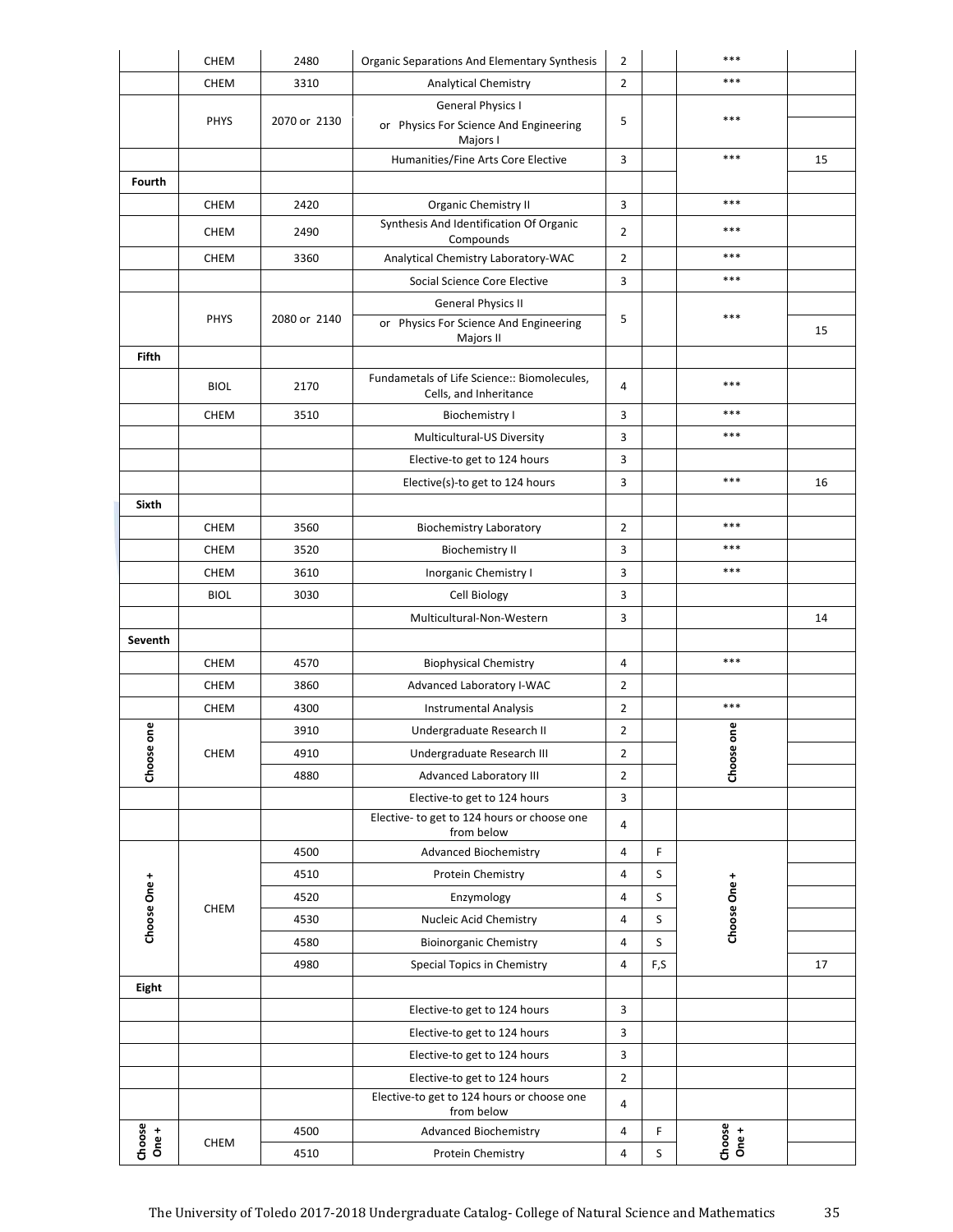|                                                                                                                                                                                                                                                           |  | 4520 | Enzymology                    | 4   |     |  |    |  |
|-----------------------------------------------------------------------------------------------------------------------------------------------------------------------------------------------------------------------------------------------------------|--|------|-------------------------------|-----|-----|--|----|--|
|                                                                                                                                                                                                                                                           |  | 4530 | Nucleic Acid Chemistry        | 4   |     |  |    |  |
|                                                                                                                                                                                                                                                           |  | 4580 | <b>Bioinorganic Chemistry</b> | 4   |     |  |    |  |
|                                                                                                                                                                                                                                                           |  | 4980 | Special Topics in Chemistry   | 4   | F,S |  | 16 |  |
| *** See course catalog for pre- and co-requisites<br>+ listed twice because courses offered in different semesters only need<br>one course                                                                                                                |  |      |                               |     |     |  |    |  |
| Courses which satisfy the College and University degree requirements can be determined by running a degree audit and looking<br>at the list of courses presented as satisfying the requirement. Always try to take courses in which you have an interest. |  |      |                               |     |     |  |    |  |
|                                                                                                                                                                                                                                                           |  |      |                               |     |     |  |    |  |
|                                                                                                                                                                                                                                                           |  |      | credits                       | 124 |     |  |    |  |

# **Comments on BS in Biochemistry Curriculum:**

 49 hours of CHEM courses are required. The following courses must be included: CHEM 1230, 1240, 1280, 1290, 2410, 2420, 2480, 2490, 3310, 3360, 3510, 3520, 3560, 3610, 3860, 4300 and 4570. The advanced laboratory requirement will be met by either CHEM 3910 (2 hours), 4880 or 4910 (2 hours). One advanced biochemistry course must be selected from: CHEM 4500, 4510, 4520, 4530, 4580 and 4980. The following related courses are required: MATH 1750 or 1830 or 1850, MATH 1760 or 1840 or 1860; PHYS 2070 or 2130, PHYS 2080 or 2140; and BIOL 2170 and 3030. A minimum cumulative GPA of 2.5 in chemistry is required for graduation with this degree.

The Bachelor of Science degree programs meet the minimum standard of the American Chemical Society as specified by its Committee on Professional Training, so that the degree recipients are certified by the American Chemical Society and are eligible for full membership in the society.

The Department of Chemistry and Biochemistry strongly advises students who wish to enroll in 3000- or 4000-level courses to earn minimum grades of C in prerequisite courses. Students pursuing a chemistry or biochemistry major may not elect the P/NC option in major or related courses, or prerequisites for these courses, except as noted in specific course descriptions.

#### **Experience in Research**

The department offers experience in research under faculty guidance at all levels, in CHEM 2910, 3910 and 4910. Students are encouraged to talk with faculty members about research participation and to consult with more than one faculty member about appropriate projects. A student who wishes to participate in research should obtain the consent of a faculty member who agrees to guide this work and the approval of a departmental undergraduate adviser before the first day of the first semester that he/she enrolls for CHEM 2910, 3910 or 4910. Students may enroll in the different courses, CHEM 2910, 3910 and 4910, with different faculty members.

#### **Minor in Chemistry**

The minor in chemistry is designed to complement the objectives of students in a variety of majors. A minimum of 22 hours of chemistry courses and a minimum GPA of 2.0 in those courses are required for the minor in chemistry. No courses in the minor may be taken P/NC except CHEM 4920. The following courses must be included: CHEM 1230, 1240, 1280, 1290, 2410, 2420, 2460 and 2470 (or 2480 and 2490). For the minor in chemistry, additional courses may include any 3000 or 4000 level CHEM course except CHEM 3712, 3722, 3732, 3743, 3910, 3920 or 4910. MBC 3550 and 3560 may be substituted for CHEM 3510 and 3520.

### **Honors in Chemistry Qualified students may be invited to work for the citation "honors in chemistry or biochemistry."**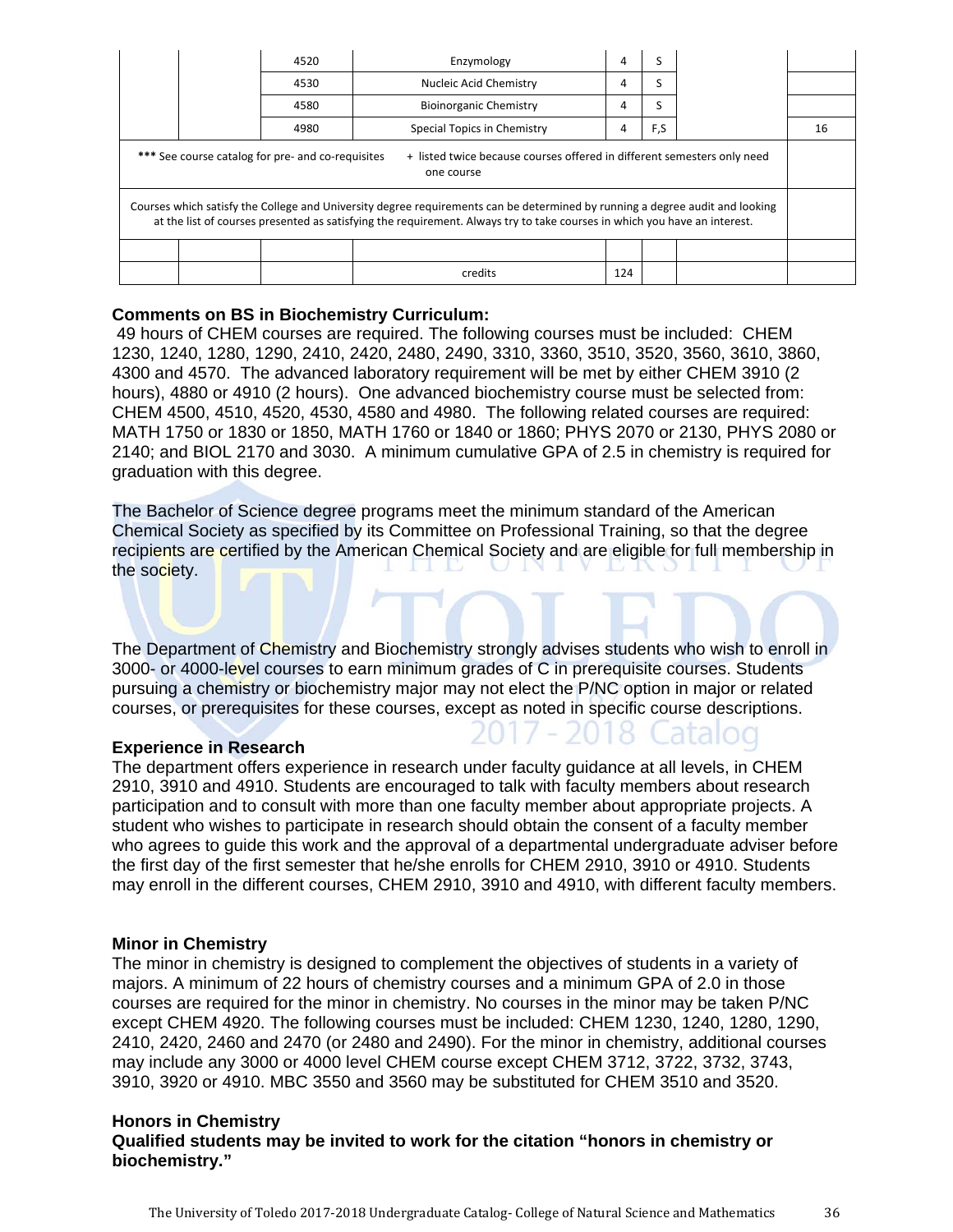**A. Admission:** The honors program is open to all chemistry or biochemistry majors studying toward the B.S. degree and to other students with the consent of the departmental honors adviser and the Chair of the department. The program may be undertaken concurrently with University Honors. Admission to the departmental Honors Program is based on academic standing, recommendations by instructors and an interview with the departmental honors adviser. A minimum overall GPA of 3.3 and a minimum GPA of 3.5 in chemistry course work are required for admission and to maintain good standing in the honors program. Any student may petition the departmental honors adviser for admission to the program. A student should normally begin the program no later than the end of the sophomore year.

**B. Requirements:** In addition to the credits required to complete the major, each honors student must satisfactorily complete CHEM 4910, independent research, with a written thesis and an oral research report upon completion of the research project. A minimum of six hours of the required chemistry courses at the 3000 and 4000 levels, in addition to CHEM 4910, must be taken for honors. These courses must be in at least two different areas of chemistry, to be selected from among analytical chemistry, biochemistry, inorganic chemistry, organic chemistry and physical chemistry. The instructor in each of these courses will plan activities above the normal requirements of the course for the honors student, in line with the aims of the Honors Program, to encourage independent scholarship. Outside reading and writing may be important components of each Honors course assignment. Students enrolled in the departmental Honors Program also are encouraged to participate in the department's colloquium program. In order to graduate with departmental honors, a minimum overall GPA of 3.3 and a minimum GPA of 3.5 in chemistry course work must be earned.

# **Junior Year Studies in England for Chemistry and Biochemistry Majors**

The University of Toledo has an exchange program agreement with the University of Salford, England. Selected UT students spend their junior years at Salford, and students in the Salford three-year chemistry honors program spend their second year at UT. Eligibility is based on scholastic standing. Participants in the program pay their instructional and general fees to their home institutions. Information on the program may be obtained from the departmental international exchange adviser or from Dr. Brian Ashburner, Director of the UT-Salford Exchange Program.

1872

2017 - 2018 Catalog

# **Department of Environmental Sciences**

Timothy G. Fisher, Chair, Professor, Johan F. Gottgens, Associate Chair, Professor, undergraduate adviser (BIOM) Alison L. Spongberg, undergraduate adviser (environmental studies) James Martin-Hayden, undergraduate adviser (environmental sciences) Jonathan M. Bossenbroek, Honors research adviser Mark J. Camp, undergraduate adviser (environmental sciences) Von Sigler, undergraduate adviser (environmental sciences, 3+2) Richard Becker, undergraduate adviser (geology) Scott Heckathorn, undergraduate adviser (environmental sciences)

#### **Degrees Offered**

The Department of Environmental Sciences offers degree programs for a bachelor of arts in environmental studies, a bachelor of science in environmental science, a bachelor of arts and a bachelor of science in geology, and a bachelor of science in biology with a concentration in ecology and organismal biology (BIOM). http://www.utoledo.edu/nsm/envsciences/undergrad/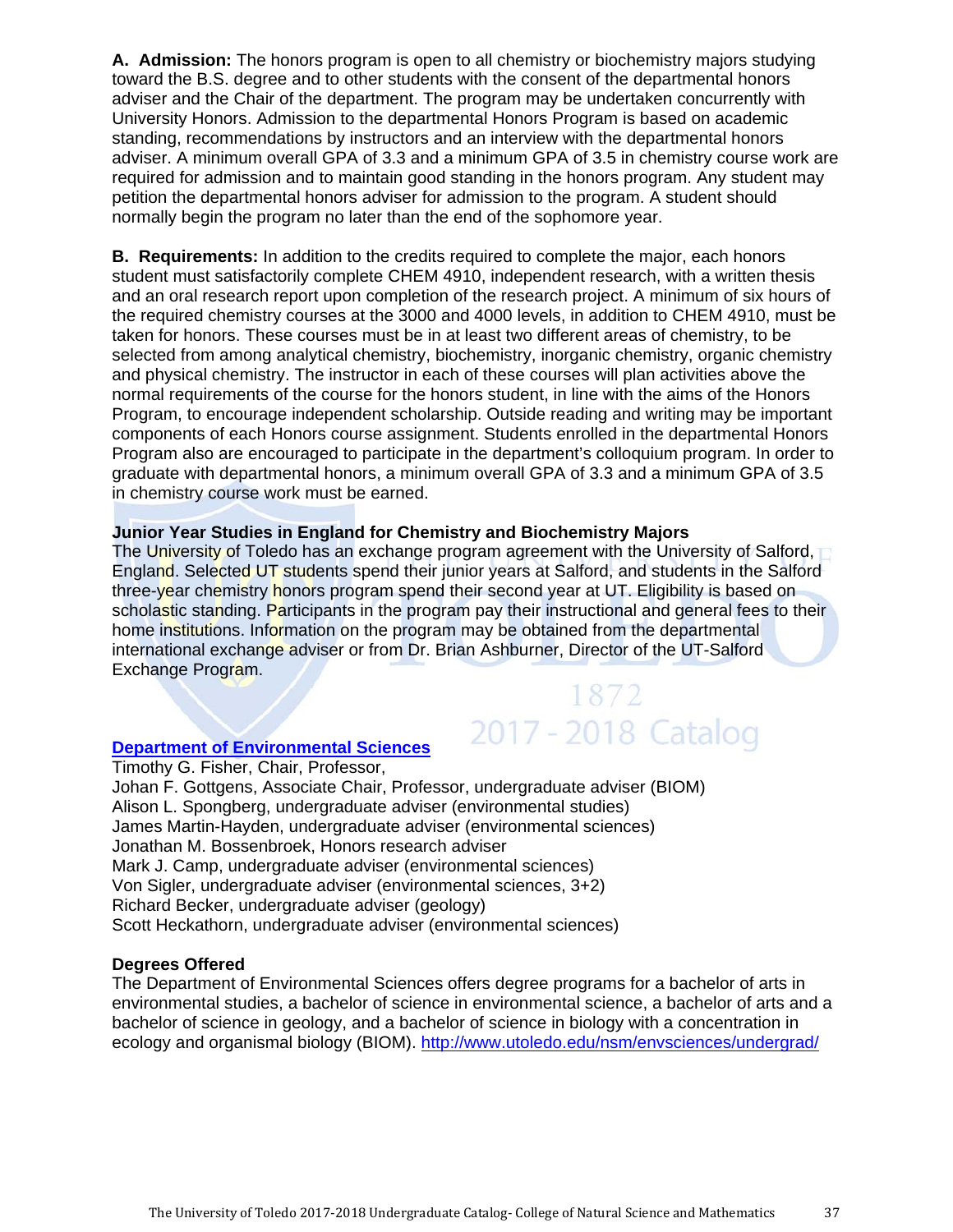|                             | <b>SUBJECT</b>             |               |                                                     | <b>CR</b><br><b>HRS</b> |                         |
|-----------------------------|----------------------------|---------------|-----------------------------------------------------|-------------------------|-------------------------|
| <b>Term</b><br><b>First</b> |                            | <b>NUMBER</b> | <b>COURSE TITLE</b>                                 |                         | <b>COMMENTS</b>         |
| <b>Term</b>                 |                            |               |                                                     |                         |                         |
|                             | <b>NSM</b>                 | 1000          | <b>ORIENTATION</b>                                  | $\overline{2}$          |                         |
|                             | <b>ENGL</b>                | 1110          | COMP <sub>I</sub>                                   | 3                       |                         |
|                             | <b>CHEM</b>                | 1090          | ELEMENTARY CHEMISTRY                                | 3                       | or CHEM 1100 or 1230    |
|                             | <b>EEES</b>                | 2010          | <b>INTRO TO ENV. STUDIES</b>                        | 3                       |                         |
|                             |                            |               | <b>FOREIGN LANGUAGE I</b>                           | $\overline{4}$          |                         |
|                             |                            |               |                                                     | 15                      |                         |
| <b>Second</b>               |                            |               |                                                     |                         |                         |
| <b>Term</b>                 |                            |               |                                                     |                         |                         |
|                             | <b>EEES</b><br><b>EEES</b> | 2100<br>1020  | FUND. OF GEOLOGY<br><b>GEOLOGY LAB</b>              | $\overline{4}$<br>1     |                         |
|                             | <b>ENGL</b>                | 1130-1150     | <b>COMP II</b>                                      | 3                       |                         |
|                             |                            |               | <b>FOREIGN LANGUAGE II</b>                          | $\overline{4}$          |                         |
|                             |                            |               | <b>CORE HUMANITIES I</b>                            | 3                       |                         |
|                             |                            |               |                                                     | 15                      |                         |
| <b>Third</b>                |                            |               |                                                     |                         |                         |
| <b>Term</b>                 |                            |               |                                                     |                         |                         |
|                             | <b>EEES</b>                | 3100          | <b>SURFICIAL PROCESSES</b>                          | 3                       |                         |
|                             | <b>GEPL</b>                | 3900          | ENVIRONMENTAL PLANNING                              | 3                       | or EEES 2400 or 4240    |
|                             |                            |               | <b>GENERAL ELECTIVE</b>                             | 3                       |                         |
|                             | <b>EEES</b>                | 2500          | COMP. IN ENV. SCIENCE                               | $\mathbf{1}$            |                         |
|                             |                            |               | <b>CORE HUMANITIES II</b>                           | 3                       |                         |
|                             |                            |               |                                                     |                         | or courses to reach 124 |
|                             |                            |               | <b>COLLEGE or CORE SCIENCE</b>                      | 3                       | hours                   |
|                             |                            |               |                                                     |                         | If 17, may take 1 less  |
| <b>Fourth</b>               |                            |               |                                                     | 16                      | hour in future semester |
| <b>Term</b>                 |                            |               |                                                     |                         |                         |
|                             | <b>EEES</b>                | 2150          | <b>BIODIVERSITY</b>                                 | $\overline{4}$          |                         |
|                             | <b>EEES</b>                | 2160          | <b>BIODIVERSITY LAB</b>                             | $\mathbf{1}$            |                         |
|                             |                            | 2600 or       |                                                     |                         |                         |
|                             | <b>MATH</b>                | 2640          | <b>STATISTICS</b>                                   | 3                       |                         |
|                             |                            |               | CORE SOCIAL SCIENCE I                               | 3                       |                         |
|                             |                            |               | CORE SOCIAL SCIENCE II                              | 3                       |                         |
|                             |                            |               | <b>COLLEGE HUMANITIES-</b>                          |                         |                         |
|                             |                            |               | <b>HISTORY</b>                                      | 3<br>17                 |                         |
| <b>Fifth</b><br><b>Term</b> |                            |               |                                                     |                         |                         |
|                             | <b>EEES</b>                | 3050          | INTRO ECOLOGY                                       | 3                       |                         |
|                             | PHIL                       | 3180          | <b>ENV. ETHICS</b>                                  | 3                       |                         |
|                             |                            |               |                                                     |                         |                         |
|                             |                            |               | <b>CONCENTRATION COURSE</b><br>CONCENTRATION COURSE | 3<br>3                  |                         |
|                             | <b>PSC</b>                 | 4340          | ENV. POLICY                                         | 3                       |                         |
|                             |                            |               |                                                     | 15                      |                         |
| <b>Sixth</b>                |                            |               |                                                     |                         |                         |
| <b>Term</b>                 |                            |               |                                                     |                         |                         |
|                             |                            |               | <b>US DIVERSITY</b>                                 | 3                       |                         |
|                             |                            |               | <b>CONCENTRATION COURSE</b>                         | 3                       |                         |
|                             |                            |               | CONCENTRATION COURSE                                | 3                       |                         |
|                             |                            |               | <b>COLLEGE HUMANITIES-ENG</b>                       |                         |                         |
|                             |                            |               | LIT.                                                | 3                       |                         |
|                             |                            |               | NON-WESTERN                                         | 3                       |                         |
|                             |                            |               |                                                     | 15                      |                         |

# **Requirements for the Bachelor of Arts Degree in Environmental Studies (ENST)**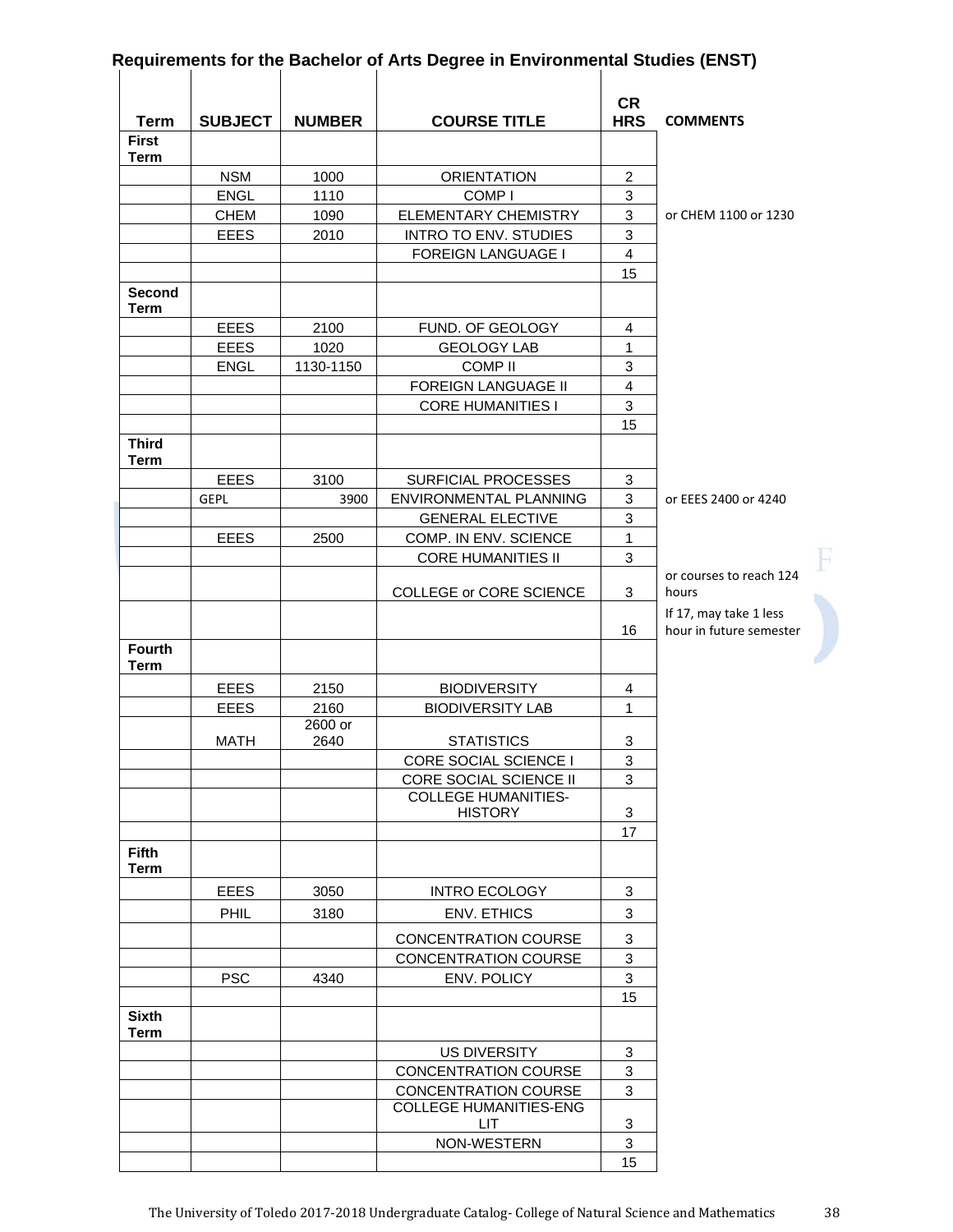| <b>Seventh</b><br>Term |             |      |                                               |                  |                        |
|------------------------|-------------|------|-----------------------------------------------|------------------|------------------------|
|                        |             |      | <b>CONCENTRATION COURSE</b>                   | 3                |                        |
|                        | <b>EEES</b> | 4940 | <b>INTERNSHIP</b>                             | 0to3             |                        |
|                        |             |      | <b>WAC</b>                                    | 3                |                        |
|                        |             |      | <b>COLLEGE HUMANITIES-FINE</b><br><b>ARTS</b> | 3                |                        |
|                        |             |      |                                               |                  | internship req. course |
|                        |             |      | <b>CONCENTRATION COURSE</b>                   | 3                | credit is optional     |
|                        |             |      | <b>CONCENTRATION COURSE</b>                   | 3                |                        |
|                        |             |      |                                               | $15 - 18$        |                        |
| Eighth<br>Term         |             |      |                                               |                  |                        |
|                        | <b>EEES</b> | 3900 | <b>EEES WAC</b>                               | 3                |                        |
|                        | <b>ECON</b> | 3240 | <b>ENV ETHICS</b>                             | 3                |                        |
|                        | <b>EEES</b> | 4970 | <b>CAPSTONE</b>                               | 3                |                        |
|                        |             |      | <b>COURSES TO REACH 124</b><br><b>HOURS</b>   | 5to <sub>8</sub> |                        |
|                        |             |      |                                               |                  | hours depend on hours  |
|                        |             |      |                                               | $14 - 17$        | taken in 7th semester  |
|                        |             |      | <b>Total Earned Credit Hours</b>              | 124              |                        |

# **Bachelor of Science Degree in Environmental Sciences (ENSC)**

۹

r

| <b>Term</b>                  | <b>SUBJECT</b><br><b>COURSE TITLE</b><br><b>NUMBER</b> |      | <b>CR</b><br><b>HRS</b>                      | <b>COURSE</b><br><b>REQUIREMENTS</b> | <b>COMMENTS</b>                            |  |
|------------------------------|--------------------------------------------------------|------|----------------------------------------------|--------------------------------------|--------------------------------------------|--|
| <b>First</b><br><b>Term</b>  |                                                        |      |                                              |                                      |                                            |  |
|                              | <b>NSM</b>                                             | 1000 | <b>ORIENTATION</b>                           | $\overline{2}$                       | major<br>requirement                       |  |
|                              | <b>EEES</b>                                            | 2010 | <b>INTRO ENVIRONMENTAL</b><br><b>STUDIES</b> | 3                                    | major<br>requirement                       |  |
|                              | <b>CHEM</b>                                            | 1230 | <b>GENERAL CHEMISTRY I</b>                   | 4                                    | major<br>requirement                       |  |
|                              | <b>CHEM</b>                                            | 1280 | <b>GENERAL CHEMISTRY I LAB</b>               | 1                                    | major<br>requirement                       |  |
|                              | <b>ENGL</b>                                            | 1110 | <b>COLLEGE COMP I</b>                        | $\mathsf 3$                          | general education                          |  |
|                              |                                                        |      | SOCIAL SCIENCE CORE                          | 3                                    | general education                          |  |
|                              |                                                        |      |                                              | 16                                   |                                            |  |
| <b>Second</b><br><b>Term</b> |                                                        |      |                                              |                                      |                                            |  |
|                              | <b>CHEM</b>                                            | 1240 | <b>GENERAL CHEMISTRY II</b>                  | 4                                    | major<br>requirement                       |  |
|                              | <b>CHEM</b>                                            | 1290 | <b>GENERAL CHEMISTRY II LAB</b>              | 1                                    | major<br>requirement                       |  |
|                              | <b>EEES</b>                                            | 2150 | <b>BIODIVERSITY</b>                          | $\overline{4}$                       | major<br>requirement                       |  |
|                              | <b>EEES</b>                                            | 2160 | <b>BIODIVERSITY LAB</b>                      | $\mathbf{1}$                         | coreq.<br>EEES2150, major<br>requirement   |  |
|                              | <b>EEES</b>                                            | 1020 | <b>GEOLOGY LAB</b>                           | 1                                    | major<br>requirement                       |  |
|                              | <b>EEES</b>                                            | 2100 | FUNDAMENTALS OF GEOLOGY                      | 4                                    | major<br>requirement                       |  |
|                              |                                                        |      |                                              | 15                                   |                                            |  |
| <b>Third</b><br><b>Term</b>  |                                                        |      |                                              |                                      |                                            |  |
|                              | <b>EEES</b>                                            | 3050 | <b>GENERAL ECOLOGY</b>                       | 3                                    | EEES or BIOL<br>2150, major<br>requirement |  |
|                              | <b>EEES</b>                                            | 3060 | <b>ECOLOGY LAB</b>                           | $\mathbf{1}$                         | coreq. 3050,<br>major<br>requirement       |  |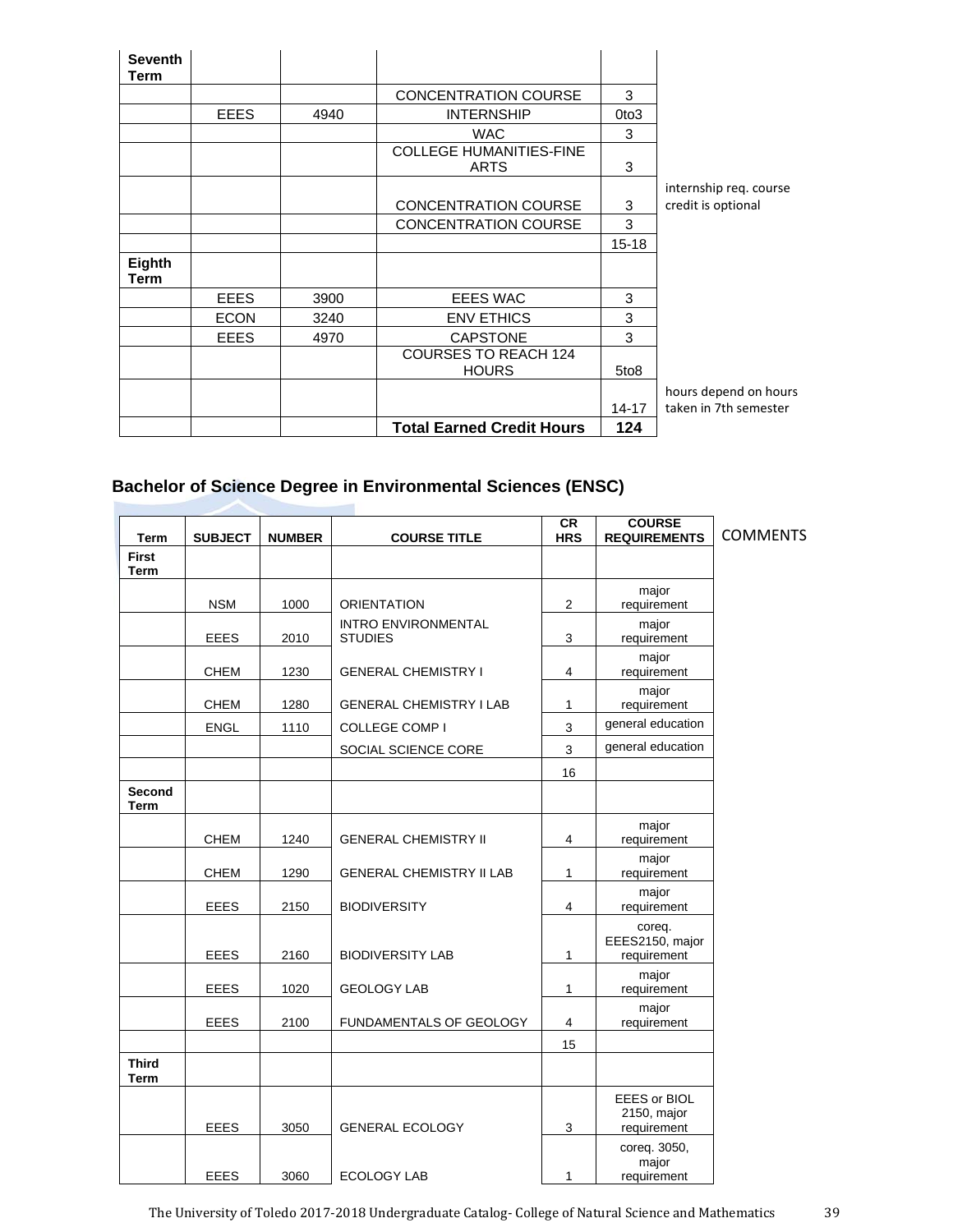|                               |             | 1750 or |                                                        |                | major                            |                                |
|-------------------------------|-------------|---------|--------------------------------------------------------|----------------|----------------------------------|--------------------------------|
|                               | <b>MATH</b> | 1850    | CALCULUS I                                             | 4              | requirement<br>general education |                                |
|                               | <b>ENGL</b> | 1130    | <b>COLLEGE COMP II</b>                                 | 3              |                                  |                                |
|                               |             |         |                                                        |                | EEES1010 or<br>2100, major       |                                |
|                               | <b>EEES</b> | 2500    | COMPUTERS IN ENV. SCI.                                 | 1              | requirement                      |                                |
|                               |             |         |                                                        |                | EEES 2100,                       | *May take EEES                 |
|                               |             |         |                                                        |                | major<br>requirement             | 2400, 3100, or<br>4240         |
|                               | <b>EEES</b> | 3100    | SURFICIAL GEOLOGY*                                     | 3              |                                  |                                |
| <b>Fourth</b>                 |             |         |                                                        | 15             |                                  |                                |
| <b>Term</b>                   |             |         |                                                        |                |                                  |                                |
|                               | PHIL        | 3180    | <b>ENVIRONMENTAL ETHICS</b>                            | 3              | major<br>requirement             |                                |
|                               |             | 1760 or |                                                        |                | major                            |                                |
|                               | <b>MATH</b> | 1860    | <b>CALCULUS II</b><br>SCIENCE OR MATH outside          | $3 - 4$        | requirement                      |                                |
|                               |             |         | major                                                  | 3              | major elective                   |                                |
|                               |             |         | <b>WAC COURSE</b>                                      | 3              | elective                         |                                |
|                               | <b>EEES</b> |         | <b>ENSC CONCENTRATION*</b>                             | 3              | major<br>requirement             |                                |
|                               |             |         |                                                        | $15 - 16$      |                                  |                                |
| <b>Fifth</b>                  |             |         |                                                        |                |                                  |                                |
| Term                          |             |         |                                                        |                |                                  |                                |
|                               | <b>PSC</b>  | 4340    | <b>ENVIRONMENTAL POLICY</b>                            | 3              | major<br>requirement             |                                |
|                               |             |         | STATISTICS FOR APPLIED                                 |                | major                            |                                |
|                               | <b>MATH</b> | 2640    | <b>SCIENCE</b>                                         | 3              | requirement                      |                                |
|                               | <b>GEPL</b> | 3900    | ENVIRONMENTAL PLANNING                                 | 3              | major<br>requirement             |                                |
|                               | <b>EEES</b> |         | <b>ENSC CONCENTRATION*</b>                             | 6              | major                            |                                |
|                               |             |         | <b>HUMANITIES CORE</b>                                 | 3              | requirement<br>general education |                                |
|                               |             |         |                                                        |                |                                  |                                |
| <b>Sixth</b>                  |             |         |                                                        | 18             |                                  |                                |
| Term                          |             |         |                                                        |                |                                  |                                |
|                               |             |         | US DIVERSITY CORE                                      | $\mathbf{3}$   | general education                |                                |
|                               | EEES        |         | ADVANCED LAB                                           | 1              | major<br>requirement             |                                |
|                               | EEES        | 2510    | ADV COMPUTERS IN ENV. SCI.                             | $\overline{c}$ |                                  |                                |
|                               |             |         | <b>HUMANITIES CORE</b>                                 | 3              | general education                |                                |
|                               |             |         | <b>ENSC CONCENTRATION*/</b><br>ELECTIVES TO GET TO 124 |                |                                  |                                |
|                               |             |         | <b>HOURS</b>                                           | 3              |                                  |                                |
|                               |             |         | SOCIAL SCIENCE CORE                                    | 3              | elective                         |                                |
|                               |             |         |                                                        | 15             |                                  |                                |
| <b>Seventh</b><br><b>Term</b> |             |         |                                                        |                |                                  |                                |
|                               |             |         |                                                        |                | major                            |                                |
|                               | <b>ECON</b> | 3240    | <b>ENVIRONMENTAL ECONOMICS</b>                         | 3              | requirement                      |                                |
|                               |             |         |                                                        |                |                                  | Internship is<br>required. May |
|                               |             |         |                                                        |                |                                  | take for 0 to 3                |
|                               | <b>EEES</b> | 4940    | <b>INTERNSHIP</b>                                      | $0 - 3$        | major<br>requirement             | hours.                         |
|                               |             |         | <b>ENSC CONCENTRATION* OR</b>                          |                |                                  |                                |
|                               |             |         | ELECTIVES TO GET TO 124<br><b>HOURS</b>                | 5              | elective                         |                                |
|                               |             |         |                                                        |                | major                            |                                |
|                               |             |         | <b>ENSC CONCENTRATION</b>                              | 4              | requirement                      |                                |
|                               |             |         | NON-WESTERN CORE                                       | 3              | general education                |                                |
|                               |             |         |                                                        | $15 - 18$      |                                  |                                |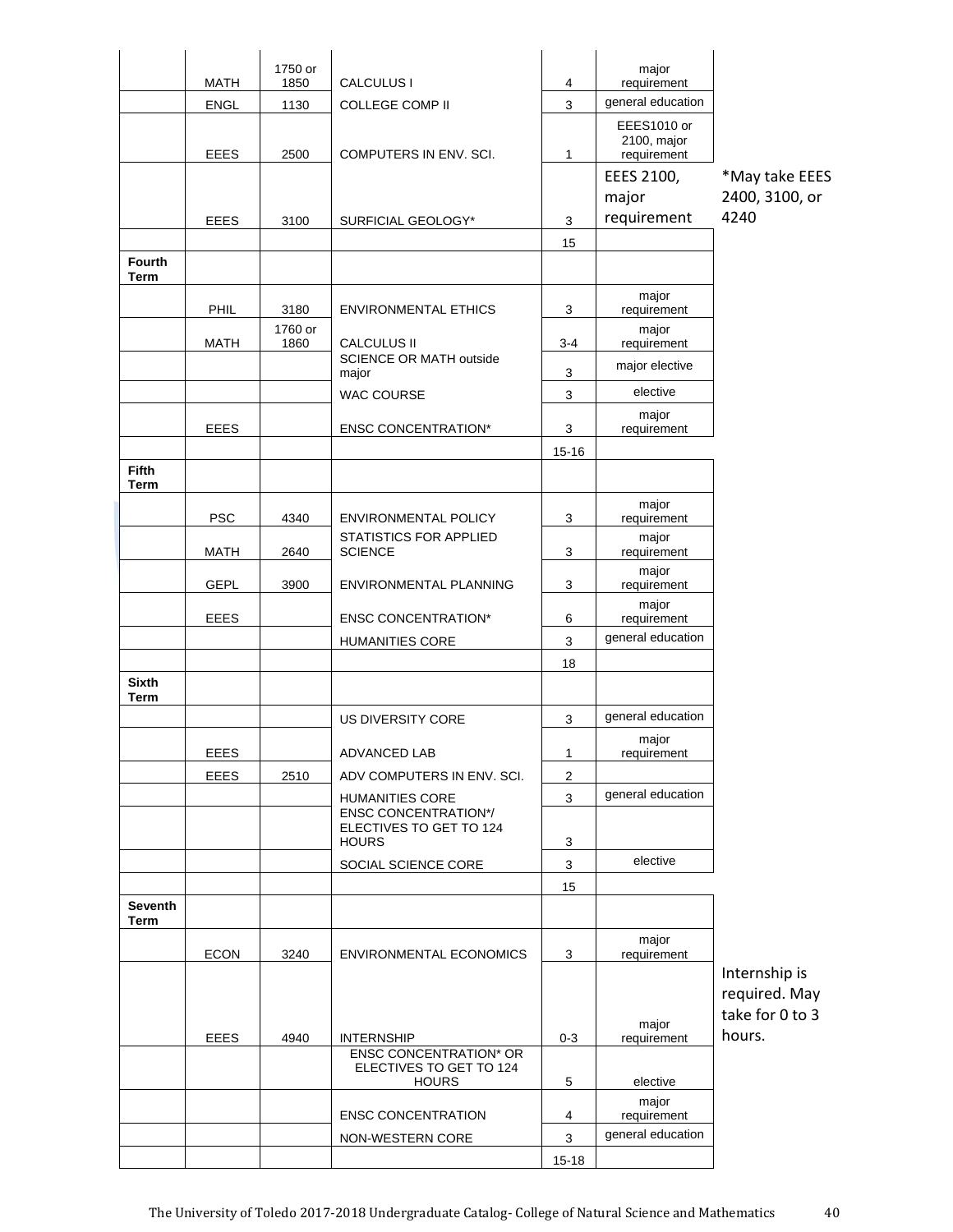| Eighth<br>Term |             |      |                                                                          |     |                                                    |
|----------------|-------------|------|--------------------------------------------------------------------------|-----|----------------------------------------------------|
|                | <b>EEES</b> | 3900 | ENVIRON, LIT. & COMM. WAC                                                | 3   | Junior or Senior<br>standing, major<br>requirement |
|                | <b>EEES</b> | 4970 | <b>SENIOR ENVIRONMENTAL</b><br>CAPSTONE                                  | 3   | major<br>requirement                               |
|                |             |      | <b>ENSC CONCENTRATION* OR</b><br>ELECTIVES TO GET TO 124<br><b>HOURS</b> | 9   | elective                                           |
|                |             |      |                                                                          | 15  |                                                    |
|                |             |      | <b>Total Earned Credit Hours</b>                                         | 124 |                                                    |

## **Comments on BA in ENST and BS in ENSC** :

All students in the B.A. and B.S. programs must complete the following courses: EEES 1020, 2010, 2100, 2150, 2160, 2500, 3050, 3100 (or 2400 or 4240), 3900 and 4970, as well as MATH 2640, PSC 4340, ECON 3240 (or 3270), GEPL 3900 and PHIL 3180. Prerequisites will be waived for environmental studies (ENST) and environmental sciences (ENSC) majors enrolling in these last four courses.

All environmental studies and environmental sciences students also will select an area of concentration in an academic department within the College of Natural Sciences and Mathematics and College of Arts and Letters. Students must complete at least 21 hours of course work in their area of concentration. Qualified environmental sciences majors may elect a track in environmental health and continue for a 5th year to earn an M.S. in Public Health or in Occupational Health from the University's College of Health and Human Services. Students also are required to complete a 100-hr environment-related internship (EEES 4940) in an agency, corporation, university laboratory or other approved location. With the exception of EEES 4940, students may not take any courses required in the major as P/NC.

In addition to the above requirements, students in the B.S. program must also complete the following: EEES 2510, 3060 and 1 advanced lab; CHEM 1230, 1240, 1280 and 1290; and MATH 1750 and 1760 or MATH 1850 and 1860. Students in the B.A. program also must take CHEM 1090 or 1100. Students choosing a concentration in economics must complete either MATH 1320 and 1330, or MATH 1340, or MATH 1750 and 1760.

#### **Public Health Track**

This track requires the student to maintain an overall GPA of 3.0 or higher during the first 2 years of university study. The student normally will apply at the end of the sophomore year (year 2). In addition to the courses listed above, students electing this concentration take CHEM 2410 (Organic Chemistry I) during the junior year (year 3) and take the following graduate courses during their senior year (year 4): PUBH 6000 (Public Health Statistics), PUBH 6640 (Issues in Public Health), PUBH 6010 (Public Health Epidemiology) and PUBH 6600 (Health Behavior). If students maintain a 3.0 average in these 4 courses and their overall GPA, these students will be able to use these 12 credits toward the Master of Public Health Degree and should be able to complete BOTH the BS in Environmental Science and the MPH degrees in 5 years. Students interested in the Master of Science in Occupational Health degree rather than the MPH should also take PHYS 1750 (Introduction to Physics) during the fourth year as an undergraduate elective.

#### **Minor in Environmental Sciences**

Students electing to minor in environmental sciences must complete at least 21 hours of course work consisting of EEES 2010, 2100, 2150, 2400, and at least six additional hours of EEES course work listed at 3000 or 4000 level. In addition, at least one, one-hour EEES laboratory course is required. A minimum GPA of 2.0 in the EEES course work is required, and the program must be approved in advance by a departmental ENSC Adviser.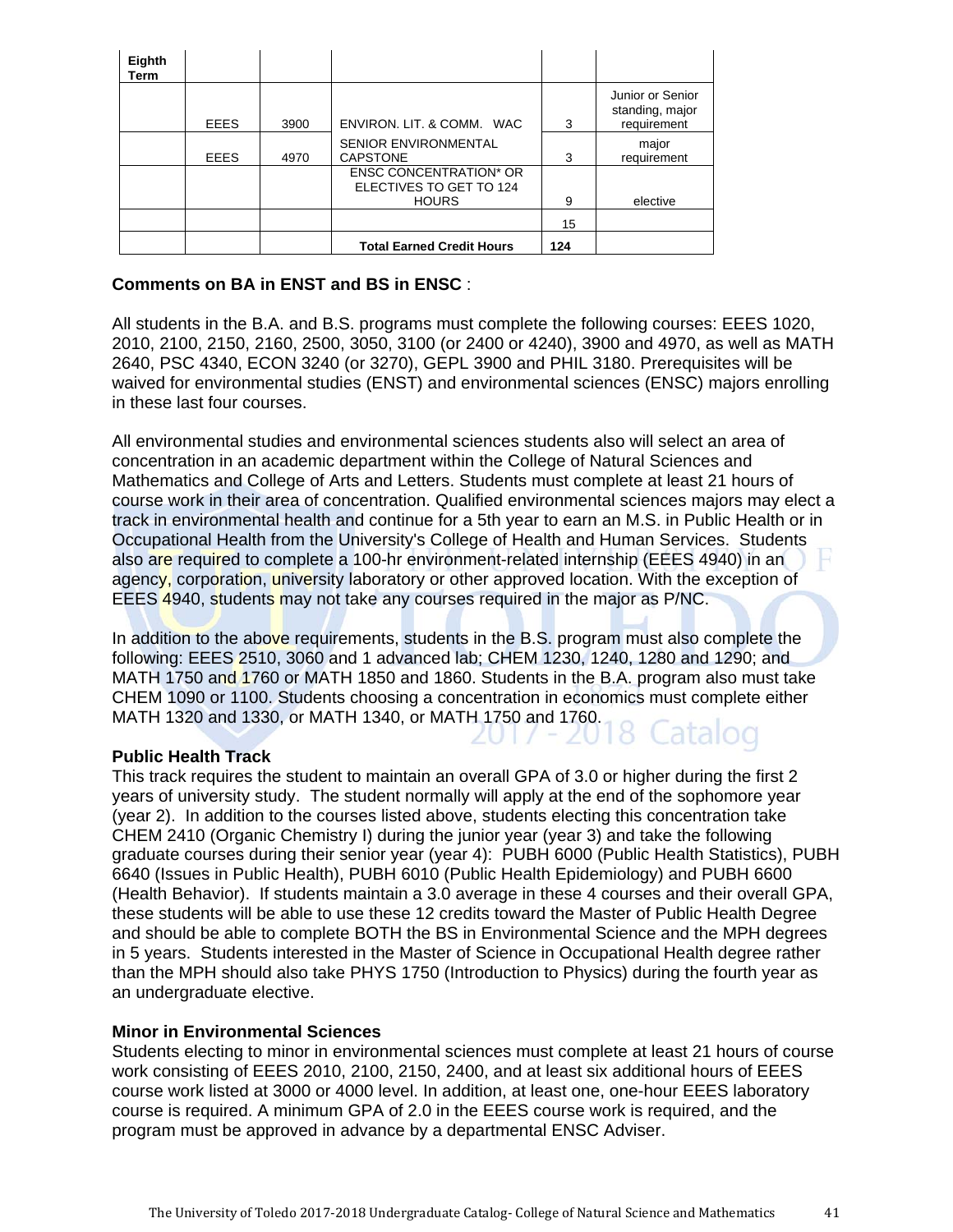# **Junior Year Studies at the University of Hertfordshire in England for Environmental Studies/Sciences Majors**

The College of Natural Sciences and Mathematics of The University of Toledo participates in an exchange program with the University of Hertfordshire, England. Selected UT students have the opportunity to spend their junior year at Hertfordshire. Participants in the program will pay their instructional and general fees to The University of Toledo. Eligibility to participate in the program is based on scholastic criteria. Information on the program may be obtained from the departmental exchange program Adviser (W. Von Sigler). Details are available on academic issues, living accommodations, recreational opportunities and life in England.

# **Junior Year Studies at the University of Salford in England for Environmental Sciences and Biology Majors**

Selected UT students in the Department of Environmental Sciences have the opportunity to spend their junior year at Salford. Participants in the program will pay their instructional and general fees to The University of Toledo. Eligibility to participate in the program is based on criteria established by the Department of Environmental Sciences. Information on the program may be obtained from the departmental exchange program Adviser (W. Von Sigler) or from Dr. Brian Ashburner, Director of the UT-Salford Exchange Program. Details are available on academic issues, living accommodations, recreational opportunities and life in England on the departmental Web site at *http://www.utoledo.edu/nsm/bio/salford/*

| <b>Term</b>           | <b>SUBJECT</b> | <b>NUMBER</b> | <b>COURSE TITLE</b>           | <b>CR</b><br><b>HRS</b> | <b>COMMENTS</b> |
|-----------------------|----------------|---------------|-------------------------------|-------------------------|-----------------|
| <b>First Term</b>     |                |               |                               |                         |                 |
|                       | <b>NSM</b>     | 1000          | <b>ORIENTATION</b>            | $\overline{c}$          |                 |
|                       | <b>EEES</b>    | 2100          | FUND OF GEOLOGY               | 4                       |                 |
|                       | <b>EEES</b>    | 1020          | <b>GEOLOGY LAB</b>            | 1                       |                 |
|                       | <b>ENGL</b>    | 1110          | COMP <sub>I</sub>             | 3                       |                 |
|                       |                |               | CORE SOCIAL SCIENCE I         | 3                       |                 |
|                       |                |               | <b>CORE HUMANITIES I</b>      | 3                       |                 |
|                       |                |               |                               | 16                      |                 |
| Second<br><b>Term</b> |                |               |                               |                         |                 |
|                       |                |               | <b>CORE SOCIAL SCIENCE II</b> | 3                       |                 |
|                       | <b>EEES</b>    | 2230          | <b>EARTH HISTORY</b>          | 3                       |                 |
|                       | <b>ENGL</b>    | 1130-1150     | <b>COMP II</b>                | 3                       |                 |
|                       |                |               | <b>CORE HUMANITIES II</b>     | 3                       |                 |
|                       | <b>CHEM</b>    | 1230          | <b>GEN CHEMISTRY I</b>        | $\overline{4}$          |                 |
|                       | <b>CHEM</b>    | 1280          | <b>GEN CHEMISTRY I LAB</b>    | 1                       |                 |
|                       |                |               |                               | 17                      |                 |
| <b>Third Term</b>     |                |               |                               |                         |                 |
|                       | <b>EEES</b>    | 3210          | <b>EARTH MATERIALS I</b>      | 3                       |                 |
|                       |                |               |                               |                         | Or MATH 1830 or |
|                       | <b>MATH</b>    | 1750          | <b>CALCULUS I</b>             | 4                       | 1850            |
|                       | <b>CHEM</b>    | 1240          | <b>GEN CHEMISTRY II</b>       | $\overline{4}$          |                 |
|                       | CHEM           | 1290          | <b>GEN CHEMISTRY II LAB</b>   | $\mathbf{1}$            |                 |
|                       | <b>EEES</b>    | 2500          | COMP IN ENV SCIENCE           | $\mathbf{1}$            |                 |
|                       |                |               | <b>US DIVERSITY</b>           | 3                       |                 |
|                       |                |               |                               | 16                      |                 |
| <b>Fourth Term</b>    |                |               |                               |                         |                 |
|                       | <b>EEES</b>    | 3220          | <b>EARTH MATERIALS II</b>     | 3                       |                 |
|                       |                |               |                               |                         | Or Math 1840 or |
|                       | <b>MATH</b>    | 1760          | <b>CALCULUS II</b>            | 3                       | 1850            |
|                       | <b>EEES</b>    | 2510          | ADV COMP IN ENV SCIENCE       | $\overline{2}$          |                 |
|                       |                |               | NON-WESTERN                   | $\sqrt{3}$              |                 |
|                       |                |               | <b>WAC</b>                    | 3                       |                 |

# **Requirements for the Bachelor of Science Degree in Geology**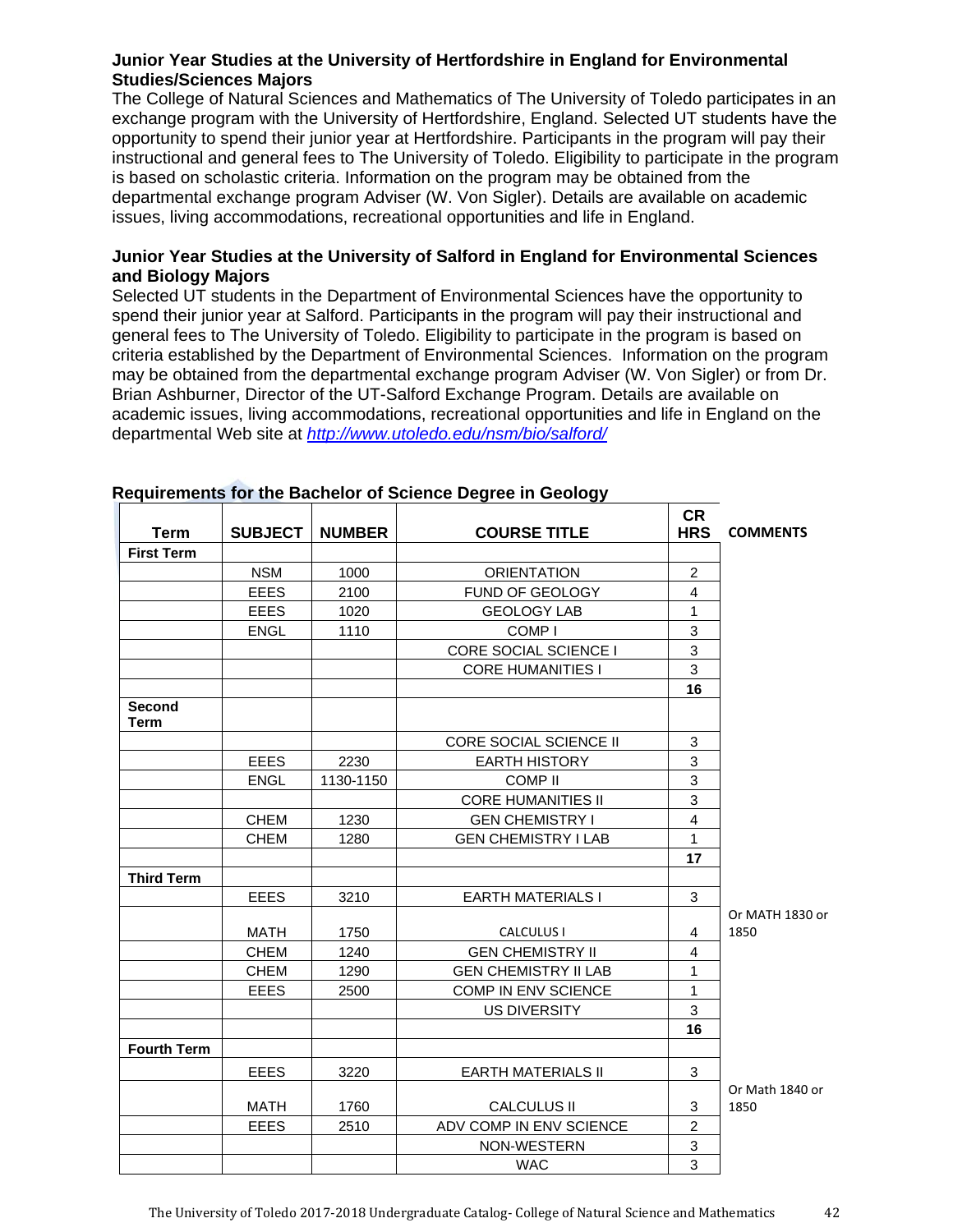|                               |             |      |                                                                                          | 14             |
|-------------------------------|-------------|------|------------------------------------------------------------------------------------------|----------------|
| <b>Fifth Term</b>             |             |      |                                                                                          |                |
|                               | <b>EEES</b> | 3310 | STRUCTURAL GEOLOGY                                                                       | 3              |
|                               |             |      | <b>ONE COURSE FROM: EEES</b><br>2400,3100,4100,4200,4240                                 | 3              |
|                               |             |      | ONE COURSE FROM EEES<br>4150,4220,4410,4450,4490,4610                                    | 3              |
|                               | <b>PHYS</b> | 2070 | <b>GEN PHYSICS I</b>                                                                     | 5              |
|                               |             |      |                                                                                          | 14             |
| <b>Sixth Term</b>             |             |      |                                                                                          |                |
|                               |             |      | ONE COURSE FROM: EEES<br>2400,3100,4100,4200,4240                                        | 3              |
|                               | <b>PHYS</b> | 2080 | <b>GEN PHYSICS II</b>                                                                    | 5              |
|                               |             |      | <b>COURSES TO REACH 124 HOURS</b>                                                        | 9              |
|                               |             |      |                                                                                          | 17             |
| <b>Seventh</b><br><b>Term</b> |             |      |                                                                                          |                |
|                               |             |      | ONE COURSE FROM: EEES 4150.                                                              |                |
|                               |             |      | 4220,4410,4450,4490,4610                                                                 | 3              |
|                               | <b>EEES</b> | 4640 | APPLIED GEOLOGY                                                                          | $\overline{2}$ |
|                               |             |      | <b>COURSES TO REACH 124 HOURS</b>                                                        | 10             |
|                               |             |      |                                                                                          | 15             |
| <b>Eighth Term</b>            |             |      |                                                                                          |                |
|                               |             |      | ONE COURSE FROM: EEES 2400,<br>3100, 4100, 4200, 4240, 4150,<br>4220,4410,4450,4490,4610 | 3              |
|                               | <b>EEES</b> | 4640 | APPLIED GEOLOGY                                                                          | 1              |
|                               | <b>EEES</b> | 4920 | <b>SENIOR GEOLOGY</b>                                                                    | 2              |
|                               |             |      | <b>COURSES TO REACH 124 HOURS</b>                                                        | 9              |
|                               |             |      |                                                                                          | 15             |
|                               |             |      | <b>Total Earned Credit Hours</b>                                                         | 124            |

# **Comments on BS in Geology Curriculum:**

# 1872

The Bachelor of Science degree in geology requires a minimum of 40 hours in the major, including the following: EEES 1020, 2100, 2230, 2500, 2510 or 4480, 3210, 3220, 3310, 4650 (3 hours), 4920. An additional 5 electives with at least 2 from each group is required. Group A: EEES 2400, 3100, 4100, 4240; 4480; Group B: 4150, 4220, 4410, 4450, 4490, 4610. In addition, the following related courses are required: MATH 1850 and 1860 or MATH 1750 and 1760; CHEM 1230, 1240, 1280, and 1290; and PHYS 2070 and 2080 or PHYS 2130 and 2140. Students must achieve a minimum GPA of 2.5 in the major to graduate. Students may not take any required course in the major or related areas as P/NC.

# **Requirements for the Bachelor of Arts Degree in Geology**

| Term              | <b>SUBJECT</b> | <b>NUMBER</b> | <b>COURSE TITLE</b>       | <b>CR</b><br><b>HRS</b> | <b>COMMENTS</b> |
|-------------------|----------------|---------------|---------------------------|-------------------------|-----------------|
| <b>First Term</b> |                |               |                           |                         |                 |
|                   | <b>NSM</b>     | 1000          | <b>ORIENTATION</b>        | 2                       |                 |
|                   | <b>EEES</b>    | 2100          | <b>FUND OF GEOLOGY</b>    | 4                       |                 |
|                   | <b>EEES</b>    | 1020          | <b>GEOLOGY LAB</b>        |                         |                 |
|                   | <b>ENGL</b>    | 1110          | COMP <sub>I</sub>         | 3                       |                 |
|                   |                |               | <b>FOREIGN LANGUAGE I</b> | 4                       |                 |
|                   |                |               | <b>CORE HUMANITIES I</b>  | 3                       |                 |
|                   |                |               |                           | 17                      |                 |
|                   |                |               |                           |                         |                 |
|                   |                |               |                           |                         |                 |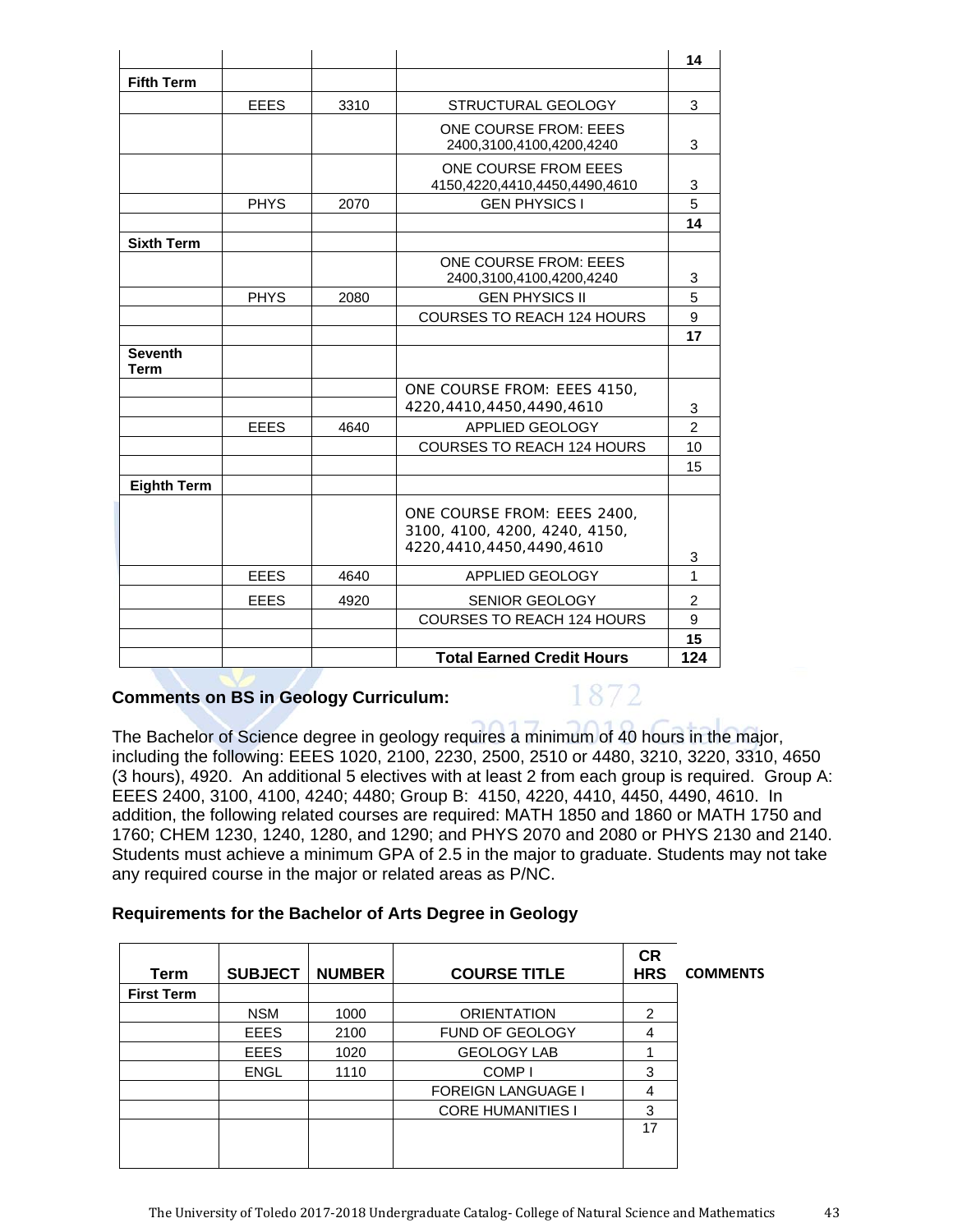| Second<br>Term                |             |           |                                                          |                                      |
|-------------------------------|-------------|-----------|----------------------------------------------------------|--------------------------------------|
|                               | <b>EEES</b> | 2500      | <b>COMP IN ENV SCIENCE</b>                               | $\mathbf{1}$                         |
|                               | <b>EEES</b> | 2230      | <b>EARTH HISTORY</b>                                     | 3                                    |
|                               | <b>ENGL</b> | 1130-1150 | <b>COMP II</b>                                           | 3                                    |
|                               |             |           | <b>FOREIGN LANGUAGE II</b>                               | 4                                    |
|                               | <b>CHEM</b> | 1230      | <b>GEN CHEMISTRY I</b>                                   | 4                                    |
|                               | <b>CHEM</b> | 1280      | <b>GEN CHEMISTRY I LAB</b>                               | $\mathbf{1}$                         |
|                               |             |           |                                                          | 16                                   |
| <b>Third Term</b>             |             |           |                                                          |                                      |
|                               | <b>EEES</b> | 3210      | <b>EARTH MATERIALS I</b>                                 | 3                                    |
|                               | MATH        | 1320      | <b>COLLEGE ALGEBRA</b>                                   | 3                                    |
|                               |             |           | RELATED FIELDS SCIENCE                                   | 3                                    |
|                               |             |           | <b>CORE HUMANITIES II</b>                                | 3                                    |
|                               |             |           | CORE SOCIAL SCIENCE I                                    | 3                                    |
|                               |             |           |                                                          | If $16$<br>sem<br>take<br>15<br>sem  |
| <b>Fourth</b><br>Term         |             |           |                                                          |                                      |
|                               | <b>EEES</b> | 3220      | <b>EARTH MATERIALS II</b>                                | 3                                    |
|                               |             |           | <b>ONE COURSE FROM: EEES</b><br>2400,3100,4100,4200,4240 | 3                                    |
|                               |             |           | CORE SOCIAL SCIENCE II                                   | 3                                    |
|                               |             |           | RELATED FIELDS SCIENCE                                   | 3to4                                 |
|                               | <b>MATH</b> | 1330      | <b>TRIG</b>                                              | 3                                    |
|                               |             |           |                                                          | $15 - 16$                            |
| <b>Fifth Term</b>             |             |           |                                                          |                                      |
|                               | <b>EEES</b> | 3310      | STRUCTURAL GEOLOGY                                       | 3                                    |
|                               |             |           | <b>ONE COURSE FROM: EEES</b><br>2400,3100,4100,4200,4240 | 3                                    |
|                               |             |           | <b>COLLEGE HUMANITIES-ENG</b><br><b>LIT</b>              | 3                                    |
|                               |             |           | COLLEGE SOCIAL SCIENCE                                   | 3                                    |
|                               |             |           | RELATED FIELDS SCIENCE                                   | 3to4                                 |
|                               |             |           |                                                          | If $16$<br>less<br>$15 - 16$<br>futu |
| <b>Sixth Term</b>             |             |           |                                                          |                                      |
|                               |             |           | US DIVERSITY                                             | 3                                    |
|                               |             |           | <b>COLLEGE HUMANITIES-FINE</b><br><b>ARTS</b>            | 3                                    |
|                               |             |           |                                                          |                                      |
|                               |             |           | <b>ONE COURSE FROM: EEES</b>                             | 3                                    |
|                               |             |           | 2400,3100,4100,4200,4240<br><b>COLLEGE HUMANITIES-</b>   |                                      |
|                               |             |           | <b>HISTORY</b>                                           | 3                                    |
|                               |             |           | ONE COURSE FROM: EEES                                    |                                      |
|                               |             |           | 4150,                                                    |                                      |
|                               |             |           | 4220, 4410, 4450, 4490, 4610                             | 3                                    |
|                               |             |           |                                                          | 15                                   |
| <b>Seventh</b><br><b>Term</b> |             |           |                                                          |                                      |
|                               |             |           | ONE COURSE FROM: EEES                                    |                                      |
|                               |             |           | 4150,                                                    |                                      |
|                               |             |           | 4220, 4410, 4450, 4490, 4610                             | 3                                    |
|                               |             |           | <b>WAC</b>                                               | 3                                    |

5, take 15 next nester. If 15,  $: 16$  next ester.

 $\overline{\mathbf{F}}$ 

5, may take one course in re semester.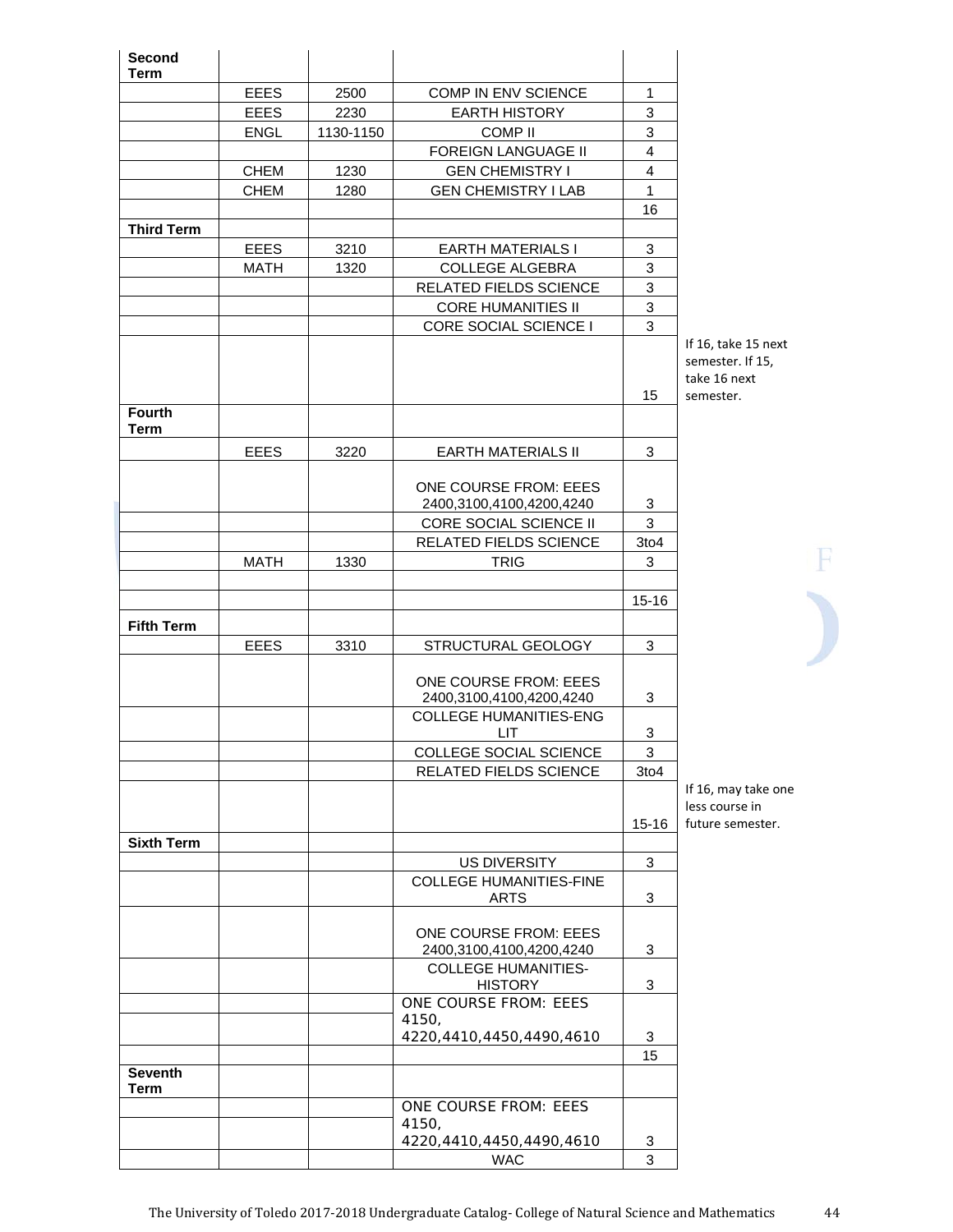|                    | <b>EEES</b> | 4640 | <b>APPLIED GEOLOGY</b>                      | 2              |
|--------------------|-------------|------|---------------------------------------------|----------------|
|                    |             |      | <b>COURSES TO REACH 124</b><br><b>HOURS</b> | 8              |
|                    |             |      |                                             | 16             |
| <b>Eighth Term</b> |             |      | ONE COURSE FROM: EEES<br>4150,              |                |
|                    |             |      | 4220,4410,4450,4490,4610                    | 3              |
|                    | <b>EEES</b> | 4640 | APPLIED GEOLOGY                             |                |
|                    | <b>EEES</b> | 4920 | <b>SENIOR GEOLOGY</b>                       | $\mathfrak{p}$ |
|                    |             |      | NON-WESTERN                                 | 3              |
|                    |             |      | <b>COURSES TO REACH 124</b><br><b>HOURS</b> | 6              |
|                    |             |      |                                             | 15             |
|                    |             |      | <b>Total Earned Credit Hours</b>            | 124            |

# **Comments on BA in Geology Curriculum**

The Bachelor of Arts degree in geology requires a minimum of 41 hours in the major. All students must complete the following: EEES 1020, 2100, 2230, 2500, 3210, 3220, 3310, 4650 (3 hours), 4920 as well as 3 courses from Group A (EEES 2400, 3100, 4100, 4240, 4480 or 2510) and 3 courses from Group B (4150, 4220, 4410, 4450, 4490, 4610). In addition, students must complete MATH 1340 or MATH 1320 and 1330 or an approved higher level math course; CHEM 1230 and 1280; and nine hours of approved electives in astronomy, biology (including EEES ecology courses), chemistry, engineering, geography and planning and/or physics. This degree is designed to give students greater flexibility in designing a program of study tailored to their specialized interests in geology and the related sciences. Students must achieve a minimum GPA of 2.0 in the major to graduate. Students may not take any required course in the major or related areas as P/NC.

## **Minor in Geology**

Students electing to minor in geology must complete EEES 1020, 2100, 2230, 2500, 3100, 3210, 3220, 3310, and one additional formal 3000-4000 level geology course. The departmental undergraduate Adviser must approve a program of study in advance, and a minimum GPA of 2.0 must be achieved for the course work completed in the minor.

# **Requirements for the Bachelor of Science Degree in Biology with a concentration in Ecology and Organismal Biology**

| Term                 | <b>SUBJECT</b> | <b>NUMBER</b> | <b>COURSE TITLE</b>                    | <b>CR</b><br><b>HRS</b> | <b>COMMENTS</b> |
|----------------------|----------------|---------------|----------------------------------------|-------------------------|-----------------|
| <b>First</b><br>Term |                |               |                                        |                         |                 |
|                      | <b>NSM</b>     | 1000          | <b>ORIENTATION</b>                     | 2                       |                 |
|                      | <b>ENGL</b>    | 1110          | COMP <sub>I</sub>                      | 3                       |                 |
|                      | <b>CHEM</b>    | 1230          | <b>GEN CHEMISTRY I</b>                 | 4                       |                 |
|                      | <b>CHEM</b>    | 1280          | <b>GEN CHEMISTRY I</b><br>LAB          | 1                       |                 |
|                      |                |               | <b>CORE SOCIAL</b><br><b>SCIENCE I</b> | 3                       |                 |
|                      |                |               | <b>CORE HUMANITIES</b>                 | 3                       |                 |
|                      |                |               |                                        | 16                      |                 |
| Second<br>Term       |                |               |                                        |                         |                 |
|                      | <b>EEES</b>    | 2150          | <b>BIODIVERSITY</b>                    | 4                       |                 |
|                      | <b>EEES</b>    | 2160          | <b>BIODIVERSITY LAB</b>                | 1                       |                 |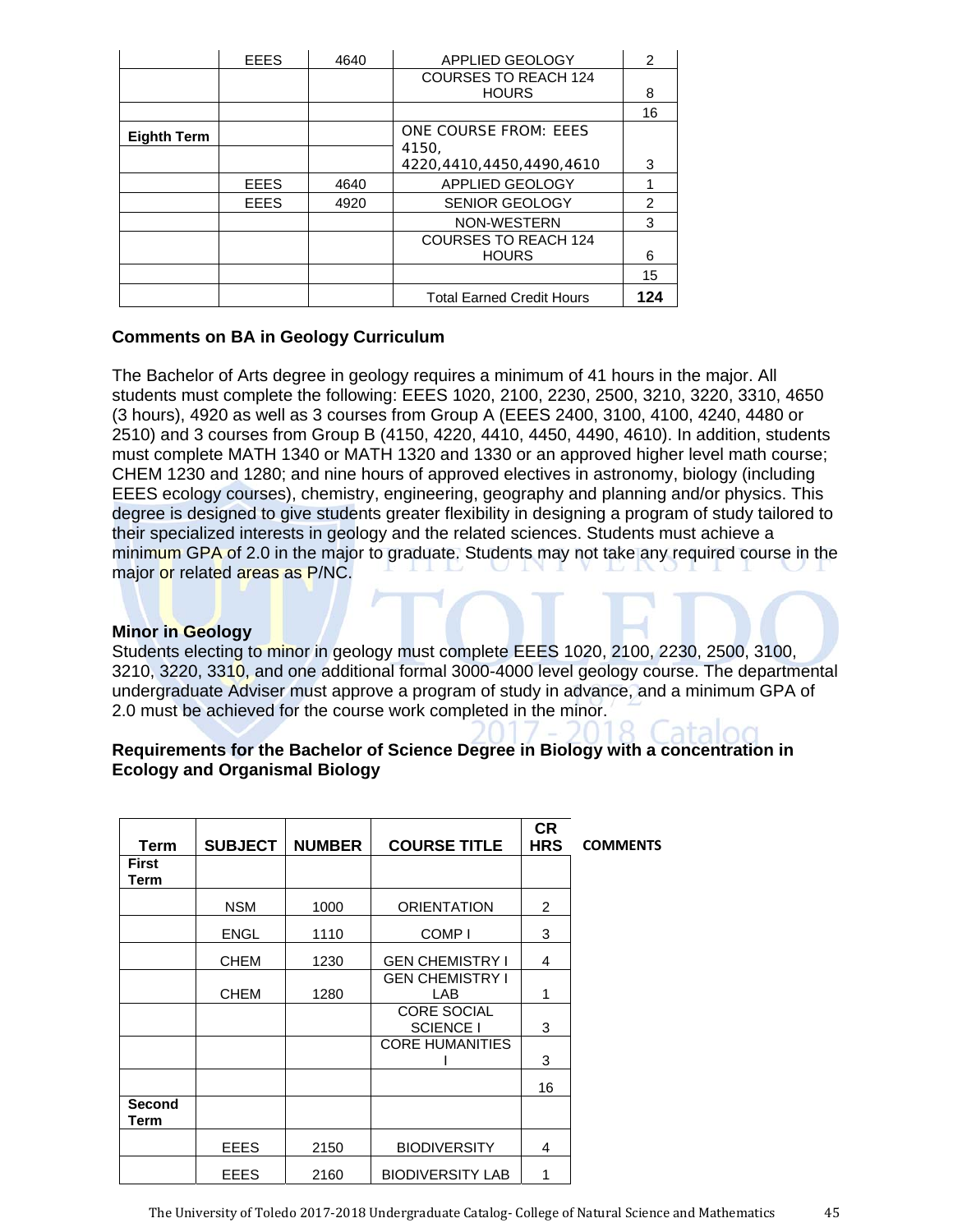|                              | <b>CHEM</b> | 1240      | <b>GEN CHEMISTRY II</b>                     | 4  |                                        |
|------------------------------|-------------|-----------|---------------------------------------------|----|----------------------------------------|
|                              | <b>CHEM</b> | 1290      | <b>GEN CHEMISTRY II</b><br>LAB              | 1  |                                        |
|                              |             |           | <b>CORE SOCIAL</b>                          |    |                                        |
|                              |             |           | <b>SCIENCE II</b>                           | 3  |                                        |
|                              | <b>ENGL</b> | 1130-1150 | <b>COMP II</b>                              | 3  |                                        |
| <b>Third</b>                 |             |           |                                             | 16 |                                        |
| <b>Term</b>                  |             |           |                                             |    |                                        |
|                              | <b>BIOL</b> | 2170      | FUND OF LIFE<br><b>SCIENCE CELLS</b>        | 4  |                                        |
|                              | <b>CHEM</b> | 2410      | <b>ORGANIC CHEMISTRY I</b>                  | 3  |                                        |
|                              |             |           | <b>ORGANIC</b>                              |    |                                        |
|                              | <b>CHEM</b> | 2460      | CHEMISTRY I LAB                             | 1  |                                        |
|                              | <b>MATH</b> | 1750      | <b>CALCULUS I</b><br><b>CORE HUMANITIES</b> | 4  |                                        |
|                              |             |           | Ш                                           | 3  |                                        |
|                              |             |           |                                             | 15 |                                        |
| <b>Fourth</b><br><b>Term</b> |             |           |                                             |    |                                        |
|                              | <b>MATH</b> | 1760      | CALCULUS II                                 | 3  |                                        |
|                              | <b>CHEM</b> | 2420      | <b>ORGANIC</b><br><b>CHEMISTRY II</b>       | 3  |                                        |
|                              |             |           | <b>MOLECULAR</b>                            |    |                                        |
|                              | <b>BIOL</b> | 3010      | <b>GENETICS</b><br><b>COURSES TO</b>        | 3  |                                        |
|                              |             |           | REACH 124 HOURS                             | 6  |                                        |
|                              |             |           |                                             |    |                                        |
|                              |             |           |                                             | 15 |                                        |
| <b>Fifth</b><br><b>Term</b>  |             |           |                                             |    |                                        |
|                              | <b>EEES</b> | 3050      | <b>INTRO ECOLOGY</b>                        | 3  |                                        |
|                              | <b>EEES</b> | 3060      | <b>INTRO ECOLOGY</b><br>LAB                 | 1  |                                        |
|                              | <b>BIOL</b> | 3030      | CELL BIOLOGY                                | 3  |                                        |
|                              |             |           | <b>COURSES TO</b>                           |    |                                        |
|                              |             |           | REACH 124 HOURS                             | 3  |                                        |
|                              |             |           | <b>US DIVERSITY</b>                         | 3  |                                        |
|                              |             |           | <b>WAC</b>                                  | 3  |                                        |
| <b>Sixth</b>                 |             |           |                                             | 16 |                                        |
| <b>Term</b>                  |             |           |                                             |    |                                        |
|                              |             |           |                                             |    |                                        |
|                              |             |           |                                             |    | Choose from: EEES                      |
|                              |             |           | 3000-4000 LEVEL                             |    | 3800,4250,4300,43                      |
|                              |             |           | <b>EEES ELECTIVES</b>                       | 6  | ,4740,4750,4760,47                     |
|                              | <b>MATH</b> | 2640      | <b>STATISTICS</b>                           | 3  |                                        |
|                              |             |           |                                             |    |                                        |
|                              |             |           | <b>EEES ADVANCED</b>                        |    | Choose from: EEES<br>4260,4550,4740,47 |
|                              |             |           | LAB                                         | 1  | ,4300,4330,4790,48                     |
|                              |             |           | <b>COURSES NEEDED</b><br>TO REACH 124       |    |                                        |
|                              |             |           | <b>HOURS</b>                                | 3  |                                        |

OF<br>O

30,4510,4730 790,4940

4260,4550,4740,4770,3800,4000 300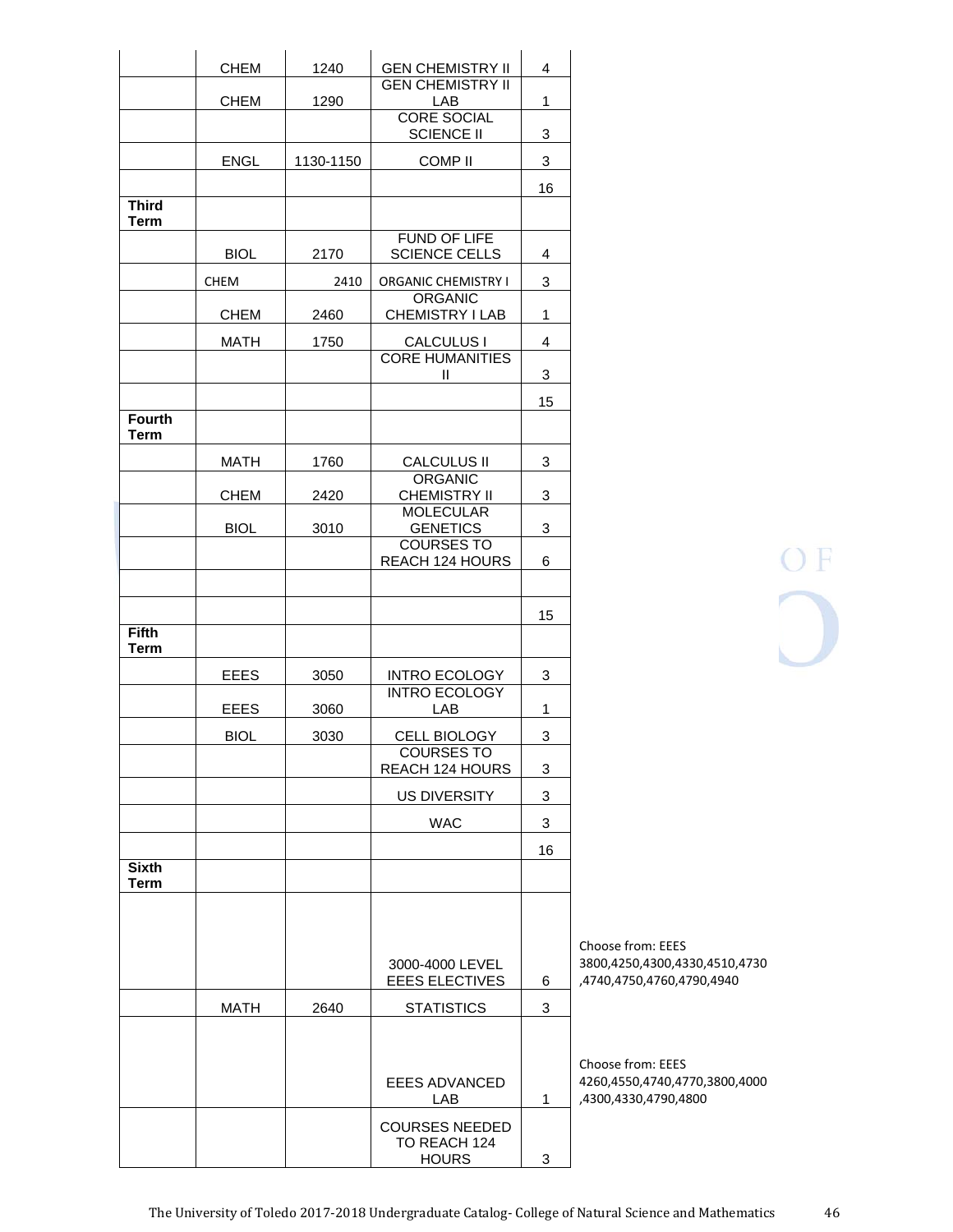|                               |             |      | <b>COURSES NEEDED TO</b><br>REACH 124 HOURS | 3            |                                                                                 |
|-------------------------------|-------------|------|---------------------------------------------|--------------|---------------------------------------------------------------------------------|
|                               |             |      |                                             | 16           |                                                                                 |
| <b>Seventh</b><br><b>Term</b> |             |      |                                             |              |                                                                                 |
|                               |             |      |                                             |              |                                                                                 |
|                               |             |      | 3000-4000 LEVEL<br><b>EEES ELECTIVES</b>    | 6            | Choose from: EEES<br>3800,4250,4300,4330,4510,4730<br>,4740,4750,4760,4790,4940 |
|                               |             |      |                                             |              |                                                                                 |
|                               |             |      | <b>EEES ADVANCED</b><br>LAB                 | $\mathbf{1}$ | Choose from: EEES<br>4260,4550,4740,4770,3800,4000<br>,4300,4330,4790,4800      |
|                               | <b>PHYS</b> | 2070 | PHYSICS I                                   | 5            |                                                                                 |
|                               |             |      | NON-WESTERN                                 | 3            |                                                                                 |
|                               |             |      |                                             | 15           |                                                                                 |
| <b>Eighth</b><br><b>Term</b>  |             |      |                                             |              |                                                                                 |
|                               | <b>EEES</b> | 3900 | <b>EEES WAC</b>                             | 3            |                                                                                 |
|                               | <b>EEES</b> | 4150 | <b>EVOLUTION</b>                            | 3            |                                                                                 |
|                               |             |      |                                             |              |                                                                                 |
|                               |             |      |                                             |              |                                                                                 |
|                               |             |      |                                             |              | Choose from: EEES<br>4260,4550,4740,4770,3800,4000                              |
|                               |             |      | EEES ADVANCED LAB                           | $\mathbf{1}$ | ,4300,4330,4790,4800                                                            |
|                               | PHYS        | 2080 | PHYSICS II                                  | 5            |                                                                                 |
|                               |             |      |                                             | 15           |                                                                                 |
|                               |             |      | <b>Total Earned</b><br><b>Credit Hours</b>  | 124          |                                                                                 |

# Comments on BS in Biology (BIOM) Curriculum<sup>17</sup> - 2018 Catalog

The Bachelor of Science degree in biology with a concentration in ecology and organismal biology (BIOM) requires a minimum of 27 hours in the major, including EEES 2150, 2160, 3050, 3060, 3900 and 4150. Twelve additional hours are required from EEES electives and must include at least three advanced laboratory courses (EEES 4250, 4260, 4510, 4550, 4730, 4740, 4750, 4760, 4790, 4910 or 4940, 4970, 4980). In addition, the following related courses are required: CHEM 1230, 1240, 1280, 1290, 2410, 2420 and 2460; PHYS 2070 and 2080 or 2130 and 2140; MATH 2640; and MATH 1750 and 1760 or 1830 and 1840 or 1850 and 1860; BIOL 2170, 3010, and 3030.

#### **Requirements for the Bachelor of Science Degree in Interdepartmental Studies with a concentration in Geophysics**

The requirements for this degree, as approved by the three participating departments, are as follows: MATH 1850, 1860, 2850, 3860 (or 2860) and 1890 (18 credits); PHYS 2130, 2140, 3180, 4210 and 4230 (19 credits); and EEES 2100, 1020, 2500, 3210, 3220, 3310, 4610 and 4620 (or 4630) (21 credits). Students must also take an additional three to four hours of Adviserapproved electives at the 3000 or 4000 level from the mathematics, physics and astronomy, or environmental sciences departments to reach at least 60 hours. In addition, students must complete CHEM 1230 and1280.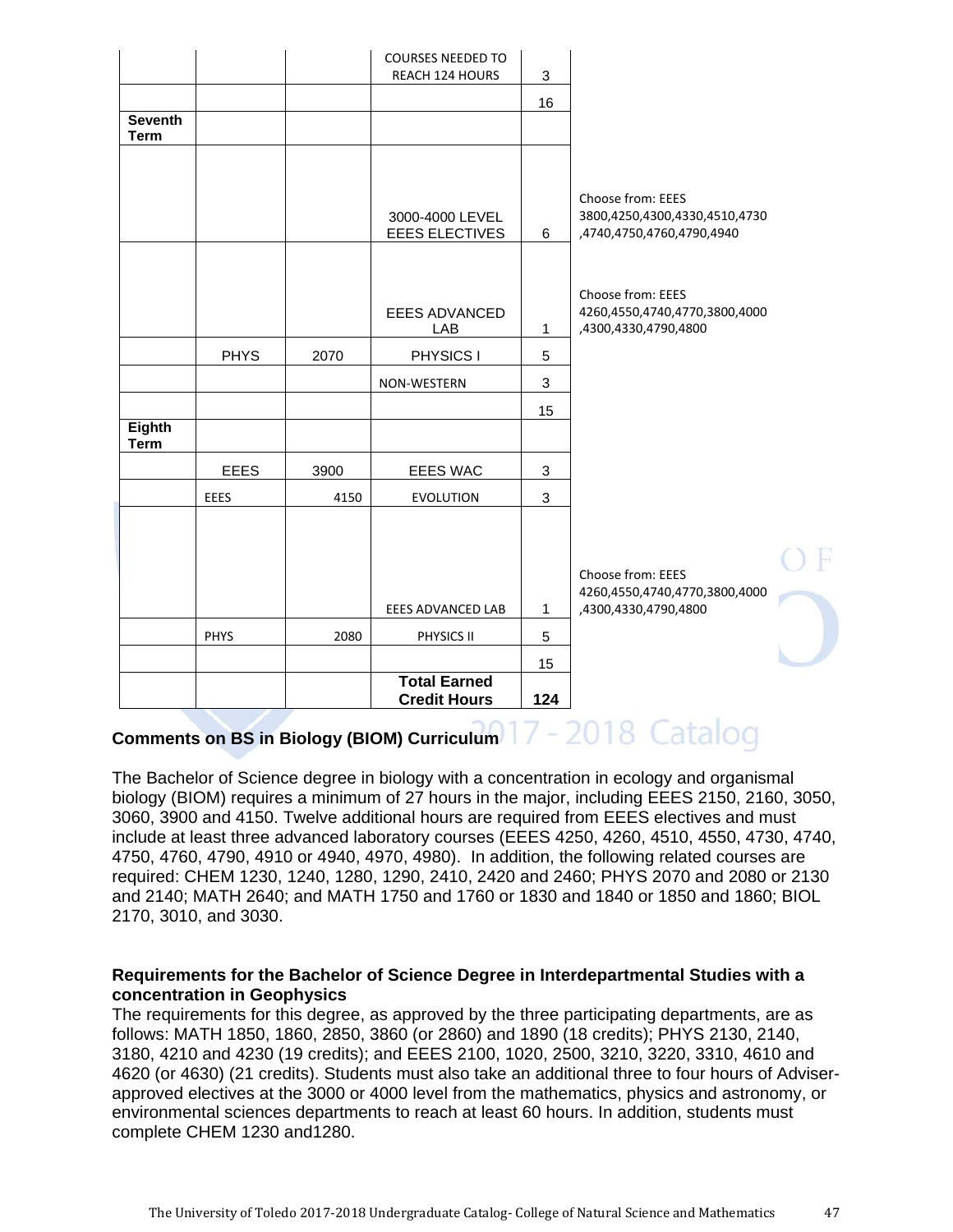## **Departmental Honors**

Qualified sophomores, juniors and seniors working on degree programs within the department of environmental sciences may be invited to work for one of the following citations, consistent with their degree program: "honors in biology," "honors in environmental sciences," "honors in environmental studies" or "honors in geology."

**A. Admission:** The departmental Honors Program is open to all department majors and may be taken concurrently with College Honors. Admission to the departmental Honors Program is based on academic achievement. Normally, students invited to participate will have achieved a 3.3 or better overall GPA by the end of the sophomore year.

**B. Requirements:** A student must satisfactorily complete from three to six credits of EEES 4910 Directed Research and graduate with a minimum overall GPA of 3.3 in order to receive the honors citation. Candidates must prepare a written thesis based on their research and present an oral report at an open forum. Candidates also will provide two unbound copies of the approved thesis to the department for binding, one each for the research Adviser and department. This program provides an opportunity for the exceptional student to work closely with a faculty Adviser on an independent research topic. This research experience often leads to publication and is an excellent preparation for graduate studies.

# **Department of Mathematics and Statistics**

Don White, Professor, Chair **THE THE THE TH** Don White, Professor, Chair<br>Alessandro Arsie, Associate Professor, Associate Chair Geoffrey Martin, Associate Professor, Graduate Admissions Director Nathaniel Iverson, Lecturer, Undergraduate Adviser

#### **Degrees Offered**

The Department of Mathematics and Statistics offers a program for either a Bachelor of Arts or a Bachelor of Science degree.

#### **Advanced Placement**

Students with a score of 3 or better on AB calculus will receive credit for MATH 1850. Students with a score of 3, 4 or 5 on the BC calculus test will receive credit for both MATH 1850 and 1860. Students with a score below 3 may be able to obtain credit by taking a departmental test. Students with a score of 3 or better on the Statistics Test will receive credit for MATH 2600.

#### **Degree Requirements, Bachelor of Science:**

To obtain a Bachelor of Science degree in mathematics, students must complete MATH 1840 (or 1860), 1890 (or 2890), 2850 and 2190 (or 3190) and follow one of the following concentrations for a total of at least 38 hours.

#### **1. Pure Mathematics**

- a. The following are required: MATH 2860, 4330, 4820, and 4880.
- b. One course must be completed from MATH 4300, 4450, or 4540.
- c. One course must be completed from MATH 4830 or MATH 4340.
- d. Two courses may be chosen from courses at the 3000 or 4000 level approved by the Adviser.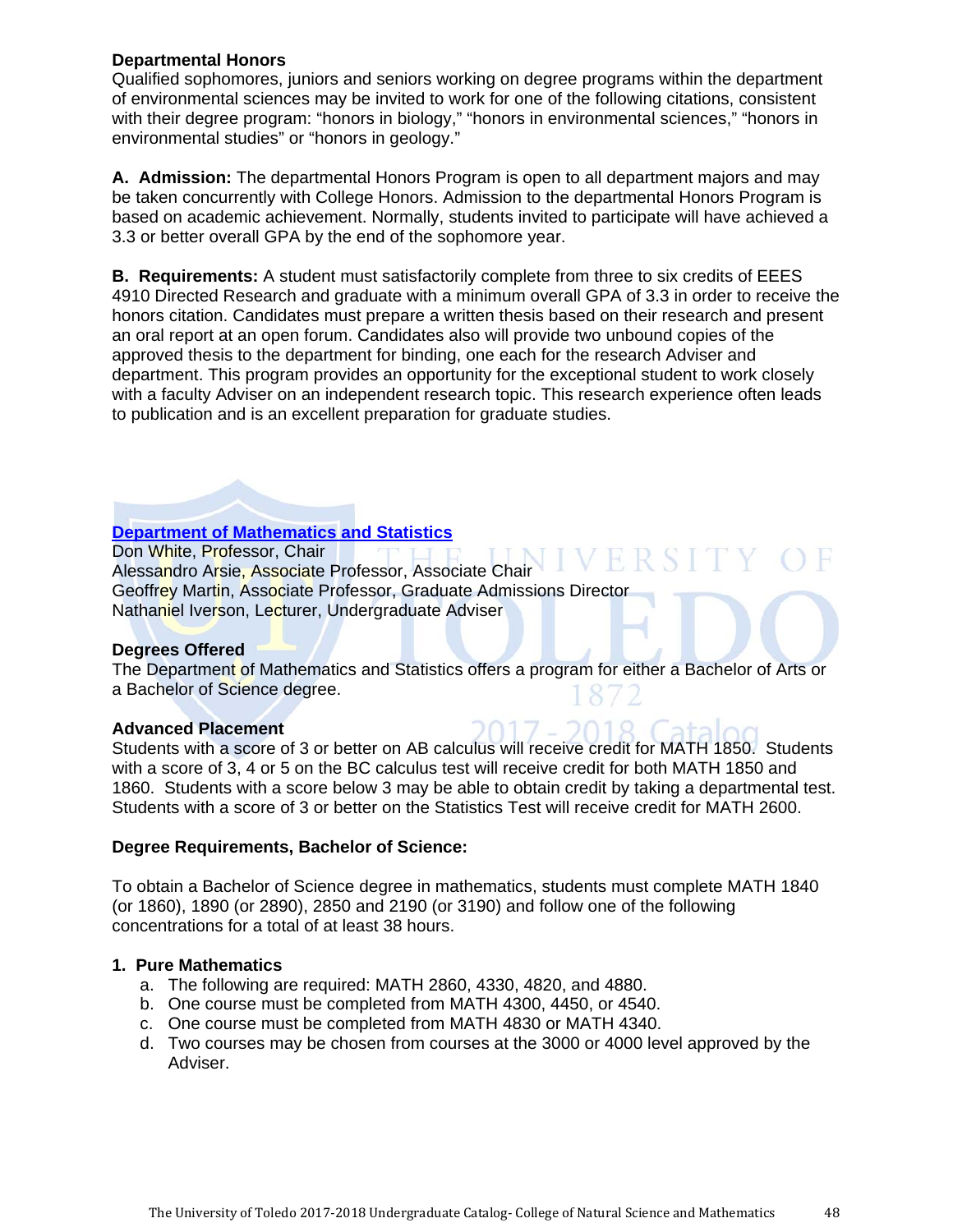| <b>Term</b>           | <b>SUBJECT</b>             | <b>NUMBER</b> | <b>COURSE TITLE</b>                                                     | <b>CR</b><br><b>HRS</b> | <b>COURSE</b><br><b>REQUIREMENTS</b>                                                                                         | <b>Comments</b>          |
|-----------------------|----------------------------|---------------|-------------------------------------------------------------------------|-------------------------|------------------------------------------------------------------------------------------------------------------------------|--------------------------|
| <b>First Term</b>     |                            |               |                                                                         |                         |                                                                                                                              |                          |
|                       | <b>NSM</b>                 | 1000          | Orientation                                                             | $\overline{c}$          |                                                                                                                              |                          |
|                       | <b>MATH</b>                | 1830          | Calculus I For<br>Mathematicians,<br><b>Scientists And</b><br>Educators | 4                       | <b>MATH 1340</b><br>Minimum Grade of<br>C- or (MATH 1320<br>Minimum Grade of<br>C- and MATH 1330<br>Minimum Grade of<br>$C-$ |                          |
|                       | <b>ENGL</b>                | 1110          | <b>College Composition I</b>                                            | $\mathbf{3}$            |                                                                                                                              |                          |
|                       |                            |               | Core Natural Science                                                    | 3                       |                                                                                                                              |                          |
|                       |                            |               | Core Natural Science<br>Lab                                             | 1                       |                                                                                                                              |                          |
|                       |                            |               | Core Social Science I                                                   | 3                       |                                                                                                                              |                          |
|                       |                            |               |                                                                         | 16                      |                                                                                                                              |                          |
| Second<br><b>Term</b> |                            |               |                                                                         |                         |                                                                                                                              |                          |
|                       |                            |               | Calculus II For<br>Mathematicians,<br>Scientists And                    |                         | <b>MATH 1830</b><br>Minimum Grade of<br>C- or MATH 1850<br>Minimum Grade of<br>C- or MATH 1920<br>Minimum Grade of           |                          |
|                       | <b>MATH</b><br><b>ENGL</b> | 1840          | Educators                                                               | 4<br>3                  | C-                                                                                                                           |                          |
|                       |                            | 1130-1150     | <b>College Composition II</b><br>Core Natural Science<br>(II)           | 3                       |                                                                                                                              |                          |
|                       |                            |               | Core Social Science II                                                  | 3                       |                                                                                                                              |                          |
|                       |                            |               | <b>Multicultural Courses</b>                                            |                         |                                                                                                                              |                          |
|                       |                            |               | (US Diversity)                                                          | 3                       |                                                                                                                              |                          |
|                       |                            |               |                                                                         | 16                      |                                                                                                                              |                          |
| <b>Third Term</b>     |                            |               |                                                                         |                         | <b>MATH 1840</b>                                                                                                             |                          |
|                       | <b>MATH</b>                | 2850          | Elementary<br>Multivariable Calculus                                    | 4                       | Minimum Grade of<br>C- or MATH 1860<br>Minimum Grade of<br>C- or MATH 1930<br>Minimum Grade of<br>$C-$<br><b>MATH 1840</b>   |                          |
|                       | <b>MATH</b>                | 3190          | Introduction To<br><b>Mathematical Analysis</b>                         | 3                       | Minimum Grade of<br>C- or MATH 1860<br>Minimum Grade of<br>C- or MATH 1930<br>Minimum Grade of<br>$C-$                       |                          |
|                       |                            |               | <b>Multicultural Courses</b>                                            |                         |                                                                                                                              |                          |
|                       |                            |               | (Non-Western)                                                           | 3                       |                                                                                                                              |                          |
|                       |                            |               | Core Humanities I                                                       | 3                       |                                                                                                                              |                          |
|                       |                            |               | <b>NSM Science Elective I</b>                                           | $\mathbf{3}$            |                                                                                                                              |                          |
|                       |                            |               |                                                                         | 16                      |                                                                                                                              |                          |
| <b>Fourth</b><br>Term |                            |               |                                                                         |                         |                                                                                                                              |                          |
|                       | <b>MATH</b>                | 2860          | <b>Elementary Differential</b><br>Equations                             | 3                       | <b>MATH 2850</b><br>Minimum Grade of<br>C- or MATH 2950<br>Minimum Grade of<br>$C-$                                          | May take 3820<br>instead |
|                       |                            |               |                                                                         |                         | <b>MATH 3190</b><br>Minimum Grade of                                                                                         | Recommended<br>3000/4000 |
|                       | Math                       | 3320          | Into to Abstract Algebra                                                |                         | $C-$                                                                                                                         | elective                 |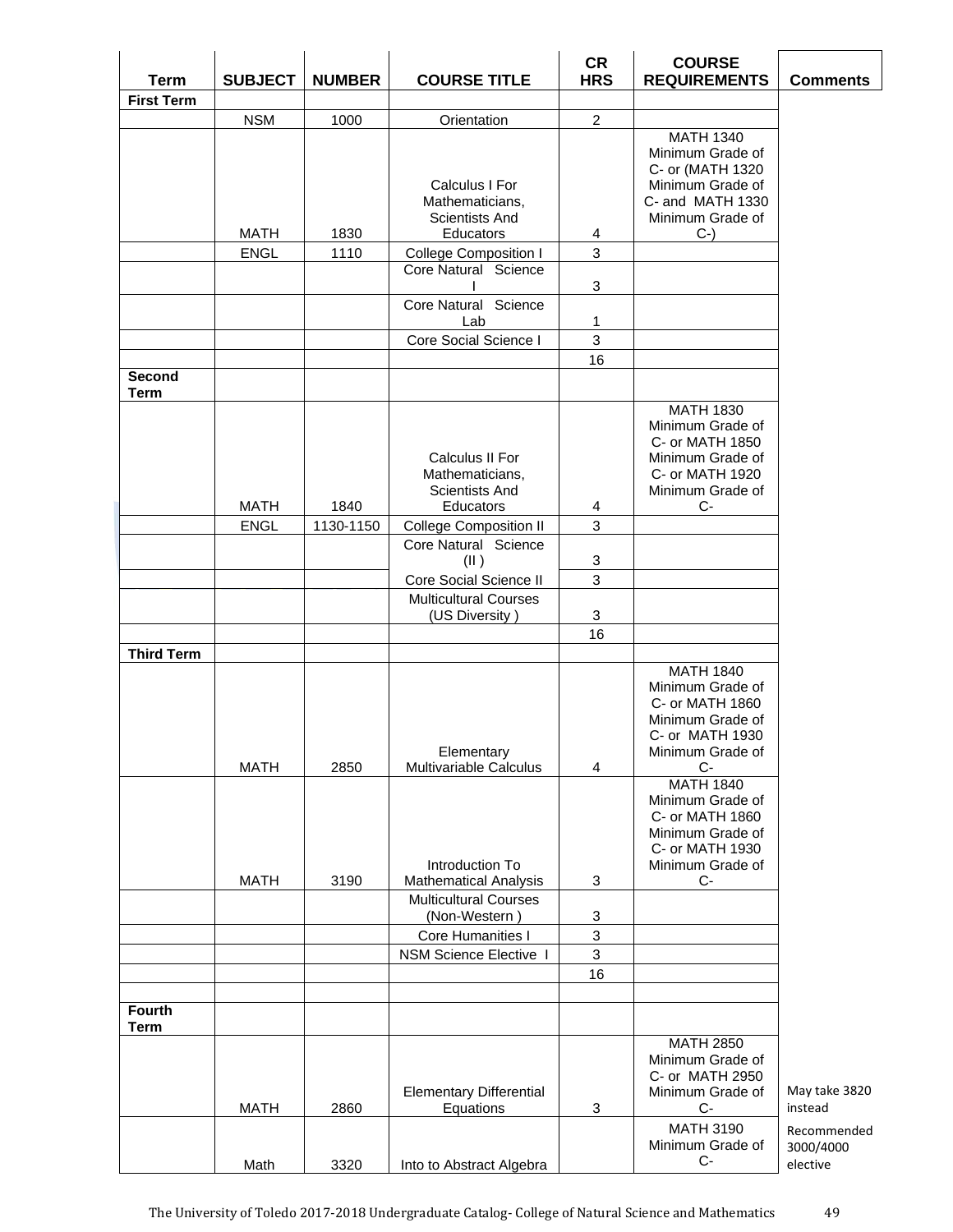|                   |             |      | <b>NSM Science Elective</b>                                |                           |                                                                                                                            |                                         |
|-------------------|-------------|------|------------------------------------------------------------|---------------------------|----------------------------------------------------------------------------------------------------------------------------|-----------------------------------------|
|                   |             |      | Ш<br>Core Humanities II                                    | 3<br>$\overline{3}$       |                                                                                                                            |                                         |
|                   |             |      | Related Fields or<br>courses needed to get<br>to 124 hours | 3                         |                                                                                                                            |                                         |
|                   |             |      |                                                            | 15                        |                                                                                                                            |                                         |
| <b>Fifth Term</b> |             |      |                                                            |                           |                                                                                                                            |                                         |
|                   | <b>MATH</b> | 4330 | Abstract Algebra I                                         | 3                         | <b>MATH 3190</b><br>Minimum Grade of<br>$C-$                                                                               |                                         |
|                   | <b>MATH</b> | 1890 | <b>Elementary Linear</b><br>Algebra                        | 3                         | <b>MATH 1840</b><br>Minimum Grade of<br>C- or MATH 1860<br>Minimum Grade of<br>C- or MATH 1930<br>Minimum Grade of<br>$C-$ | May take 2890<br>instead                |
|                   |             |      | <b>NSM Science Elective</b><br>Ш                           | 4                         |                                                                                                                            |                                         |
|                   |             |      | Related Fields or<br>courses needed to get<br>to 124 hours | 3                         |                                                                                                                            |                                         |
|                   |             |      | Related Fields or<br>courses needed to get<br>to 124 hours | $\ensuremath{\mathsf{3}}$ |                                                                                                                            |                                         |
|                   |             |      |                                                            | 16                        |                                                                                                                            |                                         |
| <b>Sixth Term</b> |             |      |                                                            |                           |                                                                                                                            |                                         |
|                   | <b>MATH</b> | 4340 | Abstract Algebra II                                        | 3                         | <b>MATH 4330</b><br>Minimum Grade of<br>$C-$                                                                               | May take<br><b>MATH 4830</b><br>instead |
|                   |             |      |                                                            |                           | <b>MATH 3860</b><br>Minimum Grade of<br>C- or MATH 3820<br>Minimum Grade of                                                |                                         |
|                   | <b>MATH</b> | 4880 | <b>Complex Variables</b>                                   | 3                         | C-                                                                                                                         |                                         |
|                   |             |      | Related Fields or<br>courses needed to get<br>to 124 hours | 3                         |                                                                                                                            |                                         |
|                   |             |      | Related Fields or<br>courses needed to get<br>to 124 hours | 3                         |                                                                                                                            |                                         |
|                   |             |      | <b>WAC College</b><br>Requirement                          | 3                         |                                                                                                                            |                                         |
|                   |             |      |                                                            |                           |                                                                                                                            |                                         |
| <b>Seventh</b>    |             |      |                                                            | 15                        |                                                                                                                            |                                         |
| <b>Term</b>       |             |      |                                                            |                           | <b>MATH 3190</b>                                                                                                           |                                         |
|                   | <b>MATH</b> | 4820 | Introduction To Real<br>Analysis I                         | 3                         | Minimum Grade of<br>$C-$                                                                                                   |                                         |
|                   |             |      |                                                            |                           | <b>MATH 3190</b>                                                                                                           | May take                                |
|                   | <b>MATH</b> | 4450 | Intro to Topology                                          | 3                         | Minimum Grade of<br>$C-$                                                                                                   | MATH 4300 or<br>4540 instead            |
|                   |             |      | Related Fields or<br>courses needed to get<br>to 124 hours | 3                         |                                                                                                                            |                                         |
|                   |             |      | Related Fields or<br>courses needed to get<br>to 124 hours | 3                         |                                                                                                                            |                                         |
|                   |             |      | Related Fields or<br>courses needed to get<br>to 124 hours | 3                         |                                                                                                                            |                                         |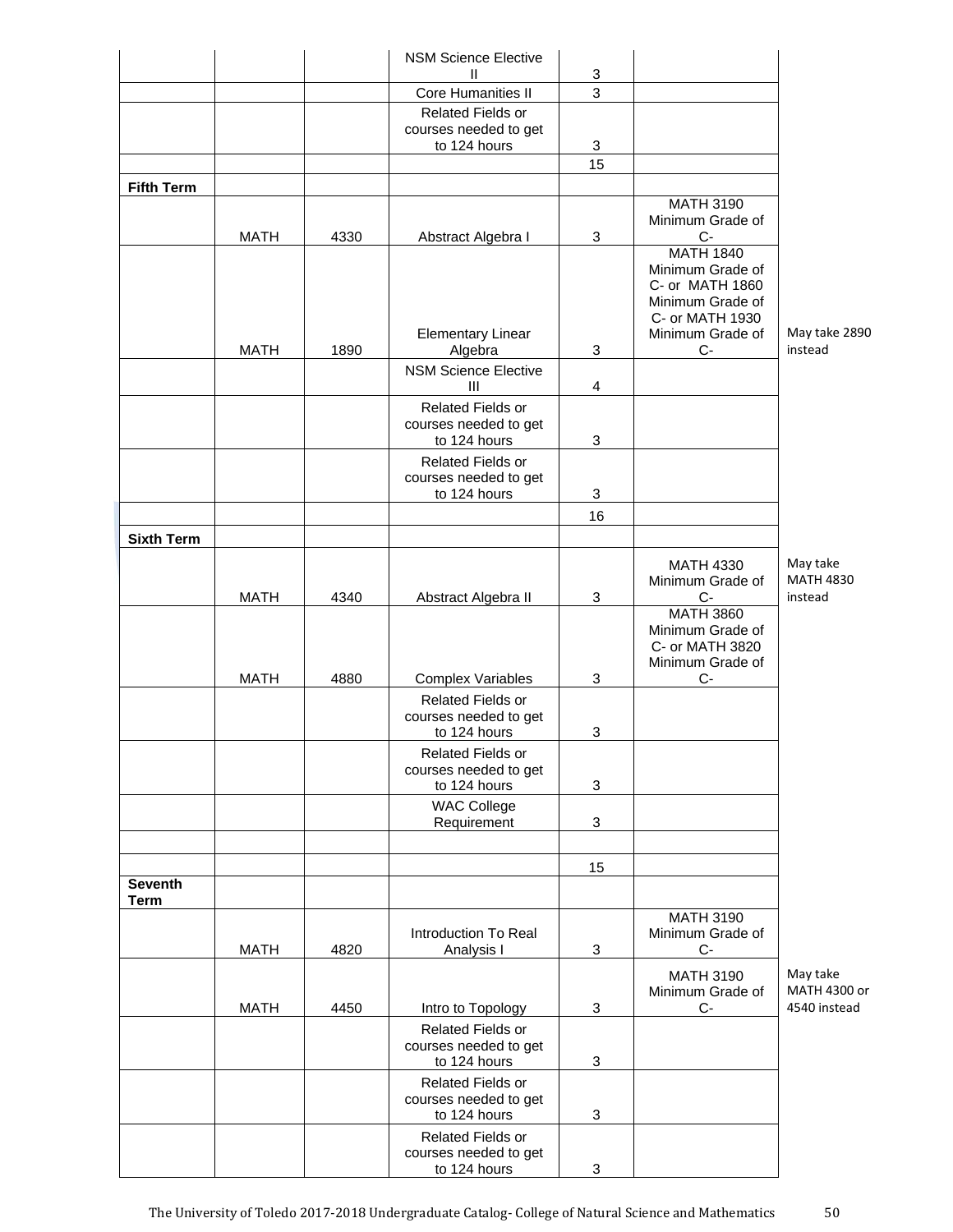| Eighth<br>Term |  |                                                                   |     |  |
|----------------|--|-------------------------------------------------------------------|-----|--|
|                |  | 3000-4000 level Math<br>Elective II                               | 3   |  |
|                |  | <b>Related Fields or</b><br>courses needed to get<br>to 124 hours | 3   |  |
|                |  | <b>Related Fields or</b><br>courses needed to get<br>to 124 hours | 3   |  |
|                |  | Related Fields or<br>courses needed to get<br>to 124 hours        | 3   |  |
|                |  | <b>Related Fields or</b><br>courses needed to get<br>to 124 hours | 3   |  |
|                |  |                                                                   | 15  |  |
|                |  | <b>Total Earned Credit</b><br><b>Hours</b>                        | 124 |  |

# **2. Applied Mathematics**

- a. The following are required: MATH 3320 (or 4330), 2860, 4300 (or 4350), and 4820 (or 4880).
- b. One of the following two-semester sequences must be completed: MATH 4710 and 4720 or 4740 and 4750.
- c. One course must be complete from MATH 3610, 4800, 4810 or 4860.
- d. One course may be chosen from courses at the 3000 or 4000 level approved by the Adviser.  $\mathcal{A}$  and  $\mathcal{A}$

| Term                        | <b>SUBJECT</b> | <b>NUMBER</b> | <b>COURSE TITLE</b>                                                   | <b>CR HRS</b> | <b>COURSE</b><br><b>REQUIREMENTS</b>                                                                           | Comments |
|-----------------------------|----------------|---------------|-----------------------------------------------------------------------|---------------|----------------------------------------------------------------------------------------------------------------|----------|
| <b>First</b><br><b>Term</b> |                |               |                                                                       |               |                                                                                                                |          |
|                             | <b>NSM</b>     | 1000          | Orientation                                                           | 2             |                                                                                                                |          |
|                             | <b>MATH</b>    | 1830          | Calculus I For<br>Mathematicians.<br><b>Scientists And Educators</b>  | 4             | MATH 1340 Minimum<br>Grade of C- or (MATH<br>1320 Minimum Grade of<br>C- and MATH 1330<br>Minimum Grade of C-) |          |
|                             | <b>ENGL</b>    | 1110          | <b>College Composition I</b>                                          | 3             |                                                                                                                |          |
|                             |                |               | Core Natural Science                                                  | 3             |                                                                                                                |          |
|                             |                |               | Core Natural Science<br>Lab                                           | 1             |                                                                                                                |          |
|                             |                |               | Core Social Science I                                                 | 3             |                                                                                                                |          |
|                             |                |               |                                                                       | 16            |                                                                                                                |          |
| <b>Second</b><br>Term       |                |               |                                                                       |               |                                                                                                                |          |
|                             | <b>MATH</b>    | 1840          | Calculus II For<br>Mathematicians,<br><b>Scientists And Educators</b> | 4             | MATH 1830 Minimum<br>Grade of C- or MATH<br>1850 Minimum Grade of<br>C- or MATH 1920<br>Minimum Grade of C-    |          |
|                             | <b>ENGL</b>    | 1130-1150     | <b>College Composition II</b>                                         | 3             |                                                                                                                |          |
|                             |                |               | Core Natural Science<br>(II)                                          | 3             |                                                                                                                |          |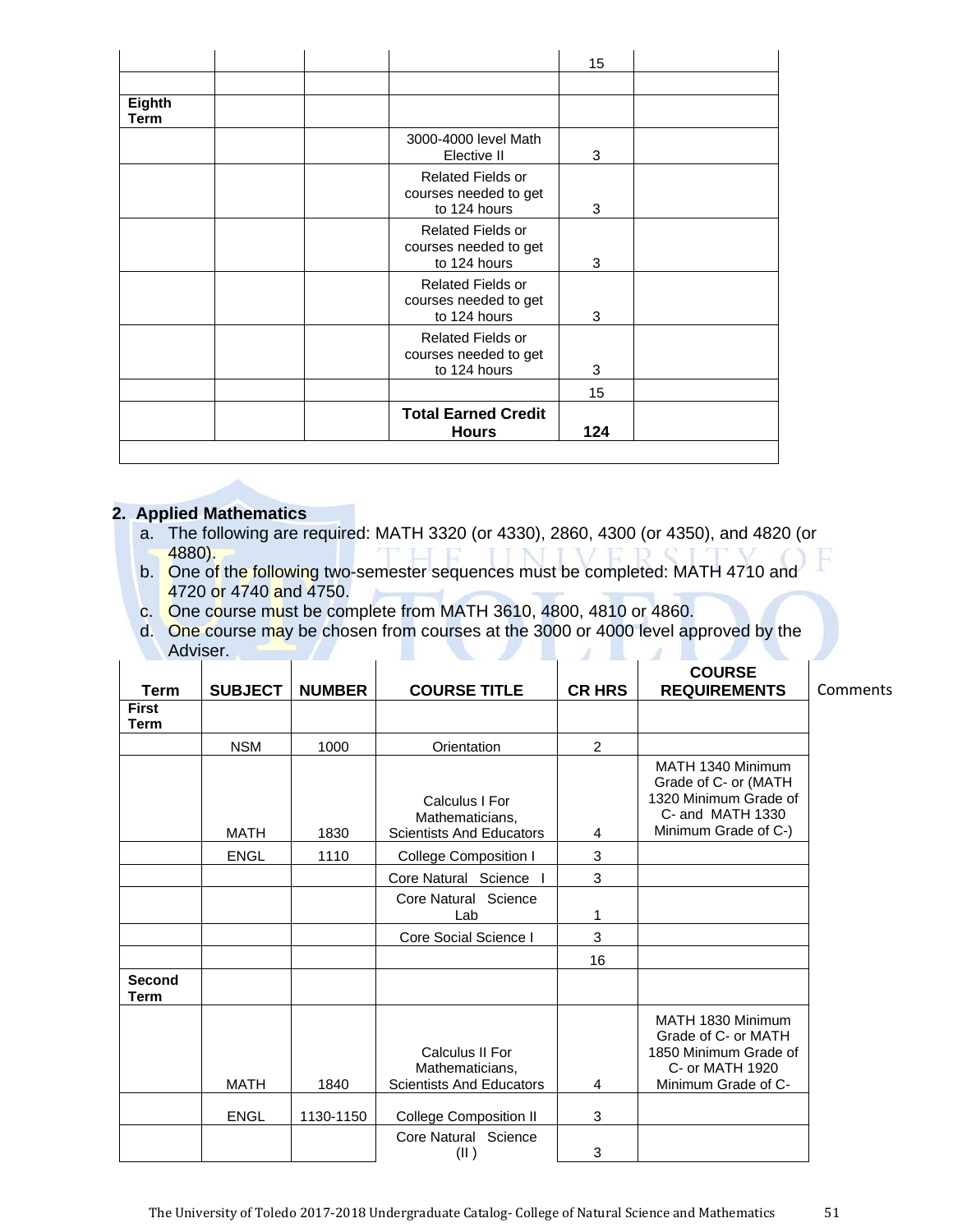|                             |             |      | Core Social Science II                                     | 3                         |                                                                                                             |                                                      |
|-----------------------------|-------------|------|------------------------------------------------------------|---------------------------|-------------------------------------------------------------------------------------------------------------|------------------------------------------------------|
|                             |             |      |                                                            |                           |                                                                                                             |                                                      |
|                             |             |      | Multicultural Courses (US<br>Diversity)                    | 3                         |                                                                                                             |                                                      |
|                             |             |      |                                                            | 16                        |                                                                                                             |                                                      |
| <b>Third</b><br><b>Term</b> |             |      |                                                            |                           |                                                                                                             |                                                      |
|                             | <b>MATH</b> | 2850 | <b>Elementary Multivariable</b><br>Calculus                | $\overline{4}$            | MATH 1840 Minimum<br>Grade of C- or MATH<br>1860 Minimum Grade of<br>C- or MATH 1930<br>Minimum Grade of C- |                                                      |
|                             | <b>MATH</b> | 3190 | Introduction To<br><b>Mathematical Analysis</b>            | 3                         | MATH 1840 Minimum<br>Grade of C- or MATH<br>1860 Minimum Grade of<br>C- or MATH 1930<br>Minimum Grade of C- |                                                      |
|                             |             |      | <b>Multicultural Courses</b><br>(Non-Western)              | 3                         |                                                                                                             |                                                      |
|                             |             |      | Core Humanities I                                          | $\mathbf{3}$              |                                                                                                             |                                                      |
|                             |             |      | NSM Science Elective I                                     | $\mathbf{3}$              |                                                                                                             |                                                      |
|                             |             |      |                                                            | 16                        |                                                                                                             |                                                      |
| <b>Fourth</b>               |             |      |                                                            |                           |                                                                                                             |                                                      |
| <b>Term</b>                 |             |      |                                                            |                           |                                                                                                             |                                                      |
|                             | Math        | 3320 | Into to Abstract Algebra                                   |                           | MATH 3190 Minimum<br>Grade of C-                                                                            | May take<br>Math 4330<br>instead in fall<br>semester |
|                             |             |      | <b>Elementary Differential</b>                             |                           | MATH 2850 Minimum<br>Grade of C- or MATH<br>2950 Minimum Grade of<br>$C-$                                   | May take MATH<br>2860 or 3820                        |
|                             | <b>MATH</b> | 2860 | Equations<br>NSM Science Elective II                       | 3<br>$\mathbf{3}$         |                                                                                                             | instead                                              |
|                             |             |      | Core Humanities II                                         | $\mathbf{3}$              |                                                                                                             |                                                      |
|                             |             |      | Related Fields or courses<br>needed to get to 124<br>hours | 3                         |                                                                                                             |                                                      |
|                             |             |      |                                                            | 15                        |                                                                                                             |                                                      |
| <b>Fifth</b><br><b>Term</b> |             |      |                                                            |                           |                                                                                                             |                                                      |
|                             | <b>MATH</b> | 1890 | <b>Elementary Linear</b><br>Algebra                        | $\ensuremath{\mathsf{3}}$ | MATH 1840 Minimum<br>Grade of C- or MATH<br>1860 Minimum Grade of<br>C- or MATH 1930<br>Minimum Grade of C- |                                                      |
|                             |             |      | Methods Of Numerical                                       |                           | MATH 2860 Minimum<br>Grade of C- or MATH<br>3820 Minimum Grade of<br>$C-$                                   | May take<br><b>MATH 4740</b><br>and 4750<br>sequence |
|                             | <b>MATH</b> | 4710 | Analysis I                                                 | 3                         |                                                                                                             | instead                                              |
|                             |             |      | NSM Science Elective III                                   | $\overline{4}$            |                                                                                                             |                                                      |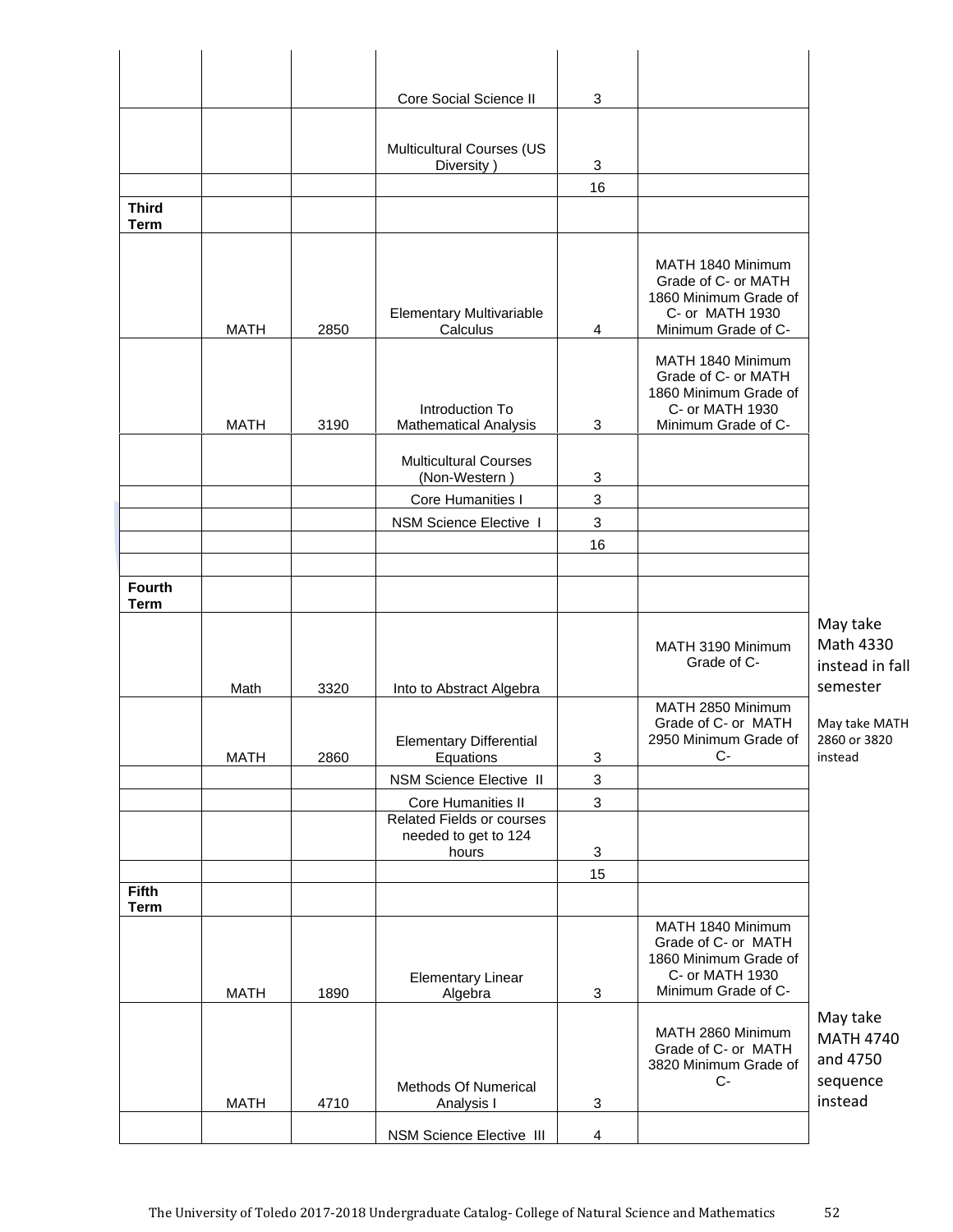|                               |             |      | <b>Related Fields or courses</b><br>needed to get to 124<br>hours | $\mathbf{3}$ |                                                                           |                                                      |
|-------------------------------|-------------|------|-------------------------------------------------------------------|--------------|---------------------------------------------------------------------------|------------------------------------------------------|
|                               |             |      | <b>Related Fields or courses</b><br>needed to get to 124          |              |                                                                           |                                                      |
|                               |             |      | hours                                                             | $\mathbf{3}$ |                                                                           |                                                      |
|                               |             |      |                                                                   | 16           |                                                                           |                                                      |
| <b>Sixth</b><br><b>Term</b>   |             |      |                                                                   |              |                                                                           |                                                      |
|                               |             |      | Methods Of Numerical                                              |              | MATH 4720 Minimum                                                         | May take<br><b>MATH 4740</b><br>and 4750<br>sequence |
|                               | <b>MATH</b> | 4720 | Analysis II                                                       | 3            | Grade of C-                                                               | instead                                              |
|                               | <b>MATH</b> | 4880 | <b>Complex Variables</b>                                          | 3            | MATH 2860 Minimum<br>Grade of C- or MATH<br>3820 Minimum Grade of<br>$C-$ | May take<br><b>MATH 4820</b><br>instead              |
|                               |             |      | <b>Related Fields or courses</b>                                  |              |                                                                           |                                                      |
|                               |             |      | needed to get to 124<br>hours                                     | 3            |                                                                           |                                                      |
|                               |             |      | <b>Related Fields or courses</b><br>needed to get to 124<br>hours | 3            |                                                                           |                                                      |
|                               |             |      | <b>WAC College</b><br>Requirement                                 | 3            |                                                                           |                                                      |
|                               |             |      |                                                                   | 15           |                                                                           |                                                      |
| <b>Seventh</b><br><b>Term</b> |             |      |                                                                   |              |                                                                           |                                                      |
|                               | <b>MATH</b> | 4820 | Introduction To Real<br>Analysis I                                | $\mathbf{3}$ | MATH 3190 Minimum<br>Grade of C-                                          |                                                      |
|                               |             |      | MATH 3610, 4680, 4800,<br>4810, or 4860                           | 3            |                                                                           |                                                      |
|                               |             |      | Related Fields or courses<br>needed to get to 124<br>hours        | 3            |                                                                           |                                                      |
|                               |             |      | <b>Related Fields or courses</b><br>needed to get to 124<br>hours | 3            |                                                                           |                                                      |
|                               |             |      | <b>Related Fields or courses</b><br>needed to get to 124<br>hours | $\mathbf{3}$ |                                                                           |                                                      |
|                               |             |      |                                                                   | 15           |                                                                           |                                                      |
| Eighth<br><b>Term</b>         |             |      |                                                                   |              |                                                                           |                                                      |
|                               |             |      |                                                                   |              | MATH 1890 Minimum<br>Grade of C- or MATH<br>2890 Minimum Grade of         | May take<br><b>MATH 4300</b>                         |
|                               | <b>MATH</b> | 4350 | Applied Linear Algebra                                            | 3            | $C-$                                                                      | instead                                              |
|                               |             |      | 3000-4000 Level Math<br>Elective                                  | 3            |                                                                           |                                                      |
|                               |             |      | Related Fields or courses<br>needed to get to 124                 |              |                                                                           |                                                      |
|                               |             |      | hours<br><b>Related Fields or courses</b><br>needed to get to 124 | 3            |                                                                           |                                                      |
|                               |             |      | hours                                                             | 3            |                                                                           |                                                      |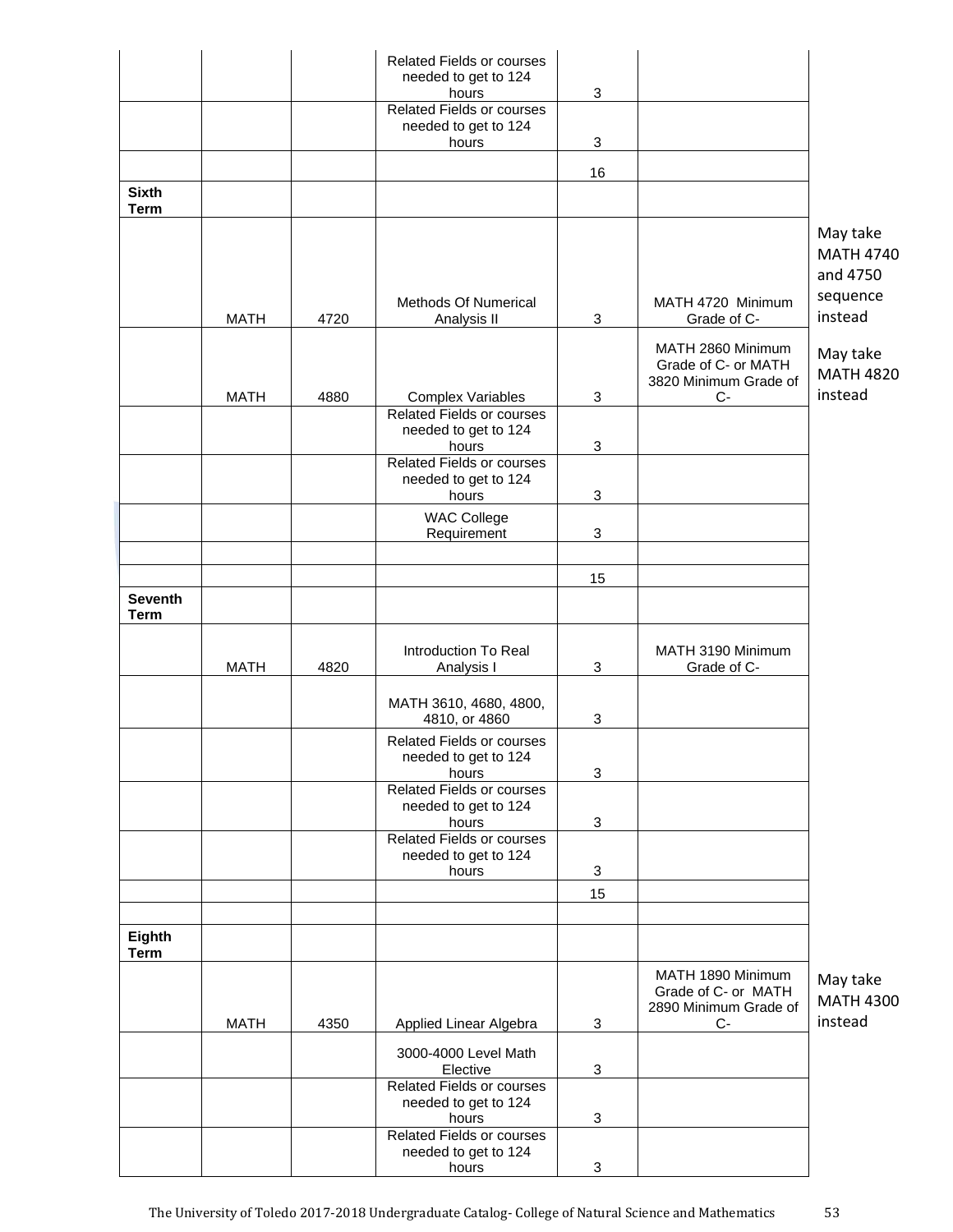| <b>Related Fields or courses</b><br>needed to get to 124<br>hours |     |  |
|-------------------------------------------------------------------|-----|--|
|                                                                   | 15  |  |
| <b>Total Earned Credit</b><br><b>Hours</b>                        | 124 |  |

# **3. Statistics**

- a. The following courses are required: MATH 3610, 3620, 4350, 4600 , 4610, 4680, and 4690.
- b. One more course may be chosen from courses at the 3000 or 4000 level approved by the Adviser.

| <b>Term</b>                 | <b>SUBJECT</b> | <b>NUMBER</b> | <b>COURSE</b><br><b>TITLE</b>                                     | <b>CR</b><br><b>HRS</b>   | <b>COURSE</b><br><b>REQUIREMENTS</b>                                                                                         |        |
|-----------------------------|----------------|---------------|-------------------------------------------------------------------|---------------------------|------------------------------------------------------------------------------------------------------------------------------|--------|
| <b>First</b><br><b>Term</b> |                |               |                                                                   |                           |                                                                                                                              |        |
|                             | <b>NSM</b>     | 1000          | Orientation                                                       | $\overline{c}$            |                                                                                                                              |        |
|                             | <b>MATH</b>    | 1830          | Calculus I For<br>Mathematicians,<br>Scientists And<br>Educators  | 4                         | <b>MATH 1340</b><br>Minimum Grade of<br>C- or (MATH 1320<br>Minimum Grade of<br>C- and MATH 1330<br>Minimum Grade of<br>$C-$ |        |
|                             | ENGL           | 1110          | College<br>Composition I                                          | 3                         |                                                                                                                              |        |
|                             |                |               | <b>Core Natural</b><br>Science I                                  | $\ensuremath{\mathsf{3}}$ |                                                                                                                              |        |
|                             |                |               | <b>Core Natural</b><br>Science Lab                                | 1                         |                                                                                                                              |        |
|                             |                |               | Core Social<br>Science I                                          | 3                         |                                                                                                                              | atalog |
|                             |                |               |                                                                   | 16                        |                                                                                                                              |        |
| Second<br><b>Term</b>       |                |               |                                                                   |                           |                                                                                                                              |        |
|                             | <b>MATH</b>    | 1840          | Calculus II For<br>Mathematicians,<br>Scientists And<br>Educators | 4                         | <b>MATH 1830</b><br>Minimum Grade of<br>C- or MATH 1850<br>Minimum Grade of<br>C- or MATH 1920<br>Minimum Grade of<br>C-     |        |
|                             | <b>ENGL</b>    | 1130-1150     | College<br>Composition II                                         | 3                         |                                                                                                                              |        |
|                             |                |               | <b>Core Natural</b><br>Science (II)                               | 3                         |                                                                                                                              |        |
|                             |                |               | Core Social<br>Science II                                         | 3                         |                                                                                                                              |        |
|                             |                |               | Multicultural<br>Courses (US<br>Diversity)                        | $\ensuremath{\mathsf{3}}$ |                                                                                                                              |        |
|                             |                |               |                                                                   | 16                        |                                                                                                                              |        |
| <b>Third</b><br><b>Term</b> |                |               |                                                                   |                           |                                                                                                                              |        |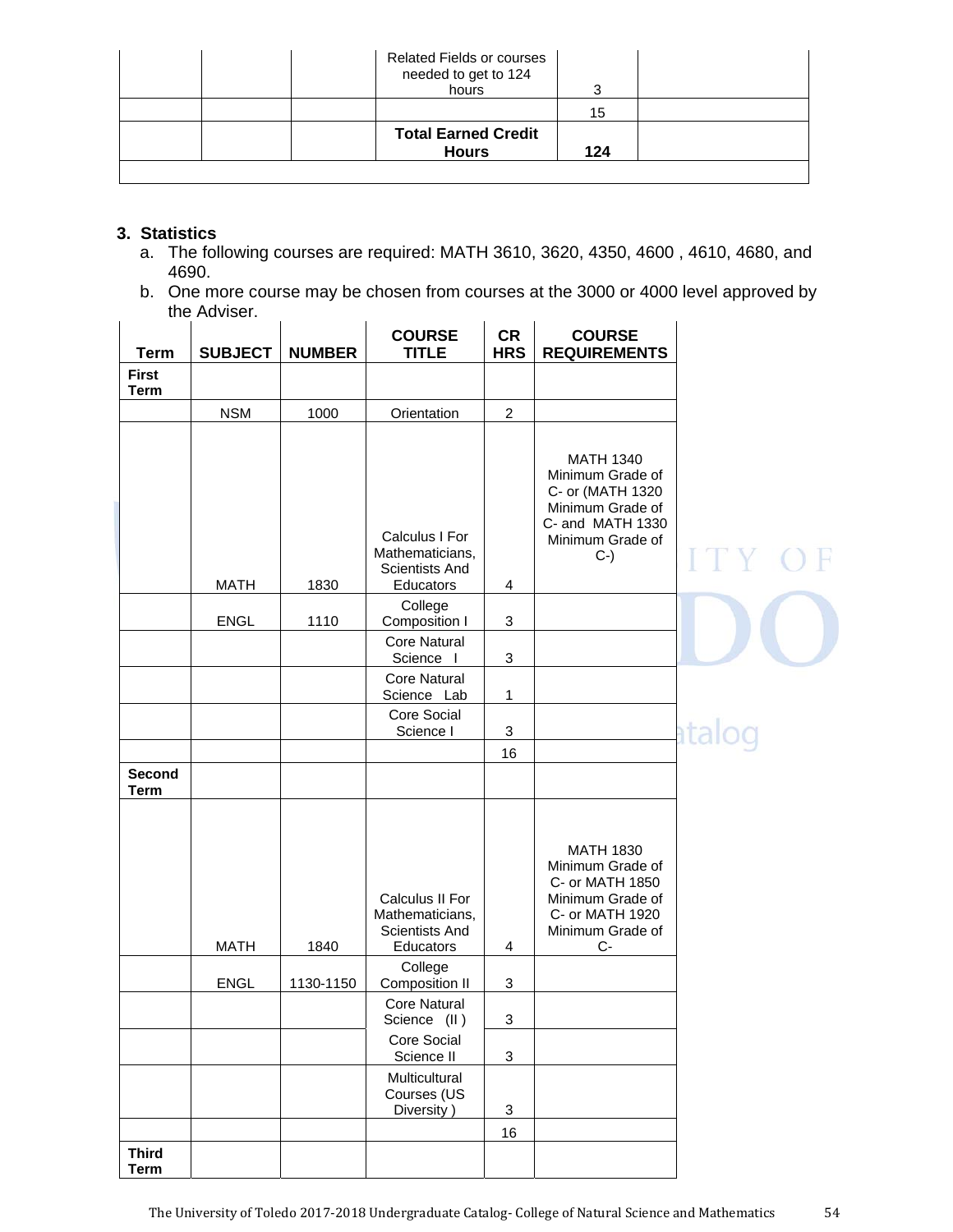|                             | <b>MATH</b> | 2850 | Elementary<br>Multivariable<br>Calculus                              | 4                         | <b>MATH 1840</b><br>Minimum Grade of<br>C- or MATH 1860<br>Minimum Grade of<br>C- or MATH 1930<br>Minimum Grade of<br>C-<br><b>MATH 1840</b><br>Minimum Grade of<br>C- or MATH 1860 |       |
|-----------------------------|-------------|------|----------------------------------------------------------------------|---------------------------|-------------------------------------------------------------------------------------------------------------------------------------------------------------------------------------|-------|
|                             | <b>MATH</b> | 3190 | Introduction To<br>Mathematical<br>Analysis                          | $\sqrt{3}$                | Minimum Grade of<br>C- or MATH 1930<br>Minimum Grade of<br>$C-$                                                                                                                     |       |
|                             |             |      | Multicultural<br>Courses (Non-<br>Western)                           | 3                         |                                                                                                                                                                                     |       |
|                             |             |      | Core<br><b>Humanities I</b>                                          | $\sqrt{3}$                |                                                                                                                                                                                     |       |
|                             |             |      | <b>NSM Science</b><br>Elective I                                     | $\ensuremath{\mathsf{3}}$ |                                                                                                                                                                                     |       |
|                             |             |      |                                                                      | 16                        |                                                                                                                                                                                     |       |
| <b>Fourth</b>               |             |      |                                                                      |                           |                                                                                                                                                                                     |       |
| <b>Term</b>                 |             |      |                                                                      |                           |                                                                                                                                                                                     | ITY O |
|                             |             |      | Elementary                                                           |                           | <b>MATH 1840</b><br>Minimum Grade of<br>C- or MATH 1860<br>Minimum Grade of<br>C- or MATH 1930<br>Minimum Grade of<br>C-                                                            |       |
|                             | <b>MATH</b> | 1890 | Linear Algebra                                                       | 3                         |                                                                                                                                                                                     |       |
|                             |             |      | <b>Related Fields</b><br>or courses<br>needed to get to<br>124 hours | $\sqrt{3}$                |                                                                                                                                                                                     | P     |
|                             |             |      | <b>NSM Science</b><br>Elective II                                    | $\sqrt{3}$                |                                                                                                                                                                                     |       |
|                             |             |      | Core<br>Humanities II                                                | $\sqrt{3}$                |                                                                                                                                                                                     |       |
|                             |             |      | <b>Related Fields</b><br>or courses<br>needed to get to<br>124 hours | $\sqrt{3}$                |                                                                                                                                                                                     |       |
|                             |             |      |                                                                      | 15                        |                                                                                                                                                                                     |       |
| <b>Fifth</b><br><b>Term</b> |             |      |                                                                      |                           |                                                                                                                                                                                     |       |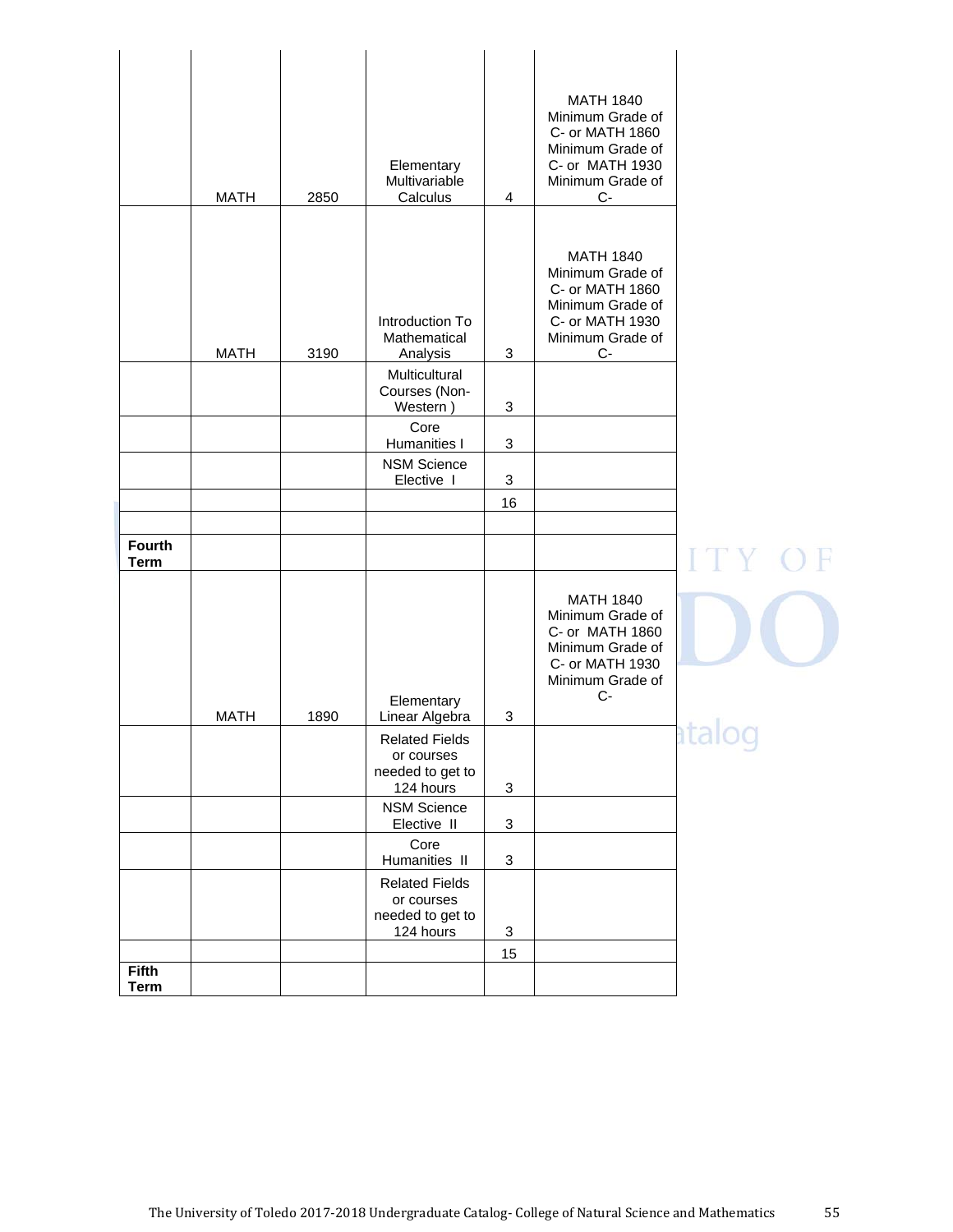|                               |             |      |                                                                                               |            | <b>MATH 1840</b><br>Minimum Grade of<br>C- or MATH 1860<br>Minimum Grade of<br>C- or 1930<br>Minimum Grade of<br>C- or MATH 3190<br>Minimum Grade of<br>$C-$ |                          |
|-------------------------------|-------------|------|-----------------------------------------------------------------------------------------------|------------|--------------------------------------------------------------------------------------------------------------------------------------------------------------|--------------------------|
|                               | <b>MATH</b> | 3610 | Statistical<br>Methods I                                                                      | $\sqrt{3}$ |                                                                                                                                                              |                          |
|                               | <b>MATH</b> | 4680 | Introduction To<br>Theory Of<br>Probability                                                   | 3          | MATH 2850 Minium<br>Grade of C-                                                                                                                              |                          |
|                               |             |      | <b>NSM Science</b><br>Elective III                                                            | 4          |                                                                                                                                                              |                          |
|                               |             |      | <b>Related Fields</b><br>or courses<br>needed to get to<br>124 hours<br><b>Related Fields</b> | 3          |                                                                                                                                                              |                          |
|                               |             |      | or courses<br>needed to get to<br>124 hours                                                   | 3          |                                                                                                                                                              |                          |
|                               |             |      |                                                                                               | 16         |                                                                                                                                                              |                          |
| <b>Sixth</b><br><b>Term</b>   |             |      |                                                                                               |            |                                                                                                                                                              |                          |
|                               | <b>MATH</b> | 3620 | Statistical<br>Methods II                                                                     | 3          | MATH 3610<br>Minimum Grade of<br>C-                                                                                                                          |                          |
|                               | <b>MATH</b> | 4690 | Introduction To<br>Mathematical<br><b>Statistics</b>                                          | 3          | <b>MATH 4680</b><br>Minimum Grade of<br>C-                                                                                                                   |                          |
|                               |             |      | <b>Related Fields</b><br>or courses<br>needed to get to<br>124 hours                          | 3          |                                                                                                                                                              |                          |
|                               |             |      | <b>Related Fields</b><br>or courses<br>needed to get to<br>124 hours                          | 3          |                                                                                                                                                              | $\overline{\phantom{a}}$ |
|                               |             |      | <b>WAC College</b><br>Requirement                                                             | 3          |                                                                                                                                                              |                          |
|                               |             |      |                                                                                               | 15         |                                                                                                                                                              |                          |
| <b>Seventh</b><br><b>Term</b> |             |      |                                                                                               |            |                                                                                                                                                              |                          |
|                               |             |      | Applications of                                                                               |            | <b>MATH 4680</b><br>Minimum Grade of                                                                                                                         |                          |
|                               | <b>MATH</b> | 4600 | Statistics I<br>3000-4000<br>Level Math                                                       | 3          | $C-$                                                                                                                                                         |                          |
|                               |             |      | Elective                                                                                      | 3          |                                                                                                                                                              |                          |
|                               |             |      | <b>Related Fields</b><br>or courses<br>needed to get to<br>124 hours                          | 3          |                                                                                                                                                              |                          |
|                               |             |      | <b>Related Fields</b><br>or courses<br>needed to get to<br>124 hours                          | 3          |                                                                                                                                                              |                          |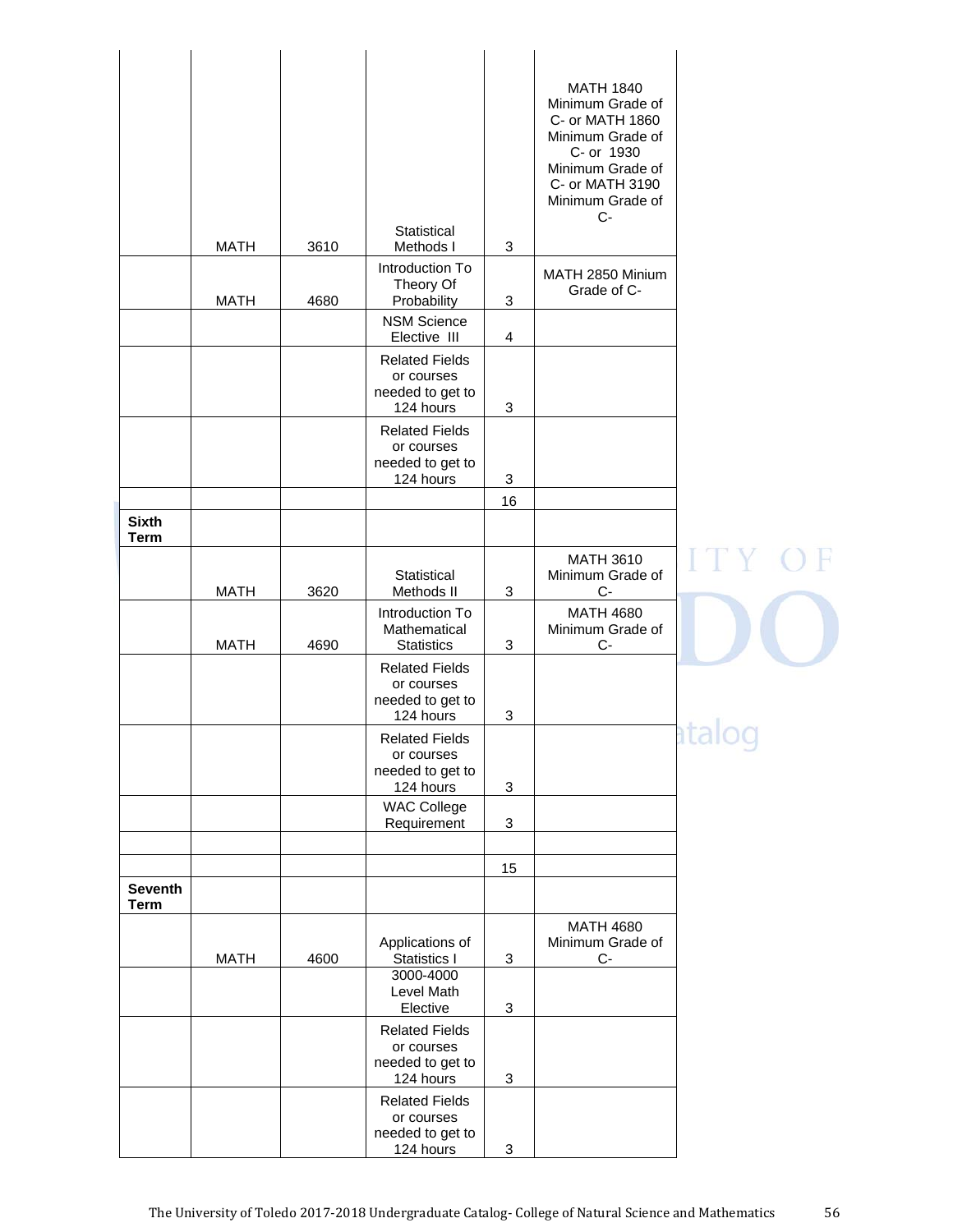|                       |             |      | <b>Related Fields</b><br>or courses<br>needed to get to              |     |                                                                                     |  |
|-----------------------|-------------|------|----------------------------------------------------------------------|-----|-------------------------------------------------------------------------------------|--|
|                       |             |      | 124 hours                                                            | 3   |                                                                                     |  |
|                       |             |      |                                                                      | 15  |                                                                                     |  |
| Eighth<br><b>Term</b> |             |      |                                                                      |     |                                                                                     |  |
|                       | <b>MATH</b> | 4350 | <b>Applied Linear</b><br>Algebra                                     | 3   | <b>MATH 1890</b><br>Minimum Grade of<br>C- or MATH 2890<br>Minimum Grade of<br>$C-$ |  |
|                       | <b>MATH</b> | 4610 | Applications of<br><b>Statistics II</b>                              | 3   |                                                                                     |  |
|                       |             |      | <b>Related Fields</b><br>or courses<br>needed to get to<br>124 hours | 3   |                                                                                     |  |
|                       |             |      | <b>Related Fields</b><br>or courses<br>needed to get to<br>124 hours | 3   |                                                                                     |  |
|                       |             |      | <b>Related Fields</b><br>or courses<br>needed to get to<br>124 hours | 3   |                                                                                     |  |
|                       |             |      |                                                                      | 15  |                                                                                     |  |
|                       |             |      | <b>Total Earned</b><br><b>Credit Hours</b>                           | 124 |                                                                                     |  |

# **4. Mathematics with Computer Science**

- a. The following are required: MATH 2860, 4380, 4710, 3320 (or 4330), 4820 (or 4880), and 4350 (or 4390 or 4720).
- b. Two courses may be chosen from courses at the 3000 or 4000 level approved by the Adviser.
- c. A minimum total of 18 hours in related area courses should be taken from EECS 1100 to 4990. At least two of these courses should be from EECS 2550 or at the 3000 or 4000 level approved by the Adviser.

| Term                 | <b>SUBJECT</b> | <b>NUMBER</b> | <b>COURSE</b><br><b>TITLE</b>                                                  | CR<br><b>HRS</b> | <b>COURSE</b><br><b>REQUIREMENTS</b>                                                                                         | <b>COMMENTS</b> |
|----------------------|----------------|---------------|--------------------------------------------------------------------------------|------------------|------------------------------------------------------------------------------------------------------------------------------|-----------------|
| <b>First</b><br>Term |                |               |                                                                                |                  |                                                                                                                              |                 |
|                      | <b>NSM</b>     | 1000          | Orientation                                                                    | 2                |                                                                                                                              |                 |
|                      | <b>MATH</b>    | 1830          | Calculus I For<br>Mathematicians,<br><b>Scientists And</b><br><b>Educators</b> | 4                | <b>MATH 1340</b><br>Minimum Grade of<br>C- or (MATH 1320<br>Minimum Grade of<br>C- and MATH 1330<br>Minimum Grade of<br>$C-$ |                 |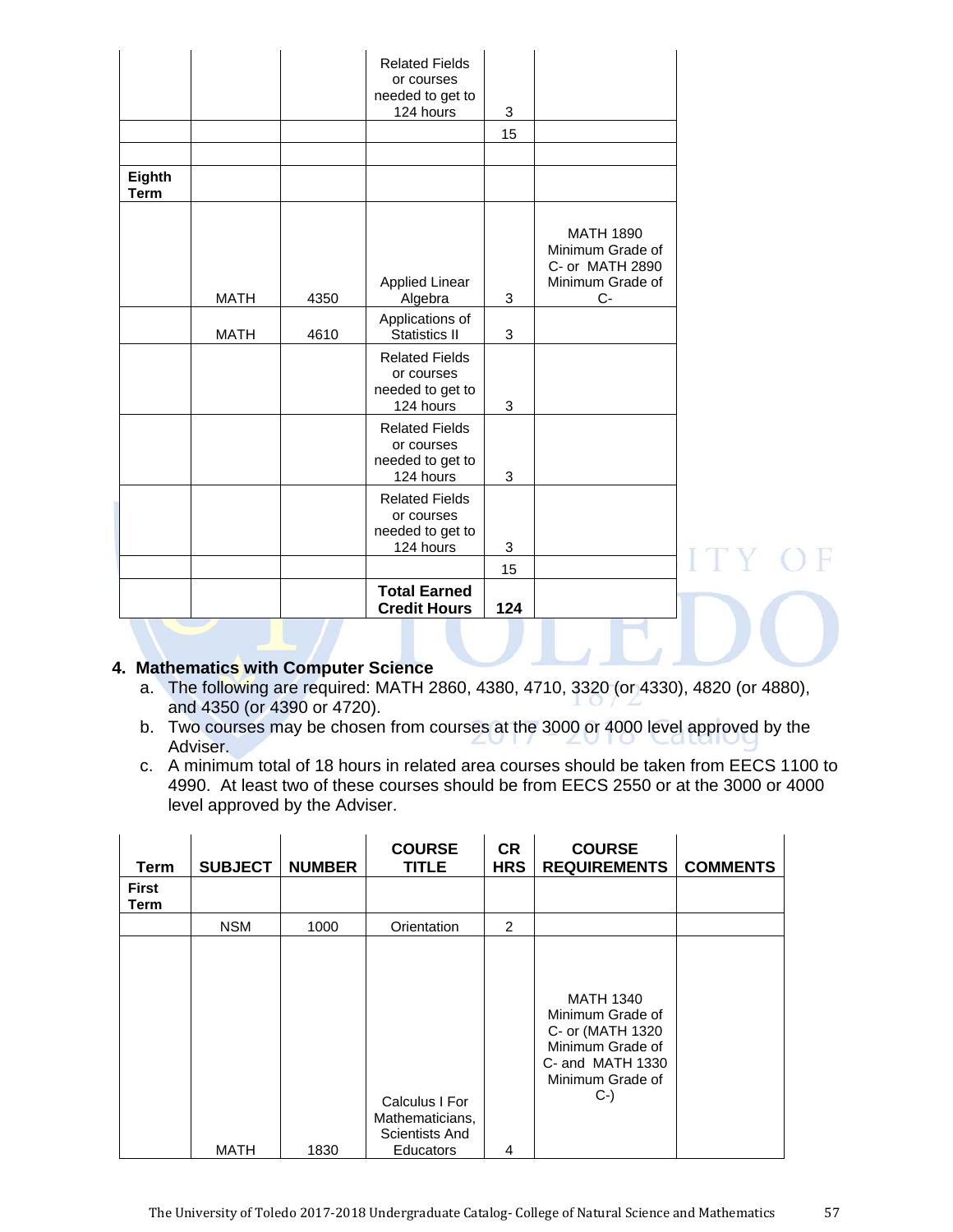|                              | ENGL        | 1110      | College<br>Composition I                                          | 3              |                                                                                                                             |  |
|------------------------------|-------------|-----------|-------------------------------------------------------------------|----------------|-----------------------------------------------------------------------------------------------------------------------------|--|
|                              |             |           | <b>Core Natural</b>                                               |                |                                                                                                                             |  |
|                              |             |           | Science I<br><b>Core Natural</b>                                  | 3              |                                                                                                                             |  |
|                              |             |           | Science Lab                                                       | $\mathbf{1}$   |                                                                                                                             |  |
|                              |             |           | Core Social<br>Science I                                          | 3              |                                                                                                                             |  |
|                              |             |           |                                                                   | 16             |                                                                                                                             |  |
| <b>Second</b><br><b>Term</b> |             |           |                                                                   |                |                                                                                                                             |  |
|                              | <b>MATH</b> | 1840      | Calculus II For<br>Mathematicians,<br>Scientists And<br>Educators | 4              | <b>MATH 1830</b><br>Minimum Grade of<br>C- or MATH 1850<br>Minimum Grade of<br>C- or MATH 1920<br>Minimum Grade of<br>$C -$ |  |
|                              |             |           | College                                                           |                |                                                                                                                             |  |
|                              | ENGL        | 1130-1150 | Composition II<br><b>Core Natural</b>                             | 3              |                                                                                                                             |  |
|                              |             |           | Science (II)                                                      | 3              |                                                                                                                             |  |
|                              |             |           | Core Social<br>Science II                                         | 3              |                                                                                                                             |  |
|                              |             |           | Multicultural                                                     |                |                                                                                                                             |  |
|                              |             |           | Courses (US<br>Diversity)                                         | 3              |                                                                                                                             |  |
|                              |             |           |                                                                   | 16             |                                                                                                                             |  |
| <b>Third</b><br><b>Term</b>  |             |           |                                                                   |                |                                                                                                                             |  |
|                              | <b>MATH</b> | 2850      | Elementary<br>Multivariable<br>Calculus                           | $\overline{4}$ | <b>MATH 1840</b><br>Minimum Grade of<br>C- or MATH 1860<br>Minimum Grade of<br>C- or MATH 1930<br>Minimum Grade of<br>$C-$  |  |
|                              | <b>MATH</b> | 3190      | Introduction To<br>Mathematical<br>Analysis                       | 3              | <b>MATH 1840</b><br>Minimum Grade of<br>C- or MATH 1860<br>Minimum Grade of<br>C- or MATH 1930<br>Minimum Grade of<br>$C-$  |  |
|                              |             |           | Multicultural<br>Courses (Non-<br>Western)                        | 3              |                                                                                                                             |  |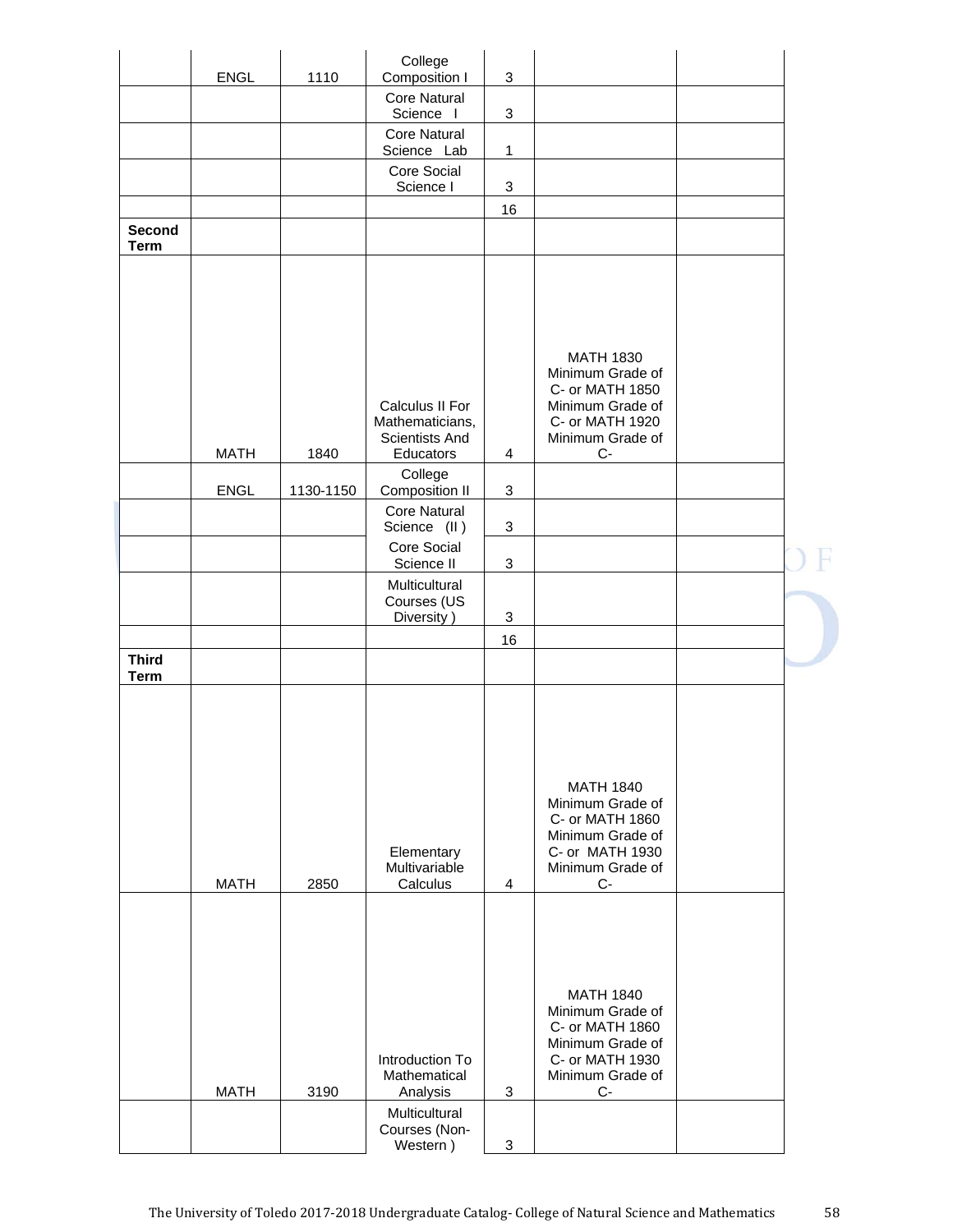|                       |  | Core<br>Humanities I             | 3  |  |
|-----------------------|--|----------------------------------|----|--|
|                       |  | <b>NSM Science</b><br>Elective I | 3  |  |
|                       |  |                                  | 16 |  |
|                       |  |                                  |    |  |
| Fourth<br><b>Term</b> |  |                                  |    |  |

|                             | <b>MATH</b> | 2860 | Elementary<br>Differential<br>Equations                              | $\mathbf{3}$            | <b>MATH 2850</b><br>Minimum Grade of<br>C- or MATH 2950<br>Minimum Grade of<br>$C-$                                        | May take<br><b>MATH 2860</b><br>instead. |  |
|-----------------------------|-------------|------|----------------------------------------------------------------------|-------------------------|----------------------------------------------------------------------------------------------------------------------------|------------------------------------------|--|
|                             | Math        | 3320 | Intro to Abstract<br>Algebra                                         |                         | <b>MATH 3190</b><br>Minimum Grade of<br>$C-$                                                                               | May take<br>Math 4330<br>instead         |  |
|                             |             |      | <b>NSM Science</b>                                                   |                         |                                                                                                                            |                                          |  |
|                             |             |      | Elective II<br>Core                                                  | $\mathbf{3}$            |                                                                                                                            |                                          |  |
|                             |             |      | Humanities II                                                        | 3                       |                                                                                                                            |                                          |  |
|                             |             |      | <b>EECS</b> elective                                                 | $\mathfrak{Z}$          |                                                                                                                            |                                          |  |
|                             |             |      |                                                                      | 15                      |                                                                                                                            |                                          |  |
| <b>Fifth</b><br><b>Term</b> |             |      |                                                                      |                         |                                                                                                                            |                                          |  |
|                             | <b>MATH</b> | 1890 | Elementary<br>Linear Algebra                                         | $\mathbf{3}$            | <b>MATH 1840</b><br>Minimum Grade of<br>C- or MATH 1860<br>Minimum Grade of<br>C- or MATH 1930<br>Minimum Grade of<br>$C-$ |                                          |  |
|                             | <b>MATH</b> | 4710 | Methods Of<br>Numerical<br>Analysis I                                | 3                       | <b>MATH 2860</b><br>Minimum Grade of<br>C- or MATH 3820<br>Minimum Grade of<br>$C-$                                        |                                          |  |
|                             |             |      | <b>NSM Science</b><br>Elective III                                   | $\overline{\mathbf{4}}$ |                                                                                                                            |                                          |  |
|                             |             |      | <b>EECS</b> elective                                                 | 3                       |                                                                                                                            |                                          |  |
|                             |             |      | <b>Related Fields</b><br>or courses<br>needed to get to<br>124 hours | 3                       |                                                                                                                            |                                          |  |
|                             |             |      |                                                                      | 16                      |                                                                                                                            |                                          |  |
| <b>Sixth</b><br><b>Term</b> |             |      |                                                                      |                         |                                                                                                                            |                                          |  |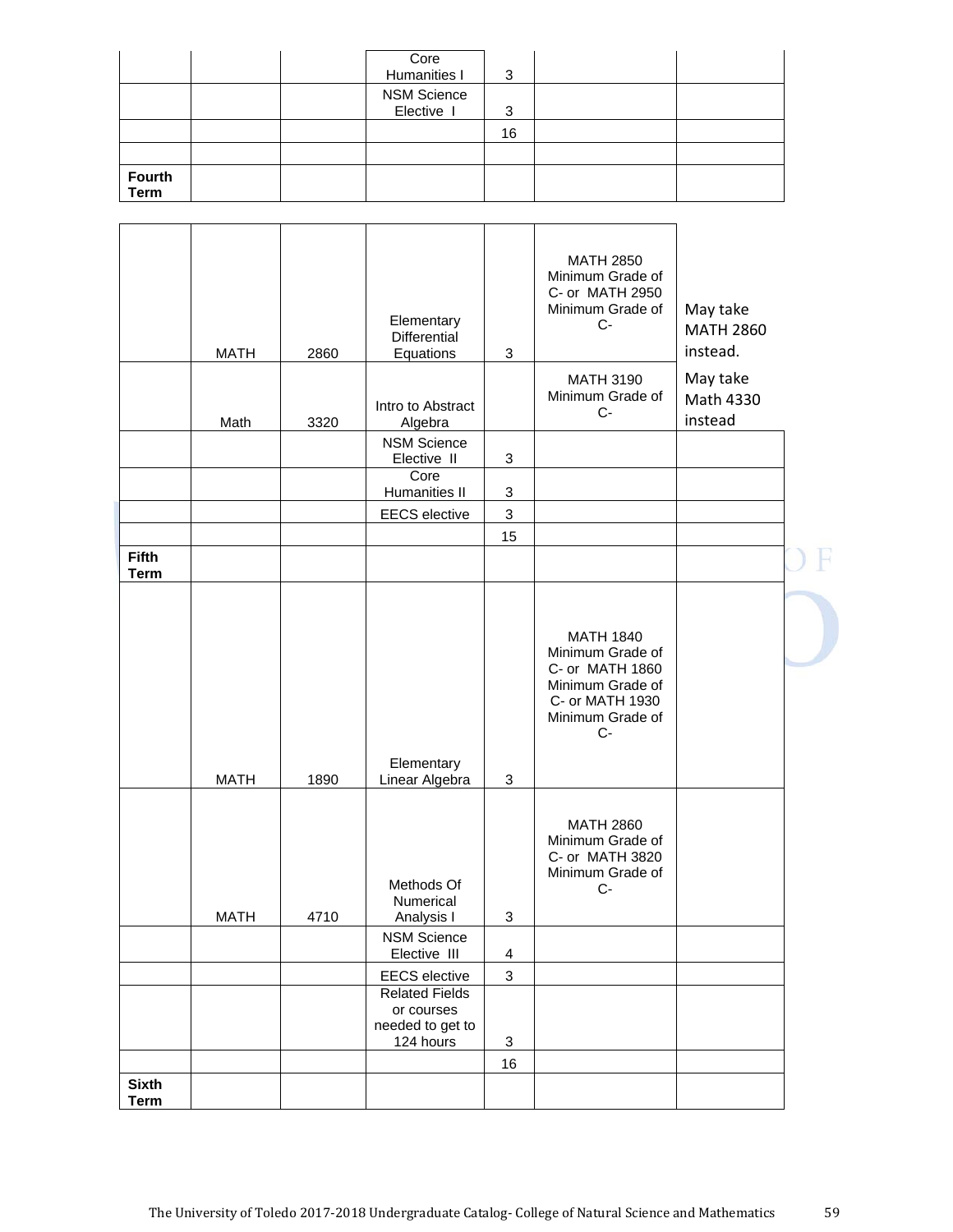|                               | <b>MATH</b> | 4720 | Methods Of<br>Numerical<br>Analysis II                                                                                       | 3      | <b>MATH 4710</b><br>Minimum Grade of<br>C-                                        | May take<br><b>MATH 4350</b><br>or 4390<br>instead |  |
|-------------------------------|-------------|------|------------------------------------------------------------------------------------------------------------------------------|--------|-----------------------------------------------------------------------------------|----------------------------------------------------|--|
|                               | <b>MATH</b> | 4880 | Complex<br>Variables                                                                                                         | 3      | <b>MATH 2860</b><br>Minimum Grade of<br>C- or MATH 3820<br>Minimum Grade of<br>C- | May take<br><b>MATH 4820</b><br>instead            |  |
|                               |             |      | <b>EECS</b> elective                                                                                                         | 3      |                                                                                   |                                                    |  |
|                               |             |      | <b>Related Fields</b><br>or courses<br>needed to get to                                                                      |        |                                                                                   |                                                    |  |
|                               |             |      | 124 hours                                                                                                                    | 3      |                                                                                   |                                                    |  |
|                               |             |      | <b>WAC College</b><br>Requirement                                                                                            | 3      |                                                                                   |                                                    |  |
|                               |             |      |                                                                                                                              |        |                                                                                   |                                                    |  |
|                               |             |      |                                                                                                                              | 15     |                                                                                   |                                                    |  |
| <b>Seventh</b><br><b>Term</b> |             |      |                                                                                                                              |        |                                                                                   |                                                    |  |
|                               |             |      | 3000-4000<br>Level Math                                                                                                      |        |                                                                                   |                                                    |  |
|                               |             |      | Elective                                                                                                                     | 3      |                                                                                   |                                                    |  |
|                               | <b>MATH</b> | 4380 | <b>Discrete</b><br><b>Structures And</b><br>Analysis Of<br>Algorithms                                                        | 3      | MATH 4330 or<br>3320 Minimum<br>Grade of C-                                       |                                                    |  |
|                               |             |      | <b>EECS</b> elective                                                                                                         | 3      |                                                                                   |                                                    |  |
|                               |             |      | <b>EECS</b> elective<br>(2500 or 3000-<br>4000 leve)<br><b>Related Fields</b><br>or courses<br>needed to get to<br>124 hours | 3<br>3 |                                                                                   |                                                    |  |
|                               |             |      |                                                                                                                              | 15     |                                                                                   |                                                    |  |
|                               |             |      |                                                                                                                              |        |                                                                                   |                                                    |  |
| Eighth<br><b>Term</b>         |             |      |                                                                                                                              |        |                                                                                   |                                                    |  |
|                               |             |      | 3000-4000<br>Level Math<br>Elective                                                                                          | 3      |                                                                                   |                                                    |  |
|                               |             |      | <b>EECS</b> elective<br>(2500 or 3000-<br>4000 leve)                                                                         | 3      |                                                                                   |                                                    |  |
|                               |             |      | <b>Related Fields</b><br>or courses<br>needed to get to<br>124 hours                                                         | 3      |                                                                                   |                                                    |  |
|                               |             |      | <b>Related Fields</b><br>or courses<br>needed to get to<br>124 hours                                                         | 3      |                                                                                   |                                                    |  |
|                               |             |      | <b>Related Fields</b><br>or courses<br>needed to get to<br>124 hours                                                         | 3      |                                                                                   |                                                    |  |
|                               |             |      |                                                                                                                              |        |                                                                                   |                                                    |  |
|                               |             |      |                                                                                                                              | 15     |                                                                                   |                                                    |  |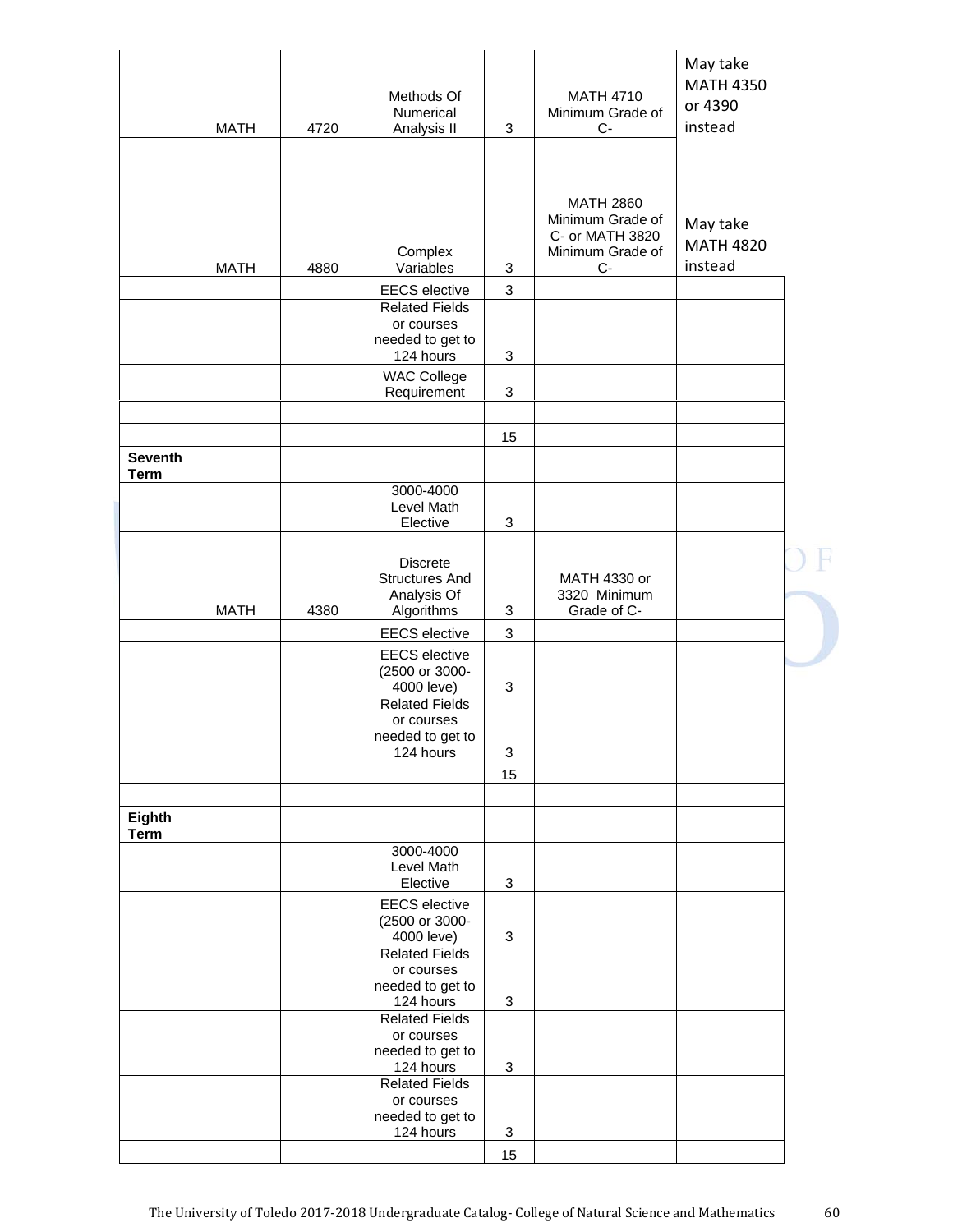| <b>Total Earned</b><br><b>Credit Hours</b><br>124 |  |
|---------------------------------------------------|--|
|---------------------------------------------------|--|

# **5. Actuarial Science**

- a. The following courses are required: MATH 3610, 3620, 2860, 4620, 4680, 4690, 4760, and 4770.
- b. The related area courses should include the following list: ECON 1150, 1200; BUAD 1020, 2040, 2050, 3040; FINA 3600; INFS 3150.

| <b>Term</b>                  | <b>SUBJECT</b> | <b>NUMBER</b> | <b>COURSE</b><br><b>TITLE</b>                                     | <b>CR</b><br><b>HRS</b>   | <b>COURSE</b><br><b>REQUIREMENTS</b>                                                                                         | <b>COMMENTS</b>                                                                                                      |  |
|------------------------------|----------------|---------------|-------------------------------------------------------------------|---------------------------|------------------------------------------------------------------------------------------------------------------------------|----------------------------------------------------------------------------------------------------------------------|--|
| <b>First</b><br><b>Term</b>  |                |               |                                                                   |                           |                                                                                                                              |                                                                                                                      |  |
|                              | <b>NSM</b>     | 1000          | Orientation                                                       | $\boldsymbol{2}$          |                                                                                                                              |                                                                                                                      |  |
|                              |                |               |                                                                   |                           | <b>MATH 1340</b><br>Minimum Grade of<br>C- or (MATH 1320<br>Minimum Grade of<br>C- and MATH 1330<br>Minimum Grade of<br>$C-$ | Actuarial<br>Science<br>students<br>need to start<br>in calculus II<br>or may take<br>Math 2850<br>in the<br>summer. |  |
|                              |                |               | Calculus II For<br>Mathematicians,<br><b>Scientists And</b>       |                           |                                                                                                                              | May<br>substitute                                                                                                    |  |
|                              | <b>MATH</b>    | 1840          | Educators                                                         | 4                         |                                                                                                                              | Math 1860                                                                                                            |  |
|                              | <b>ENGL</b>    | 1110          | College<br>Composition I                                          | $\mathbf{3}$              |                                                                                                                              |                                                                                                                      |  |
|                              |                |               | <b>Core Natural</b><br>Science I                                  | 3                         |                                                                                                                              |                                                                                                                      |  |
|                              |                |               | <b>Core Natural</b><br>Science Lab                                | 1                         |                                                                                                                              |                                                                                                                      |  |
|                              | <b>ECON</b>    | 1150          | Principles Of<br>Macroeconomics<br>(Social science<br>elective I) | 3                         |                                                                                                                              |                                                                                                                      |  |
|                              |                |               |                                                                   | 16                        |                                                                                                                              |                                                                                                                      |  |
| <b>Second</b><br><b>Term</b> |                |               |                                                                   |                           |                                                                                                                              |                                                                                                                      |  |
|                              | <b>MATH</b>    | 2850          | Elementary<br>Multivariable<br>Calculus                           | 4                         | <b>MATH 1840</b><br>Minimum Grade of<br>C- or MATH 1860<br>Minimum Grade of<br>C- or MATH 1930<br>Minimum Grade of<br>$C -$  |                                                                                                                      |  |
|                              |                |               | College                                                           |                           |                                                                                                                              |                                                                                                                      |  |
|                              | ENGL           | 1130-1150     | <b>Composition II</b>                                             | $\sqrt{3}$                |                                                                                                                              |                                                                                                                      |  |
|                              | <b>MATH</b>    | 1890          | Elementary<br>Linear Algebra                                      | $\ensuremath{\mathsf{3}}$ | <b>MATH 1840</b><br>Minimum Grade of<br>C- or MATH 1860<br>Minimum Grade of<br>C- or MATH 1930<br>Minimum Grade of<br>$C -$  | Math take<br>math 2890<br>instead                                                                                    |  |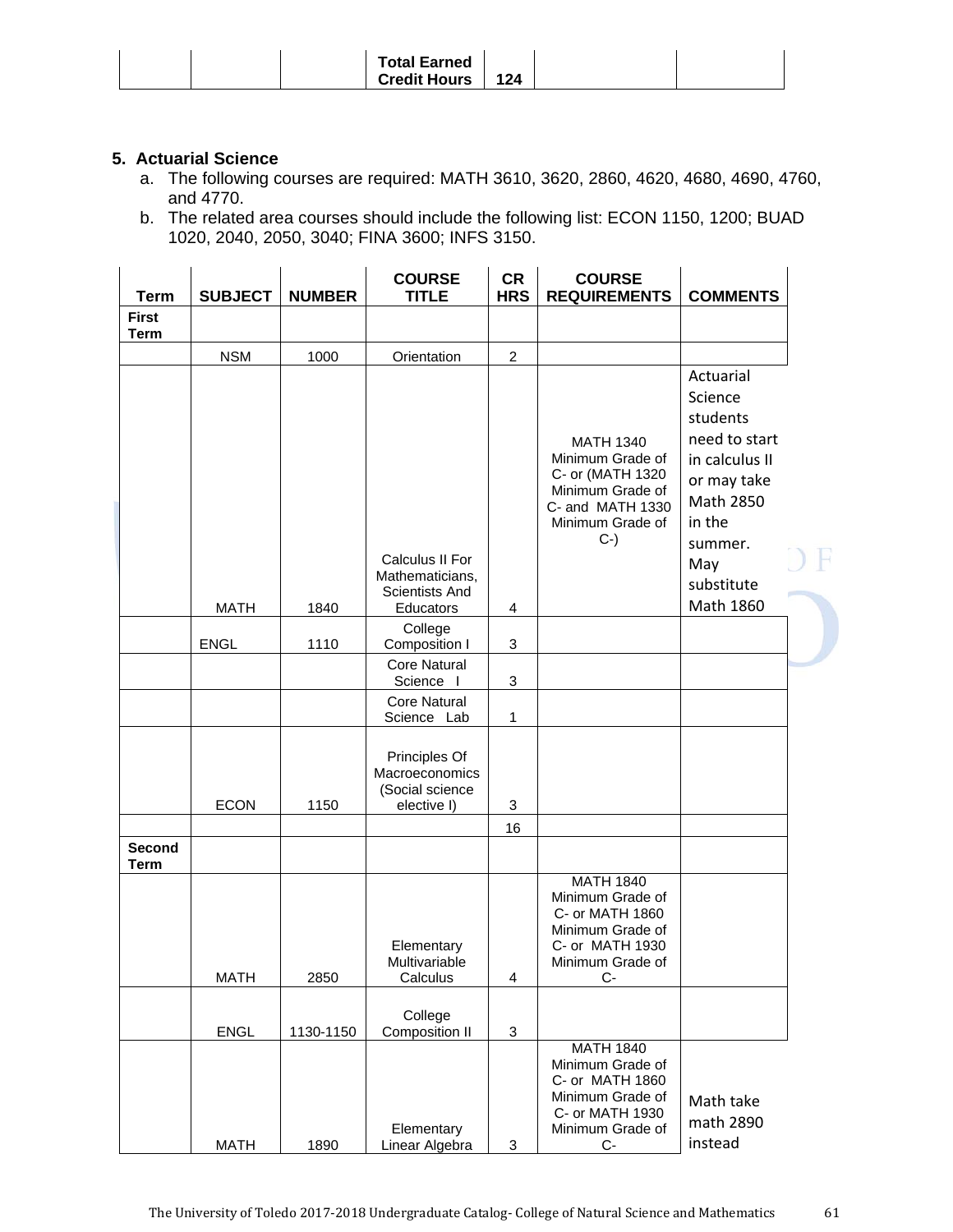|                              | <b>ECON</b> | 1200 | Principles Of<br>Microeconomics                      | $\mathbf 3$             |                                                                                                                                                               |                                                     |
|------------------------------|-------------|------|------------------------------------------------------|-------------------------|---------------------------------------------------------------------------------------------------------------------------------------------------------------|-----------------------------------------------------|
|                              | <b>BUAD</b> | 1020 | Micro-Computer<br>Applications In<br><b>Business</b> | 3                       |                                                                                                                                                               |                                                     |
|                              |             |      |                                                      | 16                      |                                                                                                                                                               |                                                     |
| <b>Third</b><br><b>Term</b>  |             |      |                                                      |                         |                                                                                                                                                               |                                                     |
|                              | <b>MATH</b> | 4680 | Introduction To<br>Theory Of<br>Probability          | 3                       | MATH 2850 Minium<br>Grade of C-                                                                                                                               | For actuarial<br>P exam                             |
|                              |             |      | Introduction To<br>Mathematical                      |                         | <b>MATH 1840</b><br>Minimum Grade of<br>C- or MATH 1860<br>Minimum Grade of<br>C- or MATH 1930<br>Minimum Grade of                                            |                                                     |
|                              | <b>MATH</b> | 3190 | Analysis                                             | 3                       | C-                                                                                                                                                            |                                                     |
|                              | <b>BUAD</b> | 2040 | Financial<br>Accounting<br>Information               | 3                       |                                                                                                                                                               |                                                     |
|                              |             |      | Humanities<br>Elective I                             | 3                       |                                                                                                                                                               |                                                     |
|                              |             |      | <b>NSM Science</b><br>Elective I                     | 3                       |                                                                                                                                                               |                                                     |
|                              |             |      |                                                      | 16                      |                                                                                                                                                               |                                                     |
|                              |             |      |                                                      |                         |                                                                                                                                                               |                                                     |
| <b>Fourth</b><br><b>Term</b> |             |      |                                                      |                         |                                                                                                                                                               |                                                     |
|                              | <b>MATH</b> | 4690 | Introduction To<br>Mathematical<br><b>Statistics</b> | 3                       | <b>MATH 4680</b><br>Minimum Grade of<br>$C-$                                                                                                                  |                                                     |
|                              | <b>MATH</b> | 4620 | Theory of<br>Interest                                | 3                       | <b>MATH 4680</b><br>Minimum Grade of<br>C-                                                                                                                    | For actuarial<br>FM exam                            |
|                              |             |      | Courses needed<br>to get to 124<br>hours             | 3                       |                                                                                                                                                               |                                                     |
|                              |             |      | Humanities                                           |                         |                                                                                                                                                               |                                                     |
|                              |             |      | Elective II<br><b>NSM Science</b>                    | 3                       |                                                                                                                                                               |                                                     |
|                              |             |      | Elective II                                          | 3                       |                                                                                                                                                               |                                                     |
| <b>Fifth</b>                 |             |      |                                                      | 15                      |                                                                                                                                                               |                                                     |
| <b>Term</b>                  |             |      |                                                      |                         |                                                                                                                                                               |                                                     |
|                              | <b>MATH</b> | 3610 | Statistical<br>Methods I                             | 3                       | <b>MATH 1840</b><br>Minimum Grade of<br>C- or MATH 1860<br>Minimum Grade of<br>C- or 1930<br>Minimum Grade of<br>C- or MATH 3190<br>Minimum Grade of<br>$C -$ |                                                     |
|                              | <b>MATH</b> | 2860 | Elementary<br>Differential<br>Equations              | 3                       | <b>MATH 2850</b><br>Minimum Grade of<br>C- or MATH 2950<br>Minimum Grade of<br>$C -$                                                                          | May take<br><b>MATH 2860</b><br>or 3820<br>instead. |
|                              |             |      | <b>NSM Science</b><br>Elective III                   | $\overline{\mathbf{4}}$ |                                                                                                                                                               |                                                     |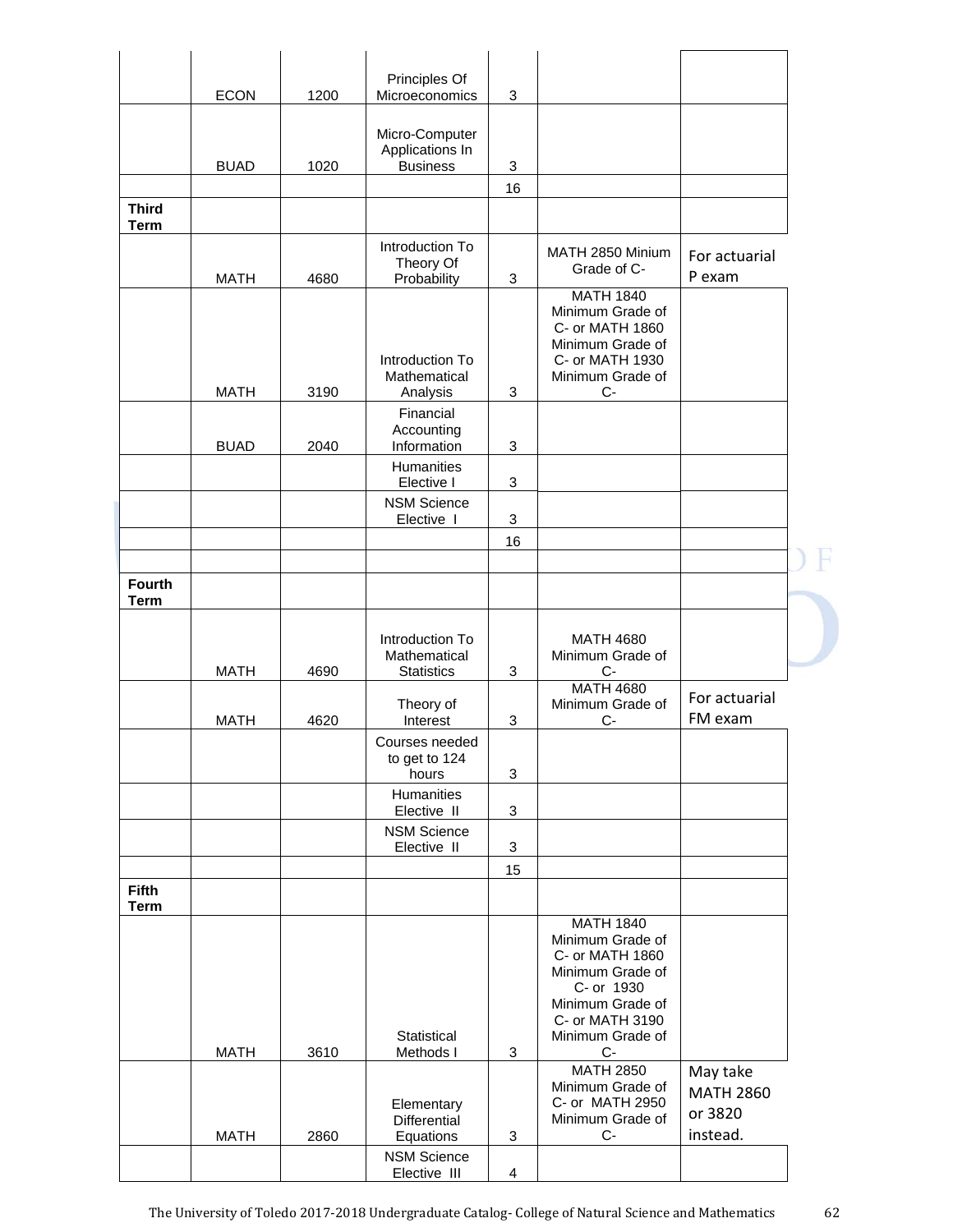|                             |             |      | Accounting For                    |                           |                                      |  |
|-----------------------------|-------------|------|-----------------------------------|---------------------------|--------------------------------------|--|
|                             |             |      | <b>Business</b>                   |                           |                                      |  |
|                             | <b>BUAD</b> | 2050 | Decision-Making                   | $\mathbf{3}$              |                                      |  |
|                             |             |      |                                   |                           |                                      |  |
|                             |             |      | Social Science                    |                           |                                      |  |
|                             |             |      | Elective (II)                     | 3                         |                                      |  |
|                             |             |      |                                   | 16                        |                                      |  |
| <b>Sixth</b><br><b>Term</b> |             |      |                                   |                           |                                      |  |
|                             |             |      |                                   |                           | <b>MATH 3610</b>                     |  |
|                             |             |      | Statistical                       |                           | Minimum Grade of                     |  |
|                             | <b>MATH</b> | 3620 | Methods II                        | $\mathbf{3}$              | C-                                   |  |
|                             |             |      | Elective                          | $\overline{3}$            |                                      |  |
|                             |             |      | Principles Of<br>Financial        |                           | <b>BUAD 2040</b><br>Minimum Grade of |  |
|                             | <b>BUAD</b> | 3040 | Management                        | $\mathbf{3}$              | С-                                   |  |
|                             |             |      | Multicultural                     |                           |                                      |  |
|                             |             |      | Courses (US                       |                           |                                      |  |
|                             |             |      | Diversity)                        | $\ensuremath{\mathsf{3}}$ |                                      |  |
|                             |             |      | <b>WAC College</b><br>Requirement | $\ensuremath{\mathsf{3}}$ |                                      |  |
|                             |             |      |                                   | 15                        |                                      |  |
| <b>Seventh</b>              |             |      |                                   |                           |                                      |  |
| <b>Term</b>                 |             |      |                                   |                           |                                      |  |
|                             |             |      |                                   |                           | <b>MATH 4680</b>                     |  |
|                             |             |      | Actuarial                         |                           | Minimum Grade of                     |  |
|                             | <b>MATH</b> | 4760 | Mathematics I                     | $\mathbf{3}$              | $C-$                                 |  |
|                             |             |      | Courses needed<br>to get to 124   |                           |                                      |  |
|                             |             |      | hours                             | 3                         |                                      |  |
|                             |             |      |                                   |                           | <b>BUAD 3040</b>                     |  |
|                             | <b>FINA</b> | 3600 | <b>Risk</b><br>Management         | $\sqrt{3}$                | Minimum Grade of<br>С-               |  |
|                             |             |      | Multicultural                     |                           |                                      |  |
|                             |             |      | Courses                           |                           |                                      |  |
|                             |             |      | (Nonwestern)                      | $\ensuremath{\mathsf{3}}$ |                                      |  |
|                             |             |      | Courses needed                    |                           |                                      |  |
|                             |             |      | to get to 124<br>hours            | $\sqrt{3}$                |                                      |  |
|                             |             |      |                                   | 15                        |                                      |  |
| Eighth                      |             |      |                                   |                           |                                      |  |
| <b>Term</b>                 |             |      |                                   |                           |                                      |  |

| <b>MATH</b> | 4770 | Actuarial<br>Mathematics II                                                      | 3   | <b>MATH 4760</b><br>Minimum Grade of<br>$C-$ |  |
|-------------|------|----------------------------------------------------------------------------------|-----|----------------------------------------------|--|
| <b>INFS</b> | 3150 | Principles Of<br>Structured<br>Computer<br>Programming<br>And Problem<br>Solving | 3   | <b>BUAD 1020</b><br>Minimum Grade of<br>$C-$ |  |
|             |      | Courses needed<br>to get to 124<br>hours                                         | 3   |                                              |  |
|             |      | Courses needed<br>to get to 124<br>hours                                         | 3   |                                              |  |
|             |      |                                                                                  | 15  |                                              |  |
|             |      | <b>Total Earned</b><br><b>Credit Hours</b>                                       | 124 |                                              |  |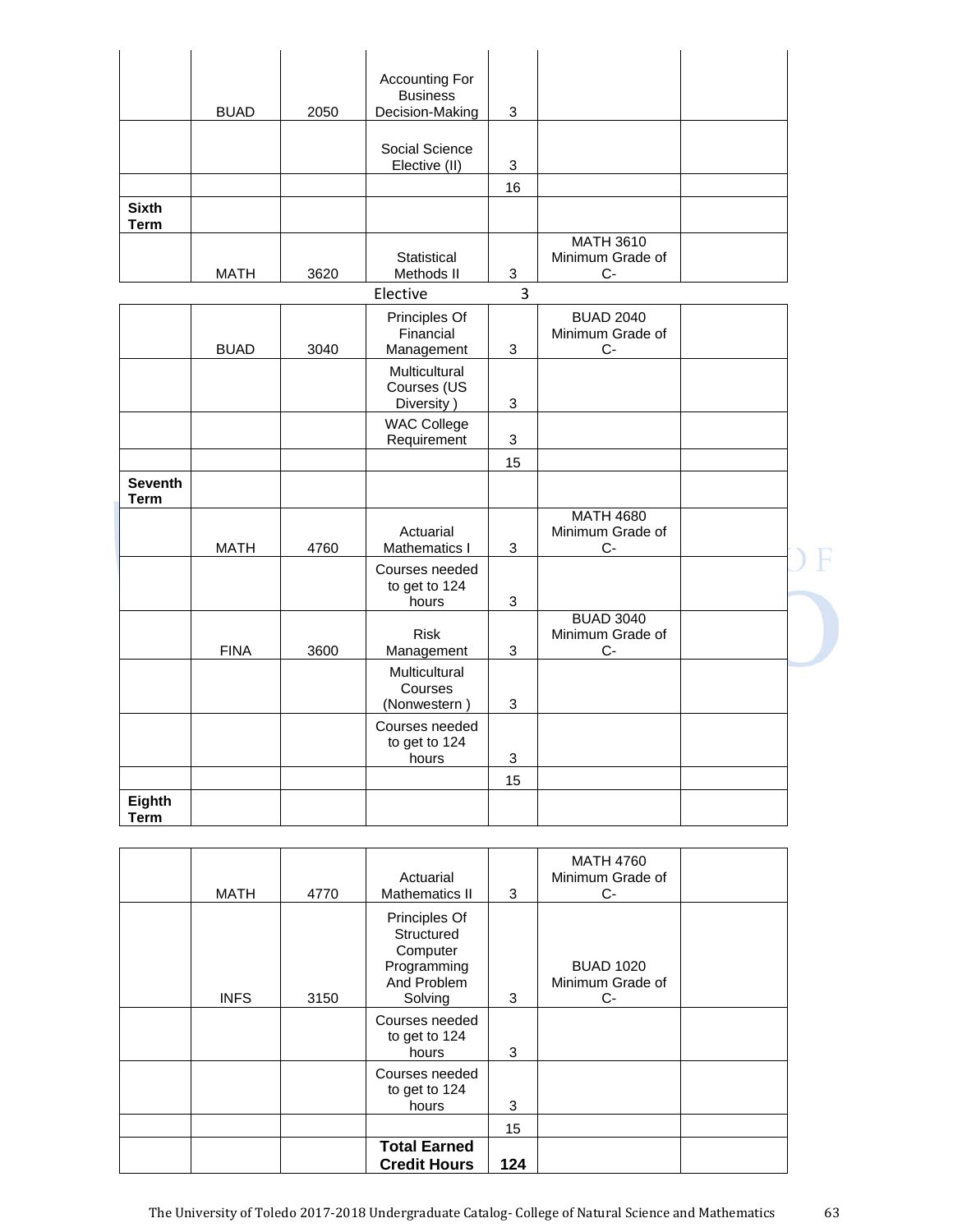# **Additional Comments on the Related Courses in Bachelor of Science in Math**

The 26 semester hours of related area course work should be chosen according to the interests of the student in view of his or her anticipated career in mathematics. These courses could be in Accounting, Astronomy, Biology, Chemistry, Economics, Environmental Science, Engineering, Finance, Operations Analysis, Philosophy, Physics, Pharmacy and Pharmaceutical Sciences, Medicine and Life Sciences.

Choices include courses numbered 2000 to 4990 for the following departments: ACCT, ASTR, BUAD, BIOE, CHEE, CHEM, CIVE, EBUS, EEES, FINA, GEOL, IBUS, IE, INBT, INBY, ISOM, ME, MIME, MGMT, MKTG, NASC, PHYS, PSLS, and TE; plus BIOL 2150 to 2180, 3000 to 4000; ECON 1150, 1200, 2000 to 4990; EECS 1100 to 4990.

#### **Degree Requirements, Bachelor of Arts:**

To obtain a Bachelor of Arts degree in degree in mathematics, students must complete MATH 1840 (or 1860), 1890 (or 2890), 2850, and 2190 (or 3190) and follow one of the following concentrations for a total of at least 35 hours.

#### **1. Pure Mathematics**

- a. The following are required: MATH 2860, 4330, 4820, and 4880.
- b. Two courses must be completed from MATH 4300, 4450, 4540, or 4830.
- c. The remaining course work may be chosen from courses at the 3000 or 4000 level approved by the Adviser.

THE UNIVERSITY OF

| <b>Term</b>                 | <b>SUBJECT</b> | <b>NUMBER</b> | <b>COURSE</b><br><b>TITLE</b>                                     | <b>CR</b><br><b>HRS</b> | <b>COURSE</b><br><b>REQUIREMENTS</b>                                                                                         | <b>COMMENTS</b>                                                                                                                                        |
|-----------------------------|----------------|---------------|-------------------------------------------------------------------|-------------------------|------------------------------------------------------------------------------------------------------------------------------|--------------------------------------------------------------------------------------------------------------------------------------------------------|
| <b>First</b><br><b>Term</b> |                |               |                                                                   |                         |                                                                                                                              |                                                                                                                                                        |
|                             | <b>NSM</b>     | 1000          | Orientation                                                       | $\overline{2}$          |                                                                                                                              |                                                                                                                                                        |
|                             | <b>MATH</b>    | 1840          | Calculus II For<br>Mathematicians,<br>Scientists And<br>Educators | 4                       | <b>MATH 1340</b><br>Minimum Grade of<br>C- or (MATH 1320<br>Minimum Grade of<br>C- and MATH 1330<br>Minimum Grade of<br>$C-$ | Actuarial<br>Science<br>students<br>need to start<br>in calculus II<br>or may take<br>Math 2850<br>in the<br>summer.<br>May<br>substitute<br>Math 1860 |
|                             | <b>ENGL</b>    | 1110          | College<br>Composition I                                          | 3                       |                                                                                                                              |                                                                                                                                                        |
|                             |                |               | <b>Core Natural</b><br>Science I                                  | 3                       |                                                                                                                              |                                                                                                                                                        |
|                             |                |               | <b>Core Natural</b><br>Science Lab                                | 1                       |                                                                                                                              |                                                                                                                                                        |
|                             | <b>ECON</b>    | 1150          | Principles Of<br>Macroeconomics<br>(Social science<br>elective I) | 3                       |                                                                                                                              |                                                                                                                                                        |
|                             |                |               |                                                                   | 16                      |                                                                                                                              |                                                                                                                                                        |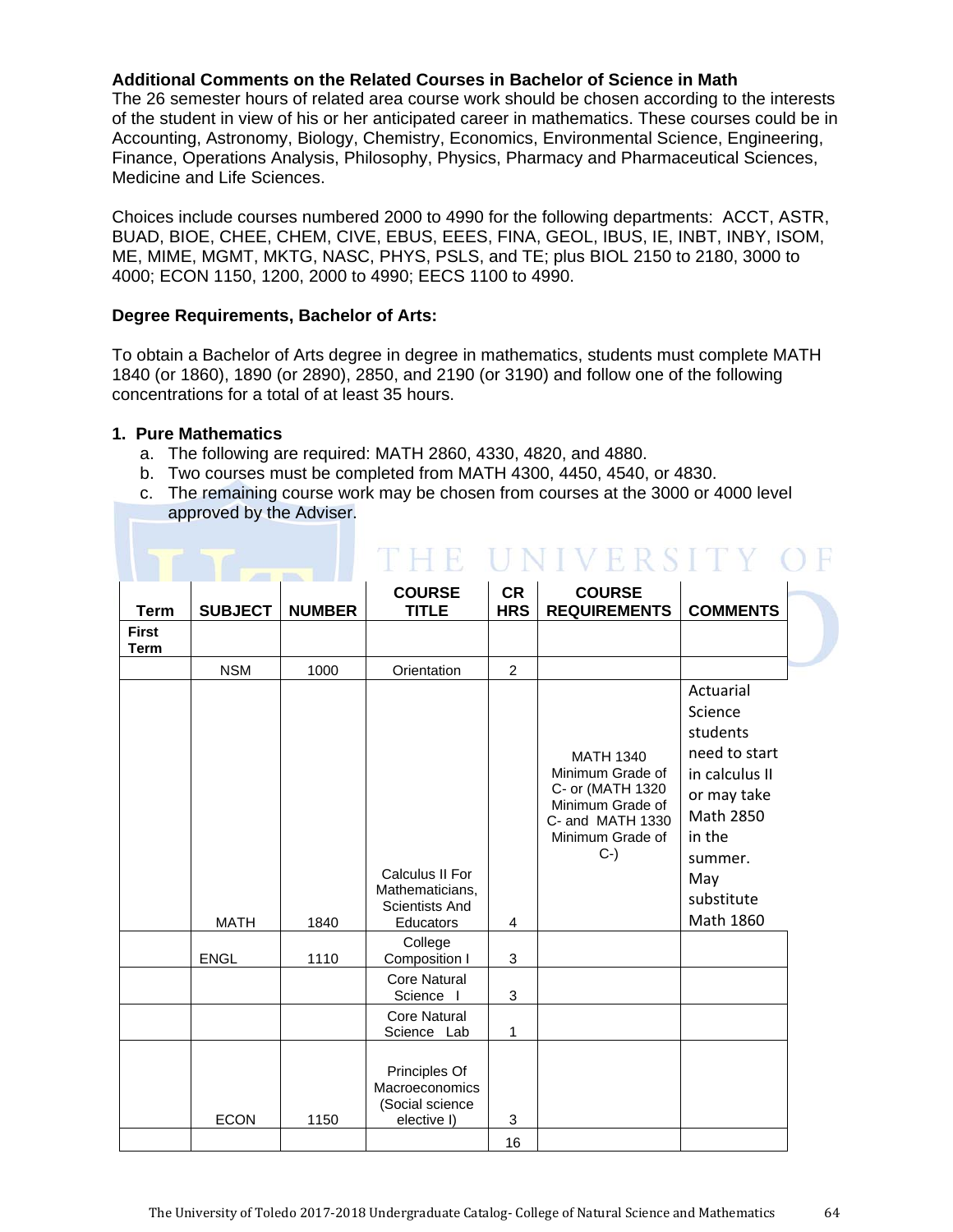| Second<br><b>Term</b>        |             |           |                                                      |              |                                                                                                                          |                                   |  |
|------------------------------|-------------|-----------|------------------------------------------------------|--------------|--------------------------------------------------------------------------------------------------------------------------|-----------------------------------|--|
|                              | <b>MATH</b> | 2850      | Elementary<br>Multivariable<br>Calculus              | 4            | <b>MATH 1840</b><br>Minimum Grade of<br>C- or MATH 1860<br>Minimum Grade of<br>C- or MATH 1930<br>Minimum Grade of<br>C- |                                   |  |
|                              |             |           | College                                              |              |                                                                                                                          |                                   |  |
|                              | <b>ENGL</b> | 1130-1150 | Composition II                                       | 3            | <b>MATH 1840</b>                                                                                                         |                                   |  |
|                              | <b>MATH</b> | 1890      | Elementary<br>Linear Algebra                         | 3            | Minimum Grade of<br>C- or MATH 1860<br>Minimum Grade of<br>C- or MATH 1930<br>Minimum Grade of<br>C-                     | Math take<br>math 2890<br>instead |  |
|                              | <b>ECON</b> | 1200      | Principles Of<br>Microeconomics                      | 3            |                                                                                                                          |                                   |  |
|                              | <b>BUAD</b> | 1020      | Micro-Computer<br>Applications In<br><b>Business</b> | 3            |                                                                                                                          |                                   |  |
|                              |             |           |                                                      | 16           |                                                                                                                          |                                   |  |
| <b>Third</b><br><b>Term</b>  |             |           |                                                      |              |                                                                                                                          |                                   |  |
|                              | <b>MATH</b> | 4680      | Introduction To<br>Theory Of<br>Probability          | 3            | MATH 2850 Minium<br>Grade of C-                                                                                          | For actuarial<br>P exam           |  |
|                              | <b>MATH</b> | 3190      | Introduction To<br>Mathematical<br>Analysis          | 3            | <b>MATH 1840</b><br>Minimum Grade of<br>C- or MATH 1860<br>Minimum Grade of<br>C- or MATH 1930<br>Minimum Grade of<br>С- |                                   |  |
|                              |             |           | Financial                                            |              |                                                                                                                          |                                   |  |
|                              | <b>BUAD</b> | 2040      | Accounting<br>Information                            | 3            |                                                                                                                          |                                   |  |
|                              |             |           | <b>Humanities</b><br>Elective I                      | 3            |                                                                                                                          |                                   |  |
|                              |             |           | <b>NSM Science</b><br>Elective I                     | 3            |                                                                                                                          |                                   |  |
|                              |             |           |                                                      | 16           |                                                                                                                          |                                   |  |
| <b>Fourth</b><br><b>Term</b> |             |           |                                                      |              |                                                                                                                          |                                   |  |
|                              | <b>MATH</b> | 4690      | Introduction To<br>Mathematical<br><b>Statistics</b> | 3            | <b>MATH 4680</b><br>Minimum Grade of<br>$C-$                                                                             |                                   |  |
|                              | <b>MATH</b> | 4620      | Theory of<br>Interest                                | $\mathbf{3}$ | <b>MATH 4680</b><br>Minimum Grade of<br>$C-$                                                                             | For actuarial<br>FM exam          |  |
|                              |             |           | Courses needed<br>to get to 124<br>hours             | 3            |                                                                                                                          |                                   |  |
|                              |             |           | Humanities<br>Elective II                            | 3            |                                                                                                                          |                                   |  |
|                              |             |           | <b>NSM Science</b><br>Elective II                    | 3            |                                                                                                                          |                                   |  |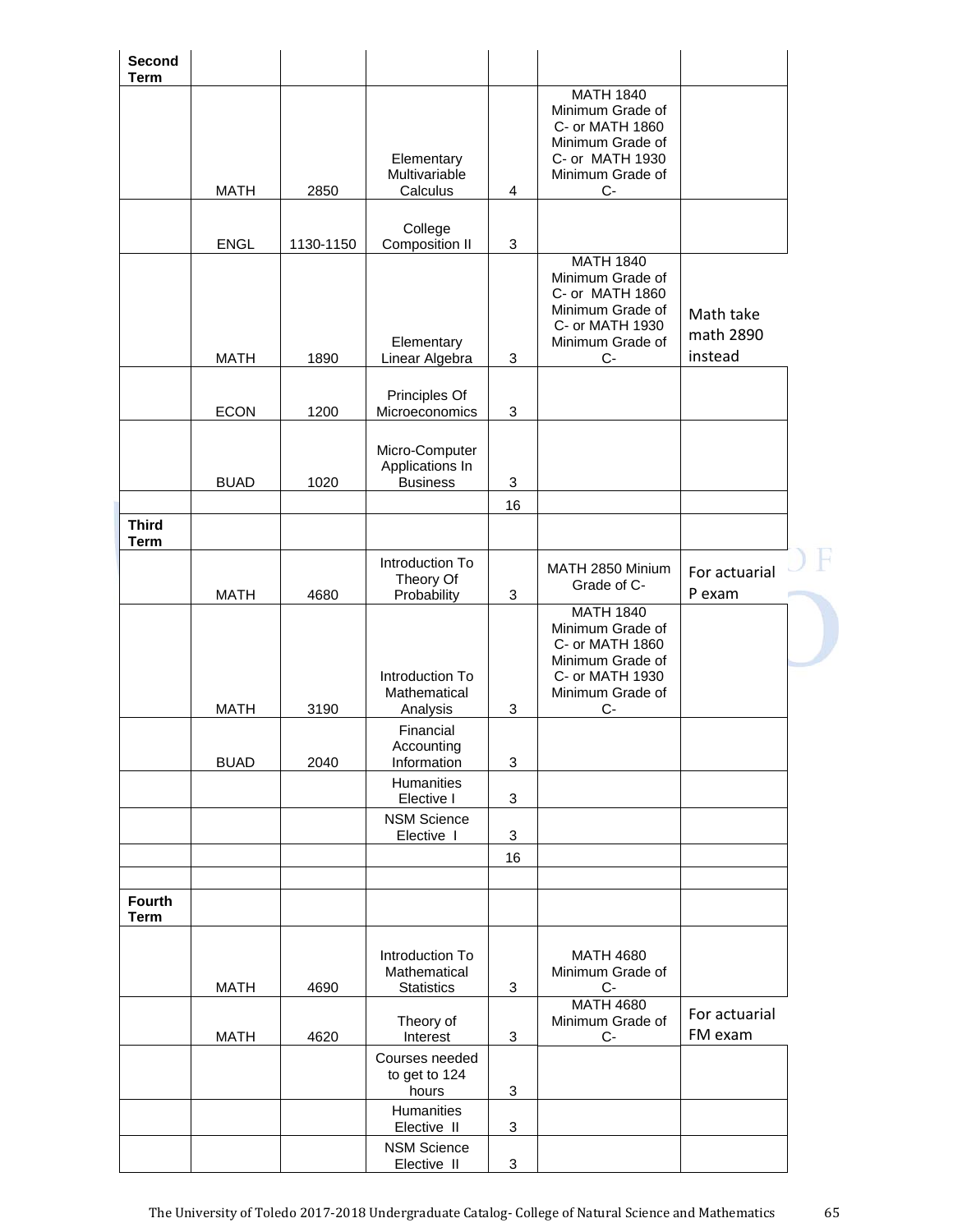|                               |             |      |                                   | 15 |                                      |                  |  |
|-------------------------------|-------------|------|-----------------------------------|----|--------------------------------------|------------------|--|
| <b>Fifth</b>                  |             |      |                                   |    |                                      |                  |  |
| <b>Term</b>                   |             |      |                                   |    | <b>MATH 1840</b>                     |                  |  |
|                               |             |      |                                   |    | Minimum Grade of                     |                  |  |
|                               |             |      |                                   |    | C- or MATH 1860<br>Minimum Grade of  |                  |  |
|                               |             |      |                                   |    | C- or 1930                           |                  |  |
|                               |             |      |                                   |    | Minimum Grade of                     |                  |  |
|                               |             |      | Statistical                       |    | C- or MATH 3190<br>Minimum Grade of  |                  |  |
|                               | <b>MATH</b> | 3610 | Methods I                         | 3  | $C-$                                 |                  |  |
|                               |             |      |                                   |    | <b>MATH 2850</b>                     | May take         |  |
|                               |             |      | Elementary                        |    | Minimum Grade of<br>C- or MATH 2950  | <b>MATH 2860</b> |  |
|                               |             |      | Differential                      |    | Minimum Grade of                     | or 3820          |  |
|                               | <b>MATH</b> | 2860 | Equations                         | 3  | $C-$                                 | instead.         |  |
|                               |             |      | <b>NSM Science</b>                |    |                                      |                  |  |
|                               |             |      | Elective III                      | 4  |                                      |                  |  |
|                               |             |      | <b>Accounting For</b>             |    |                                      |                  |  |
|                               |             |      | <b>Business</b>                   |    |                                      |                  |  |
|                               | <b>BUAD</b> | 2050 | Decision-Making                   | 3  |                                      |                  |  |
|                               |             |      | Social Science                    |    |                                      |                  |  |
|                               |             |      | Elective (II)                     | 3  |                                      |                  |  |
|                               |             |      |                                   | 16 |                                      |                  |  |
| <b>Sixth</b>                  |             |      |                                   |    |                                      |                  |  |
| <b>Term</b>                   |             |      |                                   |    | <b>MATH 3610</b>                     |                  |  |
|                               |             |      | Statistical                       |    | Minimum Grade of                     |                  |  |
|                               | <b>MATH</b> | 3620 | Methods II                        | 3  | $C-$                                 |                  |  |
|                               |             |      | Elective                          | 3  |                                      |                  |  |
|                               |             |      | Principles Of<br>Financial        |    | <b>BUAD 2040</b><br>Minimum Grade of |                  |  |
|                               | <b>BUAD</b> | 3040 | Management                        | 3  | $C -$                                |                  |  |
|                               |             |      |                                   |    |                                      |                  |  |
|                               |             |      | Multicultural                     |    |                                      |                  |  |
|                               |             |      | Courses (US                       |    |                                      |                  |  |
|                               |             |      | Diversity)                        | 3  |                                      |                  |  |
|                               |             |      | <b>WAC College</b><br>Requirement | 3  |                                      |                  |  |
|                               |             |      |                                   |    |                                      |                  |  |
|                               |             |      |                                   | 15 |                                      |                  |  |
| <b>Seventh</b><br><b>Term</b> |             |      |                                   |    |                                      |                  |  |
|                               |             |      |                                   |    | <b>MATH 4680</b>                     |                  |  |
|                               |             |      | Actuarial                         |    | Minimum Grade of                     |                  |  |
|                               | <b>MATH</b> | 4760 | Mathematics I<br>Courses needed   | 3  | C-                                   |                  |  |
|                               |             |      | to get to 124                     |    |                                      |                  |  |
|                               |             |      | hours                             | 3  |                                      |                  |  |
|                               |             |      | <b>Risk</b>                       |    | <b>BUAD 3040</b><br>Minimum Grade of |                  |  |
|                               | <b>FINA</b> | 3600 | Management                        | 3  | $C-$                                 |                  |  |
|                               |             |      | Multicultural                     |    |                                      |                  |  |
|                               |             |      | Courses<br>(Nonwestern)           | 3  |                                      |                  |  |
|                               |             |      | Courses needed                    |    |                                      |                  |  |
|                               |             |      | to get to 124                     |    |                                      |                  |  |
|                               |             |      | hours                             | 3  |                                      |                  |  |
|                               |             |      |                                   | 15 |                                      |                  |  |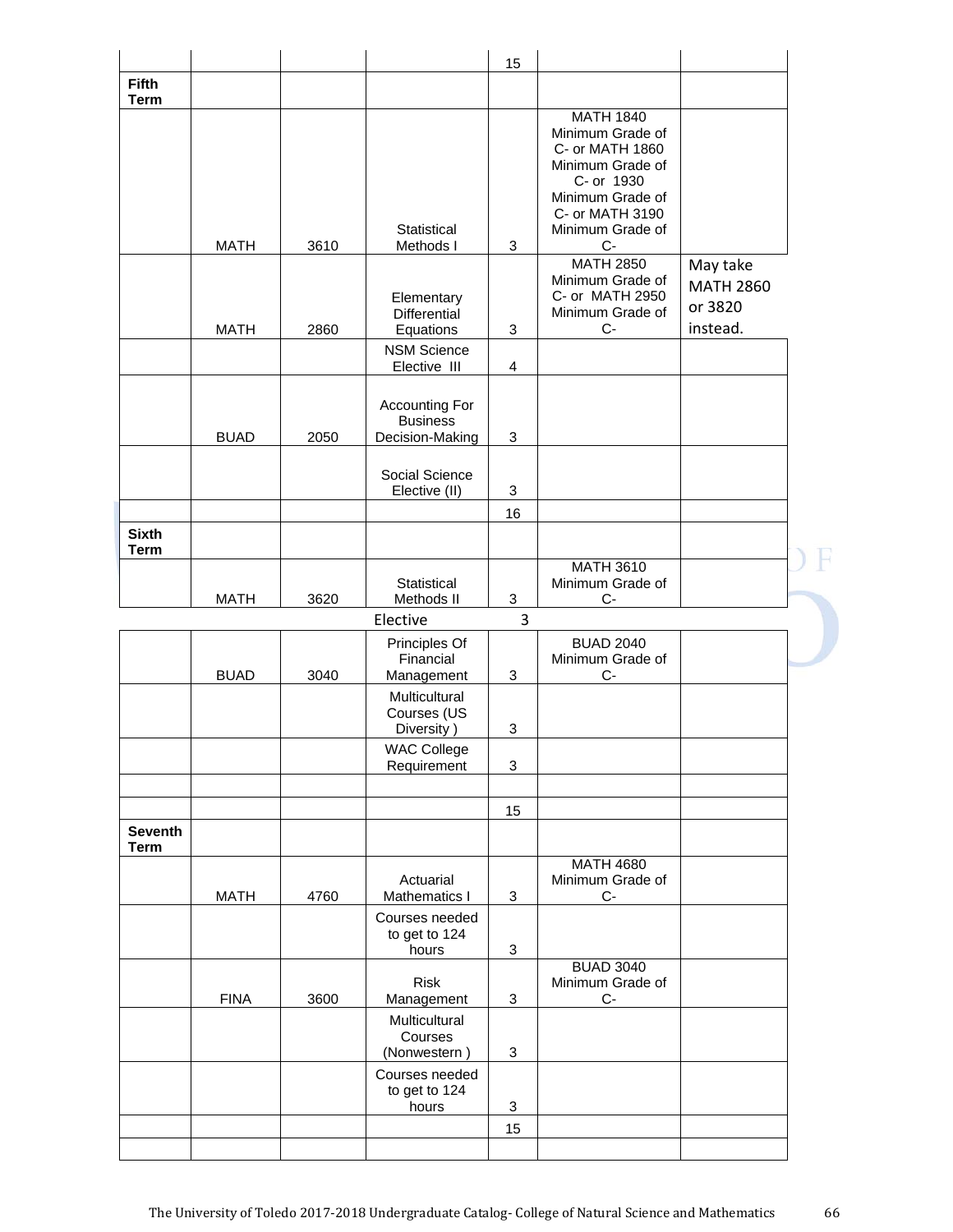| $E_{i}$ akth<br>⊏ıyntn<br>Гerm<br>. |
|-------------------------------------|
|-------------------------------------|

| <b>MATH</b> | 4770 | Actuarial<br><b>Mathematics II</b>                                               | 3   | <b>MATH 4760</b><br>Minimum Grade of<br>$C-$ |  |
|-------------|------|----------------------------------------------------------------------------------|-----|----------------------------------------------|--|
| <b>INFS</b> | 3150 | Principles Of<br>Structured<br>Computer<br>Programming<br>And Problem<br>Solving | 3   | <b>BUAD 1020</b><br>Minimum Grade of<br>$C-$ |  |
|             |      | Courses needed<br>to get to 124<br>hours                                         | 3   |                                              |  |
|             |      | Courses needed<br>to get to 124<br>hours                                         | 3   |                                              |  |
|             |      |                                                                                  | 15  |                                              |  |
|             |      | <b>Total Earned</b><br><b>Credit Hours</b>                                       | 124 |                                              |  |

#### **2. Applied Mathematics**

- a. The following are required: MATH 3320 (or 4330), 2860, 4300 (or 4350), and 4820 (or 4880).
- b. One of the following two-semester sequences must be completed: MATH 4710 and 4720 or 4740 and 4750.
- c. The remaining course work may be chosen from courses at the 3000 or 4000 level approved by the Adviser.

| <b>Term</b>           | <b>SUBJECT</b> | <b>NUMBER</b> | <b>COURSE TITLE</b>                                                                | <b>CR HRS</b> | <b>COURSE</b><br><b>REQUIREMENTS</b>                                                                                         |
|-----------------------|----------------|---------------|------------------------------------------------------------------------------------|---------------|------------------------------------------------------------------------------------------------------------------------------|
| <b>First</b><br>Term  |                |               |                                                                                    |               |                                                                                                                              |
|                       | <b>NSM</b>     | 1000          | Orientation                                                                        | 2             |                                                                                                                              |
|                       | <b>MATH</b>    | 1830          | Calculus I For<br>Mathematicians,<br>Scientists And<br><b>Educators</b><br>College | 4             | <b>MATH 1340</b><br>Minimum Grade of<br>C- or (MATH 1320<br>Minimum Grade of<br>C- and MATH 1330<br>Minimum Grade of<br>$C-$ |
|                       | <b>ENGL</b>    | 1110          | Composition I                                                                      | 3             |                                                                                                                              |
|                       |                |               | Core Natural<br>Science                                                            | 3             |                                                                                                                              |
|                       |                |               | Core Natural<br>Science Lab                                                        | 1             |                                                                                                                              |
|                       |                |               | Social Science<br>Elective I                                                       | 3<br>16       |                                                                                                                              |
| <b>Second</b><br>Term |                |               |                                                                                    |               |                                                                                                                              |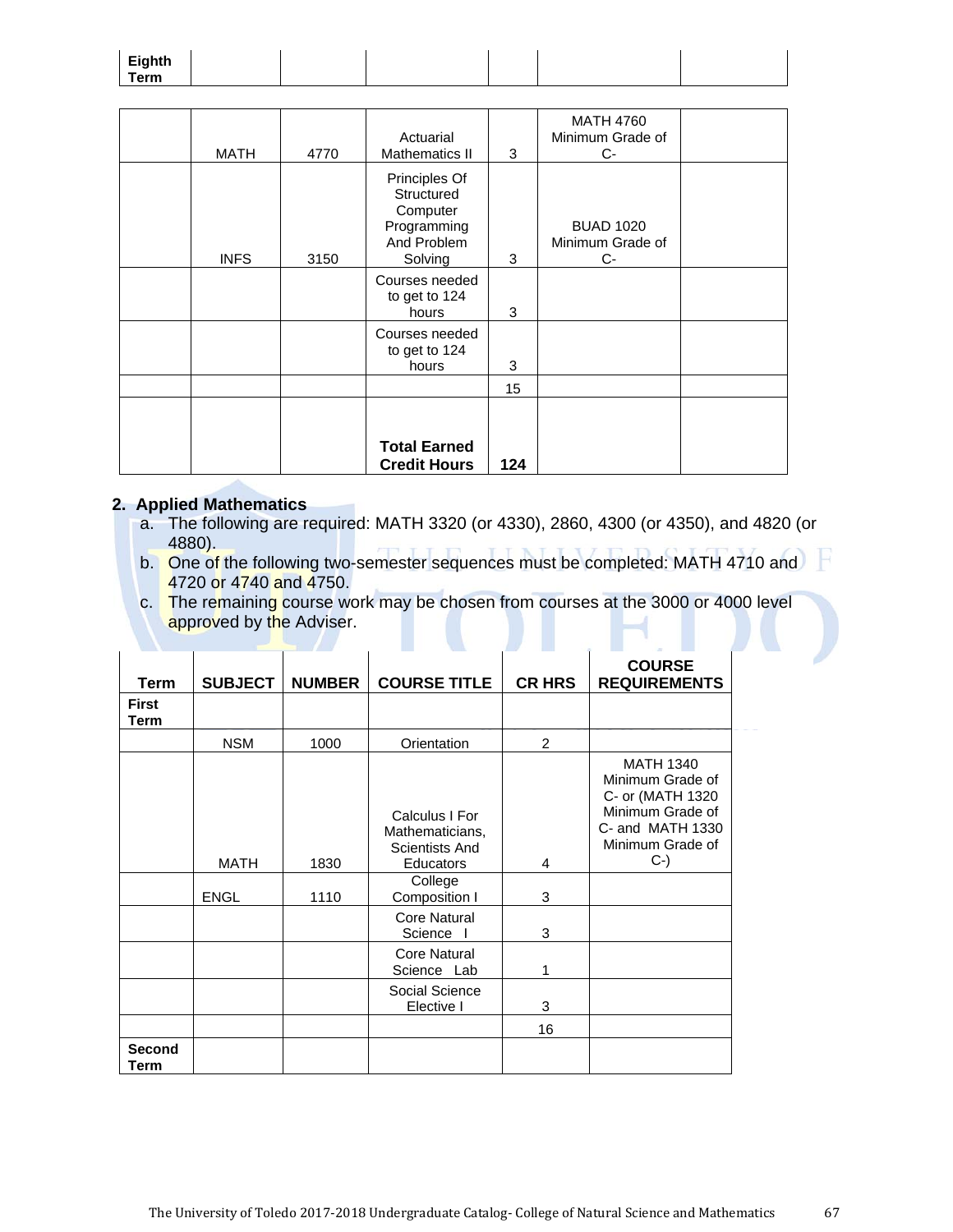| <b>Third</b>                 | <b>MATH</b><br><b>ENGL</b> | 1840<br>1130-1230 | Calculus II For<br>Mathematicians,<br><b>Scientists And</b><br>Educators<br>College<br>Composition II<br><b>Core Natural</b><br>Science (II)<br>Social Science<br>Elective II<br>Multicultural<br>Courses (US<br>Diversity) | 4<br>3<br>3<br>3<br>3<br>16 | <b>MATH 1830</b><br>Minimum Grade of<br>C- or MATH 1850<br>Minimum Grade of<br>C- or MATH 1920<br>Minimum Grade of<br>$C-$ |                                                            |  |
|------------------------------|----------------------------|-------------------|-----------------------------------------------------------------------------------------------------------------------------------------------------------------------------------------------------------------------------|-----------------------------|----------------------------------------------------------------------------------------------------------------------------|------------------------------------------------------------|--|
| <b>Term</b>                  |                            |                   |                                                                                                                                                                                                                             |                             |                                                                                                                            |                                                            |  |
|                              | <b>MATH</b>                | 2850              | Elementary<br>Multivariable<br>Calculus                                                                                                                                                                                     | 4                           | <b>MATH 1840</b><br>Minimum Grade of<br>C- or MATH 1860<br>Minimum Grade of<br>C- or MATH 1930<br>Minimum Grade of<br>$C-$ |                                                            |  |
|                              | <b>MATH</b>                | 3190              | Introduction To<br>Mathematical<br>Analysis                                                                                                                                                                                 | 3                           | <b>MATH 1840</b><br>Minimum Grade of<br>C- or MATH 1860<br>Minimum Grade of<br>C- or MATH 1930<br>Minimum Grade of<br>C-   |                                                            |  |
|                              |                            |                   | Multicultural<br>Courses (Non-<br>Western)                                                                                                                                                                                  | 3                           |                                                                                                                            |                                                            |  |
|                              |                            |                   | Humanities                                                                                                                                                                                                                  |                             |                                                                                                                            |                                                            |  |
|                              |                            |                   | Elective I<br><b>NSM Science</b>                                                                                                                                                                                            | 3                           |                                                                                                                            |                                                            |  |
|                              |                            |                   | Elective I                                                                                                                                                                                                                  | 3                           |                                                                                                                            |                                                            |  |
|                              |                            |                   |                                                                                                                                                                                                                             | 16                          |                                                                                                                            |                                                            |  |
| <b>Fourth</b><br><b>Term</b> |                            |                   |                                                                                                                                                                                                                             |                             |                                                                                                                            |                                                            |  |
|                              | Math                       | 3320              | Into to Abstract<br>Algebra                                                                                                                                                                                                 |                             | <b>MATH 3190</b><br>Minimum Grade of<br>$C-$                                                                               | May take<br>Math<br>4330<br>instead<br>in fall<br>semester |  |
|                              |                            |                   |                                                                                                                                                                                                                             |                             | <b>MATH 2850</b>                                                                                                           |                                                            |  |
|                              | <b>MATH</b>                | 2860              | Elementary<br><b>Differential</b><br>Equations                                                                                                                                                                              | 3                           | Minimum Grade of<br>C- or MATH 2950<br>Minimum Grade of<br>$C-$                                                            |                                                            |  |
|                              |                            |                   | <b>NSM Science</b><br>Elective II                                                                                                                                                                                           | 3                           |                                                                                                                            |                                                            |  |
|                              |                            |                   | Humanities<br>Elective II                                                                                                                                                                                                   | 3                           |                                                                                                                            |                                                            |  |
|                              |                            |                   | <b>Related Field</b>                                                                                                                                                                                                        | 3                           |                                                                                                                            |                                                            |  |
|                              |                            |                   |                                                                                                                                                                                                                             | 15                          |                                                                                                                            |                                                            |  |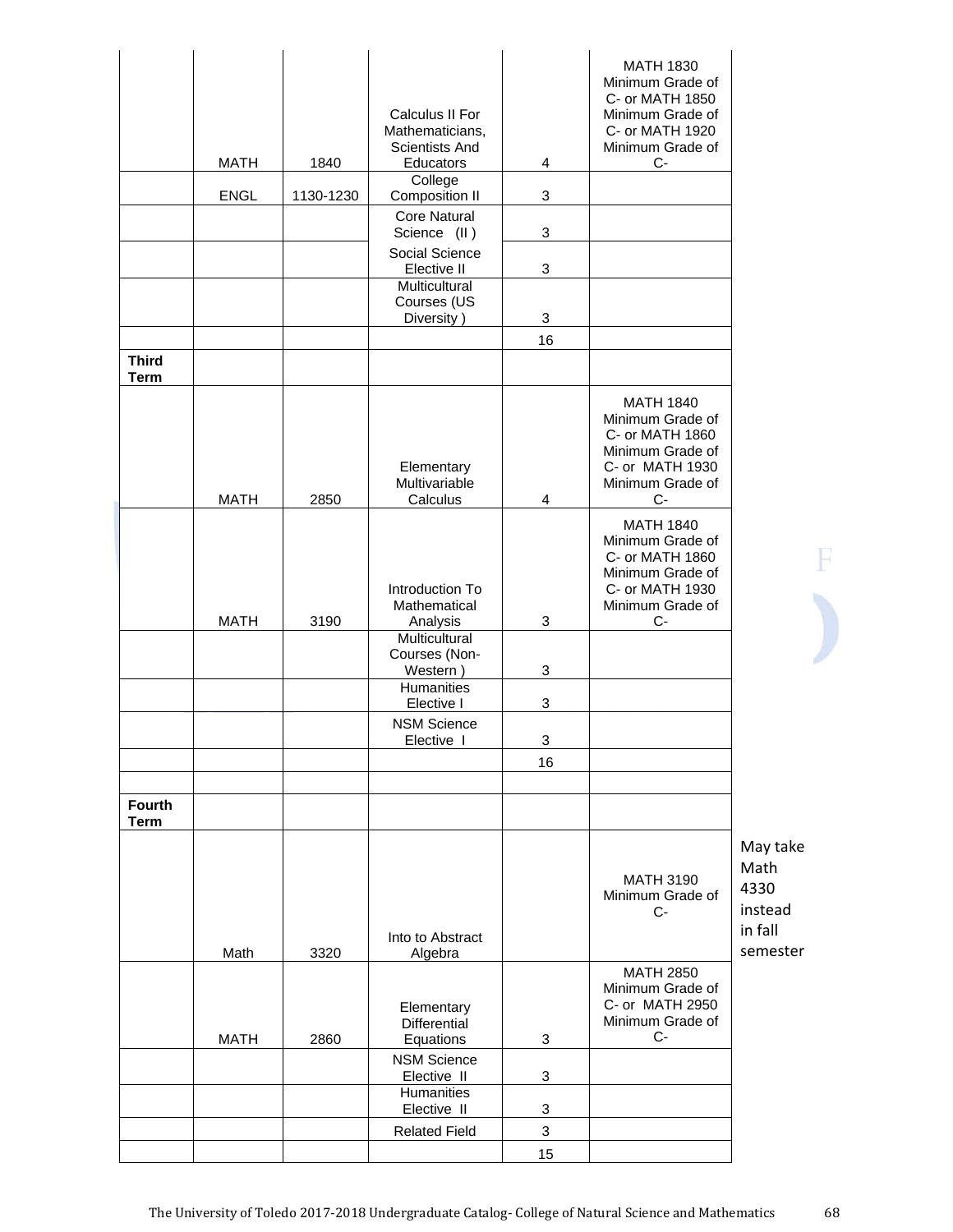| <b>Fifth</b><br><b>Term</b>   |             |                     |                                                           |                |                                                                                     |
|-------------------------------|-------------|---------------------|-----------------------------------------------------------|----------------|-------------------------------------------------------------------------------------|
|                               |             |                     |                                                           | Elementary     |                                                                                     |
|                               |             |                     |                                                           | Linear         |                                                                                     |
|                               | <b>MATH</b> | <b>MATH</b><br>4710 | <b>MATH 1890</b><br>Methods Of<br>Numerical<br>Analysis I | Algebra<br>3   | <b>MATH 2860</b><br>Minimum Grade of<br>C- or MATH 3820<br>Minimum Grade of<br>$C-$ |
|                               |             |                     | Foreign Language                                          |                |                                                                                     |
|                               |             |                     | History Elective                                          | 4<br>3         |                                                                                     |
|                               |             |                     | <b>Related Elective</b>                                   | $\sqrt{3}$     |                                                                                     |
|                               |             |                     |                                                           | 16             |                                                                                     |
| <b>Sixth</b><br><b>Term</b>   |             |                     |                                                           |                |                                                                                     |
|                               | <b>MATH</b> | 4720                | Methods Of<br>Numerical<br>Analysis II                    | $\sqrt{3}$     | <b>MATH 4720</b><br>Minimum Grade of<br>$C-$                                        |
|                               |             |                     | Complex                                                   |                | <b>MATH 2860</b><br>Minimum Grade of<br>C- or MATH 3820<br>Minimum Grade of         |
|                               | <b>MATH</b> | 4880                | Variables<br>Foreign Language                             | 3              | $C-$                                                                                |
|                               |             |                     | $\mathbf{II}$                                             | 4              |                                                                                     |
|                               |             |                     | <b>Related Elective</b>                                   | 3              |                                                                                     |
|                               |             |                     | <b>WAC College</b><br>Requirement                         | 3              |                                                                                     |
|                               |             |                     |                                                           | 16             |                                                                                     |
| <b>Seventh</b><br><b>Term</b> |             |                     |                                                           |                |                                                                                     |
|                               | <b>MATH</b> | 4820                | Introduction To<br>Real Analysis I                        | 3              | <b>MATH 3190</b><br>Minimum Grade of<br>C-                                          |
|                               |             |                     | Advanced Math<br>Elective                                 | 3              |                                                                                     |
|                               |             |                     | Fine Art Elective                                         | 3              |                                                                                     |
|                               |             |                     | <b>Related Elective</b>                                   | 3              |                                                                                     |
|                               |             |                     | Social Science<br>Elective III                            | $\sqrt{3}$     |                                                                                     |
|                               |             |                     |                                                           | 15             |                                                                                     |
| Eighth                        |             |                     |                                                           |                |                                                                                     |
| <b>Term</b>                   |             |                     |                                                           |                |                                                                                     |
|                               | <b>MATH</b> | 4350                | <b>Applied Linear</b><br>Algebra                          | 3              | <b>MATH 1890</b><br>Minimum Grade of<br>C- or MATH 2890<br>Minimum Grade of<br>C-   |
|                               |             |                     | Advanced Math<br>Elective                                 | 3              |                                                                                     |
|                               |             |                     | <b>Related Elective</b>                                   | 3              |                                                                                     |
|                               |             |                     | <b>Related Elective</b>                                   | 3              |                                                                                     |
|                               |             |                     | English Literature<br>Elective                            | $\overline{2}$ |                                                                                     |
|                               |             |                     |                                                           | 14             |                                                                                     |
|                               |             |                     | <b>Total Earned</b><br><b>Credit Hours</b>                | 124            |                                                                                     |

F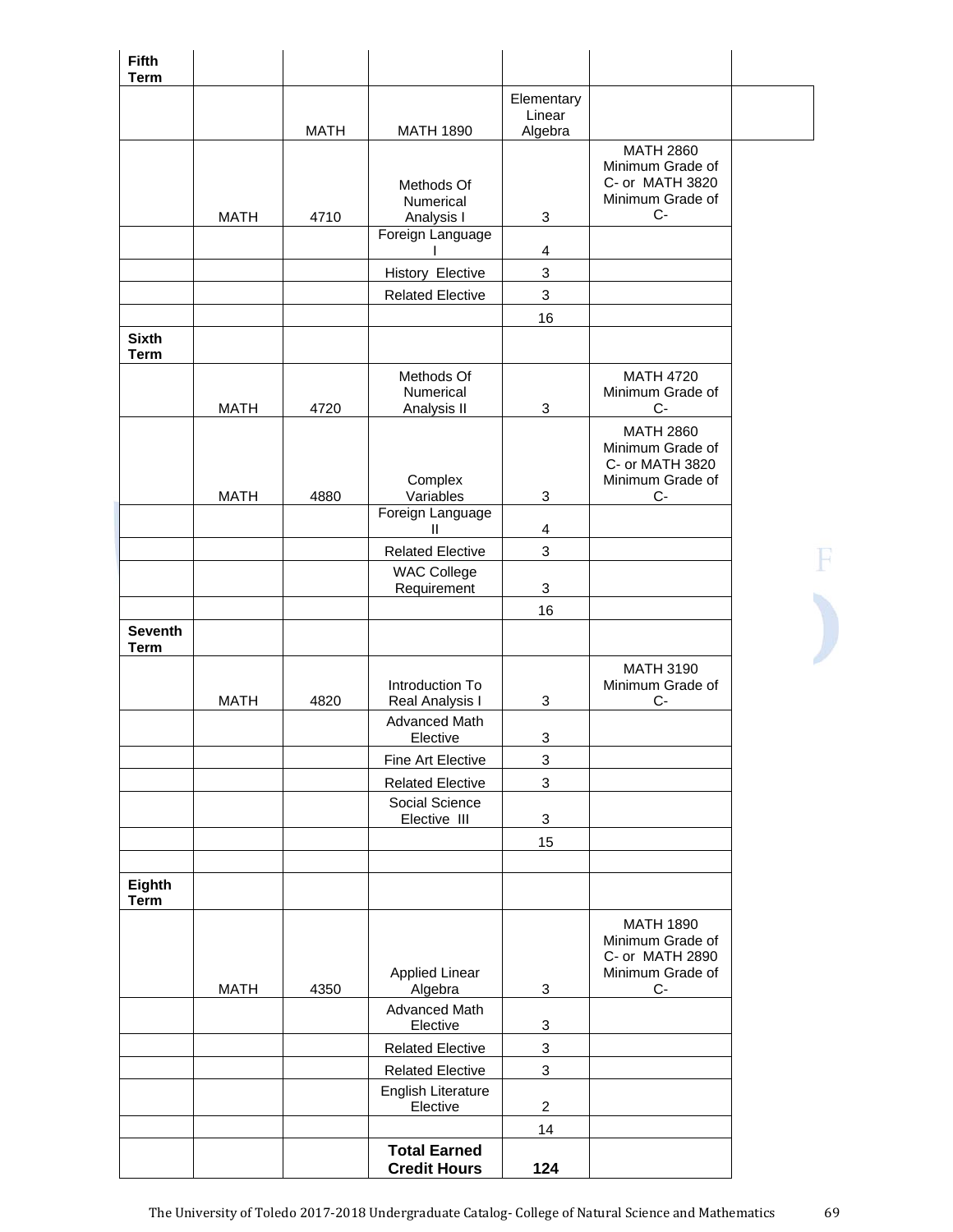# **3. Statistics**

a. The following courses are required: MATH 3610, 3620, 4350, 4600, 4610, 4680, and 4690.

| <b>Term</b>                  | <b>SUBJECT</b> | <b>NUMBER</b> | <b>COURSE</b><br><b>TITLE</b>                                            | <b>CR</b><br><b>HRS</b>   | <b>COURSE</b><br><b>REQUIREMENTS</b>                                                                                                                                                  |  |
|------------------------------|----------------|---------------|--------------------------------------------------------------------------|---------------------------|---------------------------------------------------------------------------------------------------------------------------------------------------------------------------------------|--|
| <b>First</b><br><b>Term</b>  |                |               |                                                                          |                           |                                                                                                                                                                                       |  |
|                              | <b>NSM</b>     | 1000          | Orientation                                                              | $\overline{2}$            |                                                                                                                                                                                       |  |
|                              | <b>MATH</b>    | 1830          | Calculus I For<br>Mathematicians,<br>Scientists And<br>Educators         | 4                         | <b>MATH 1340</b><br>Minimum Grade of<br>C- or (MATH 1320<br>Minimum Grade of<br>C- and MATH 1330<br>Minimum Grade of<br>$C-$                                                          |  |
|                              | ENGL           | 1110          | College<br>Composition I                                                 | 3                         |                                                                                                                                                                                       |  |
|                              |                |               | <b>Core Natural</b><br>Science I                                         | 3                         |                                                                                                                                                                                       |  |
|                              |                |               | <b>Core Natural</b><br>Science Lab                                       | 1                         |                                                                                                                                                                                       |  |
|                              |                |               | Social Science<br>Elective I                                             | 3                         |                                                                                                                                                                                       |  |
|                              |                |               |                                                                          | 15                        |                                                                                                                                                                                       |  |
| <b>Second</b><br><b>Term</b> |                |               |                                                                          |                           |                                                                                                                                                                                       |  |
|                              | <b>MATH</b>    | 1840          | Calculus II For<br>Mathematicians,<br><b>Scientists And</b><br>Educators | 4                         | <b>MATH 1830</b><br>Minimum Grade of<br>C- or MATH 1850<br>Minimum Grade of<br>C- or MATH 1920<br>Minimum Grade of<br>С-                                                              |  |
|                              | <b>ENGL</b>    | 1130-1230     | College<br>Composition II                                                | 3                         |                                                                                                                                                                                       |  |
|                              |                |               | <b>Core Natural</b><br>Science (II)                                      | 3                         |                                                                                                                                                                                       |  |
|                              |                |               | Social Science<br>Elective II                                            | $\ensuremath{\mathsf{3}}$ |                                                                                                                                                                                       |  |
|                              | <b>MATH</b>    | 1890          | Multicultural<br>Courses (US<br>Diversity)                               | $\mathbf 3$               |                                                                                                                                                                                       |  |
|                              |                |               |                                                                          | 16                        |                                                                                                                                                                                       |  |
| <b>Third</b><br><b>Term</b>  |                |               |                                                                          |                           |                                                                                                                                                                                       |  |
|                              | <b>MATH</b>    | 2850          | Elementary<br>Multivariable<br>Calculus                                  | 4                         | <b>MATH 1840</b><br>Minimum Grade of<br>C- or MATH 1860<br>Minimum Grade of<br>C- or MATH 1930<br>Minimum Grade of<br>$C-$<br><b>MATH 1840</b><br>Minimum Grade of<br>C- or MATH 1860 |  |
|                              | <b>MATH</b>    | 3190          | Introduction To<br>Mathematical<br>Analysis                              | 3                         | Minimum Grade of<br>C- or MATH 1930<br>Minimum Grade of<br>$C-$                                                                                                                       |  |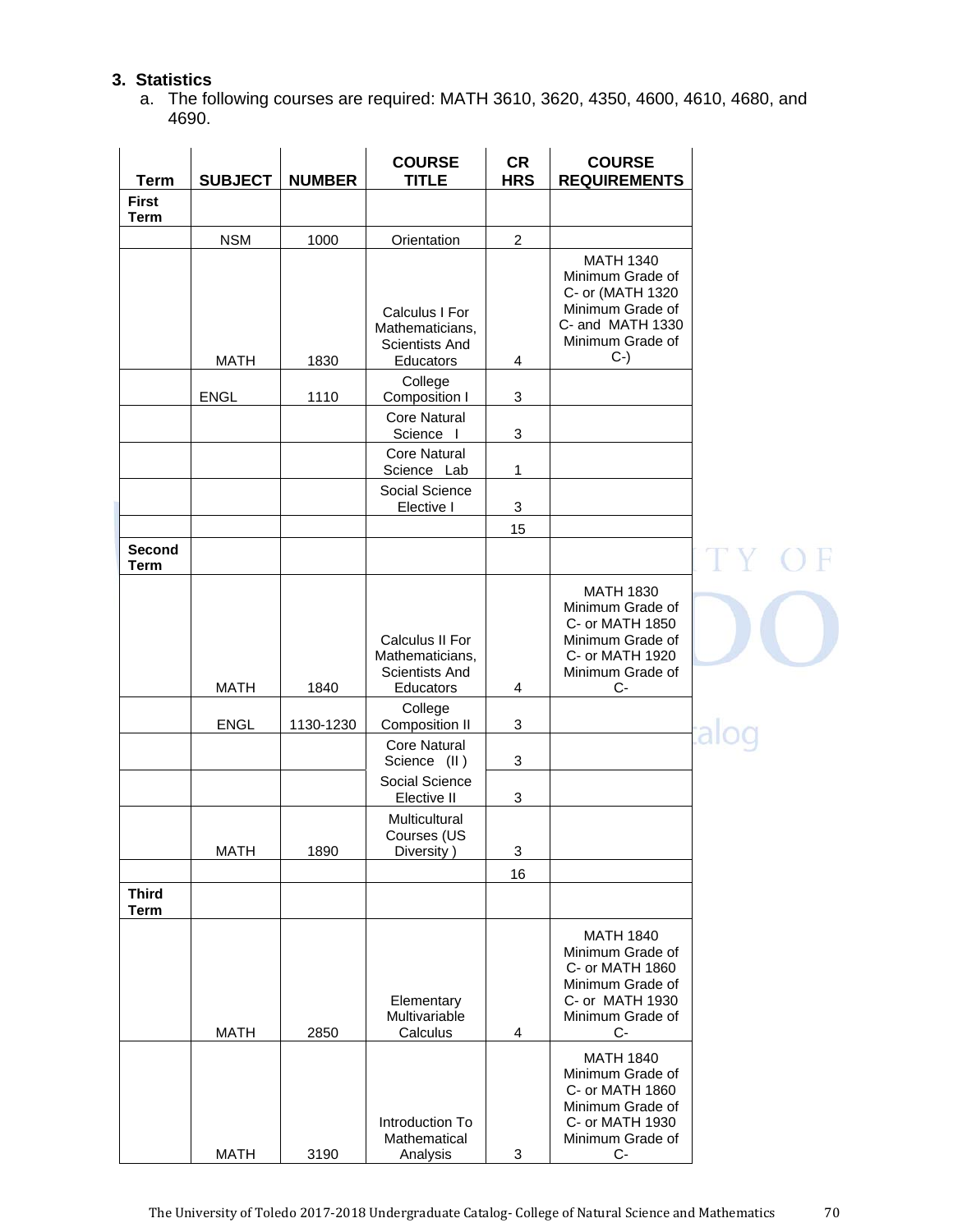|                             |             |      | Multicultural<br>Courses (Non-<br>Western)           | 3                         |                                                                                                                                                              |          |  |
|-----------------------------|-------------|------|------------------------------------------------------|---------------------------|--------------------------------------------------------------------------------------------------------------------------------------------------------------|----------|--|
|                             |             |      | Humanities<br>Elective I                             | 3                         |                                                                                                                                                              |          |  |
|                             |             |      | <b>NSM Science</b><br>Elective I                     | 3                         |                                                                                                                                                              |          |  |
|                             |             |      |                                                      | 16                        |                                                                                                                                                              |          |  |
| <b>Fourth</b>               |             |      |                                                      |                           |                                                                                                                                                              |          |  |
| <b>Term</b>                 |             |      |                                                      |                           |                                                                                                                                                              |          |  |
|                             | <b>MATH</b> | 1890 | Elementary<br>Linear Algebra                         | 3                         | <b>MATH 1840</b><br>Minimum Grade of<br>C- or MATH 1860<br>Minimum Grade of<br>C- or MATH 1930<br>Minimum Grade of<br>$C-$                                   |          |  |
|                             | <b>MATH</b> | 2860 | Elementary<br>Differential<br>Equations              | 3                         | <b>MATH 2850</b><br>Minimum Grade of<br>C- or MATH 2950<br>Minimum Grade of<br>$C-$                                                                          |          |  |
|                             |             |      | <b>NSM Science</b><br>Elective II                    | 3                         |                                                                                                                                                              |          |  |
|                             |             |      | Humanities<br>Elective II                            | 3                         |                                                                                                                                                              |          |  |
|                             |             |      | <b>Related Field</b>                                 | $\ensuremath{\mathsf{3}}$ |                                                                                                                                                              |          |  |
| <b>Fifth</b>                |             |      |                                                      | 15                        |                                                                                                                                                              |          |  |
| <b>Term</b>                 |             |      |                                                      |                           |                                                                                                                                                              |          |  |
|                             |             |      | Statistical                                          |                           | <b>MATH 1840</b><br>Minimum Grade of<br>C- or MATH 1860<br>Minimum Grade of<br>C- or 1930<br>Minimum Grade of<br>C- or MATH 3190<br>Minimum Grade of<br>$C-$ | ---<br>コ |  |
|                             | <b>MATH</b> | 3610 | Methods I<br>Introduction To<br>Theory Of            | $\ensuremath{\mathsf{3}}$ | MATH 2850 Minium<br>Grade of C-                                                                                                                              |          |  |
|                             | <b>MATH</b> | 4680 | Probability<br>Foreign                               | $\ensuremath{\mathsf{3}}$ |                                                                                                                                                              |          |  |
|                             |             |      | Language I                                           | $\overline{4}$            |                                                                                                                                                              |          |  |
|                             |             |      | <b>History Elective</b>                              | $\ensuremath{\mathsf{3}}$ |                                                                                                                                                              |          |  |
|                             |             |      | <b>Related Elective</b>                              | $\ensuremath{\mathsf{3}}$ |                                                                                                                                                              |          |  |
| <b>Sixth</b><br><b>Term</b> |             |      |                                                      | 16                        |                                                                                                                                                              |          |  |
|                             |             |      |                                                      |                           | <b>MATH 3610</b>                                                                                                                                             |          |  |
|                             | <b>MATH</b> | 3620 | Statistical<br>Methods II                            | $\ensuremath{\mathsf{3}}$ | Minimum Grade of<br>$C-$                                                                                                                                     |          |  |
|                             | <b>MATH</b> | 4690 | Introduction To<br>Mathematical<br><b>Statistics</b> | 3                         | <b>MATH 4680</b><br>Minimum Grade of<br>$C-$                                                                                                                 |          |  |
|                             |             |      | Foreign<br>Language II                               | 4                         |                                                                                                                                                              |          |  |
|                             |             |      | <b>Related Elective</b>                              | 3                         |                                                                                                                                                              |          |  |
|                             |             |      | <b>WAC College</b><br>Requirement                    | $\sqrt{3}$                |                                                                                                                                                              |          |  |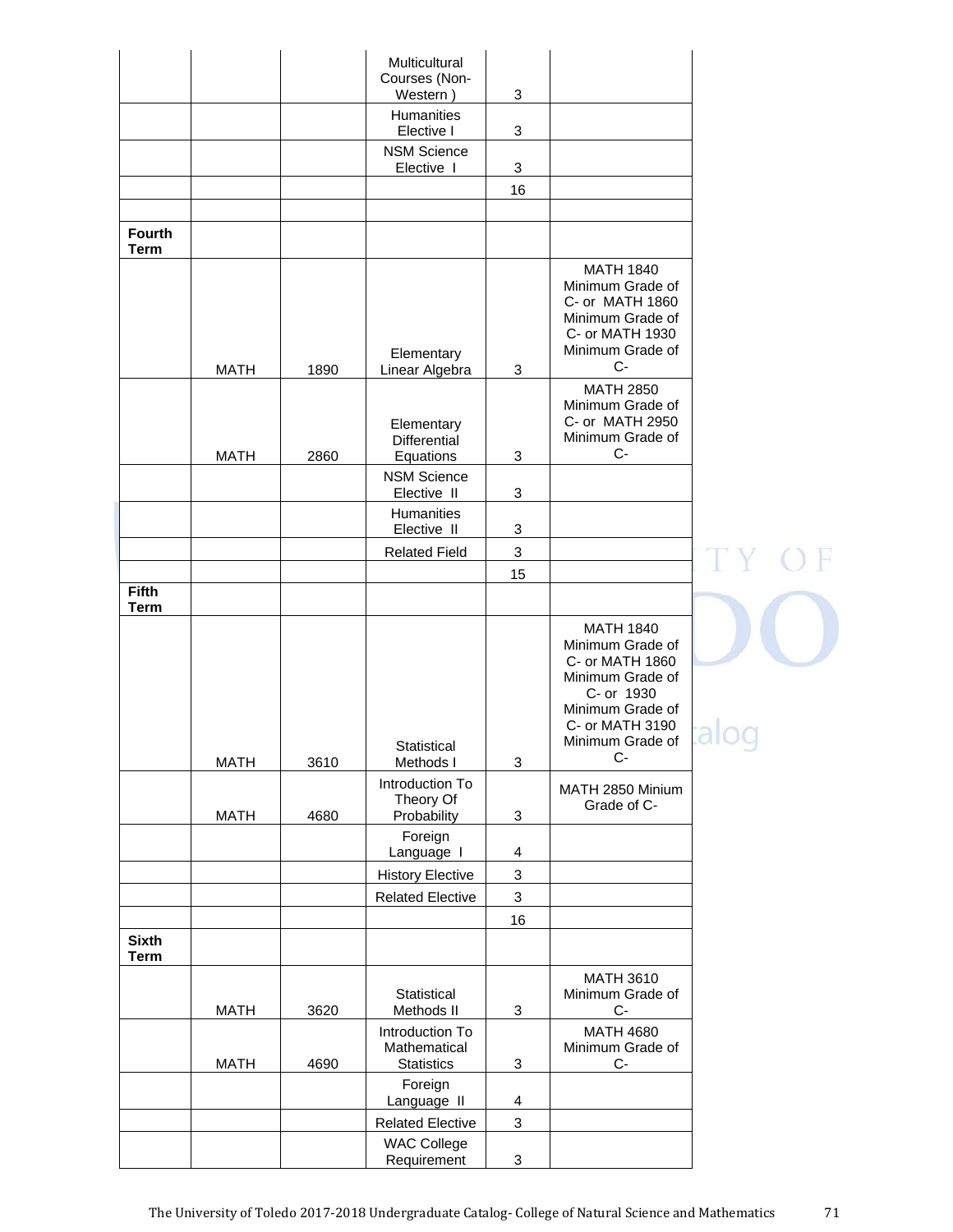|                               |             |      |                                                              | 16             |                                                                                     |
|-------------------------------|-------------|------|--------------------------------------------------------------|----------------|-------------------------------------------------------------------------------------|
| <b>Seventh</b><br><b>Term</b> |             |      |                                                              |                |                                                                                     |
|                               | <b>MATH</b> | 4600 | Applications of<br><b>Statistics I</b>                       | 3              | <b>MATH 4680</b><br>Minimum Grade of<br>$C -$                                       |
|                               |             |      | Advanced Math<br>Elective                                    | 3              |                                                                                     |
|                               |             |      | <b>Related Elective</b>                                      | $\mathbf 3$    |                                                                                     |
|                               |             |      | Fine Art Elective                                            | 3              |                                                                                     |
|                               |             |      | Social Science<br>Elective III                               | 3              |                                                                                     |
|                               |             |      |                                                              | 15             |                                                                                     |
|                               |             |      |                                                              |                |                                                                                     |
| Eighth<br><b>Term</b>         |             |      |                                                              |                |                                                                                     |
|                               | <b>MATH</b> | 4350 | <b>Applied Linear</b><br>Algebra                             | 3              | <b>MATH 1890</b><br>Minimum Grade of<br>C- or MATH 2890<br>Minimum Grade of<br>$C-$ |
|                               |             |      | Applications of                                              |                |                                                                                     |
|                               | <b>MATH</b> | 4610 | <b>Statistics II</b>                                         | 3              |                                                                                     |
|                               |             |      | <b>Related Elective</b><br>English<br>Literature<br>Elective | 3<br>3         |                                                                                     |
|                               |             |      | <b>General Elective</b>                                      | $\overline{2}$ |                                                                                     |
|                               |             |      |                                                              | 14             |                                                                                     |
|                               |             |      | <b>Total Earned</b><br><b>Credit Hours</b>                   | 124            |                                                                                     |

# **Additional Comments on the Related Courses in Bachelor of Arts in Math**

The 24 semester hours of related area course work (at 2000 to 4000 levels) should be chosen according to the interests of the student in view of his or her anticipated career in mathematics. The B.A. degree is awarded to those students who choose a related area in the humanities or social sciences, such as economics, foreign language, philosophy and psychology, or education.

Choices include courses numbered 2000 to 4990 for the following departments: AMST, ARTH, COMM, DST, FILM, GEPL, GLST, HIST, HON, LST, PHIL, PSC, PSY, REL, SOC, THR, WGST; or courses numbered 3000 to 4990 for the following departments: CLC, ENGL, FREN, GERM, HUM, JAPN, LAT, LING, SPAN; plus AFST 2100 to 4990, ANTH 2100 to 4990, ART 1080 to 4990, ECON 1150, 1200, 2000 to 4000, FLAN 3440, MUS 2260, 2270, 2280, 2410, 2420, 2610, 2620, 3000 to 4000, excluding MUS 3010, 3020, 3030, 3040, 3050, 3090, 3130, 3140, 3150, 3160, 3170, 3180, 3190, 3800, 4800.

#### **Minor in Mathematics**

To obtain a minor in mathematics, a minimum of 22 hours in mathematics must be completed. The 22 hours must include MATH 1840 (or 1860), 1890 (or 2890), 2850 and one of 3610, 2860 or 4680. The remaining hours must be courses that are acceptable toward a major in mathematics and must be approved by an Adviser in the department of mathematics.

#### **Honors in Mathematics**

A. **Admission:** Students are normally admitted to departmental honors after completing the Honors sections of MATH 1850,1860, 2850, and 2860. Students may also be admitted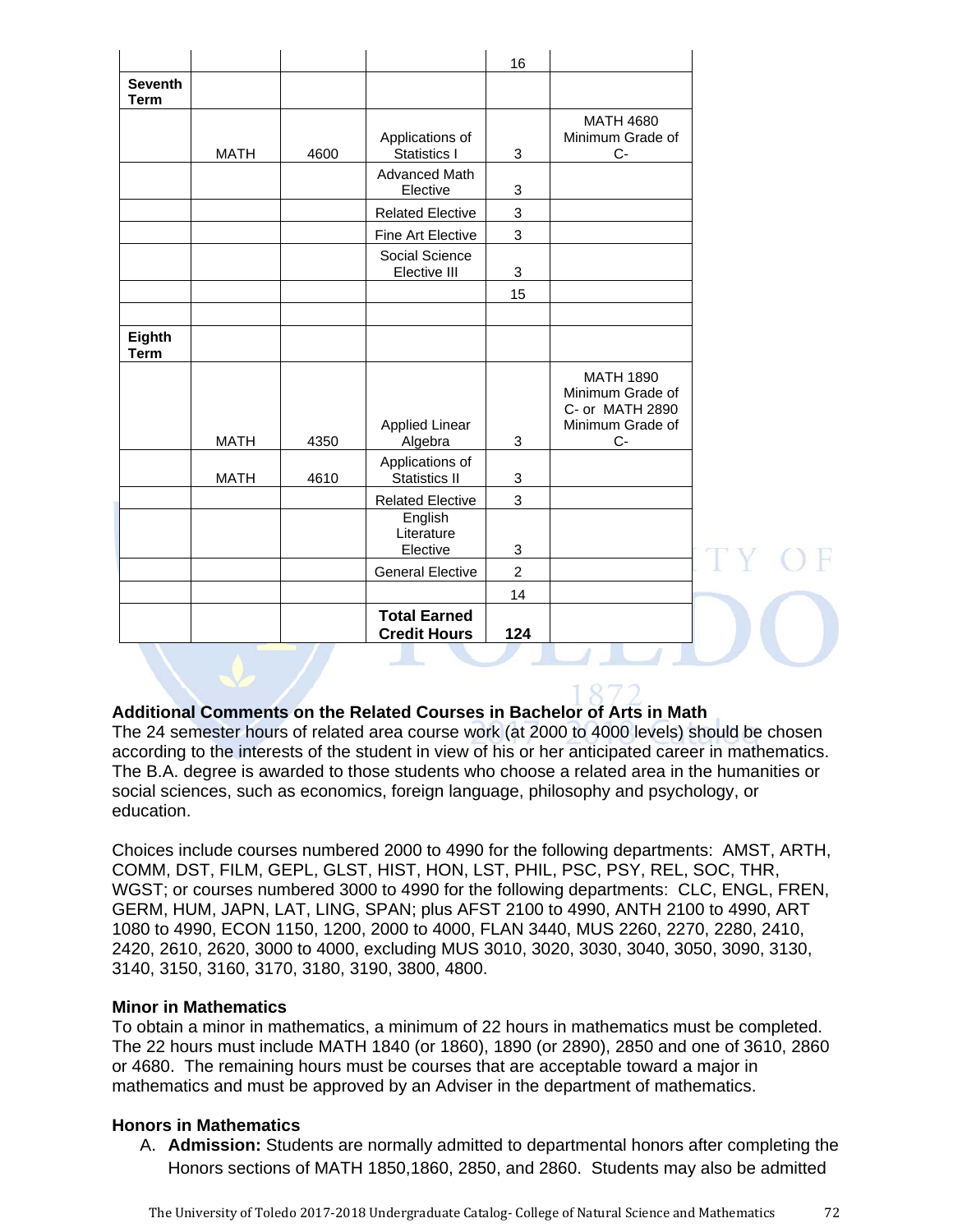to the program at the discretion of the Math Majors Committee and should consult the departmental Undergraduate Adviser.

**B. Requirements:** Graduation with honors in mathematics depends upon doing a substantial amount of work in mathematics beyond the requirements of the bachelor's degree. To graduate with departmental honors in mathematics a student must ordinarily maintain a GPA in mathematics greater than 3.5 and write an expository paper on a topic in mathematics that demonstrates knowledge of the subject matter significantly beyond the expectations of the student's course work. The research and writing of the paper is conducted under the supervision of a faculty member with an interest in the subject, and as a part of fulfilling this requirement the student must enroll in either the junior or senior reading class, MATH 3920 or MATH 4920, that counts as an elective in the major. The actual details of the student's program are determined by consulting with the Department's honors adviser and the student's topic supervisor.

# **Department of Physics and Astronomy**

Sanjay V. Khare, Chair Jacques G. Amar, Associate Chair Scott A. Lee, Undergraduate and Honors Adviser, both Physics and Astronomy Song Cheng, Graduate Program Director Sanjay V. Khare, Coordinator, Minor in Renewable Energy

# **Degrees Offered**

The department of physics and astronomy offers courses of study leading to the Bachelor of Science degree in physics, the Bachelor of Arts in physics and the Bachelor of Arts in astronomy (see astronomy section earlier in this catalog).

HE UNIVERSITY OF

## **Advanced Placement**

Students with a score of 3, 4 or 5 on the Physics B test will receive credit for PHYS 2070 and 2080. Students with a score of 3, 4 or 5 on the Physics C Mechanics test will receive credit for PHYS 2130; students with a score of 3, 4 or 5 on the Physics C Electricity and Magnetism test will receive credit for PHYS 2140.

## **Requirements for the Bachelor of Science in Physics**

The B.S. in physics consists of a core program that all students must complete and a choice of one concentration with additional requirements as listed below. The core program contains 34 hours of physics courses and 29 hours of related-area courses; the concentrations contain an additional 6-20 hours of physics, astronomy and related courses.

## **Concentrations**

The student must choose one of the following concentrations:

| Term                 | <b>SUBJECT</b> | <b>NUMBER</b>    | <b>COURSE TITLE</b>                   | СR<br><b>HRS</b> |
|----------------------|----------------|------------------|---------------------------------------|------------------|
| <b>First</b><br>Term |                |                  |                                       |                  |
|                      | <b>NSM</b>     | 1000             | <b>ORIENTATION</b>                    |                  |
|                      | <b>ENGL</b>    | 1110             | COMP <sub>1</sub>                     | 3                |
|                      | <b>MATH</b>    | 1830or1850or1920 | <b>CALCULUS I</b>                     |                  |
|                      | <b>PHYS</b>    | 1910             | <b>FRONTIERS OF</b><br><b>PHYSICS</b> |                  |

BS in Physics with a Physics Concentration: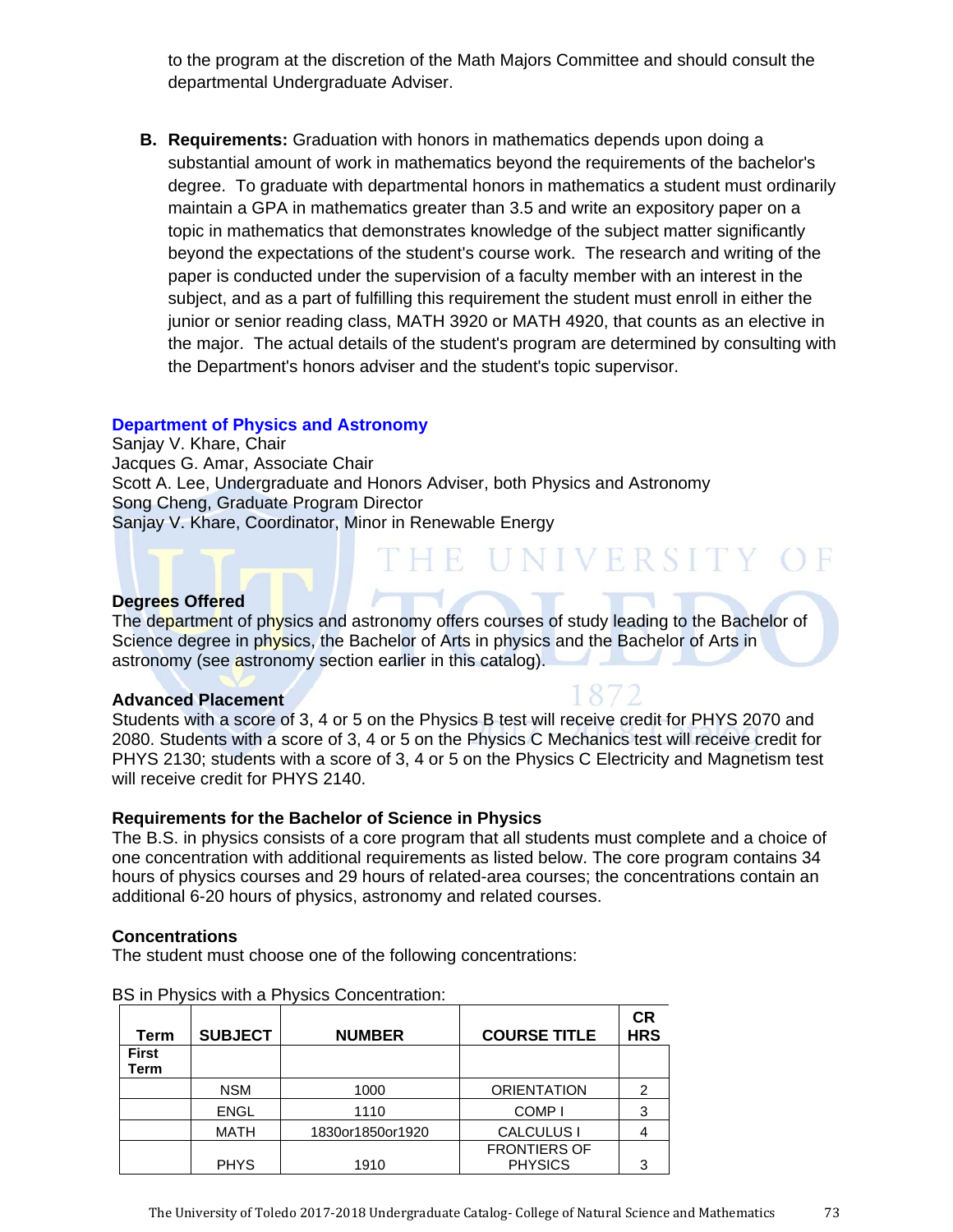|                              | <b>PHYS</b>                | 2130                   | PHYSICS I                                    | 5                   |                       |
|------------------------------|----------------------------|------------------------|----------------------------------------------|---------------------|-----------------------|
|                              |                            |                        |                                              | 17                  |                       |
| Second<br><b>Term</b>        |                            |                        |                                              |                     |                       |
|                              | ENGL                       | 1130-1150              | <b>COMP II</b>                               | 3                   |                       |
|                              | <b>MATH</b>                | 1890or2890             | LINEAR ALGEBRA                               | 3                   |                       |
|                              | <b>MATH</b>                | 1840or1860or1930       | <b>CALCULUS II</b>                           | 4                   |                       |
|                              | <b>PHYS</b>                | 2140                   | PHYSICS II                                   | 5                   |                       |
|                              |                            |                        |                                              | 15                  |                       |
| <b>Third</b><br><b>Term</b>  |                            |                        |                                              |                     |                       |
|                              |                            |                        | <b>MODERN PHYSICS I</b>                      |                     |                       |
|                              | <b>PHYS</b><br><b>CHEM</b> | 3310<br>1230           | - WAC<br><b>GEN CHEMISTRY I</b>              | 3<br>$\overline{4}$ |                       |
|                              |                            |                        | <b>GEN CHEMISTRY I</b>                       |                     |                       |
|                              | <b>CHEM</b>                | 1280                   | LAB                                          | 1                   |                       |
|                              |                            |                        | <b>STATISTICAL</b>                           |                     |                       |
|                              | <b>MATH</b>                | 3610                   | <b>METHODS I</b>                             | 3                   |                       |
|                              | <b>MATH</b>                | 2850or2950or2880       | <b>MULTIVARIABLE</b><br><b>CALCULUS</b>      | 4                   |                       |
|                              |                            |                        |                                              | 15                  |                       |
| <b>Fourth</b><br><b>Term</b> |                            |                        |                                              |                     |                       |
|                              | <b>PHYS</b>                | 3180                   | <b>INTERMEDIATE LAB</b>                      | 3                   |                       |
|                              |                            |                        | <b>DIFFERENTIAL</b>                          |                     |                       |
|                              | <b>MATH</b>                | 3860or2860or3820or3880 | <b>EQUATIONS</b>                             | 3                   |                       |
|                              | <b>PHYS</b>                | 3410                   | THERMAL PHYSICS                              | 3                   |                       |
|                              |                            |                        | <b>CORE SOCIAL</b>                           |                     | I T Y                 |
|                              |                            |                        | <b>SCIENCE</b>                               | 3                   |                       |
|                              |                            |                        | <b>INTRO TO</b>                              |                     |                       |
|                              | <b>EECS</b>                | 1500                   | PROGRAMMING                                  | 3                   |                       |
|                              |                            |                        |                                              | 15                  |                       |
| <b>Fifth</b><br><b>Term</b>  |                            |                        |                                              |                     |                       |
|                              | <b>PHYS</b>                | 4230                   | <b>ELECTRICITY AND</b><br><b>MAGNETISM I</b> | 3                   |                       |
|                              |                            |                        | <b>THEORETICAL</b>                           |                     |                       |
|                              | <b>PHYS</b>                | 4210                   | <b>MECHANICS</b>                             | 3                   | $\tilde{\phantom{a}}$ |
|                              |                            |                        | <b>CORE HUMANITIES</b>                       | 3                   |                       |
|                              |                            |                        | NON-PHYSICS WAC                              |                     |                       |
|                              |                            |                        | COURSE                                       | 3                   |                       |
|                              |                            |                        | NON-WESTERN                                  | 3                   |                       |
|                              |                            |                        |                                              | 15                  |                       |
| <b>Sixth</b><br><b>Term</b>  |                            |                        |                                              |                     |                       |
|                              |                            |                        | <b>ELECTRICITY AND</b>                       |                     |                       |
|                              | <b>PHYS</b>                | 4240                   | <b>MAGNETISM II</b>                          | 3                   |                       |
|                              |                            |                        | QUANTUM                                      |                     |                       |
|                              | <b>PHYS</b>                | 4310                   | <b>MECHANICS</b>                             | 3                   |                       |
|                              |                            |                        | MAJOR LEVEL BIOL,<br>EEES, eg BIOL 2150,     |                     |                       |
|                              |                            |                        | 2170, EEES 2010,                             |                     |                       |
|                              |                            |                        | 2100, or 2150*                               | $3 - 4$             |                       |
|                              |                            |                        | <b>US DIVERSITY</b>                          | 3                   |                       |
|                              |                            |                        | <b>CORE SOCIAL</b>                           |                     |                       |
|                              |                            |                        | <b>SCIENCE</b>                               | 3                   |                       |
|                              |                            |                        |                                              | $15 -$<br>16        |                       |
| <b>Seventh</b>               |                            |                        |                                              |                     |                       |
| <b>Term</b>                  |                            |                        |                                              |                     |                       |
|                              |                            |                        | ADVANCED                                     |                     |                       |
|                              |                            |                        | LABORATORY (eg                               |                     |                       |
|                              | <b>PHYS</b>                | 4580or4780             | 4780)                                        | 3                   |                       |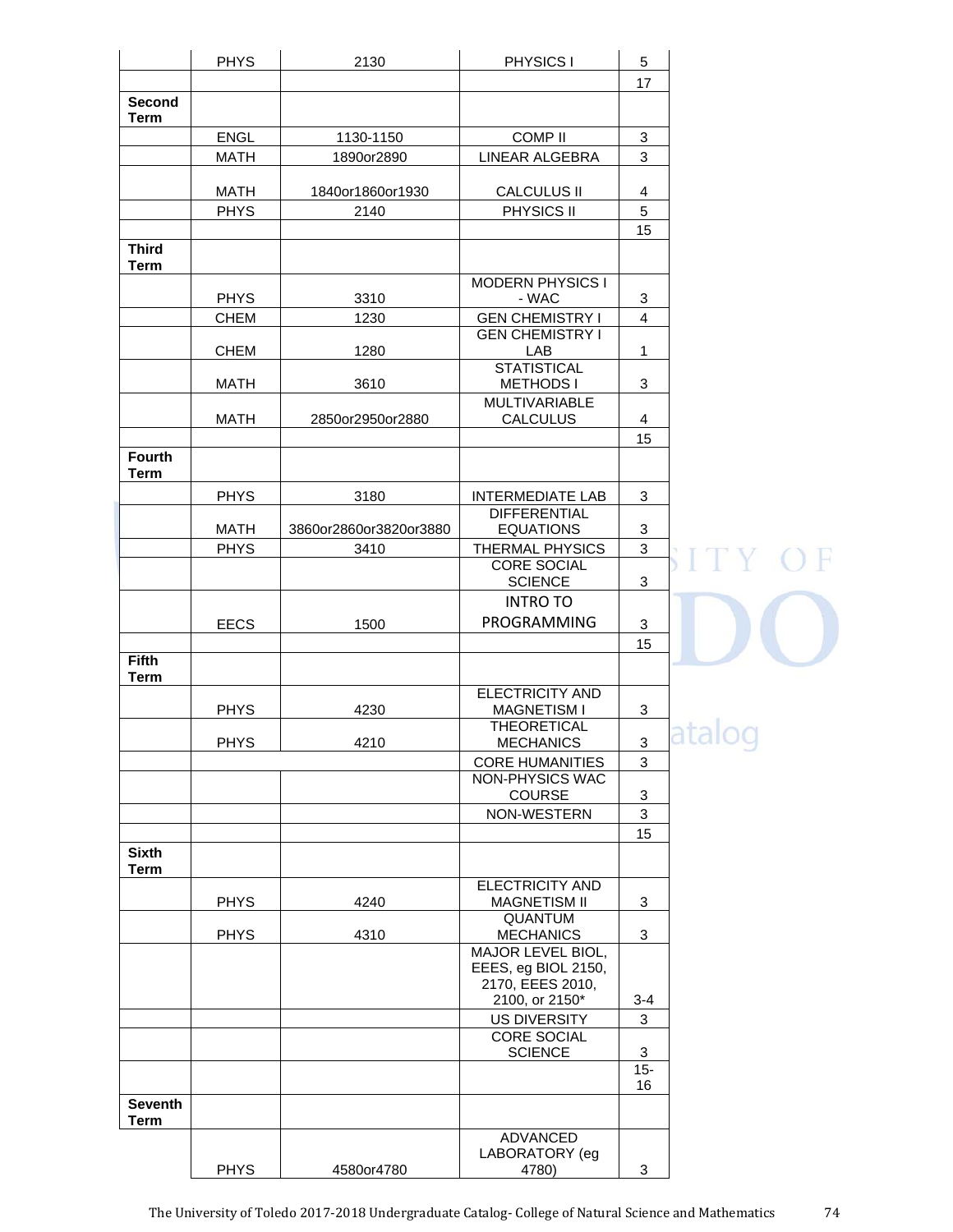|                       |             |      | <b>Credit Hours</b>                                   | 120            |
|-----------------------|-------------|------|-------------------------------------------------------|----------------|
|                       |             |      | <b>Total Earned</b>                                   |                |
|                       |             |      |                                                       | $12 -$<br>13   |
|                       |             |      | <b>COURSES NEEDED</b><br>TO REACH 120<br><b>HOURS</b> | $9 - 10$       |
|                       | <b>PHYS</b> | 4920 | PHYSICS CAPSTONE<br><b>PROJECT</b>                    | 1              |
|                       | <b>PHYS</b> | 4910 | <b>RESEARCH IN</b><br><b>PHYSICS</b>                  | 2              |
| <b>Eighth</b><br>Term |             |      |                                                       |                |
|                       |             |      |                                                       | 15             |
|                       |             |      | <b>COURSES NEEDED</b><br>TO REACH 120<br><b>HOURS</b> | 6              |
|                       |             |      | <b>CORE HUMANITIES</b>                                | 3              |
|                       | <b>PHYS</b> | 4950 | <b>PROFESSIONAL</b><br><b>DEVELOPMENT</b>             | 1              |
|                       | <b>PHYS</b> | 4910 | <b>RESEARCH IN</b><br><b>PHYSICS</b>                  | $\overline{2}$ |

BS in Physics with a concentration in Biomedical Physics

|                              | <b>SALE</b>    |                        |                                         |                           |  |
|------------------------------|----------------|------------------------|-----------------------------------------|---------------------------|--|
| <b>Term</b>                  | <b>SUBJECT</b> | <b>NUMBER</b>          | <b>COURSE TITLE</b>                     | <b>CR</b><br><b>HRS</b>   |  |
| <b>First</b><br><b>Term</b>  |                |                        |                                         |                           |  |
|                              | <b>NSM</b>     | 1000                   | <b>ORIENTATION</b>                      | $\overline{2}$            |  |
|                              | <b>ENGL</b>    | 1110                   | COMP <sub>I</sub>                       | 3                         |  |
|                              | <b>MATH</b>    | 1830or1850or1920       | <b>CALCULUS I</b>                       | 4                         |  |
|                              | <b>PHYS</b>    | 1910                   | <b>FRONTIERS OF</b><br><b>PHYSICS</b>   | 3                         |  |
|                              | <b>PHYS</b>    | 2130                   | PHYSICS I                               | 5                         |  |
|                              |                |                        |                                         | 17                        |  |
| <b>Second</b><br><b>Term</b> |                |                        |                                         |                           |  |
|                              | <b>ENGL</b>    | 1130-1150              | <b>COMPII</b>                           | $\ensuremath{\mathsf{3}}$ |  |
|                              | <b>MATH</b>    | 1890or2890             | LINEAR ALGEBRA                          | 3                         |  |
|                              | <b>MATH</b>    | 1840or1860or1930       | <b>CALCULUS II</b>                      | $\overline{\mathbf{4}}$   |  |
|                              | <b>PHYS</b>    | 2140                   | PHYSICS II                              | 5                         |  |
|                              |                |                        |                                         | 15                        |  |
| <b>Third</b><br><b>Term</b>  |                |                        |                                         |                           |  |
|                              | <b>PHYS</b>    | 3310                   | <b>MODERN PHYSICS I-</b><br><b>WAC</b>  | 3                         |  |
|                              | <b>CHEM</b>    | 1230                   | <b>GEN CHEMISTRY I</b>                  | $\overline{\mathbf{4}}$   |  |
|                              | <b>CHEM</b>    | 1280                   | <b>GEN CHEMISTRY I LAB</b>              | 1                         |  |
|                              | <b>MATH</b>    | 3610                   | <b>STATISTICAL</b><br><b>METHODS I</b>  | 3                         |  |
|                              | <b>MATH</b>    | 2850or2950or2880       | <b>MULTIVARIABLE</b><br><b>CALCULUS</b> | 4                         |  |
|                              |                |                        |                                         | 15                        |  |
| <b>Fourth</b><br><b>Term</b> |                |                        |                                         |                           |  |
|                              | <b>PHYS</b>    | 3180                   | <b>INTERMEDIATE LAB</b>                 | 3                         |  |
|                              | <b>MATH</b>    | 3860or2860or3820or3880 | <b>DIFFERENTIAL</b><br><b>EQUATIONS</b> | 3                         |  |
|                              | <b>PHYS</b>    | 3410                   | THERMAL PHYSICS                         | 3                         |  |
|                              |                |                        | <b>CORE SOCIAL</b><br><b>SCIENCE</b>    | 3                         |  |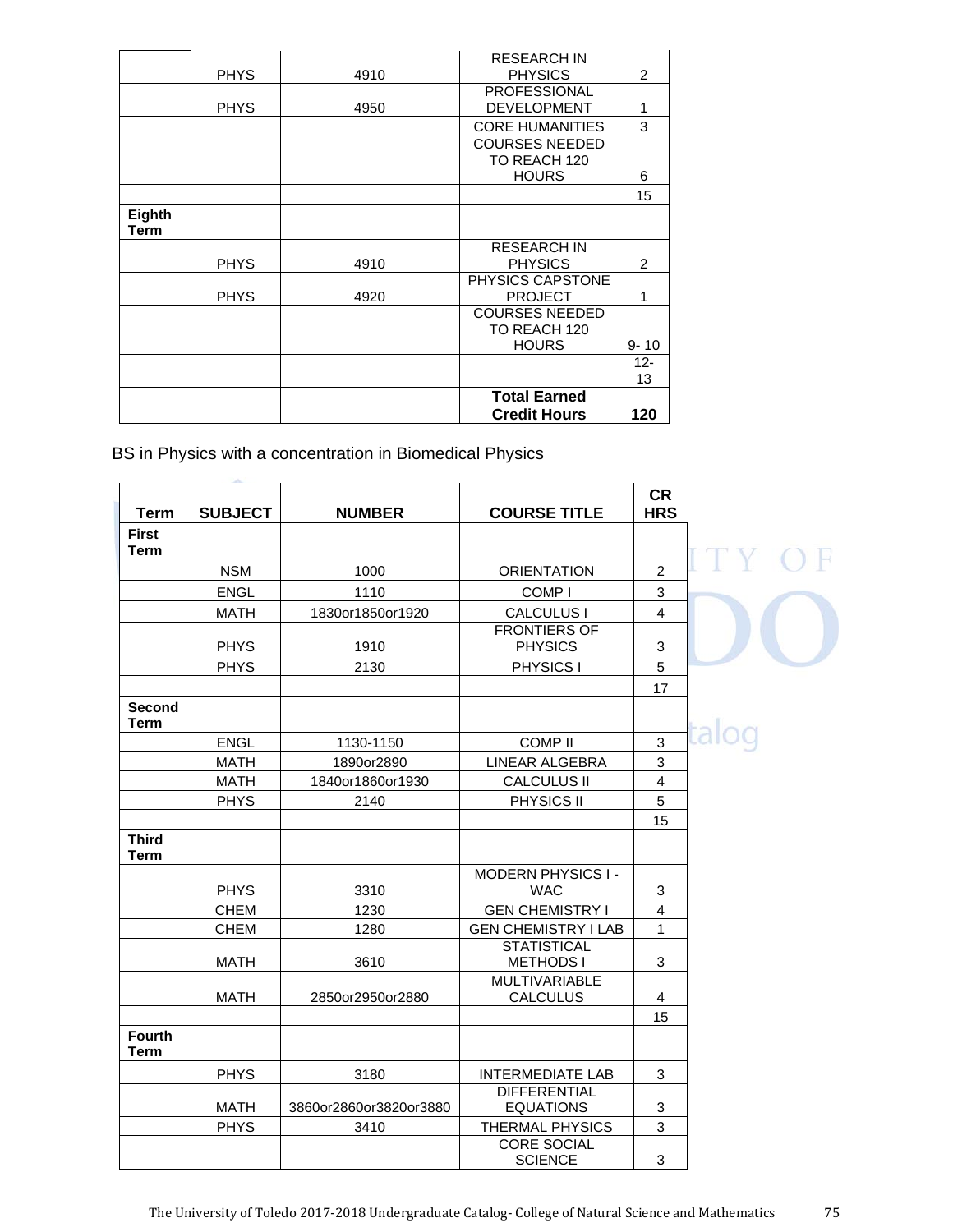|                               |             |            | <b>INTRO TO</b>                               |                |   |
|-------------------------------|-------------|------------|-----------------------------------------------|----------------|---|
|                               | <b>EECS</b> | 1500       | PROGRAMMING                                   | 3              |   |
|                               |             |            |                                               | 15             |   |
| <b>Fifth</b><br><b>Term</b>   |             |            |                                               |                |   |
|                               | <b>PHYS</b> | 4230       | <b>ELECTRICITY AND</b><br><b>MAGNETISM I</b>  | 3              |   |
|                               | <b>PHYS</b> | 4210       | <b>THEORETICAL</b><br><b>MECHANICS</b>        | 3              |   |
|                               |             |            | <b>CORE HUMANITIES</b>                        | 3              |   |
|                               |             |            | <b>NON-PHYSICS WAC</b><br>COURSE              | 3              |   |
|                               |             |            | NON-WESTERN                                   | $\mathbf{3}$   |   |
|                               |             |            |                                               | 15             |   |
| <b>Sixth</b><br><b>Term</b>   |             |            |                                               |                |   |
|                               | <b>PHYS</b> | 4240       | <b>ELECTRICITY AND</b><br><b>MAGNETISM II</b> | $\mathbf{3}$   |   |
|                               | <b>PHYS</b> | 4310       | <b>QUANTUM</b><br><b>MECHANICS</b>            | 3              |   |
|                               | <b>BIOL</b> | 2150+2160  | <b>FUNDAMENTALS OF</b><br>LIFE SCIENCE        | 5              |   |
|                               |             |            | <b>US DIVERSITY</b>                           | $\mathfrak{S}$ |   |
|                               |             |            |                                               | 14             |   |
| <b>Seventh</b><br><b>Term</b> |             |            |                                               |                |   |
|                               | <b>PHYS</b> | 4430       | <b>BIOMEDICAL PHYSICS</b>                     | 3              |   |
|                               |             |            | <b>ADVANCED</b>                               |                |   |
|                               |             |            | LABORATORY (eg                                |                |   |
|                               | <b>PHYS</b> | 4580or4780 | 4780)<br><b>RESEARCH IN</b>                   | 3              |   |
|                               | <b>PHYS</b> | 4910       | <b>PHYSICS</b>                                | $\overline{a}$ |   |
|                               | <b>PHYS</b> | 4950       | <b>PROFESSIONAL</b><br><b>DEVELOPMENT</b>     | 1              |   |
|                               | <b>KINE</b> | 2510+2520  | <b>HUMAN ANATOMY</b>                          | $\overline{4}$ |   |
|                               |             |            | <b>CORE HUMANITIES</b>                        | $\mathfrak{S}$ |   |
|                               |             |            |                                               | 16             |   |
| Eighth<br><b>Term</b>         |             |            |                                               |                | ್ |
|                               | <b>PHYS</b> | 4440       | <b>BIOMEDICAL PHYSICS</b><br>Ш.               | 3              |   |
|                               | <b>PHYS</b> | 4910       | <b>RESEARCH IN</b><br><b>PHYSICS</b>          | $\overline{2}$ |   |
|                               | <b>PHYS</b> | 4920       | PHYSICS CAPSTONE<br><b>PROJECT</b>            | 1              |   |
|                               | <b>KINE</b> | 2530+2540  | HUMAN PHYSIOLOGY                              | $\overline{4}$ |   |
|                               |             |            | <b>CORE SOCIAL</b><br><b>SCIENCE</b>          | $\mathbf{3}$   |   |
|                               |             |            | <b>COURSES NEEDED TO</b>                      |                |   |
|                               |             |            | REACH 120 HOURS                               | 13             |   |
|                               |             |            | <b>Total Earned Credit</b>                    |                |   |
|                               |             |            | <b>Hours</b>                                  | 120            |   |

BS in Physics with a concentration in Applied Physics

| Term         | <b>SUBJECT</b> | <b>NUMBER</b> | <b>COURSE TITLE</b> | СR<br><b>HRS</b> |
|--------------|----------------|---------------|---------------------|------------------|
| <b>First</b> |                |               |                     |                  |
| Term         |                |               |                     |                  |
|              | <b>NSM</b>     | 1000          | <b>ORIENTATION</b>  |                  |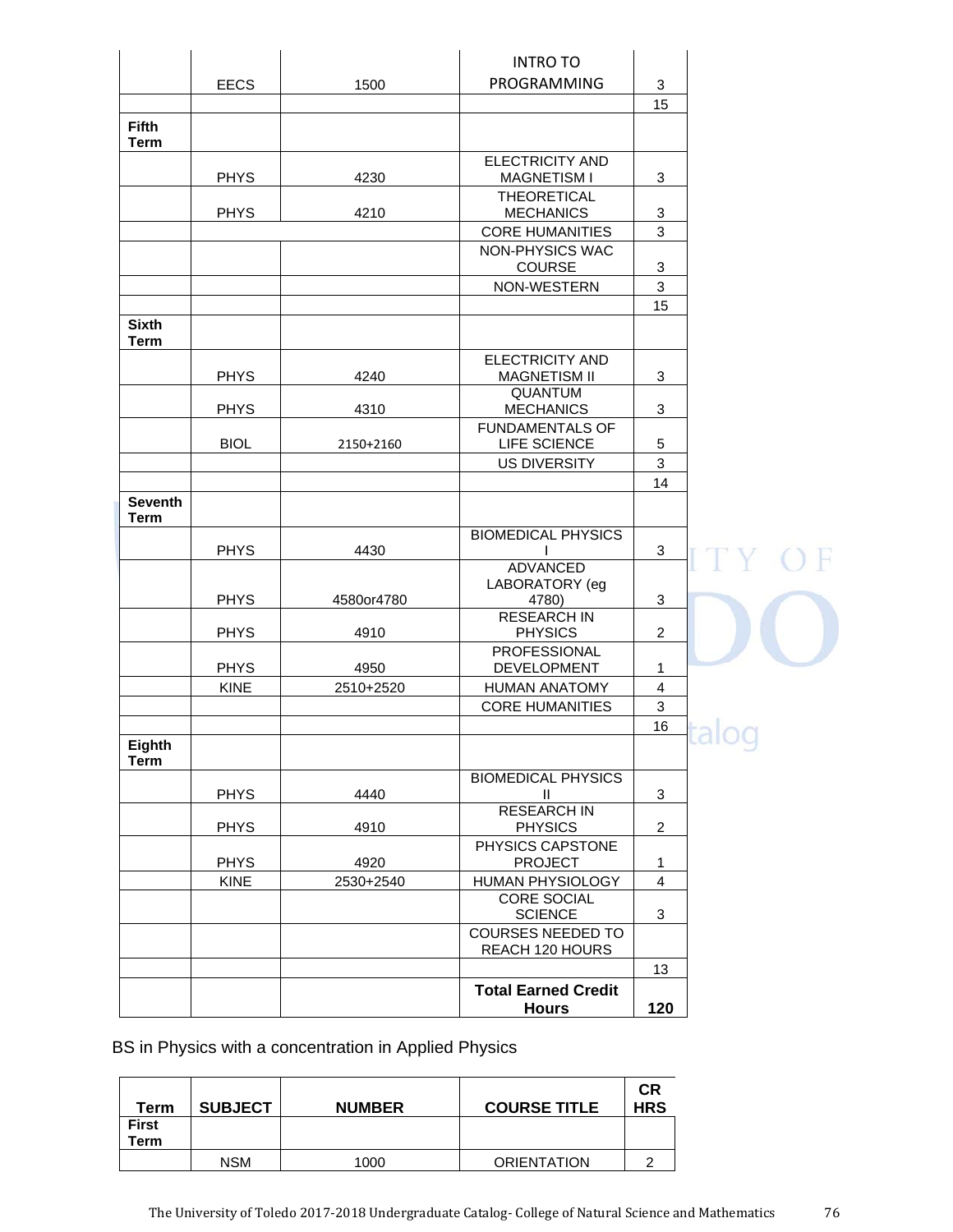|                             | ENGL        | 1110                   | COMP <sub>I</sub>                            | 3              |                       |
|-----------------------------|-------------|------------------------|----------------------------------------------|----------------|-----------------------|
|                             | <b>MATH</b> | 1830or1850or1920       | CALCULUS I                                   | $\overline{4}$ |                       |
|                             |             |                        | <b>FRONTIERS OF</b>                          |                |                       |
|                             | <b>PHYS</b> | 1910                   | <b>PHYSICS</b>                               | 3              |                       |
|                             | <b>PHYS</b> | 2130                   | PHYSICS I                                    | 5              |                       |
| <b>Second</b>               |             |                        |                                              | 17             |                       |
| <b>Term</b>                 |             |                        |                                              |                |                       |
|                             | <b>ENGL</b> | 1130-1150              | <b>COMP II</b>                               | 3              |                       |
|                             | <b>MATH</b> | 1890or2890             | LINEAR ALGEBRA                               | 3              |                       |
|                             | <b>MATH</b> | 1840or1860or1930       | <b>CALCULUS II</b>                           | $\overline{4}$ |                       |
|                             | <b>PHYS</b> | 2140                   | PHYSICS II                                   | 5              |                       |
|                             |             |                        |                                              | 15             |                       |
| <b>Third</b><br><b>Term</b> |             |                        |                                              |                |                       |
|                             |             |                        | <b>MODERN PHYSICS I-</b>                     |                |                       |
|                             | <b>PHYS</b> | 3310                   | <b>WAC</b>                                   | 3              |                       |
|                             | <b>CHEM</b> | 1230                   | <b>GEN CHEMISTRY I</b>                       | $\overline{4}$ |                       |
|                             | <b>CHEM</b> | 1280                   | <b>GEN CHEMISTRY I</b><br>LAB                | $\mathbf{1}$   |                       |
|                             |             |                        | <b>STATISTICAL</b>                           |                |                       |
|                             | <b>MATH</b> | 3610                   | <b>METHODS I</b>                             | 3              |                       |
|                             |             |                        | <b>MULTIVARIABLE</b>                         |                |                       |
|                             | <b>MATH</b> | 2850or2950or2880       | <b>CALCULUS</b>                              | 4<br>15        |                       |
| <b>Fourth</b>               |             |                        |                                              |                |                       |
| <b>Term</b>                 |             |                        |                                              |                |                       |
|                             | <b>PHYS</b> | 3180                   | <b>INTERMEDIATE LAB</b>                      | 3              | ITY C                 |
|                             |             |                        | <b>DIFFERENTIAL</b>                          |                |                       |
|                             | <b>MATH</b> | 3860or2860or3820or3880 | <b>EQUATIONS</b>                             | 3              |                       |
|                             | <b>PHYS</b> | 3410                   | <b>THERMAL PHYSICS</b><br><b>CORE SOCIAL</b> | 3              |                       |
|                             |             |                        | <b>SCIENCE</b>                               | 3              |                       |
|                             |             |                        | <b>INTRO TO</b>                              |                |                       |
|                             | <b>EECS</b> | 1500                   | PROGRAMMING                                  | 3              |                       |
|                             |             |                        |                                              | 15             |                       |
| <b>Fifth</b>                |             |                        |                                              |                |                       |
| <b>Term</b>                 |             |                        | ELECTRICITY AND                              |                | $\tilde{\phantom{a}}$ |
|                             | <b>PHYS</b> | 4230                   | <b>MAGNETISM I</b>                           | 3              |                       |
|                             |             |                        | <b>THEORETICAL</b>                           |                |                       |
|                             | <b>PHYS</b> | 4210                   | <b>MECHANICS</b>                             | 3              |                       |
|                             |             |                        | <b>CORE HUMANITIES</b><br>NON-PHYSICS WAC    | 3              |                       |
|                             |             |                        | COURSE                                       | 3              |                       |
|                             |             |                        | NON-WESTERN                                  | 3              |                       |
|                             |             |                        |                                              | 15             |                       |
| <b>Sixth</b><br><b>Term</b> |             |                        |                                              |                |                       |
|                             |             |                        | <b>ELECTRICITY AND</b>                       |                |                       |
|                             | <b>PHYS</b> | 4240                   | <b>MAGNETISM II</b>                          | 3              |                       |
|                             |             |                        | QUANTUM                                      |                |                       |
|                             | <b>PHYS</b> | 4310                   | <b>MECHANICS</b><br>MAJOR LEVEL BIOL,        | 3              |                       |
|                             |             |                        | EEES, eg BIOL 2150,                          |                |                       |
|                             |             |                        | 2170, EEES 2010,                             |                |                       |
|                             |             |                        | 2100, or 2150*                               | $3 - 4$        |                       |
|                             |             |                        | US DIVERSITY<br><b>CORE SOCIAL</b>           | 3              |                       |
|                             |             |                        | <b>SCIENCE</b>                               | 3              |                       |
|                             |             |                        |                                              | $15 -$         |                       |
|                             |             |                        |                                              | 16             |                       |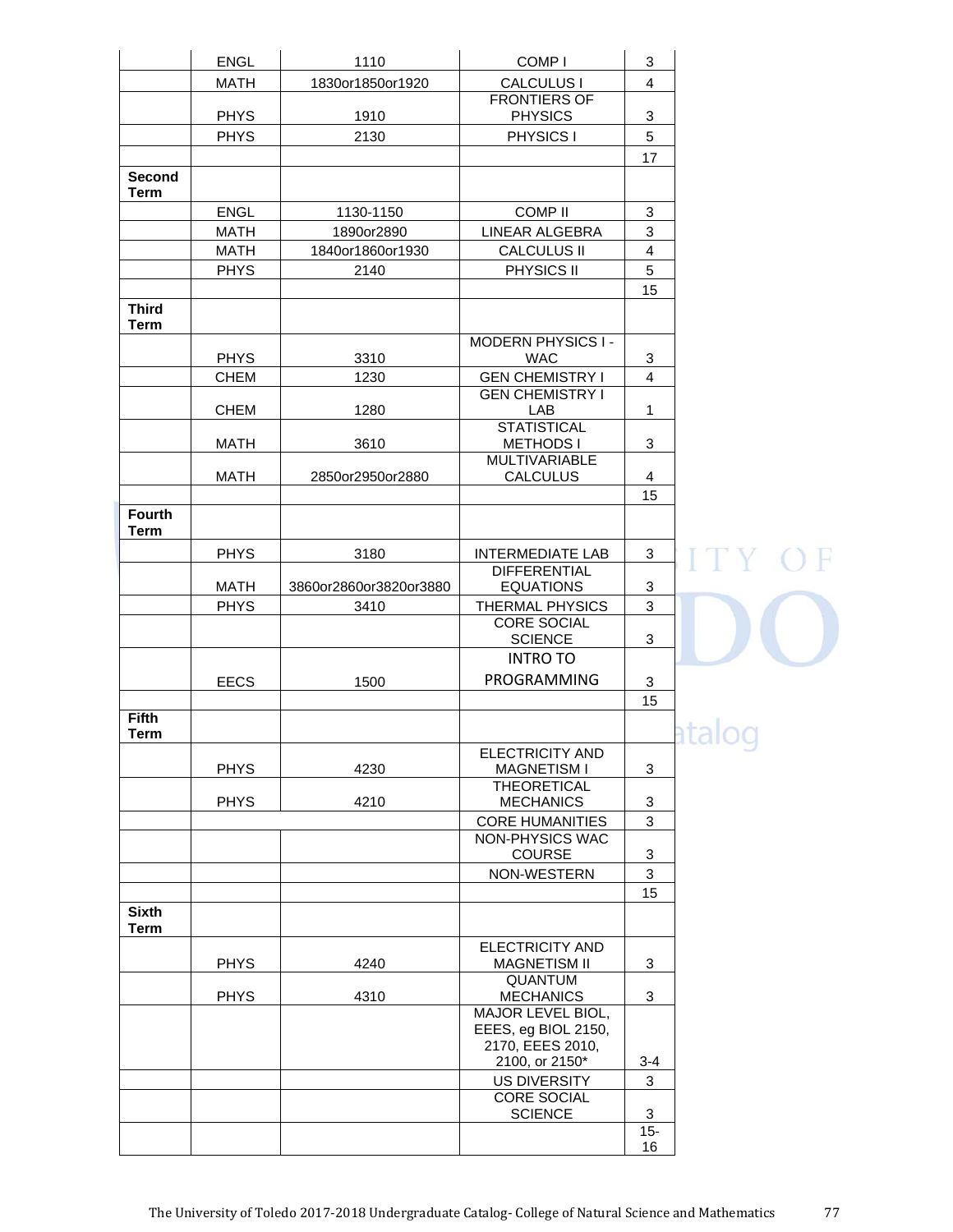| <b>Seventh</b><br><b>Term</b> |             |              |                                                       |     |
|-------------------------------|-------------|--------------|-------------------------------------------------------|-----|
|                               | <b>PHYS</b> | 3610         | <b>OPTICS AND LASERS</b>                              | 3   |
|                               | <b>PHYS</b> | 4510         | <b>CONDENSED</b><br><b>MATTER</b>                     | 3   |
|                               | <b>PHYS</b> | 4910         | <b>RESEARCH IN</b><br><b>PHYSICS</b>                  | 2   |
|                               | <b>PHYS</b> | 4950         | <b>PROFESSIONAL</b><br><b>DEVELOPMENT</b>             | 1   |
|                               |             |              | <b>CORE HUMANITIES</b>                                | 3   |
|                               |             |              | <b>COURSES NEEDED</b><br>TO REACH 120                 |     |
|                               |             |              | <b>HOURS</b>                                          | 3   |
| Eighth<br><b>Term</b>         |             |              |                                                       | 15  |
|                               |             |              | 3000/4000 PHYSICS<br>OR ENG                           | 3   |
|                               | <b>PHYS</b> | 4580 or 4780 | ADVANCED LAB (eg<br>4580)                             | 3   |
|                               | <b>PHYS</b> | 4910         | <b>RESEARCH IN</b><br><b>PHYSICS</b>                  | 2   |
|                               | <b>PHYS</b> | 4920         | PHYSICS CAPSTONE<br><b>PROJECT</b>                    | 1   |
|                               |             |              | <b>COURSES NEEDED</b><br>TO REACH 120<br><b>HOURS</b> | 4   |
|                               |             |              |                                                       | 13  |
|                               |             |              | <b>Total Earned Credit</b><br><b>Hours</b>            | 120 |

E

BS in Physics with a concentration in Astrophysics

| <b>Term</b>                  | <b>SUBJECT</b> | <b>NUMBER</b>    | <b>COURSE TITLE</b>                                    | <b>CR</b><br><b>HRS</b> |  |
|------------------------------|----------------|------------------|--------------------------------------------------------|-------------------------|--|
| <b>First</b><br><b>Term</b>  |                |                  |                                                        |                         |  |
|                              | <b>NSM</b>     | 1000             | <b>ORIENTATION</b>                                     | $\overline{2}$          |  |
|                              | <b>MATH</b>    | 1830or1850or1920 | <b>CALCULUS I</b>                                      | $\overline{4}$          |  |
|                              | <b>ASTR</b>    | 2010             | <b>SOLAR SYTEM</b><br><b>ASTRONOMY</b>                 | 3                       |  |
|                              | <b>PHYS</b>    | 1910             | <b>FRONTIERS OF PHYSICS</b>                            | 3                       |  |
|                              | <b>PHYS</b>    | 2130             | <b>PHYSICS I</b>                                       | 5                       |  |
|                              |                |                  |                                                        | 17                      |  |
| <b>Second</b><br><b>Term</b> |                |                  |                                                        |                         |  |
|                              | ENGL           | 1110             | COMP <sub>I</sub>                                      | 3                       |  |
|                              | <b>MATH</b>    | 1840or1860or1930 | <b>CALCULUS II</b>                                     | $\overline{4}$          |  |
|                              | <b>ASTR</b>    | 2020             | ASTR 2020 STARS,<br>GALAXIES, & THE<br><b>UNIVERSE</b> | 3                       |  |
|                              | <b>PHYS</b>    | 2140             | <b>PHYSICS II</b>                                      | 5                       |  |
|                              |                |                  |                                                        | 15                      |  |
| <b>Third</b><br><b>Term</b>  |                |                  |                                                        |                         |  |
|                              | <b>PHYS</b>    | 3310             | MODERN PHYSICS I - WAC                                 | 3                       |  |
|                              | <b>CHEM</b>    | 1230             | <b>GEN CHEMISTRY I</b>                                 | $\overline{\mathbf{4}}$ |  |
|                              | <b>CHEM</b>    | 1280             | <b>GEN CHEMISTRY I LAB</b>                             | 1                       |  |
|                              | <b>MATH</b>    | 3610             | STATISTICAL METHODS I                                  | 3                       |  |
|                              | <b>MATH</b>    | 2850or2950or2880 | <b>MULTIVARIABLE</b><br><b>CALCULUS</b>                | $\overline{4}$          |  |
|                              |                |                  |                                                        | 15                      |  |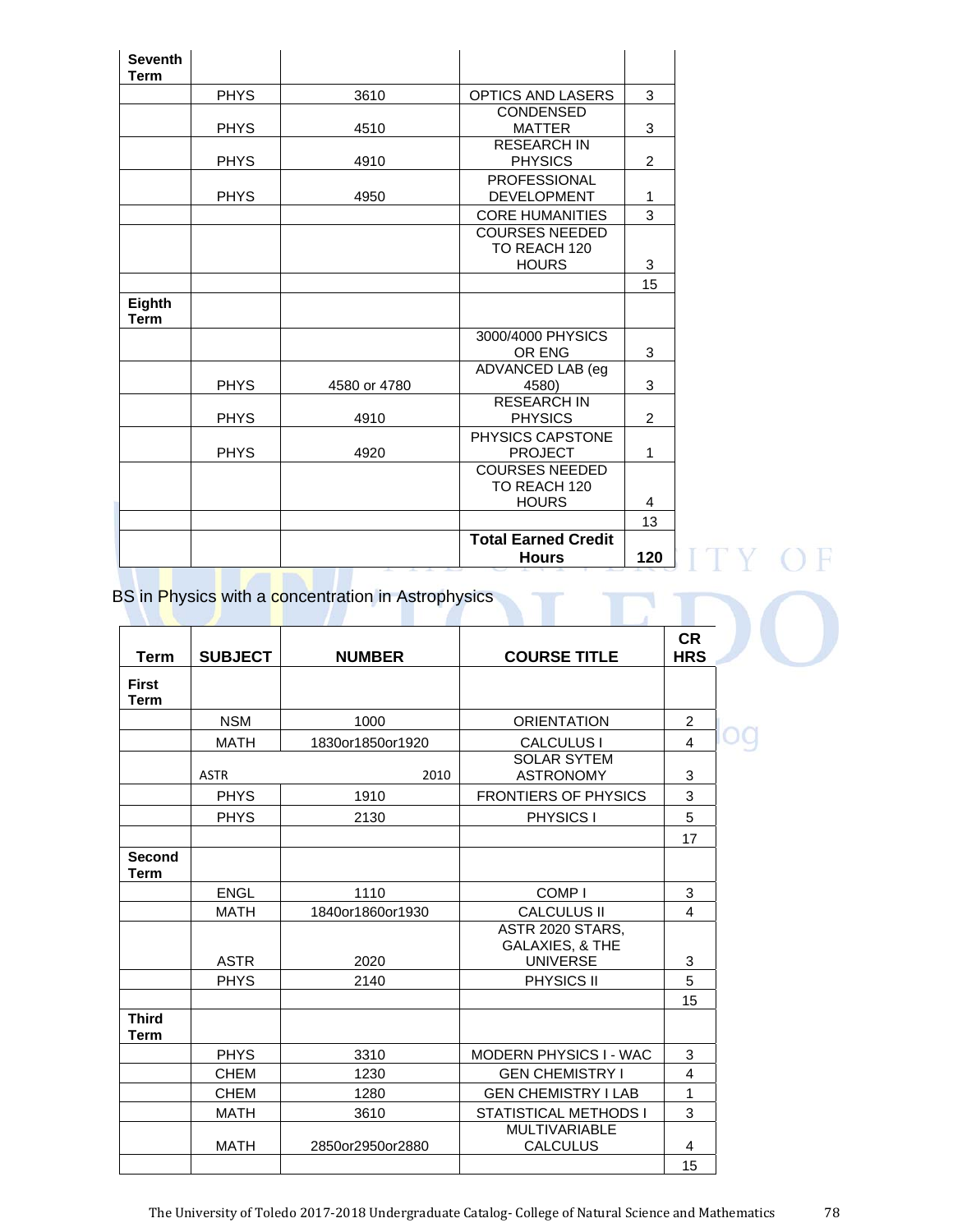| <b>Fourth</b><br><b>Term</b>  |                            |                        |                                                                             |                 |   |
|-------------------------------|----------------------------|------------------------|-----------------------------------------------------------------------------|-----------------|---|
|                               | <b>ENGL</b>                | 1130-1150              | <b>COMP II</b>                                                              | 3               |   |
|                               | <b>ASTR</b>                | 3880                   | Foundations of Astronomy                                                    | 4               |   |
|                               | <b>MATH</b>                | 3860or2860or3820or3880 | DIFFERENTIAL EQUATIONS                                                      | $\mathbf{3}$    |   |
|                               | <b>MATH</b>                | 1890or2890             | LINEAR ALGEBRA                                                              | 3               |   |
|                               | <b>EECS</b>                | 1500                   | <b>INTRO TO PROGRAMMING</b>                                                 | 3               |   |
|                               |                            |                        |                                                                             | 16              |   |
| <b>Fifth</b><br>Term          |                            |                        |                                                                             |                 |   |
|                               | <b>PHYS</b>                | 4230                   | <b>ELECTRICITY AND</b><br><b>MAGNETISM I</b>                                |                 |   |
|                               | <b>PHYS</b>                | 4210                   | THEORETICAL MECHANICS                                                       | 3<br>3          |   |
|                               |                            |                        | MAJOR LEVEL BIOL, EEES,<br>eg BIOL 2150, 2170, EEES<br>2010, 2100, or 2150* | $3 - 4$         |   |
|                               |                            |                        | <b>NON-PHYSICS WAC</b><br>COURSE                                            | 3               |   |
|                               |                            |                        | NON-WESTERN                                                                 | 3               |   |
|                               |                            |                        |                                                                             | $15 -$          |   |
| <b>Sixth</b><br><b>Term</b>   |                            |                        |                                                                             | 16              |   |
|                               |                            |                        | <b>ELECTRICITY AND</b>                                                      |                 |   |
|                               | <b>PHYS</b>                | 4240                   | <b>MAGNETISM II</b>                                                         | 3               |   |
|                               | <b>PHYS</b>                | 4310                   | <b>QUANTUM MECHANICS</b>                                                    | $\sqrt{3}$      |   |
|                               | <b>PHYS</b>                | 3410                   | THERMAL PHYSICS                                                             | 3               |   |
|                               |                            |                        | <b>US DIVERSITY</b><br>CORE SOCIAL SCIENCE                                  | 3<br>3          |   |
|                               |                            |                        |                                                                             | 15              |   |
| <b>Seventh</b><br><b>Term</b> |                            |                        |                                                                             |                 |   |
|                               | <b>ASTR</b>                | 4810                   | <b>ASTROPHYSICS I</b>                                                       | 3               |   |
|                               |                            |                        | <b>ASTROPHYSICAL</b>                                                        |                 |   |
|                               | <b>ASTR</b>                | 4880                   | <b>MEASUREMENTS</b>                                                         | 3               |   |
|                               | <b>PHYS</b>                | 4910                   | <b>RESEARCH IN PHYSICS</b><br>PROFESSIONAL                                  | $\overline{2}$  |   |
|                               | <b>PHYS</b>                | 4950                   | DEVELOPMENT                                                                 | $\mathbf{1}$    | ນ |
|                               |                            |                        | <b>CORE HUMANITIES</b>                                                      | 3               |   |
|                               |                            |                        | <b>COURSES NEEDED TO</b>                                                    |                 |   |
|                               |                            |                        | REACH 120 HOURS                                                             | 3               |   |
| Eighth                        |                            |                        |                                                                             | 15              |   |
| <b>Term</b>                   |                            | 4820                   |                                                                             | 3               |   |
|                               | <b>ASTR</b><br><b>PHYS</b> | 4910                   | <b>ASTROPHYSICS II</b><br><b>RESEARCH IN PHYSICS</b>                        | $\overline{2}$  |   |
|                               |                            |                        | PHYSICS CAPSTONE                                                            |                 |   |
|                               | <b>PHYS</b>                | 4920                   | <b>PROJECT</b>                                                              | 1               |   |
|                               |                            |                        | <b>CORE HUMANITIES</b>                                                      | 3               |   |
|                               |                            |                        | CORE SOCIAL SCIENCE                                                         | $\overline{3}$  |   |
|                               |                            |                        | <b>COURSES NEEDED TO</b><br>REACH 120 HOURS                                 |                 |   |
|                               |                            |                        |                                                                             | 12 <sup>2</sup> |   |
|                               |                            |                        | <b>Total Earned Credit</b><br><b>Hours</b>                                  | 120             |   |

# **Comments on BS in Physics Curriculum (including concentrations:**

**Recommended introductory course:** PHYS 1910 is strongly recommended.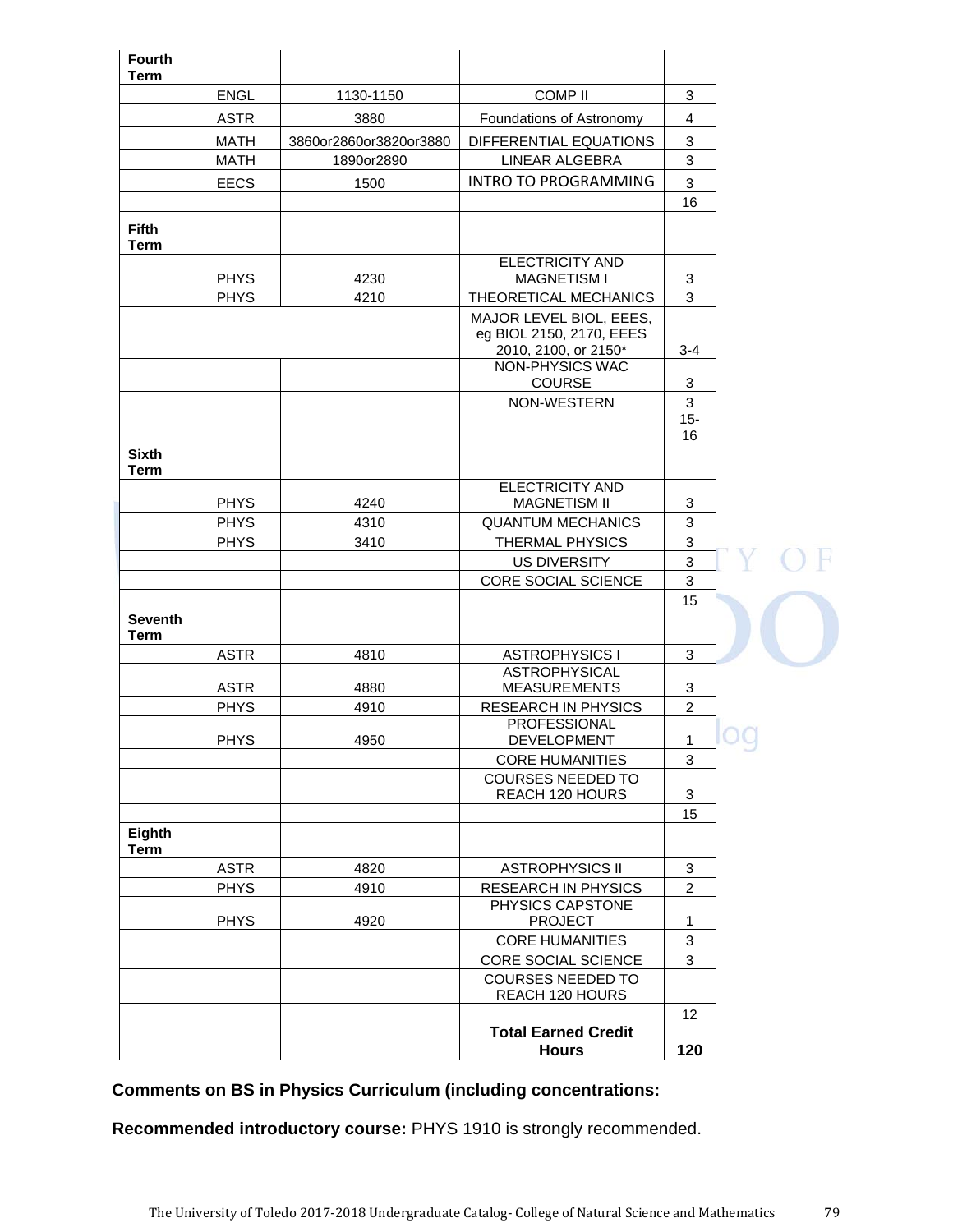**Core physics courses:** PHYS 2130, 2140, 3310, 3410, 4210, 4230, 4240, 4310, 4920, 4950 and 4 hours of PHYS 4910 are required. With department approval, a student may substitute PHYS 2070, 2080 and 2100 for PHYS 2130 and 2140.

**Related courses:** CHEM 1230 and 1280, EECS 1500, one of MATH 1830, 1850 or 1920, one of MATH 1840, 1860, or 1930, one of MATH 1890, or 2890, one of MATH 2850, 2880, or 2950, one of MATH 2860, 3820, or 3880, MATH 3610 and one additional course (3-4) hours chosen from major-level courses in biology, chemistry, or environmental sciences are required.

**Physics:** PHYS 3180, and either 4580 or 4780.

**Astrophysics:** ASTR 2010, 2020, 3880, 4810, 4820, and 4880.

**Applied Physics:** PHYS 3180, 3610, 4510, and either 4580 or 4780, plus three hours of appropriate courses from physics or engineering, chosen with the Adviser's approval.

**Biomedical Physics**: PHYS 3180, 4430, 4440, and either 4580 or 4780; and related courses BIOL 2150 and 2160 (which satisfies the related major-level course requirement above), plus KINE 2510, 2520, 2530 and 2540 (or alternate sequence KINE 2460, 2470, 2560, and 2570)

In addition to the above requirements, students should consider the following recommended elective courses MATH 4740 and 4750.

## **Requirements for the Bachelor of Arts in Physics**

The B.A. in physics consists of 34 hours in the department of physics and astronomy, 15 hours of mathematics, and at least 9 additional hours in the natural sciences and mathematics, chosen with the Adviser's approval. This program is intended to provide the flexibility required by students who wish to pursue interdisciplinary studies, or prepare for careers in teaching or other professions requiring a fundamental understanding of the physical sciences.

| <b>Term</b>                  | <b>SUBJECT</b> | <b>NUMBER</b>        | <b>COURSE TITLE</b>         | <b>CR</b><br><b>HRS</b> | <b>COURSE</b><br><b>REQUIREMENTS</b> | PROG.<br><b>ALTERNATIVES</b>       |
|------------------------------|----------------|----------------------|-----------------------------|-------------------------|--------------------------------------|------------------------------------|
| <b>First</b><br><b>Term</b>  |                |                      |                             |                         |                                      |                                    |
|                              | <b>NSM</b>     | 1000                 | Orientation                 | 2                       | None                                 |                                    |
|                              | <b>PHYS</b>    | 1910                 | Frontiers of<br>Physics     | $\sqrt{3}$              | None                                 | Or electives to<br>reach 124 hours |
|                              | <b>ENGL</b>    | 1110                 | English<br>Composition I    | 3                       | None                                 |                                    |
|                              |                |                      | Foreign Lang I              | $\overline{4}$          |                                      | (or PHYS 2130)                     |
| <b>Total</b>                 | <b>MATH</b>    | 1830or1850or19<br>20 | <b>CALCULUS I</b>           | 4<br>14                 | MATH 1340 if<br>necessary            |                                    |
| <b>Second</b><br><b>Term</b> |                |                      |                             |                         |                                      |                                    |
|                              | <b>PHYS</b>    | 2130                 | Physics for Sci<br>Majors I | 5                       | None                                 | or PHYS 2070 (or<br>PHYS 2140)     |
|                              | <b>MATH</b>    | 1840or1860or19<br>30 | <b>CALCULUS II</b>          | 4                       | <b>MATH 1850</b>                     | or MATH 1840,<br>1930              |
|                              | <b>ENGL</b>    | 1130                 | English<br>Composition II   | 3                       | <b>ENGL 1110</b>                     | or ENGL 1140,<br>1150, 2950, 2960  |
| <b>Total</b>                 |                |                      | Foreign Lang II             | 4<br>16                 | Foreign Lang I                       | (or Foreing Lang I)                |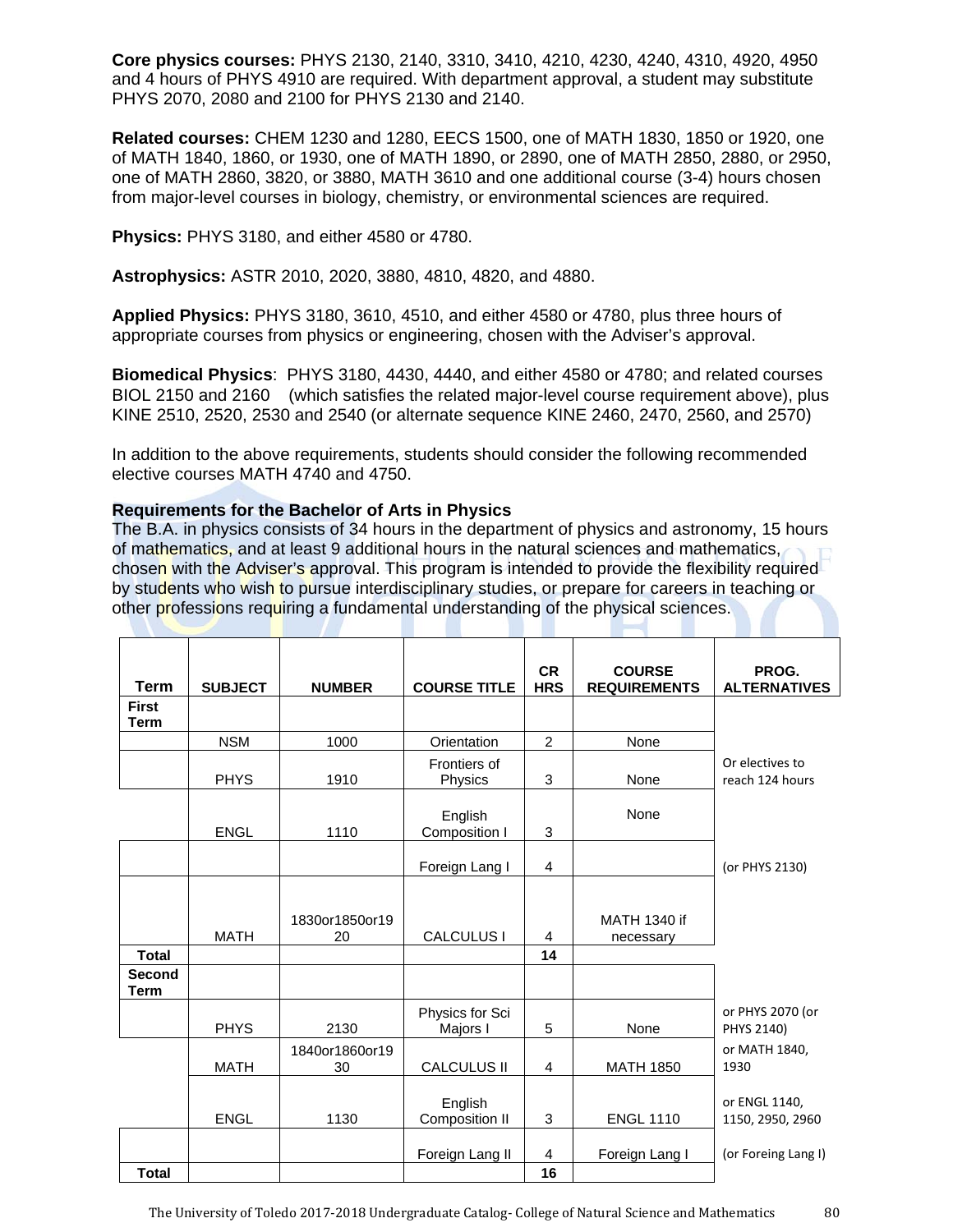| <b>Third</b>                 |                               |      |                                                                              |                                    |                                                                                |                      |
|------------------------------|-------------------------------|------|------------------------------------------------------------------------------|------------------------------------|--------------------------------------------------------------------------------|----------------------|
| <b>Term</b>                  |                               |      |                                                                              |                                    |                                                                                | or PHYS 2080 and     |
|                              |                               |      | Physics for Sci                                                              |                                    |                                                                                | 2100 (or Foreign     |
|                              | <b>PHYS</b>                   | 2140 | Majors II                                                                    | 5                                  | <b>PHYS 2130</b>                                                               | Lang II)             |
|                              |                               |      | Core                                                                         |                                    |                                                                                |                      |
|                              |                               |      | Humanities I                                                                 | 3                                  |                                                                                |                      |
|                              | <b>MATH</b>                   | 2850 | Calculus III                                                                 | $\overline{4}$                     |                                                                                | or MATH 2950         |
|                              |                               |      | Statistical                                                                  |                                    | <b>MATH</b>                                                                    |                      |
|                              | <b>MATH</b>                   | 3610 | Methods I                                                                    | 3                                  | 1840or1860or1930                                                               |                      |
|                              |                               |      |                                                                              |                                    |                                                                                | If 16, take one less |
|                              |                               |      |                                                                              |                                    |                                                                                | course in future     |
| <b>Total</b>                 |                               |      |                                                                              | 15                                 |                                                                                | semester             |
| <b>Fourth</b><br><b>Term</b> |                               |      |                                                                              |                                    |                                                                                |                      |
|                              |                               |      |                                                                              |                                    |                                                                                |                      |
|                              |                               |      | Intermediate                                                                 |                                    | PHYS 2140 or                                                                   |                      |
|                              | <b>PHYS</b>                   | 3180 | Laboratory                                                                   | 3                                  | 2100                                                                           |                      |
|                              |                               |      |                                                                              |                                    |                                                                                |                      |
|                              |                               |      | Choose one<br>from BIOL 2150                                                 |                                    |                                                                                |                      |
|                              |                               |      | to 4xxx, CHEM                                                                |                                    |                                                                                |                      |
|                              |                               |      | 1230 to 4xxx,                                                                |                                    |                                                                                |                      |
|                              |                               |      | <b>EEES 2010 to</b>                                                          |                                    |                                                                                |                      |
|                              |                               |      | 4xxx                                                                         | $3 - 4$                            |                                                                                |                      |
|                              |                               |      | Core                                                                         |                                    |                                                                                |                      |
|                              |                               |      | Humanities II                                                                | 3                                  |                                                                                |                      |
|                              |                               |      | Core Social                                                                  |                                    |                                                                                |                      |
|                              |                               |      | Science I                                                                    | 3                                  |                                                                                |                      |
|                              |                               |      | Fine Arts                                                                    | $\ensuremath{\mathsf{3}}$<br>$15-$ |                                                                                |                      |
| <b>Total</b>                 |                               |      |                                                                              | 16                                 |                                                                                |                      |
|                              | <b>SPECIAL CONSIDERATIONS</b> |      |                                                                              |                                    |                                                                                |                      |
|                              |                               |      | (e.g. Students must be accepted into upper division; Acceptance requires the |                                    |                                                                                |                      |
|                              |                               |      |                                                                              |                                    | completion of 60 semester credit hours of approved courses and a minimum grade |                      |
|                              | point average of 2.25)        |      |                                                                              |                                    |                                                                                |                      |
| <b>Fifth</b>                 |                               |      |                                                                              |                                    |                                                                                |                      |
| <b>Term</b>                  |                               |      |                                                                              |                                    |                                                                                |                      |
|                              |                               |      |                                                                              |                                    |                                                                                |                      |
|                              |                               |      | <b>MODERN</b>                                                                |                                    |                                                                                |                      |
|                              |                               |      | PHYSICS -                                                                    |                                    | <b>MATH 1860, PHYS</b>                                                         |                      |
|                              | <b>PHYS</b>                   | 3310 | <b>WAC</b>                                                                   | 3                                  | 2140 or 2100                                                                   |                      |
|                              |                               |      | 3000-4000 level                                                              |                                    |                                                                                |                      |
|                              | Electives                     |      | Phys                                                                         | 3                                  |                                                                                |                      |
|                              |                               |      | Core Social<br>Science II                                                    | 3                                  |                                                                                |                      |
|                              |                               |      | History                                                                      | $\mathfrak{Z}$                     |                                                                                |                      |
|                              |                               |      |                                                                              |                                    |                                                                                |                      |
|                              |                               |      | Elective(s)-to                                                               |                                    |                                                                                |                      |
|                              | Elective                      |      | reach 120 hours                                                              | 3                                  |                                                                                |                      |
| <b>Total</b>                 |                               |      |                                                                              | 15                                 |                                                                                |                      |
| <b>Sixth</b><br><b>Term</b>  |                               |      |                                                                              |                                    |                                                                                |                      |
|                              |                               |      | 3000-4000 level                                                              |                                    |                                                                                |                      |
|                              |                               |      |                                                                              |                                    |                                                                                |                      |

Phys 3 and 3 and 3 and 3 and 3 and 3 and 3 and 3 and 3 and 3 and 3 and 3 and 3 and 3 and 3 and 3 and 3 and 3 and 3 and 3 and 3 and 3 and 3 and 3 and 3 and 3 and 3 and 3 and 3 and 3 and 3 and 3 and 3 and 3 and 3 and 3 and 3

Electives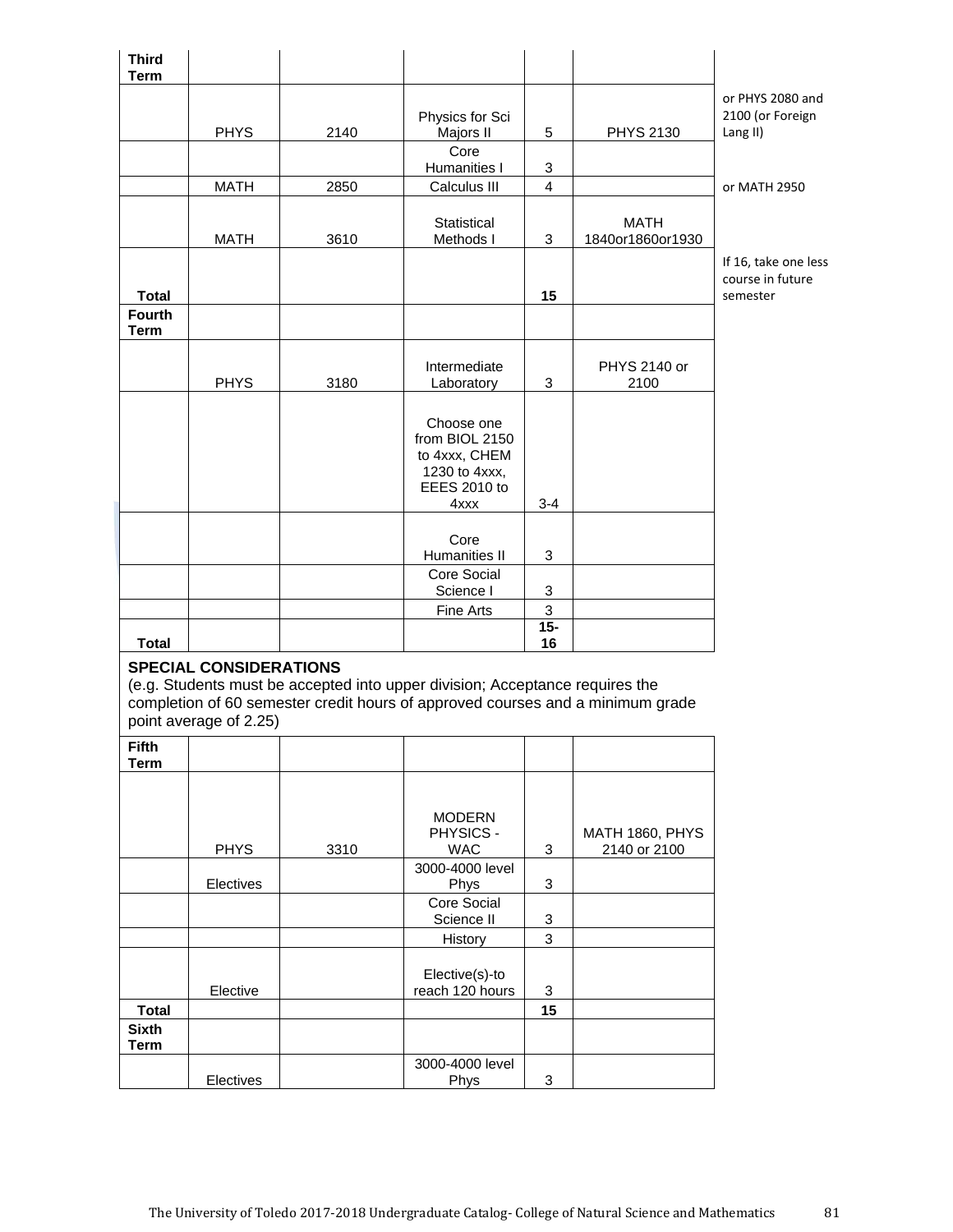|                         |             |      | Choose one<br>from BIOL 2150<br>to 4xxx, CHEM<br>1230 to 4xxx,<br><b>EEES 2010 to</b><br>4xxx | $3 - 4$                   |               |
|-------------------------|-------------|------|-----------------------------------------------------------------------------------------------|---------------------------|---------------|
|                         |             |      | Soc Sci                                                                                       | 3                         |               |
|                         | Elective    |      | Elective(s)-to<br>reach 120 hours                                                             | $4 - 5$                   |               |
| <b>Total</b>            |             |      |                                                                                               | 14                        |               |
| <b>Sevent</b><br>h Term |             |      |                                                                                               |                           |               |
|                         |             |      | <b>PROFESSIONA</b>                                                                            |                           |               |
|                         | <b>PHYS</b> | 4950 | L<br><b>DEVELOPMEN</b><br>т                                                                   | $\mathbf{1}$              |               |
|                         | Electives   |      | 3000-4000 level<br>Phys                                                                       | 3                         |               |
|                         | Eng Lit     |      | College<br>Requirement                                                                        | $\ensuremath{\mathsf{3}}$ |               |
|                         |             |      | <b>US Diversity</b>                                                                           | 3                         |               |
|                         | Elective    |      | Elective(s) ><br>3000-level -to<br>reach 120 hours                                            | 5                         |               |
| <b>Total</b>            |             |      |                                                                                               | 15                        |               |
| Eighth<br><b>Term</b>   |             |      |                                                                                               |                           |               |
|                         | <b>PHYS</b> | 4920 | <b>PHYSICS</b><br><b>CAPSTONE</b><br><b>PROJECT</b>                                           | 1                         |               |
|                         | Electives   |      | 3000-4000 level<br>Phys                                                                       | 6                         |               |
|                         |             |      | Non-Western                                                                                   | 3                         |               |
|                         |             |      | <b>WAC</b>                                                                                    | 3                         |               |
|                         |             |      |                                                                                               |                           |               |
| <b>Total</b>            |             |      |                                                                                               | 13                        |               |
|                         |             |      |                                                                                               |                           |               |
|                         |             |      | <b>Total Earned</b><br><b>Credit Hours</b>                                                    | 120                       | 32 hrs @>3000 |

# **Comments on BS in Physics Curriculum:**

**Recommended introductory course:** PHYS 1910 is strongly recommended.

**Basic physics sequence:** Either the sequence PHYS 2130 and2140 (10 hours) or the sequence PHYS 2070, 2080 and2100 (12 hours) is required.

**Advanced physics courses:** PHYS 3180, 3310, 4920 and 4950 are required.

**Elective courses in the major:** At least 16 hours of additional physics or astronomy courses numbered above 3000 are required.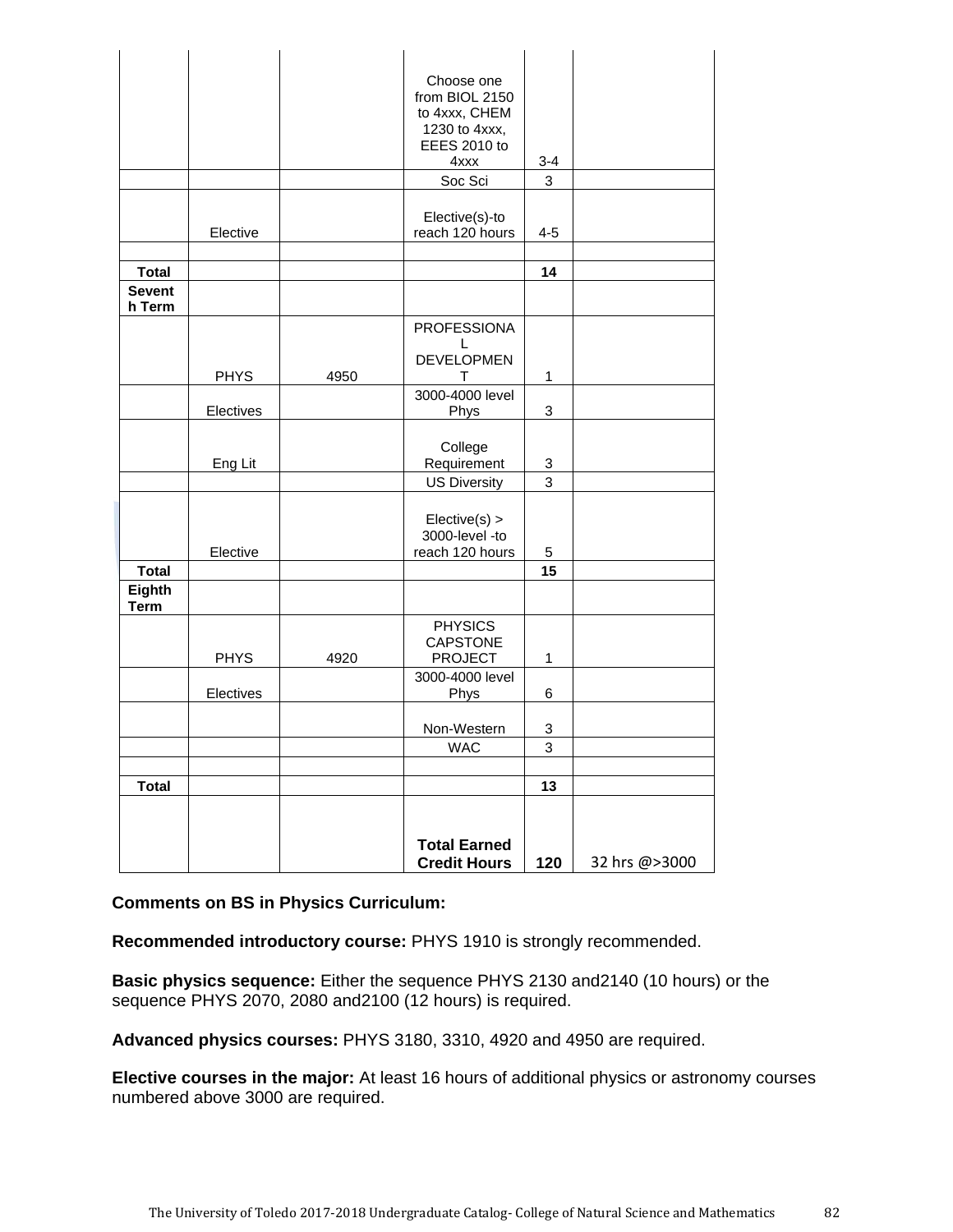**Required mathematics courses:** One of MATH 1830, 1850 or 1920, one of MATH 1840, 1860 or 1930, one of MATH 2850, 2880 or 2950 and MATH 3610 are required.

**Other courses in related areas:** At least 9 hours of other natural science courses must be taken, of which at least two courses must be major-level courses chosen from biology, chemistry, or environmental sciences, with the selection approved by the student's Adviser. Possibilities include BIOL 2150, 2160, 2170 and 2180; CHEM 1230, 1240, 1280 and 1290; and EEES, 2010 and 2100.

### **Requirements for the Bachelor of Arts in Astronomy**

Please refer to the astronomy section earlier in this catalog.

## **Minor in Physics or Astrophysics**

Students seeking a minor in physics or astrophysics must complete at least 22 hours (23 hours for astrophysics) of course work in physics as follows:

### **Required for both minors:**

PHYS 2130 and 2140 (or 2070, 2080 and 2100), and 3310.

**Required for the physics minor:**

PHYS 3180 and two physics courses numbered above 3400.

**Required for the astrophysics minor:** ASTR 2010, 2020 and 3880.

Students must maintain a minimum GPA of 2.0 for all course work in the minor. Candidates for the minor must have their course work verified and approved by a departmental Adviser or Chair prior to making formal application for graduation.

## **Minor in Renewable Energy** (This minor is interdisciplinary)

The Minor in Renewable Energy (MRE) has been established as an interdisciplinary minor program. It is designed for students in the STEM areas majoring in the following departments: Physics and Astronomy, Chemistry, Environmental Sciences, Biology, Mathematics, MIME, Chemical and Environmental Engineering, Electrical Engineering and Computer Science, Civil Engineering and Bioengineering. Students with other majors can enroll in the MRE provided they complete the prerequisite courses. The goal of the minor is to expose students to quantitative analyses of the use of energy in human societies, its consequences and environmental impacts. A primary focus will be on the advantages and complexities of introducing renewable energy resources. Students will be required to take at least one course in the social, political, and economic ramifications of the use of energy in general and renewable energy in particular. An internship is required to enhance the practical training of students

**Course requirements are as follow:** Students must complete at least 21 hours of coursework selected as follows: Four required courses

- PHYS 3400 Physical Principles of Energy Sources for Humans, 3 credit hours
- EEES 2200/GEPL 2200 Climate Change, 3 credit hours
- CHEM 3810 Chemistry of Sustainable Energy Resources, 3 credit hours
- PHYS 4940 Internship in Renewable Energy, 3 credit hours

#### Select one from

- PSC 4340 Environmental Policy, 3 credit hours
- ECON 3240 Environmental Economics, 3 credit hours

### Select two of the following

- PHYS 4400 Varieties of Solar Energy, 3 credit hours
- MIME 4980 Renewable Energy, 3 credit hours
- CHEE/BIOE 4980 Biofuels, 3 credit hours
- CHEE 4980 Fuel Cells and the Hydrogen Economy, 3 credit hours

**Prerequisites:** PHYS 2080 General Physics II or higher, CHEM 1240 General Chemistry II, both courses under CHEE 4980 require MATH 1850 Single Variable Calculus I.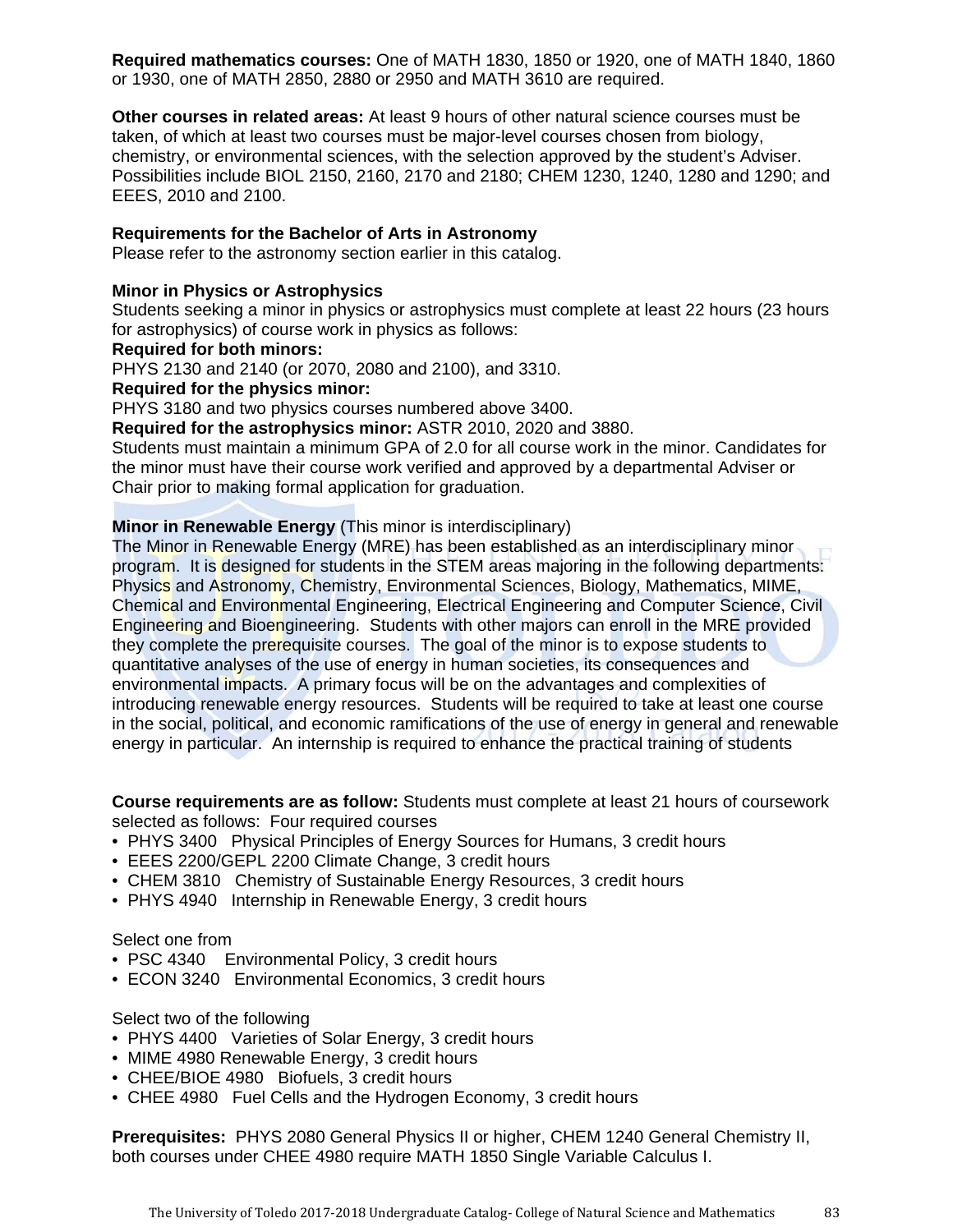# **Honors in Physics and Astronomy**

Qualified juniors and seniors may be invited to work for the citation "honors in physics and astronomy."

A. Admission: The Honors Program in the department of physics and astronomy is open to physics majors and may be taken concurrently with College Honors. Admission to the program is based upon the student's academic achievement (at least a 3.0 GPA overall; at least a 3.3 GPA in the major), recommendations of previous instructors and an interview with the departmental honors officer. A petition for entrance into the program normally should be made before the end of the sophomore year.

B. Requirements: In order to remain in the program and graduate with departmental honors, the students must maintain at least a 3.0 cumulative GPA and at least a 3.3 GPA in the major. In addition to the normal requirements for a physics undergraduate major, the student must successfully complete six hours of physics with honors in courses numbered above 3320\*, six hours of math chosen from MATH 2860 and other math courses above the 3000 level. The written and oral reports required for PHYS 4920 will strongly influence the granting of the honors citation.

*\*ASTR 4810, 4820 may count toward this requirement.* 

# **FACULTY**

# **Department of Biological Sciences**

**Brian P. Ashburner**, 2001, Vice Provost and Associate professor B.A., St. Anselm College; Ph.D. Loyola University of Chicago **Tomer Avidor-Reiss**, 2012, Associate professor B.S. Hebrew University; Ph.D. Weizmann Institute of Science **Bruce Bamber**, 2006, Associate professor and Chair B.Sc., University of Calgary; Ph.D., University of Washington **Deborah Chadee**, 2005, Professor and Associate Chair B.S., University of Manitoba; Ph.D., University of Manitoba **Qian Chen**, 2016 Assistant professor B.S., Peking University; M.S. Institute of Genetics, Chinese Academy of Science; Ph.D., University of Texas, Austin **Heather Conti**, 2015, Assistant professor B.S., State University of New York College at Fredonia; Ph.D., University of Buffalo 8 Catalog **Scott Crawley**, 2016, Assistant Professor B.S., St Francis Xavier University, M.S., Ph.D., Queen's University **Maria Diakonova**, 2006, Associate professor Sc.B., M.S., Leningrad State University; Ph.D., Russian Academy of Sciences **Fan Dong**, 2002, Professor M.D., Suzhou Medical College; Ph.D., Erasmus University **Jianyang Du**, 2016, Assistant Professor B.S., Sichuan University, Ph.D., Sun Yassin University **Rafael Garcia-Mata**, 2012, Assistant professor B.S. Universidad Nacional de Mar del Plata; PhD, University of Alabama at Birmingham **John Gray**, 1998, Associate professor B.Sc. (Hons), University College Cork; Ph.D., Purdue University **Malathi Krishnamurthy**, 2010, Associate professor B.S., M.S., University of Delhi; Ph.D., Jawaharlal Nehru University **Scott M. Leisner**, 1993, Professor B.S., University of Wisconsin; Ph.D., Purdue University **Guofa Liu**, 2008, Associate professor M.B., Suzhou Medical College; M.S., Beijing Medical University; Ph.D., Shanghai Second Medical University **Song-Tao Liu**, 2007, Professor B.S., Wuhan University; Ph.D., Shanghai Institute of Biochemistry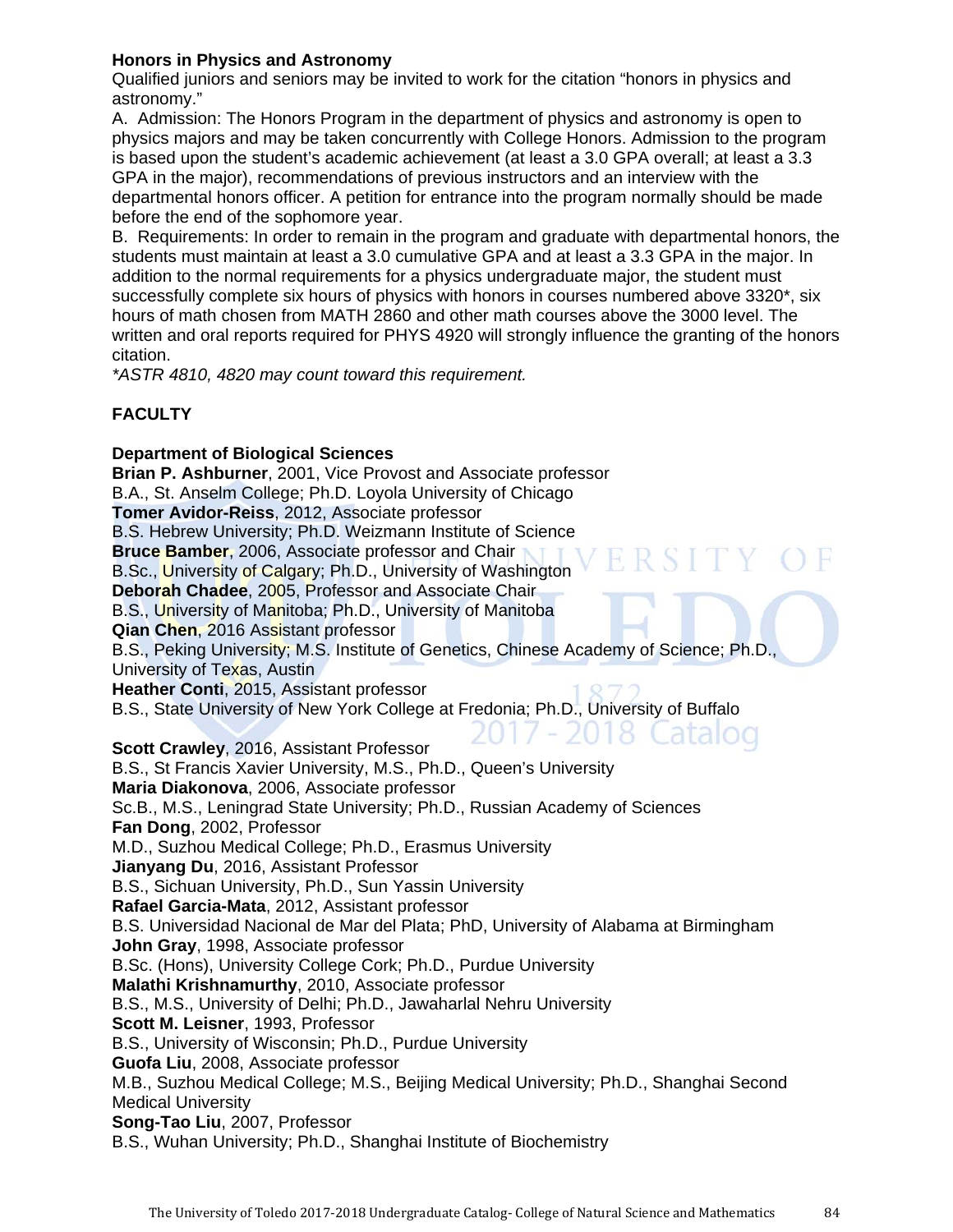**John Plenefisch**, 1996, Associate Dean and Associate professor B.S., University of Connecticut; Ph.D., Massachusetts Institute of Technology **Anthony Quinn**, 2001, Assistant Dean and Associate professor B.A., Mid-American Nazarene College, M.S., University of Missouri - Saint Louis, Ph.D., University of Oklahoma Health Science Center **Lirim Shemshedini**, 1993, Professor B.S., University of Michigan; Ph.D., University of Vermont **William Taylor**, 2003, Professor B.S., University of Winnipeg; Ph.D., University of Manitoba **Deborah Vestal**, 2002, Associate professor B.S., Bowling Green State University; Ph.D., Syracuse University **Emeritus Faculty William L. Bischoff Jr.**, 1972, professor emeritus, 2007 B.A., M.A., Miami University; Ph.D., University of North Carolina **Ernest Dubrul**, 1974, professor emeritus, 2010 H.A.B., Xavier University; Ph.D., Washington University **Louis Glatzer**, 1973, professor emeritus, 1999 A.B., Dartmouth College; M.S., North Carolina State University; Ph.D., The University of Texas - Austin **Lloyd A. Jones**, 1972, professor emeritus, 1999 B.S., M.S., The Ohio State University; Ph.D., Purdue University **Won H. Jung**, 1964, professor emeritus, 1993 B.S., Seoul National University; M.S., Ph.D., Michigan State University **Richard W. Komuniecki**, 1980, Distinguished University Professor emeritus A.B., Holy Cross College; M.S., Ph.D., University of Massachusetts **Patricia R. Komuniecki**, 1985, dean and professor emerita, B.A., Newton College (Boston College); M.A., Mount Holyoke College; Ph.D., University of Massachusetts **Harold H. Lee**, 1967, professor emeritus, 1999 A.B., Oklahoma Baptist University; M.S., Ph.D., University of Tennessee **Clifford J. Smith**, 1965, professor emeritus, 1993 B.S., Cornell University; Ph.D., University of Maryland 1872

### **Lecturer**

**Sally Harmych**, 2006, Senior Lecturer B.S., Ph.D. University of Toledo **Brenda Leady**, 1993, Associate Lecturer B.S., Ph.D., University of Toledo **Robert Steven**, 2006, Senior Lecturer B.Sc., Ph.D., University of Toronto

# **Department of Chemistry and Biochemistry**

**Peter R. Andreana**, 2012, Professor B.S., Brock University; Ph.D., Wayne State University **John J. Bellizzi**, **III**, 2008, Associate Professor S.B., Massachusetts Institute of Technology; M.S., Ph.D., Cornell University **Terry P. Bigioni**, 2006, Professor B.Sc., M.Sc., University of Toronto; Ph.D., Georgia Institute of Technology **Eric W. Findsen**, 1988, Associate Professor B.S., Michigan State University; M.S., University of California; Ph.D., University of New Mexico **Dean M. Giolando**, 1988, Professor B.S., Rochester Institute of Technology; Ph.D., University of Illinois **Xiche Hu**, 1998, Associate Professor B.S., M.S., Wuhan University; Ph.D., Wayne State University **Dragan Isailovic,** 2008, Associate Professor Diploma – Physical Chemistry, University of Belgrade, Serbia; Ph.D., Iowa State University

2017 - 2018 Catalog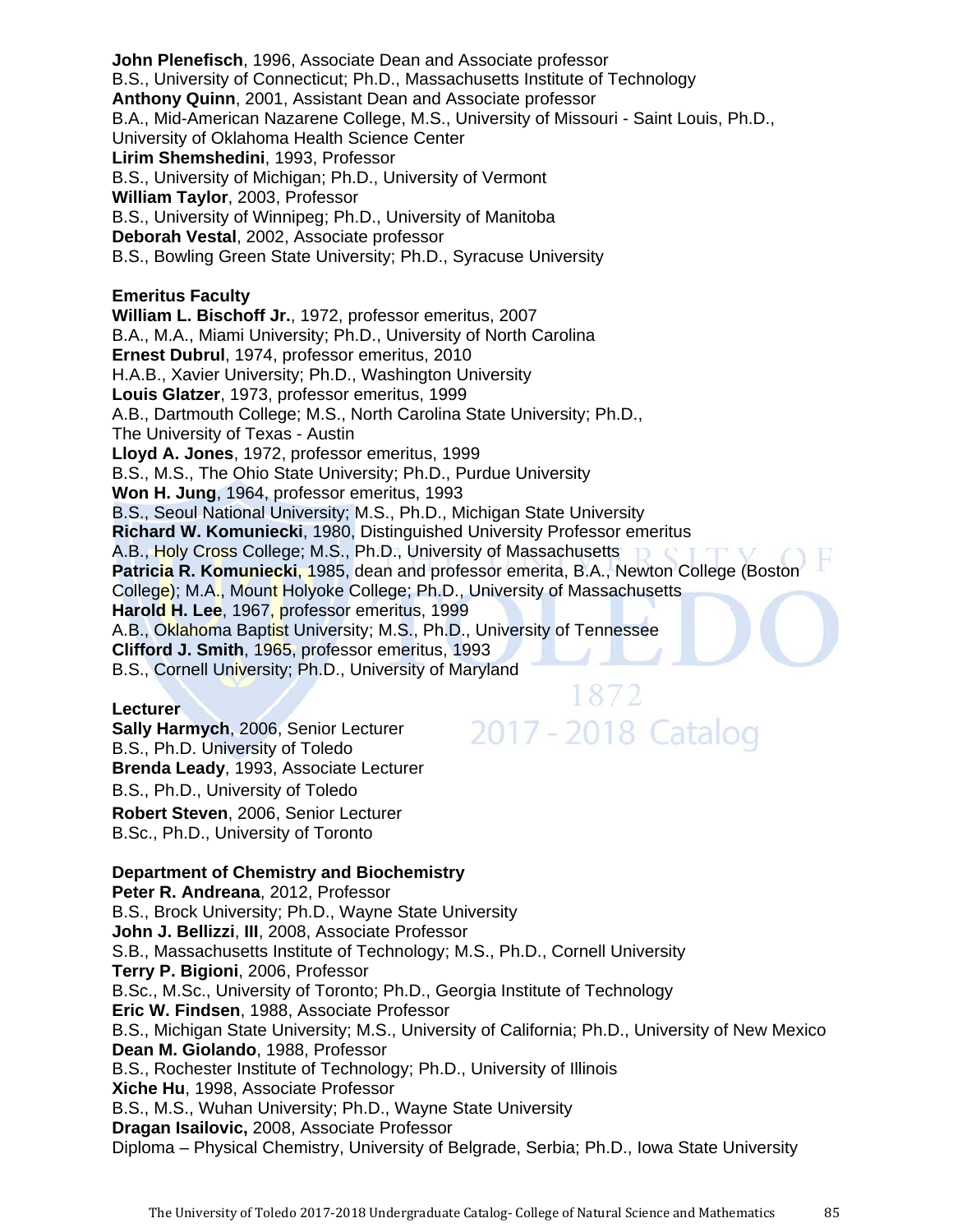**Ajith Karunarathne**, 2014, Assistant Professor B.S., University of Sri Jayewardenepura; Ph.D., Michigan State University **Jon R. Kirchhoff**, 1989, Distinguished University Professor and Chair B.S., State University of New York - Cortland; Ph.D., Purdue University **Wei Li**, 2015, Assistant Professor B.S., University of North Carolina; Ph.D., University of Michigan **Cora Lind-Kovacs**, 2003, Professor and Associate Chair Prediploma, Bergische Universität Wuppertal; M.S., Ph.D., Georgia Institute of Technology **Mark R. Mason**, 1998, Professor B.S., Bowling Green State University; Ph.D., Iowa State University **Timothy C. Mueser**, 2000, Associate Professor B.S., Eureka College; Ph.D., University of Nebraska **Donald R. Ronning**, 2005, Professor B.S., University of Minnesota; Ph.D., Texas A & M University **Joseph A. R. Schmidt**, 2004, Professor B.S., Kansas State University; Ph.D., University of California-Berkeley **Steven J. Sucheck**, 2005, Professor B.S., University of Toledo; Ph.D., University of Virginia **Ronald E. Viola**, 2000, Distinguished University Professor B.S., Fordham University; M.S., Ph.D., Pennsylvania State University **Michael C. Young**, 2016, Assistant Professor B.S., M.S., Western Carolina University; Ph.D., University of California, Riverside **Jianglong Zhu**, 2010, Professor B.S., M.S., Tianjin University; Ph.D., Boston University

**Lecturers** 

IVERSIT **Claire Cohen-Fray**, 2007, Senior Lecturer B.S., University of Massachusetts; Ph.D., Cornell University **Edith P. Kippenhan**, 2006, Senior Lecturer B.S., University of Maryland; Dipl.-Chem., Universität des Saarlandes, Germany **Kristi L. Mock**, 2014, Associate Lecturer B.S., Ph.D., The University of Toledo **Elizabeth Zhurova**, 2013, Associate Lecturer B.S., M.S., Mendeleev University of Chemical Technology; Ph.D., Karpov Institute of Physical **Chemistry** 2018 Catalog

**James R. Zubricky, III,** 2008, Senior Lecturer B.S., B.S. Ed., M.S., Bowling Green State University

# **Emeritus Faculty**

**Jimmie G. Edwards**, 1967, Distinguished University Professor Emeritus, 2000 B.S., Central State College; Ph.D., Oklahoma State University **James L. Fry**, 1969, Professor Emeritus, 1999 B.S., Bowling Green State University; Ph.D., Michigan State University **Max O. Funk**, 1978, Distinguished University Professor Emeritus, 2013 B.S., The Pennsylvania State University; Ph.D., Duke University **James E. Gano**, 1967, Professor Emeritus, 2000 B.S., Miami University; M.S., Ph.D., University of Illinois **Andrew D. Jorgensen**, 1988, Associate Professor Emeritus, 2017 B.S., Quincy College; Ph.D., University of Illinois – Chicago **Nina I. McClelland**, 2004, Dean Emerita, 2011 B.S., M.S., University of Toledo; MPH, Ph.D., University of Michigan; DSc, University of Toledo **Robert J. Niedzielski**, 1965, Professor Emeritus, 1999 B.S., Aquinas College; M.S., Ph.D., University of Illinois **Gordon A. Parker**, 1965, Professor Emeritus, 1992 B.S., University of Michigan; M.S., Ph.D., Wayne State University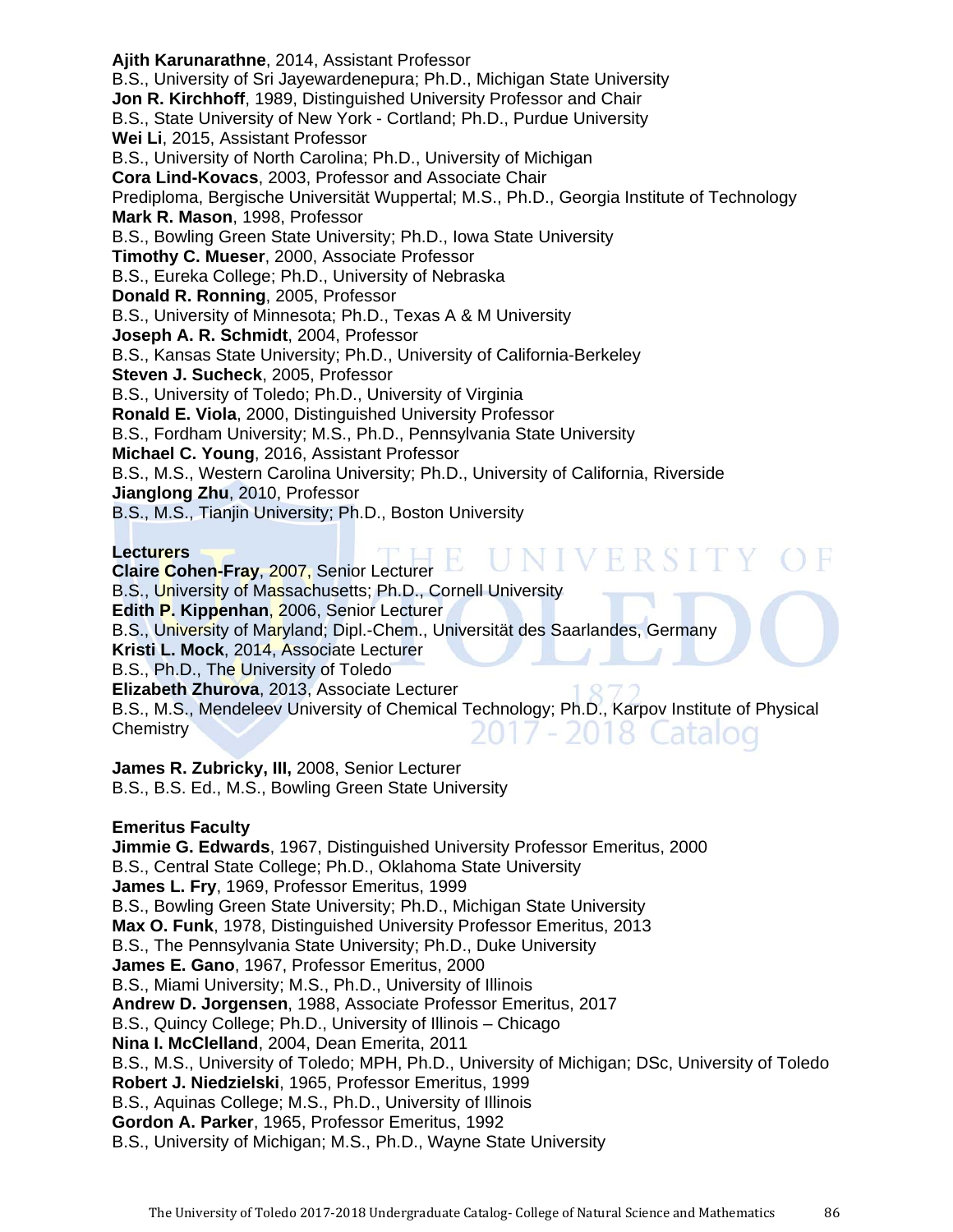**A. Alan Pinkerton**, 1984, Distinguished University Professor Emeritus, 2014 Grad. RIC, Brighton College of Tech; Ph.D., University of Alberta **Frank Walmsley**, 1962, Professor Emeritus, 1987 B.S., University of New Hampshire; Ph.D., University of North Carolina

# **Department of Environmental Sciences**

**Heidi Appel**, 2016, Professor and Dean of Honors College B.G.S. Oakland University; M.S., Ph.D., University of Michigan **Richard Becker**, 2008, Associate professor B.A., Washington University; M.A., Washington University; Ph.D., Western Michigan University **Jonathan M. Bossenbroek**, 2005, Professor B.S., Calvin College; M.S., University of Wisconsin; Ph.D., Colorado State University **Thomas Bridgeman**, 2006, Professor B.S., Miami University; M.S., The Ohio State University; Ph.D., University of Michigan **Mark J. Camp**, 1976, Associate professor B.S., M.S., The University of Toledo; Ph.D., The Ohio State University **Todd D. Crail**, 2012, Associate Lecturer B.A. Bluffton University; M.S., Ph.D. The University of Toledo **Daryl F. Dwyer**, 2001, Associate professor and director, Stranahan Arboretum B.S., Wilkes College; M.A., State University of New York at Buffalo; Ph.D., Michigan State **University Timothy G. Fisher**, 2003, Professor and chair B.S., University of Alberta; M.S., Queen's University; Ph.D., University of Calgary **Johan F. Gottgens**, 1993, Professor and associate chair B.S., M.S., Utrecht University; Ph.D., University of Florida **Scott A. Heckathorn**, 2003, Professor B.S., Wichita State University; M.S., Ph.D., University of Illinois **David E. Krantz**, 2001, Associate professor B.S., College of William and Mary; M.S., Ph.D., University of South Carolina **James A. Martin-Hayden**, 1994, Associate professor B.A., University of Maine; M.S., Ph.D., University of Connecticut **Christine M. Mayer**, 2003, Professor B.S., M.S., University of Illinois at Urbana - Champaign; Ph.D., Cornell University **Daryl L. Moorhead**, 1999, Professor B.S., The Ohio State University; M.S., Texas A&M University; Ph.D., University of Tennessee **Song Qian**, 2012, Associate professor B.S. Tsinghua University; M.S. Nanjing University; M.S., Ph.D. Duke University **Jeanine M. Refsnider**, 2015, Assistant professor B.S., University of Minnesota-Morris; M.S., University of Minnesota: Ph.D., Iowa State University **William Von Sigler**, 2003, Professor B.S., Purdue University; Ph.D., Purdue University **Alison L. Spongberg**, 1994, Professor B.A., Ohio Wesleyan University; M.A., Temple University; Ph.D., Texas A&M University **Carol A. Stepien**, 2004, Distinguished University Professor B.S., Bowling Green State University; M.S., Ph.D., University of Southern California **Donald J. Stierman**, 1994, Associate professor B.S., State University of New York-Brockport; M.S., Ph.D., Stanford University **Henry Streby**, 2016, Assistant Professor B.S., M.S., Ohio University; Ph.D., University of Minnesota **Michael N. Weintraub**, 2005, Associate professor B.A., Bard College; M.A., Ph.D., University of California at Santa Barbara **Emeritus Faculty** 

**Stuart L. Dean**, 1967, Professor emeritus, 1993 B.S., M.S., Ph.D., West Virginia University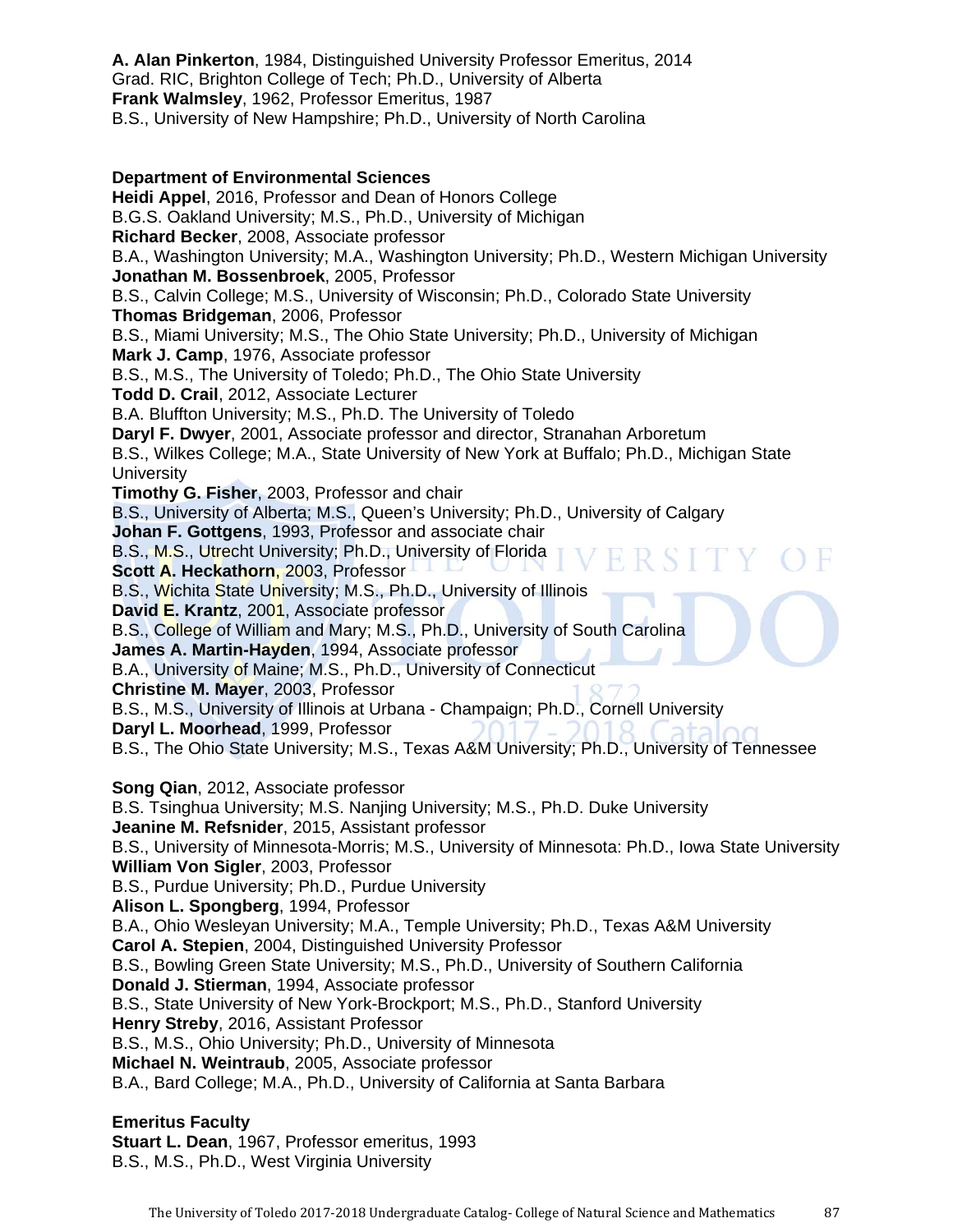**Stephen L. Goldman**, 1971, Professor emeritus, 2007 B.S., Brooklyn College; M.A., Ph.D., University of Missouri **James A. Harrell**, 1979, Professor emeritus, 2009 B.S., California State University - Fullerton; M.S., University of Oklahoma; Ph.D., University of Cincinnati

**Elliot J. Tramer**, 1969, Professor emeritus, 2007

A.B., Case Western Reserve University; Ph.D., University of Georgia

# **Department of Mathematics and Statistics**

**James D. Anderson,** 1990, Assistant professor B.S., The University of Akron; M.S., Purdue University **Alessandro Arsie**, 2009, Associate professor and associate chair B.S., University of Padova (Italy); M.S., Universita' Bocconi (Italy); Ph.D., International School for Advanced Studies, (Italy) **Tian Chen**, 2015, Assistant professor B.S., Nankai University (China); M.S., University of Toledo; M.A., Ph.D., University of Rochester **Zeljko Cuckovic**, 1994, Professor B.S., M.S., University of Zagreb (Croatia); Ph.D., Michigan State University **Alimjon Eshmatov**, 2016, Assistant professor B.S., Tashkent University (Uzbekistan); M.S., Ph.D., Cornell University **Trieu Le**, 2015, Assistant professor B.S., National University, (Vietnam); Ph.D., University of Buffalo **Rong Liu**, 2009 Associate professor B.S., Shandong University (China); M.S., University of North Texas; Ph.D., Michigan State **University Geoffrey K. Martin**, 1989, Associate professor **TINIIVE** B.S., University of Connecticut; M.A., Ph.D., State University of New York - Stony Brook **Charles J. Odenthal**, 1990, Associate professor B.S., Harvey Mudd College; M.S., California Polytechnic University - Pomona; Ph.D., University of Wisconsin **Biao Ou**, 1993, Professor B.S., M.S., Zhejiang University (China); Ph.D., University of Minnesota **Sonmez Sahutoglu**, 2009, Associate professor B.S., M.S., Middle East Technical University (Turkey); Ph.D., Texas A&M University **Chunhua Shan**, 2016, Assistant professor B.S., M.S. Nanjing Normal University (China); Ph.D., University of York (Canada) **Qin Shao,** 2002, professor B.S., M.S., Nankai University (China); Ph.D., The University of Georgia **Ivie Stein Jr.**, 1971, Associate professor

B.S., M.A., Long Beach State University; Ph.D., University of California at Los Angeles **Gerard Thompson**, 1988, Professor

B.Sc., King's College (United Kingdom); M.S., Ph.D., University of North Carolina; Ph.D., Open **University** 

**Akaki Tikaradze**, 2011, Associate professor

B.S., M.S., Tbilisi State University, (Georgia); M.S., Ph.D., University of Chicago, Illinois **Donald B. White**, 1993, Professor and chair

B.S., University of California - Los Angeles; M.S., Ph.D., University of California - Irvine **Biao Zhang**, 1993, Professor

B.Sc., M.S., East China Normal University (China); Ph.D., University of Chicago

# **Emeritus Faculty**

**H. Lamar Bentley**, 1971, Professor emeritus, 2006 B.S., M.S., University of Arizona; Ph.D., Rensselaer Polytechnic Institute **Mary F. Coughlin**, 1969, Professor emeritus, 1989 B.A., Marygrove College; M.S., St. Louis University; Ph.D., University of Michigan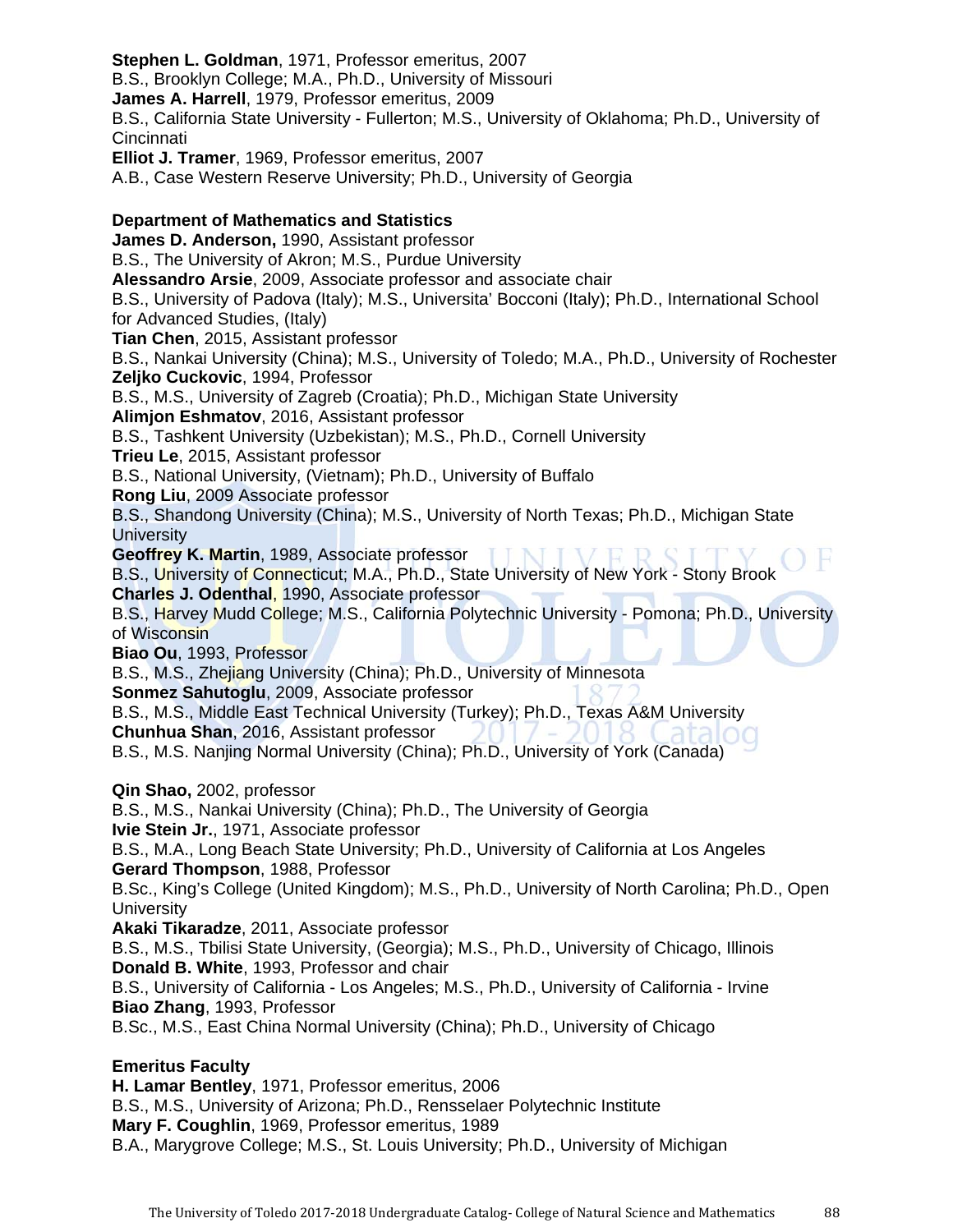**Budmon R. Davis**, l962, Professor emeritus, 1989 B.S., Geneva College; M.A., Ph.D., University of Pittsburgh **Paul R. Hewitt**, 1990, Associate professor emeritus, 2016 B.S., Michigan Technological University; Ph.D., Michigan State University **George J. Kertz**, 1966, Professor emeritus, 1999 A.B., Cardinal Glennon College; M.A., Ph.D., St. Louis University **Walter Lange**, 1967, Professor emeritus, 1989 M.Ed., Ed.S., The University of Toledo **Rao V. Nagisetty**, 1974, Professor emeritus, 2009 B.A., Andhra University India); Ph.D., Stekloff Institute **Martin R. Pettet**, 1981, Professor emeritus, 2011 B.Sc., M.Sc., Toronto (Canada); M.Phil., Ph.D., Yale University **Temoleon G. Rousos**, 1966, Professor emeritus, 1986 B.Ed., The University of Toledo; M.A.Ed., Eastern Michigan University; M.A., Mathematics, Bowling Green State University; Ed.S., Ed.D., The University of Toledo **Friedhelm Schwarz**, 1984, Professor emeritus, 2016 Diploma, University of Hanover (Germany); Ph.D., University of Bremen **Stephen E. Spielberg,** 1963, Professor emeritus, 1993 B.A., University of Pennsylvania; M.A., Ph.D., University of Minnesota **Stuart A. Steinberg**, 1971, Professor emeritus, 2009 B.A., Ph.D., University of Illinois; M.S., University of Chicago **Gwen H. Terwilliger,** 1987, Associate professor emeritus, 2005 B.S., M.Ed., Bowling Green State University; Ph.D., The University of Toledo **H. Westcott Vayo,** 1965, Professor emeritus, 2016 B.S., Culver - Stockton College; M.S., Ph.D., University of Illinois **Henry C. Wente**, 1971, Distinguished university professor emeritus, 2009 A.B., A.M., Ph.D., Harvard University **Denis White**, 1984, Professor emeritus, 2016 B.Sc., M.Sc., University of Toronto (Canada); M.S., Ph.D., Northwestern University **Harvey E. Wolff**, 1975, Professor emeritus, 2010 B.A., University of Connecticut; M.A., Ph.D., University of Illinois

## **Retired Faculty**

1872 **Mohamed S. El-Bialy**, 1990, Professor, 2013 2017 - 2018 Catalog Ph.D., University of Minnesota **Donald J. Greco**, 1977, Professor, 2008 B.A., The Ohio State University; M.Ed., Ph.D., The University of Toledo

**L. Marie Hoover**, 1984, Associate professor, 2008 B.A., Muskingum College; M.A., University of Michigan; Ph.D. The University of Toledo **Elaine I. Miller,** 1986, Associate professor, 2010 A.S., Alpena College; B.S., M.A., Eastern Michigan University **Robert L. Ochs Jr.**, 1988, Associate professor, 2016B.S., Ursinus College; M.S., The Pennsylvania State University; M.A., Ph.D., University of Delaware

# **Lecturers**

**Amrita Acharyya**, 2014, Lecturer B.S., M.S., M.A., University of Calcutta (India); Ph.D., The University of Alabama **Katherine Bryant**, 2010 Associate lecturer B.S., M.S., The University of Toledo **Jeongoo Cheh**, 2014, Lecturer B.S., Pohang University of Science and Technology (Korea); Ph.D., University of Minnesota **Zhiwei Chen**, 2011, Associate lecturer B.A. Central University of Finance and Economics (China); Ph.D., University of Maryland **Vani Cheruvu**, 2012, Associate lecturer M.Sc., M.Phil., University of Hyderabad (India), Ph.D., Indian Institute of Technology (India)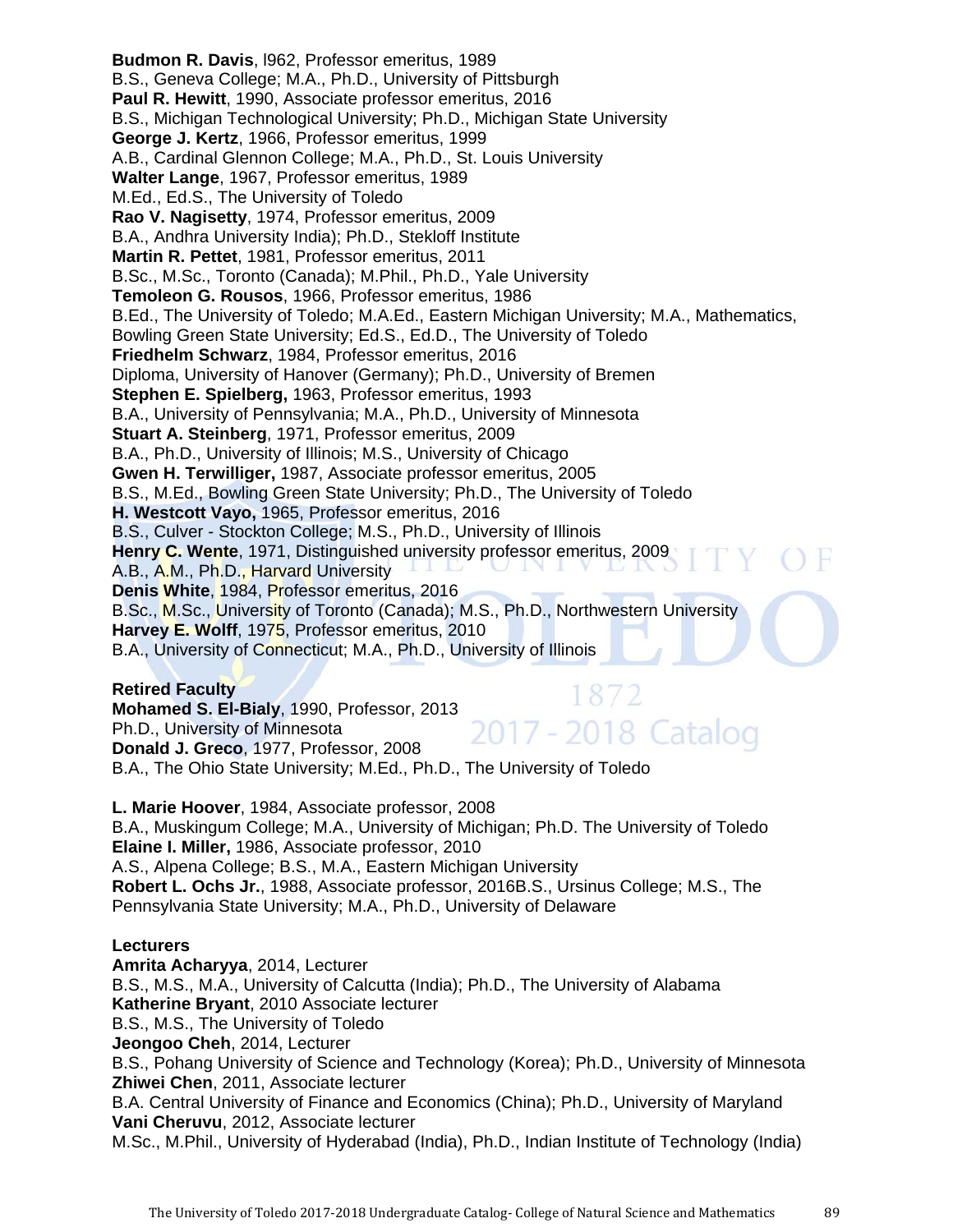**Katharine Fisher**, 2005, Senior lecturer B.S., Queen's University, (Canada); M.S., University of Calgary (Canada) **David Gajewski**, 2011, Associate lecturer B.S., M.S., Ph.D., The University of Toledo **Kevin Gibbs**, 2010, Associate lecturer B.S., M.A., Eastern Michigan University **Seung-Moon Hong**, 2011, Associate lecturer B.S., M.S., Hanyang University (South Korea), Ph.D., University of Indiana **Nathaniel Iverson**, 2011, Associate lecturer B.A., Simpson College, M.A., Ph.D., Bowling Green St. University **Paramasamy Karuppuchamy**, 2012, Associate lecturer B.Sc., M.Sc., Madurai Kamaraj University (India), Ph.D., University of Madras (India) **Gregory Lewis**, 2008, Associate lecturer B.S., Ohio University; M.Ed., M.S., The University of Toledo **Suzan Orra**, 2009, Associate lecturer B.S., M.S., The University of Toledo **Minhui Paik**, 2012, Associate lecturer B.S., Korea University (South Korea), M.S., Ph.D., Iowa State University **Sandra Robinson**, 2016 Lecturer B.A., M.A., Wayne State University **Matthew Sutherland**, 2011, Associate lecturer B.S., Heidelberg College, M.A., Bowling Green St. University **Sibylle Weck-Schwarz**, 2003, Senior lecturer Vordiplom., Diplom., Ph.D., University of Hannover (Germany) **Syed Zaidi**, 2003, Senior lecturer B.S., M.S., University of the Punjab (Pakistan) M.S., Emporia State University **Wenqi Zhao**, 2014, Lecturer B.S., Namkai University (China); M.S., Ph.D., University of Texas at Austin

## **Retired Lecturers**

**David Beekley**, 2004, Associate lecturer, 2010 B.S.M.E., The University of Toledo; M.S.M.E., The University of Michigan **Chase Brady**, 2010, Associate lecturer, 2014 B.A., New College of Florida; M.S., University of Alaska, Fairbanks; M.S., Miami University **Theresa Myers**, 2002, Senior lecturer, 2014 Latalog B.A. SUNY College at Oneonta; M.Ed., The University of Toledo **Lawrence Shears**, 2002, Associate lecturer, 2010 B.S., The University of Toledo; M.A.T., Brown University

**T. Munir Simon**, 2002, Senior lecturer, 2012 B.S., The University of Toledo; M.B.A., Rutgers University **Edward Stelnicki**, 2002, Associate lecturer, 2011 B.B.A., M.Ed, The University of Toledo

# **Department of Physics and Astronomy**

**Jacques G. Amar**, 1997, professor and associate chair M.A., University of Rochester; Ph.D., Temple University **Jon E. Bjorkman**, 1996, professor B.A., University of North Carolina-Chapel Hill; M.S., University of Colorado; Ph.D., University of **Wisconsin Karen S. Bjorkman**, 1996, Distinguished University Professor, Dean B.S., University of North Carolina-Chapel Hill; M.S., Ph.D., University of Colorado **Jillian Bornak**, 2013, lecturer B.A., Syracuse University; M.S., Ph.D., New Mexico State University **Rupali Chandar**, 2007, professor

B.S., Haverford College, M.S., Ph.D., Johns Hopkins University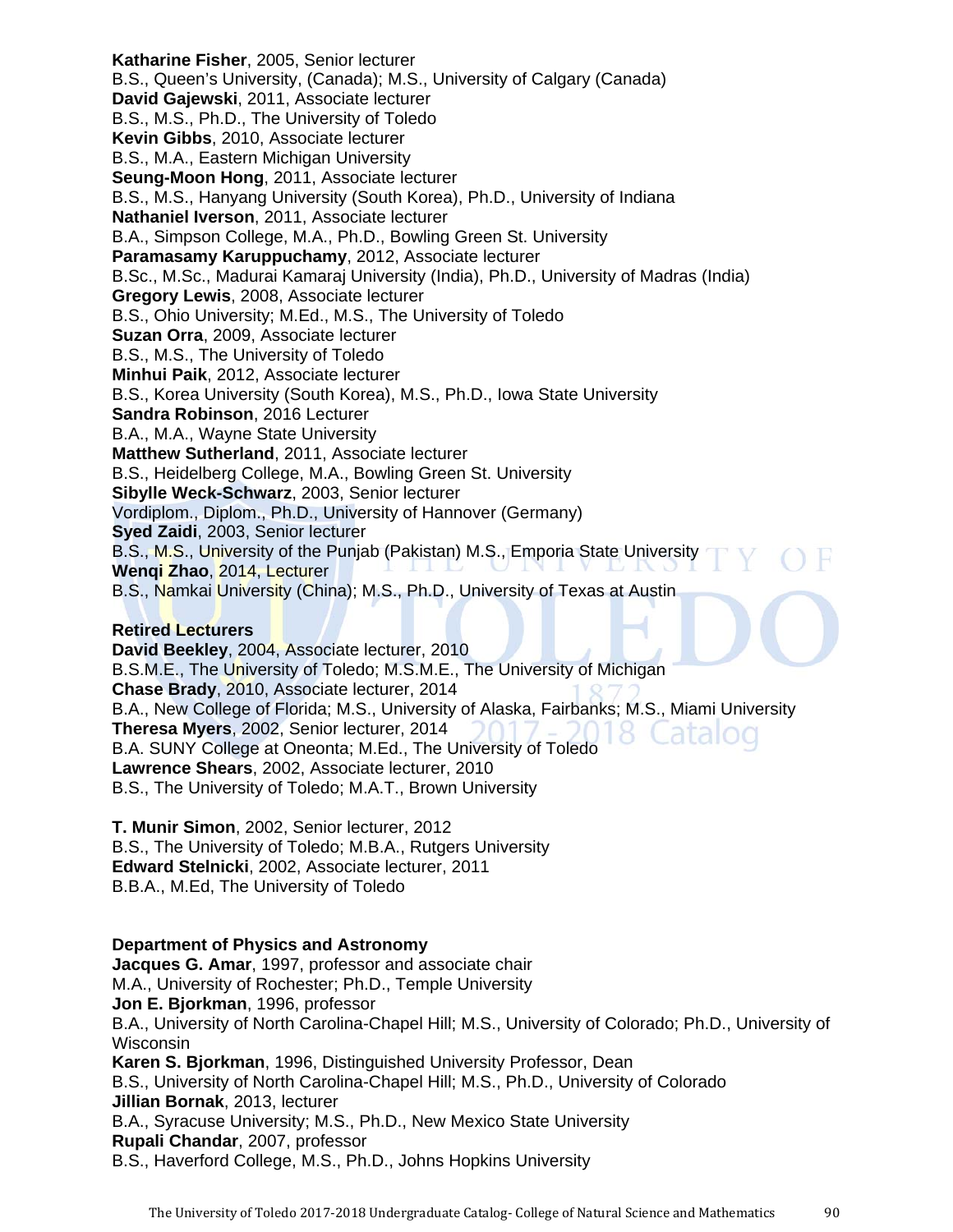**Song Cheng**, 1993, associate professor and graduate program director B.Sc., Changsha Institute of Technology; Ph.D., Kansas State University **Robert W. Collins**, 2004, Distinguished University Professor and NEG Endowed Chair of Silicate and Materials Science B.A., Clark University; M.S., Ph.D., Harvard University **Michael Cushing**, 2011, associate professor B.S. Boston University, M.S., Ph.D., University of Hawaii **Xunming Deng**, 1996, professor M.S., Ph.D., University of Chicago **Randall J. Ellingson**, 2008, professor B.A., Carleton College; M.S., Ph.D., Cornell University **Steven R. Federman**, 1988, professor B.S., Polytechnic Institute of Brooklyn; M.S., Ph.D., New York University **Bo Gao**, 1994, professor B.S., Zhejiang University; M.S., Ph.D., University of Nebraska **Michael J. Heben**, 2008, PVIC Endowed Professor B.S., John Carroll University; M.S., Stanford University; Ph.D., California Institute of Technology **Victor G. Karpov**, 2001, professor Ph.D., Leningrad Polytechnic Institute **Dileep Karanth**, 2015, lecturer Ph.D., University of Arkansas **Sanjay V. Khare**, 2004, professor and chair Ph.D., University of Maryland **Scott A. Lee**, 1987, professor and undergraduate adviser B.S., Bowling Green State University; M.S., Ph.D., University of Cincinnati **S. Thomas Megeath, 2006, professor LT LT** B.S., California Institute of Technology; Ph.D., Cornell University **Nikolas Podraza**, 2011, associate professor B.S., M.S., Pennsylvania State University, Ph.D., The University of Toledo **Kathy Shan**, 2012, lecturer B.S., Marshall University; M.S., Ph.D., The University of Toledo **J.D. Smith**, 2008, Professor S.B., Massachusetts Institute of Technology; M.S., Ph.D., Cornell University **Yanfa Yan**, 2011, Ohio Research Scholar professor<br>B.S., M.S., Ph.D., Wuhan University 2017 - 2018 Catalog B.S., M.S., Ph.D., Wuhan University

## **Emeritus Faculty**

**Lawrence S. Anderson**-**Huang** 1978, professor emeritus, 2016 B.S., California Institute of Technology; M.A., Ph.D., University of California - Berkeley **Brian G. Bagley**, 1991, professor emeritus, 2008 B.S., M.S., University of Wisconsin - Madison; A.M., Ph.D., Harvard University **Randy G. Bohn**, 1969, professor emeritus, 2003 B.S.E.P., The University of Toledo; Ph.D., The Ohio State University **Bernard W. Bopp**, 1974, professor emeritus, 2010 B.A., New York University; Ph.D., The University of Texas **Alvin D. Compaan**, 1987, Distinguished University Professor emeritus, 2009 A.B., Calvin College; M.S., Ph.D., University of Chicago **Larry J. Curtis**, 1963, Distinguished University Professor emeritus, 2006 B.S., The University of Toledo; M.S., Ph.D., University of Michigan **Robert T. Deck**, 1965, professor emeritus, 1993 B.A., LaSalle College; Ph.D., University of Notre Dame **Armand H. Delsemme**, 1966, professor emeritus, 1988 M.S., M.E., Ph.D., Universite de Liege **David G. Ellis**, 1965, professor emeritus, 2006 A.B., Marietta College; Ph.D., Cornell University